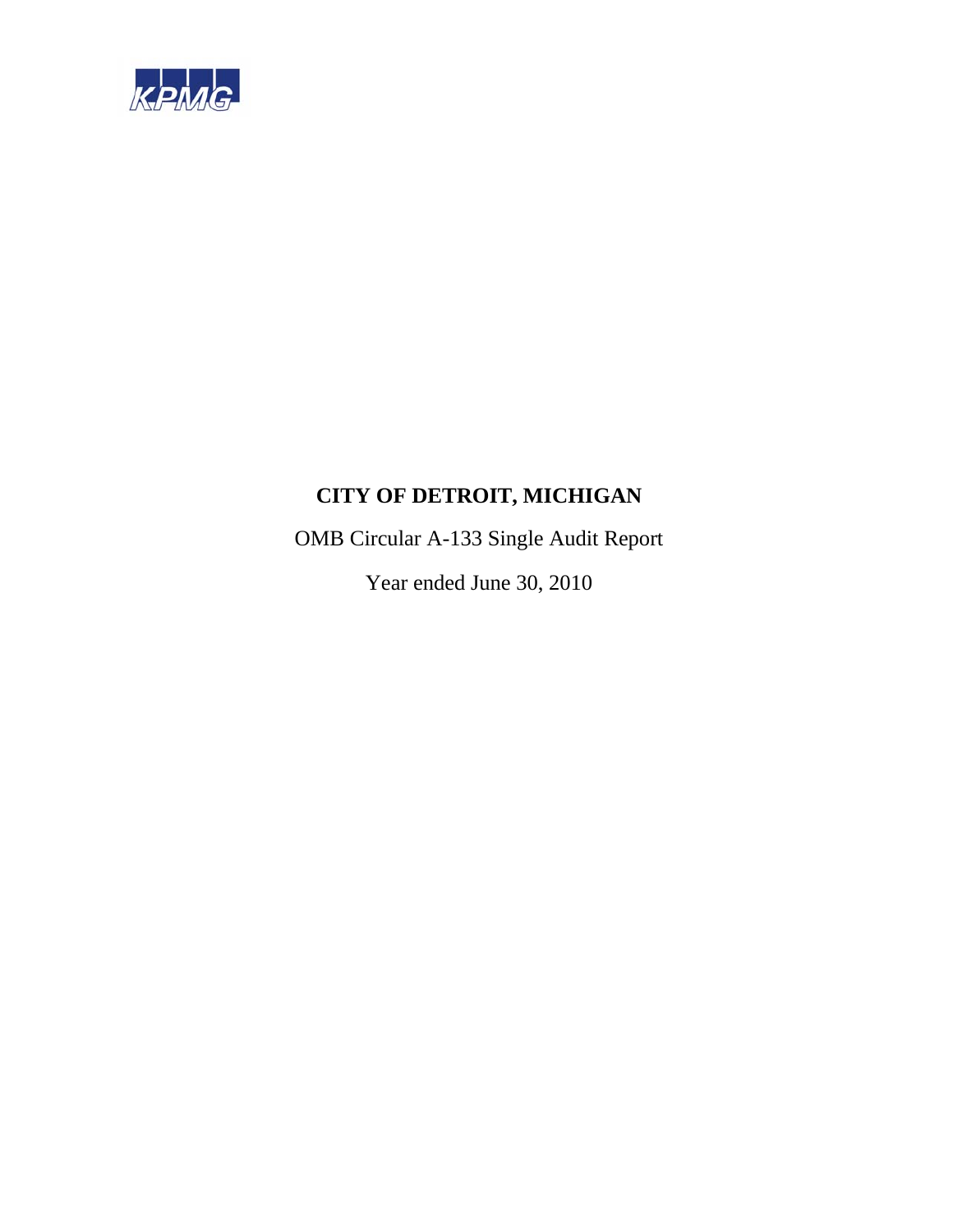## **Table of Contents**

|                                                                                                                                                                                                                                                                    | Page(s)    |
|--------------------------------------------------------------------------------------------------------------------------------------------------------------------------------------------------------------------------------------------------------------------|------------|
| Independent Auditors' Report on Compliance with Requirements That Could Have a Direct and<br>Material Effect on Each Major Program and on Internal Control over Compliance in<br>Accordance with OMB Circular A-133 and Schedule of Expenditures of Federal Awards | $1 - 7$    |
| Schedule of Expenditures of Federal Awards                                                                                                                                                                                                                         | $8 - 12$   |
| Notes to the Schedule of Expenditures of Federal Awards                                                                                                                                                                                                            | 13         |
| Independent Auditors' Report on Internal Control over Financial Reporting and on Compliance<br>and Other Matters Based on an Audit of Financial Statements Performed in Accordance with<br>Government Auditing Standards                                           | $14 - 15$  |
| Schedule of Findings and Questioned Costs                                                                                                                                                                                                                          | $16 - 105$ |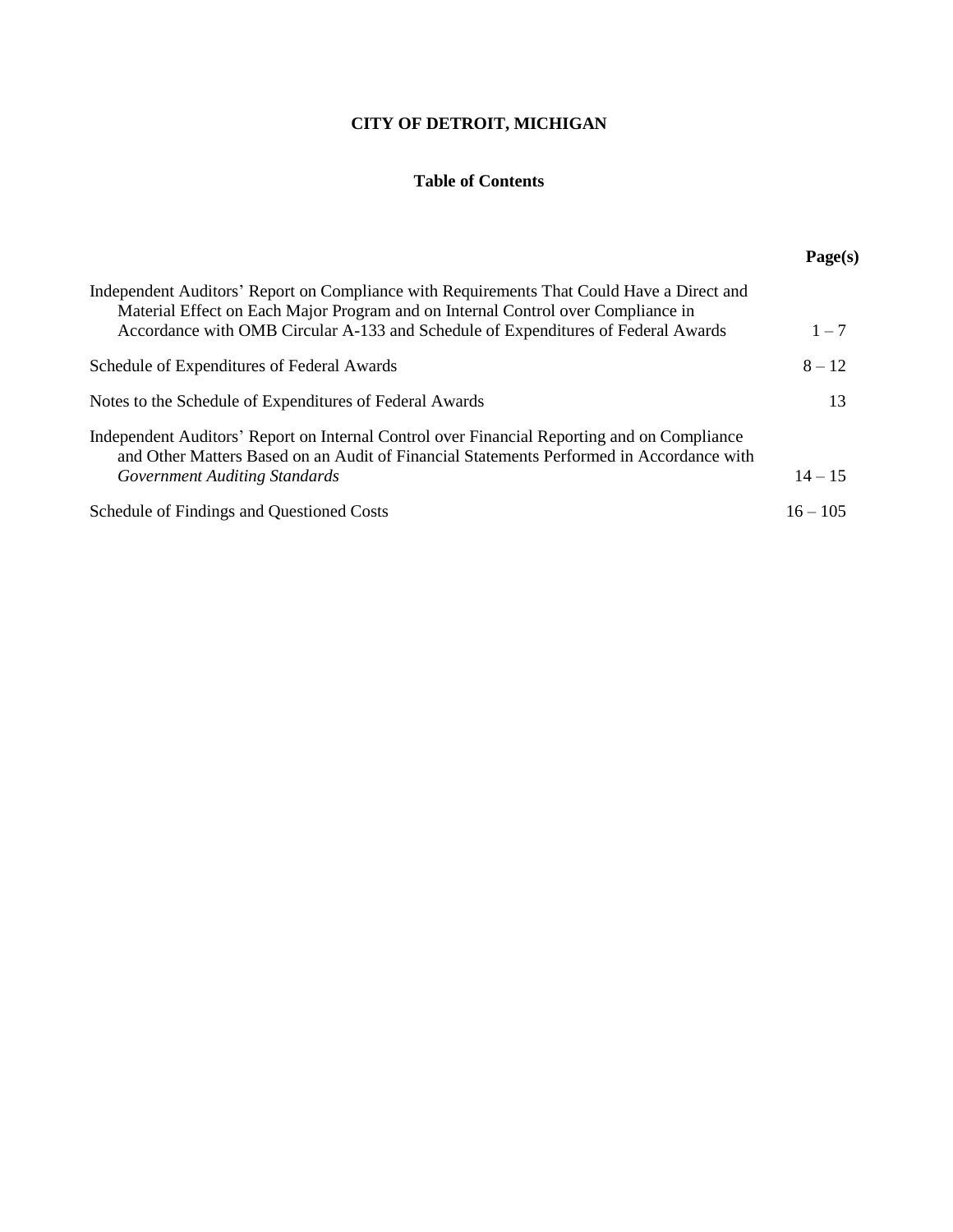

**KPMG LLP**  Suite 1200 150 West Jefferson Detroit, MI 48226

**Report on Compliance with Requirements That Could Have a Direct and Material Effect on Each Major Program and on Internal Control over Compliance in Accordance with OMB Circular A-133 and Schedule of Expenditures of Federal Awards** 

The Honorable Mayor and Members of the City Council City of Detroit, Michigan:

## **Compliance**

We have audited the City of Detroit, Michigan's (the City) compliance with the types of compliance requirements described in the *OMB Circular A-133 Compliance Supplement* that could have a direct or material effect on each of the City's major federal programs for the year ended June 30, 2010. The City's major federal programs are identified in the summary of auditors' results section of the accompanying schedule of findings and questioned costs. Compliance with the requirements of laws, regulations, contracts, and grants applicable to each of its major federal programs is the responsibility of the City's management. Our responsibility is to express an opinion on the City's compliance based on our audit.

The City's basic financial statements include operations of the Detroit Brownfield Redevelopment Authority, Detroit Public Library, Detroit Transportation Corporation, Downtown Development Authority, Eastern Market Corporation, Economic Development Corporation, Greater Detroit Resource Recovery Authority, Local Development Finance Authority, and Museum of African American History as discretely presented component units, which received federal awards that are not included in the schedule of expenditures of federal awards for the year ended June 30, 2010. Our audit, described below, did not include the operations of the Detroit Brownfield Redevelopment Authority, Detroit Public Library, Detroit Transportation Corporation, Downtown Development Authority, Eastern Market Corporation, Economic Development Corporation, Greater Detroit Resource Recovery Authority, Local Development Finance Authority, and Museum of African American History because the component units engaged other auditors to perform audits in accordance with OMB Circular A-133.

We conducted our audit of compliance in accordance with auditing standards generally accepted in the United States of America; the standards applicable to financial audits contained in *Government Auditing Standards*, issued by the Comptroller General of the United States; and OMB Circular A-133, *Audits of States, Local Governments, and Non-Profit Organizations*. Those standards and OMB Circular A-133 require that we plan and perform the audit to obtain reasonable assurance about whether noncompliance with the types of compliance requirements referred to above that could have a direct and material effect on a major federal program occurred. An audit includes examining, on a test basis, evidence about the City's compliance with those requirements and performing such other procedures as we considered necessary in the circumstances. We believe that our audit provides a reasonable basis for our opinion. Our audit does not provide a legal determination of the City's compliance with those requirements.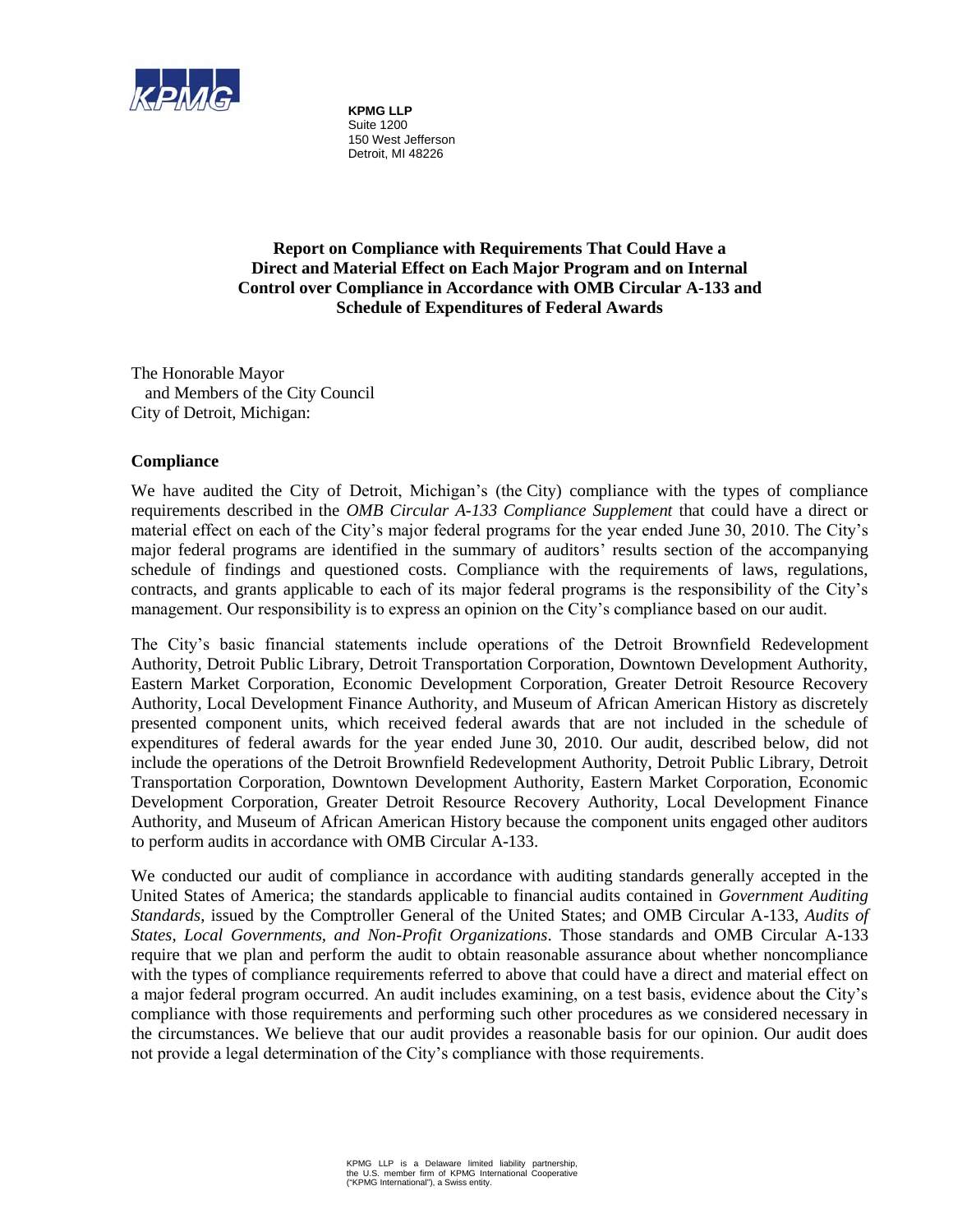

## **Adverse (Noncompliance) – Table 1**

As identified in Table 1 and described in the accompanying schedule of findings and questioned costs, the City did not comply with certain compliance requirements that are applicable to the Special Supplemental Nutrition Program For Women, Infants, and Children. Compliance with such requirements is necessary, in our opinion, for the City to comply with the requirements applicable to the identified major federal program.

| <b>Federal program</b>         | <b>Compliance requirement</b>          | Finding<br>number |
|--------------------------------|----------------------------------------|-------------------|
| Special Supplemental Nutrition |                                        |                   |
| Program For Women,             | Activities Allowed or Unallowed and    |                   |
| Infants, and Children          | Allowable Costs/Cost Principles        | 2010-07           |
| Special Supplemental Nutrition |                                        |                   |
| Program For Women,             | Activities Allowed or Unallowed and    |                   |
| Infants, and Children          | Allowable Costs/Cost Principles        | 2010-08           |
| Special Supplemental Nutrition |                                        |                   |
| Program For Women,             |                                        |                   |
| Infants, and Children          | Procurement, Suspension, and Debarment | 2010-10           |
| Special Supplemental Nutrition |                                        |                   |
| Program For Women,             |                                        |                   |
| Infants, and Children          | <b>Subrecipient Monitoring</b>         | 2010-12           |
|                                |                                        |                   |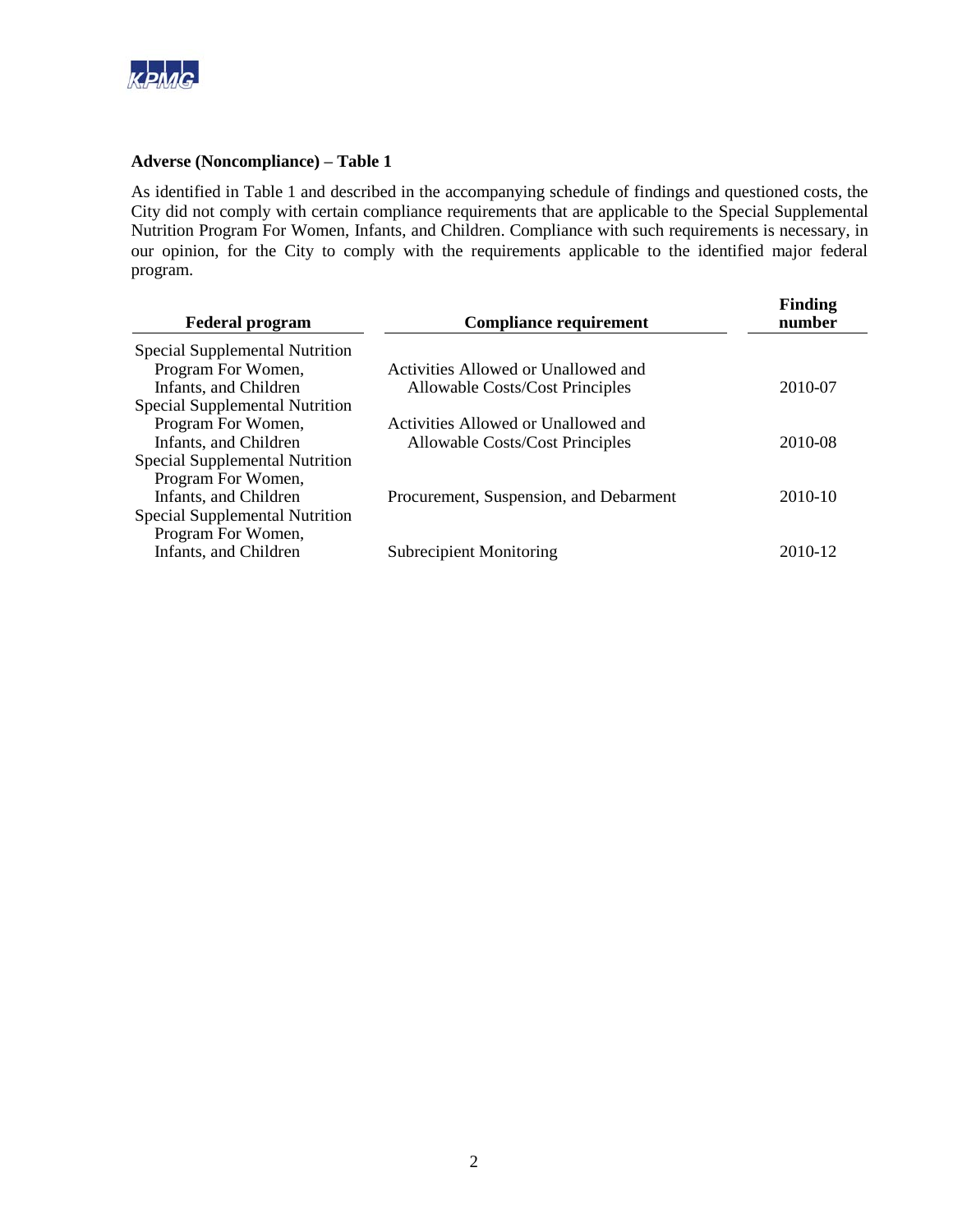

## **Qualifications (Noncompliance) – Table 2**

As identified in Table 2 and described in the accompanying schedule of findings and questioned costs, the City did not comply with certain compliance requirements that are applicable to certain of its major federal programs. Compliance with such requirements is necessary, in our opinion, for the City to comply with the requirements applicable to the identified major federal programs.

| <b>Federal program</b>             | <b>Compliance requirement</b>                 | Finding<br>number |
|------------------------------------|-----------------------------------------------|-------------------|
| <b>Community Development</b>       | Activities Allowed or Unallowed and           |                   |
| <b>Block Grant</b>                 | <b>Allowable Costs/Cost Principles</b>        | 2010-13           |
| <b>Community Development</b>       | Activities Allowed or Unallowed and           |                   |
| <b>Block Grant</b>                 | <b>Allowable Costs/Cost Principles</b>        | 2010-14           |
| <b>Community Development</b>       |                                               |                   |
| <b>Block Grant</b>                 | <b>Cash Management</b>                        | 2010-15           |
| <b>Community Development</b>       |                                               |                   |
| <b>Block Grant</b>                 | Procurement, Suspension, and Debarment        | 2010-16           |
| <b>Community Development</b>       |                                               |                   |
| <b>Block Grant</b>                 | <b>Suspension and Debarment</b>               | 2010-17           |
| <b>Community Development</b>       |                                               |                   |
| <b>Block Grant</b>                 | <b>Subrecipient Monitoring</b>                | 2010-20           |
| Section 108 Loans                  | <b>Cash Management</b>                        | 2010-21           |
| Section 108 Loans                  | <b>Environmental Review and Required</b>      |                   |
|                                    | Certification and HUD Approval                | 2010-22           |
| Home Investment                    | Activities Allowed or Unallowed and           |                   |
| Partnership Program                | <b>Allowable Costs/Cost Principles</b>        | 2010-23           |
| Home Investment                    | Activities Allowed or Unallowed and           |                   |
| Partnership Program                | <b>Allowable Costs/Cost Principles</b>        | 2010-24           |
| Home Investment                    | <b>Environmental Review and Required</b>      |                   |
| Partnership Program                | Certification and HUD Approval                | 2010-26           |
| <b>Trade Adjustment Assistance</b> | <b>Cash Management</b>                        | 2010-27           |
| <b>Trade Adjustment Assistance</b> | <b>Cycle Monitoring Reports</b>               | 2010-28           |
| Workforce Investment Act           | Cash Management                               | 2010-31           |
| Workforce Investment Act           | <b>Subrecipient Monitoring</b>                | 2010-35           |
| Workforce Investment Act           | <b>Cycle Monitoring Reports</b>               | 2010-36           |
| <b>Federal Transit Cluster</b>     | <b>Equipment and Real Property Management</b> | 2010-37           |
| <b>State Revolving Loan</b>        | Davis Bacon                                   | 2010-39           |
| Temporary Assistance for           |                                               |                   |
| <b>Needy Families</b>              | Cash Management                               | 2010-42           |
| Temporary Assistance for           |                                               |                   |
| <b>Needy Families</b>              | <b>Subrecipient Monitoring</b>                | 2010-45           |
| Temporary Assistance for           |                                               |                   |
| <b>Needy Families</b>              | <b>Cycle Monitoring Reports</b>               | 2010-46           |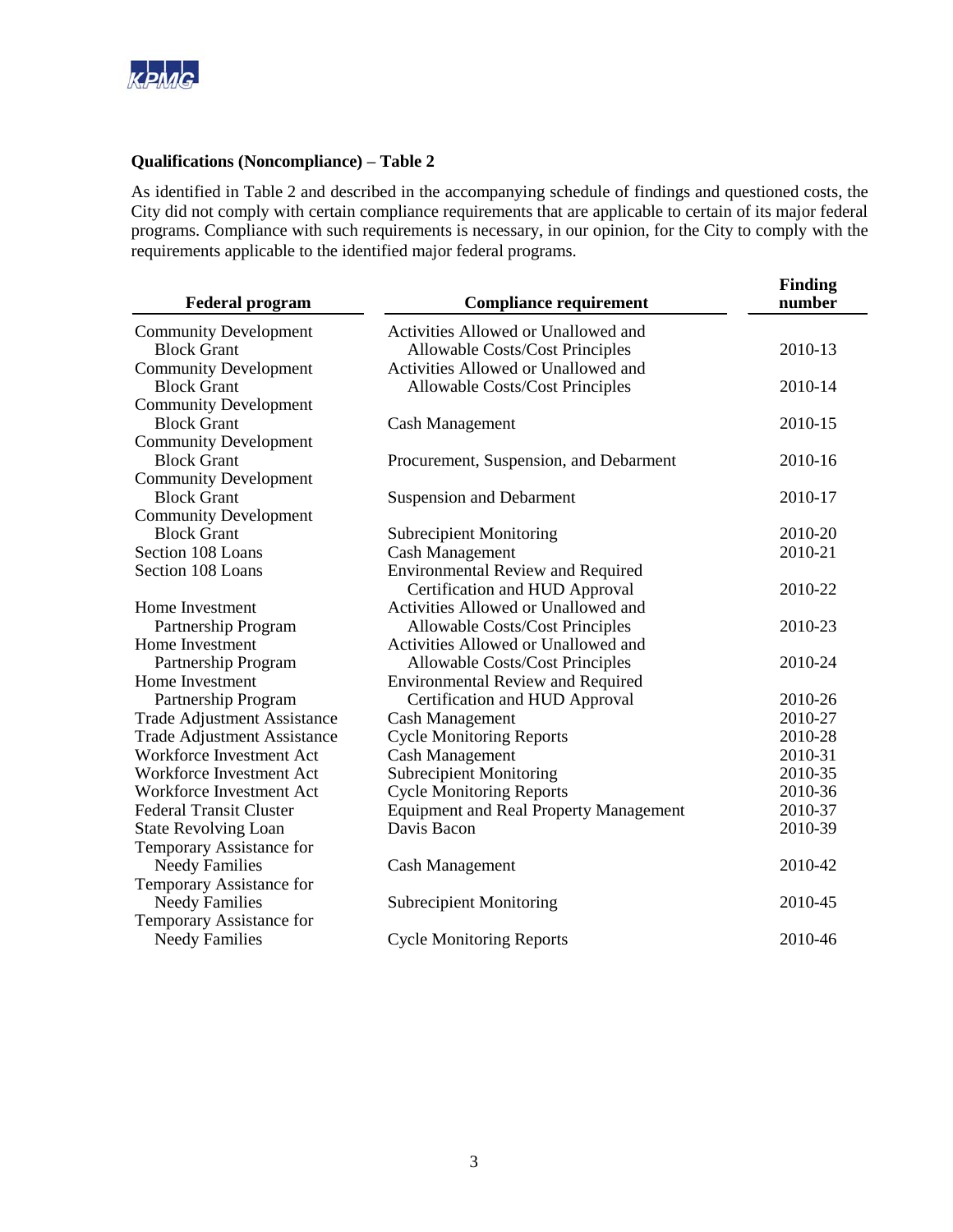

| <b>Federal program</b>                         | <b>Compliance requirement</b>          | Finding<br>number |
|------------------------------------------------|----------------------------------------|-------------------|
| Weatherization for Low                         |                                        |                   |
| <b>Income Persons</b>                          | Davis Bacon                            | 2010-47           |
| Weatherization for Low                         |                                        |                   |
| <b>Income Persons</b>                          | Procurement, Suspension, and Debarment | 2010-49           |
| Weatherization for Low                         |                                        |                   |
| <b>Income Persons</b>                          | Criminal Background Checks             | 2010-50           |
| Weatherization for Low                         |                                        |                   |
| <b>Income Persons</b>                          | Reporting                              | 2010-51           |
| <b>Community Services</b>                      | Activities Allowed or Unallowed and    |                   |
| <b>Block Grant</b>                             | <b>Allowable Costs/Cost Principles</b> | 2010-52           |
| <b>Community Services</b>                      |                                        |                   |
| <b>Block Grant</b>                             | Reporting                              | 2010-55           |
| <b>Community Services</b>                      |                                        |                   |
| <b>Block Grant</b>                             | <b>Subrecipient Monitoring</b>         | 2010-56           |
| <b>Community Services</b>                      |                                        |                   |
| <b>Block Grant</b>                             | Criminal Background Checks             | 2010-58           |
| Head Start and Early                           | Activities Allowed or Unallowed and    |                   |
| <b>Head Start</b>                              | <b>Allowable Costs/Cost Principles</b> | 2010-60           |
| <b>Head Start and Early</b>                    |                                        |                   |
| <b>Head Start</b>                              | <b>Subrecipient Monitoring</b>         | 2010-62           |
| <b>HIV Emergency Relief</b>                    | Maintenance of Effort                  | 2010-63           |
| <b>HIV Emergency Relief</b>                    | Procurement, Suspension, and Debarment | 2010-64           |
| <b>HIV Emergency Relief</b>                    | <b>Subrecipient Monitoring</b>         | 2010-66           |
| Prevention and Treatment of<br>Substance Abuse | <b>Subrecipient Monitoring</b>         | 2010-69           |

In our opinion, because of the effects of the noncompliance described in Table 1, the City did not comply in all material respects, with the requirements referred to above that could have a direct and material effect on the federal program listed in Table 1. Also, in our opinion, except for the noncompliance described in Table 2, the City complied, in all material respects, with the compliance requirements referred to above that are applicable to each of its major programs included in Table 2 for the year ended June 30, 2010. Also, as identified in Table 3, the results of our auditing procedures also disclosed other instances of noncompliance with those requirements, which are required to be reported in accordance with OMB Circular A-133, and which are described in the accompanying schedule of findings and questioned costs.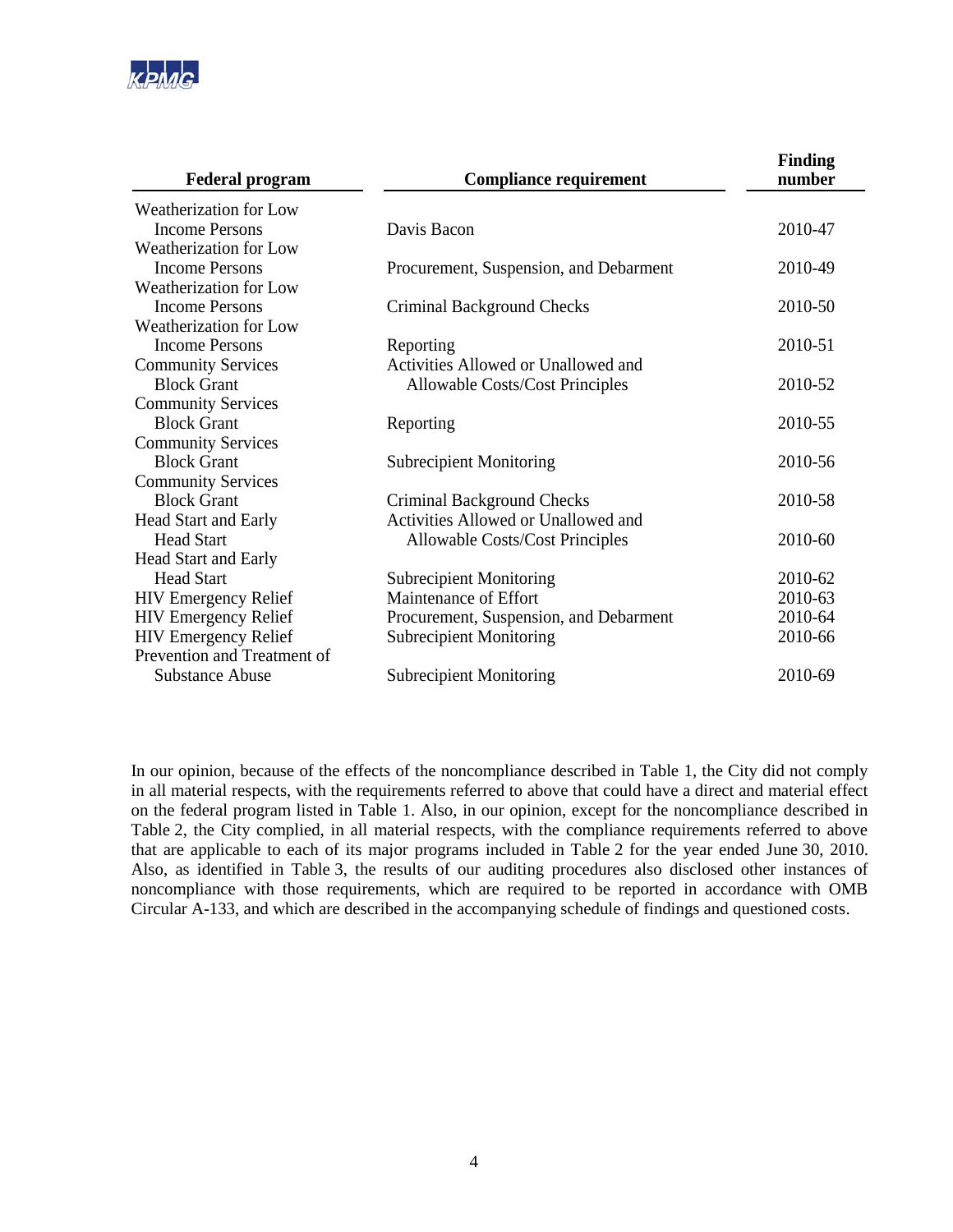

## **Other Instances of Noncompliance – Table 3**

|                                                 |                                                                        | <b>Finding</b> |
|-------------------------------------------------|------------------------------------------------------------------------|----------------|
| <b>Federal program</b>                          | <b>Compliance requirement</b>                                          | number         |
| Special Supplemental Nutrition                  |                                                                        |                |
| Program For Women,                              |                                                                        |                |
| Infants, and Children                           | Eligibility                                                            | 2010-09        |
| <b>Special Supplemental Nutrition</b>           |                                                                        |                |
| Program For Women,                              |                                                                        |                |
| Infants, and Children                           | Reporting                                                              | 2010-11        |
| <b>Community Development</b>                    |                                                                        |                |
| <b>Block Grant</b>                              | Reporting                                                              | 2010-18        |
| <b>Community Development</b>                    |                                                                        |                |
| <b>Block Grant</b>                              | Reporting                                                              | 2010-19        |
| Home Investment                                 |                                                                        |                |
| Partnership Program                             | Reporting                                                              | 2010-25        |
| Workforce Investment Act                        | Activities Allowed or Unallowed and                                    |                |
|                                                 | Allowable Costs/Cost Principles                                        | 2010-29        |
| Workforce Investment Act                        | <b>Equipment and Real Property Management</b>                          | 2010-32        |
| Workforce Investment Act                        | Reporting                                                              | 2010-33        |
| Workforce Investment Act                        | Reporting                                                              | 2010-34        |
| <b>Federal Transit Cluster</b>                  | Reporting                                                              | 2010-38        |
| Temporary Assistance for                        | Activities Allowed or Unallowed and                                    |                |
| <b>Needy Families</b>                           | Allowable Costs/Cost Principles                                        | 2010-40        |
| Temporary Assistance for                        |                                                                        |                |
| <b>Needy Families</b>                           | <b>Equipment and Real Property Management</b>                          | 2010-43        |
| Temporary Assistance for                        |                                                                        |                |
| <b>Needy Families</b>                           | Eligibility                                                            | 2010-44        |
| <b>Community Services</b>                       | Activities Allowed or Unallowed and                                    |                |
| <b>Block Grant</b>                              | Allowable Costs/Cost Principles                                        | 2010-53        |
| <b>Community Services</b><br><b>Block Grant</b> |                                                                        | 2010-54        |
| <b>Head Start and Early</b>                     | <b>Suspension and Debarment</b><br>Activities Allowed or Unallowed and |                |
| <b>Head Start</b>                               | Allowable Costs/Cost Principles                                        | 2010-59        |
| <b>Head Start and Early</b>                     |                                                                        |                |
| <b>Head Start</b>                               | <b>Cash Management</b>                                                 | 2010-61        |
| <b>HIV Emergency Relief</b>                     | Reporting                                                              | 2010-65        |
| Prevention and Treatment of                     |                                                                        |                |
| <b>Substance Abuse</b>                          | Matching                                                               | 2010-67        |
| Prevention and Treatment of                     |                                                                        |                |
| <b>Substance Abuse</b>                          | Reporting                                                              | 2010-68        |
|                                                 |                                                                        |                |

#### **Internal Control over Compliance**

Management of the City is responsible for establishing and maintaining effective internal control over compliance with the requirements of laws, regulations, contracts, and grants applicable to federal programs. In planning and performing our audit, we considered the City's internal control over compliance with the requirements that could have a direct and material effect on a major federal program to determine the auditing procedures for the purpose of expressing our opinion on compliance and to test and report on internal control over compliance in accordance with OMB Circular A-133, but not for the purpose of expressing an opinion on the effectiveness of internal control over compliance. Accordingly, we do not express an opinion on the effectiveness of the City's internal control over compliance.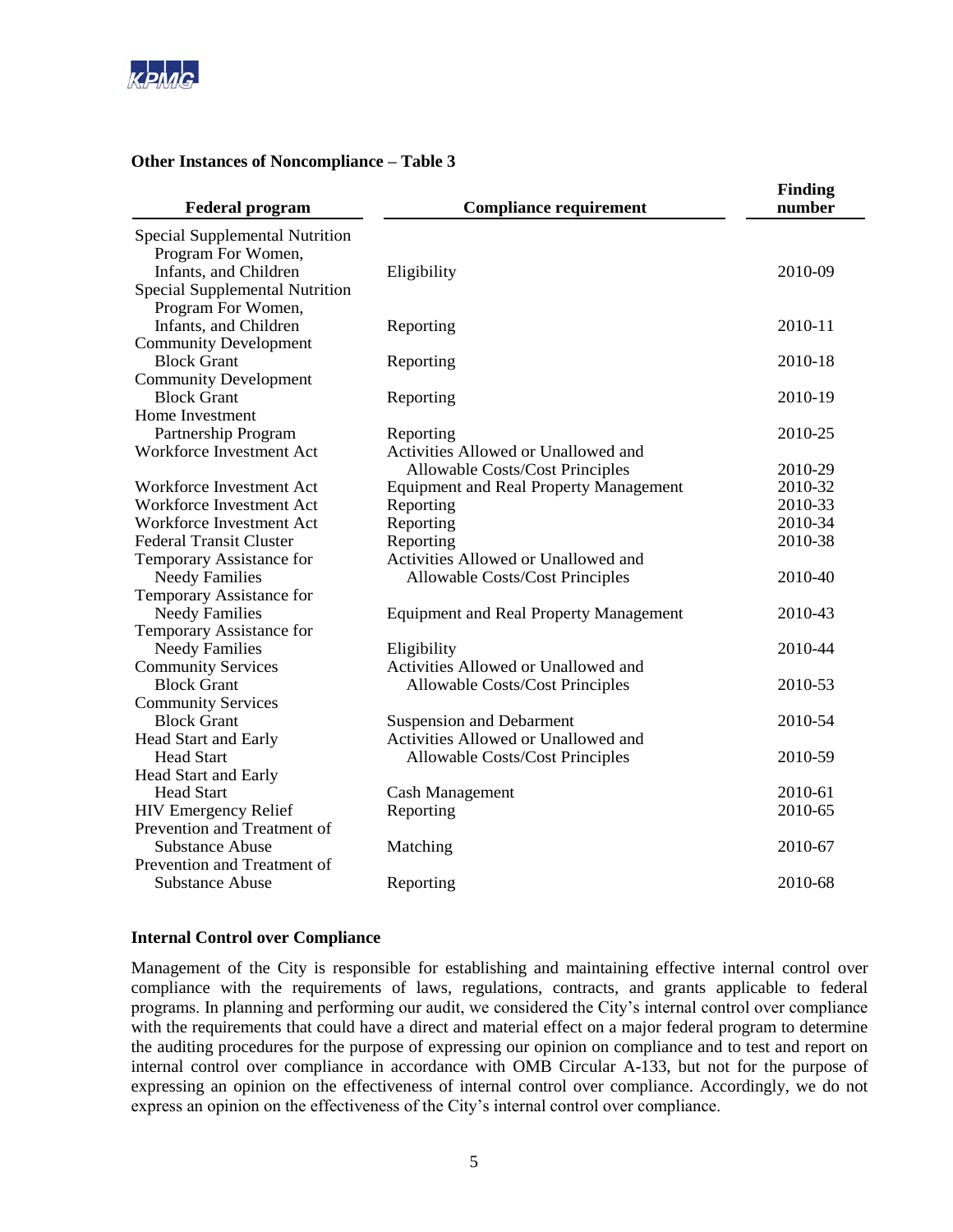

Our consideration of internal control over compliance was for the limited purpose described in the preceding paragraph and was not designed to identify all deficiencies in internal control over compliance that might be significant deficiencies or material weaknesses and therefore, there can be no assurance that all deficiencies, significant deficiencies, or material weaknesses have been identified. However, as discussed below, we identified certain deficiencies in internal control over compliance that we consider to be material weaknesses and other deficiencies that we consider to be significant deficiencies.

A deficiency in internal control over compliance exists when the design or operation of a control over compliance does not allow management or employees, in the normal course of performing their assigned functions, to prevent, or detect and correct noncompliance with a type of compliance requirement of a federal program on a timely basis. A material weakness in internal control over compliance is a deficiency, or combination of deficiencies, in internal control over compliance, such that there is reasonable possibility that material noncompliance with a type of compliance requirement of a federal program will not be prevented, or detected and corrected on a timely basis. We consider the deficiencies in internal control over compliance described in the accompanying schedule of findings and questioned costs as items 2010-6, the items in Table 1, and the items in Table 2 to be material weaknesses.

A significant deficiency in internal control over compliance is a deficiency, or a combination of deficiencies, in internal control over compliance with a type of compliance requirement of a federal program that is less severe than a material weakness in internal control over compliance yet important enough to merit attention by those charged with governance. We consider the deficiencies in internal control over compliance described in the accompanying schedule of findings and questioned costs as items 2010-30, 2010-41, 2010-48 and the items in Table 3 to be significant deficiencies.

## **Schedule of Expenditures of Federal Awards**

We have audited the financial statements of the governmental activities, the business-type activities, the aggregate discretely presented component units, each major fund, and the aggregate remaining fund information of the City as of and for the year ended June 30, 2010, and have issued our report thereon dated December 17, 2010, which included a reference to the reports of other auditors. Our report on the basic financial statements was modified to recognize that we did not audit the financial statements of the Detroit Brownfield Redevelopment Authority, Detroit Public Library, Detroit Transportation Corporation, Downtown Development Authority, Eastern Market Corporation, Economic Development Corporation, Greater Detroit Resource Recovery Authority, Local Development Finance Authority, and Museum of African American History, which represent 100% of the assets and expenses of the aggregate discretely presented component units. We also did not audit the financial statements of the General Retirement System and the Policemen and Firemen Retirement System and the Detroit Building Authority, which represent 93% and 42% of the assets and expenses/expenditures/deductions, respectively, of the aggregate remaining fund information. Those financial statements were audited by other auditors whose reports thereon were furnished to us, and our opinions, insofar as they relate to the amounts included in the aggregate discretely presented component units and the aggregate remaining fund information, are based on the reports of the other auditors. Our report contains a scope limitation as the auditors of the Retirement Systems were unable to obtain sufficient audit evidence supporting the fair value of approximately \$216,000,000 of Retirement Systems' alternative investments held at June 30, 2010 related mostly to private placement, real estate, and pooled investments. Our report also included an explanatory paragraph stating that the City has an accumulated unreserved undesignated deficit in the General Fund of \$155.7 million as of June 30, 2010, which has contributed to the City's dependence on borrowing for cash flow purposes. Our report also refers to the adoption of provisions of Governmental Accounting Standards Board Statement No. 53, *Accounting and Financial Reporting for Derivative Instruments*, as of July 1, 2009. Our audit was performed for the purpose of forming opinions on the financial statements that collectively comprise the City's basic financial statements. The accompanying schedule of expenditures of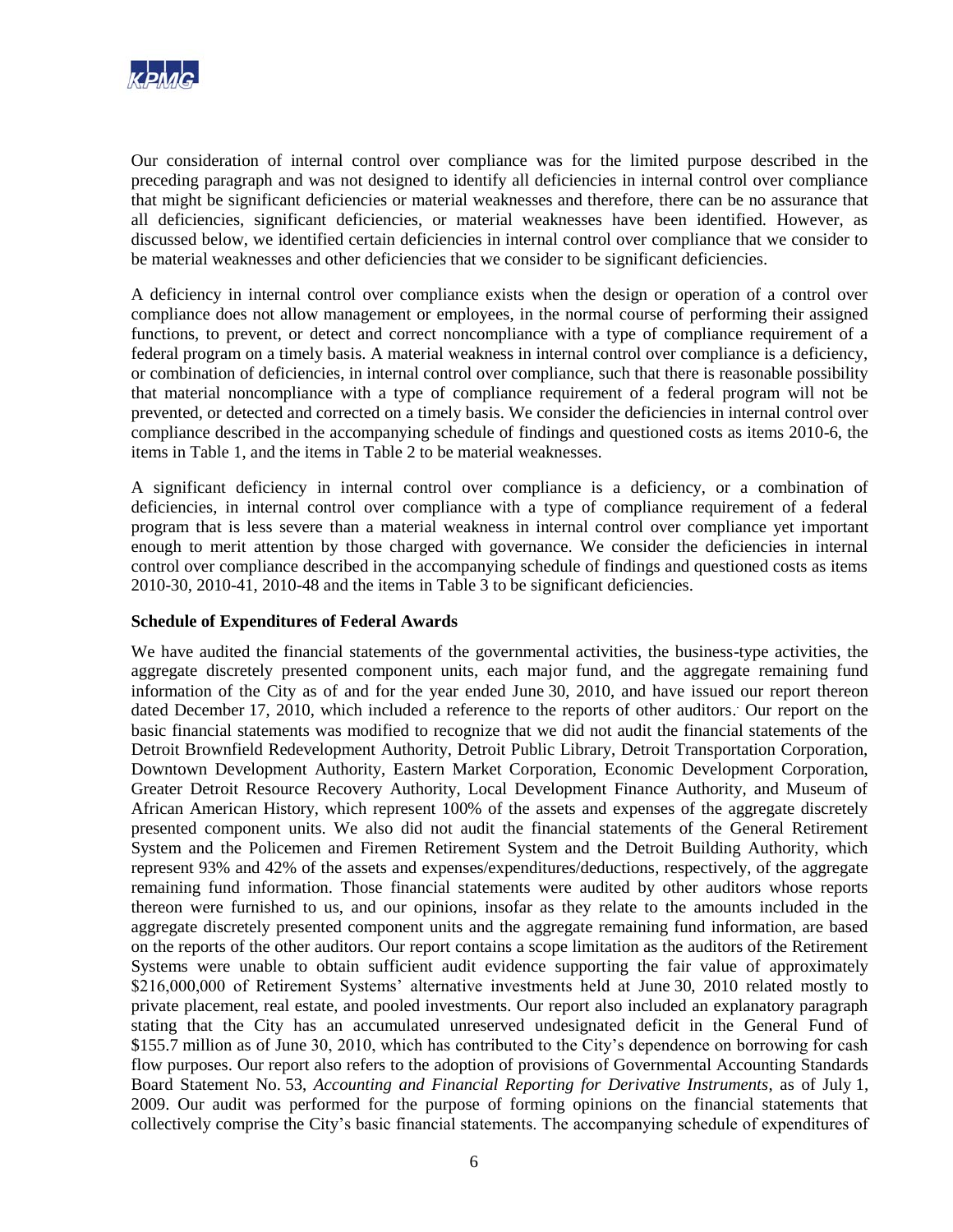

federal awards is presented for purposes of additional analysis as required by OMB Circular A-133 and is not a required part of the basic financial statements. Such information has been subjected to the auditing procedures applied in the audit of the basic financial statements and, in our opinion, is fairly stated, in all material respects, in relation to the basic financial statements taken as a whole.

The City's responses to the findings identified in our audit are described in the accompanying schedule of findings and questioned costs. We did not audit the City's responses, and accordingly, we express no opinion on the responses.

This report is intended solely for the information and use of the Mayor, City Council, city management, federal awarding agencies, and pass-through entities and is not intended to be and should not be used by anyone other than these specified parties.

KPMG LLP

Detroit, Michigan March 28, 2011 (except for the Schedule of Expenditures of Federal Awards, Paragraph 11, as to which the date is December 17, 2010)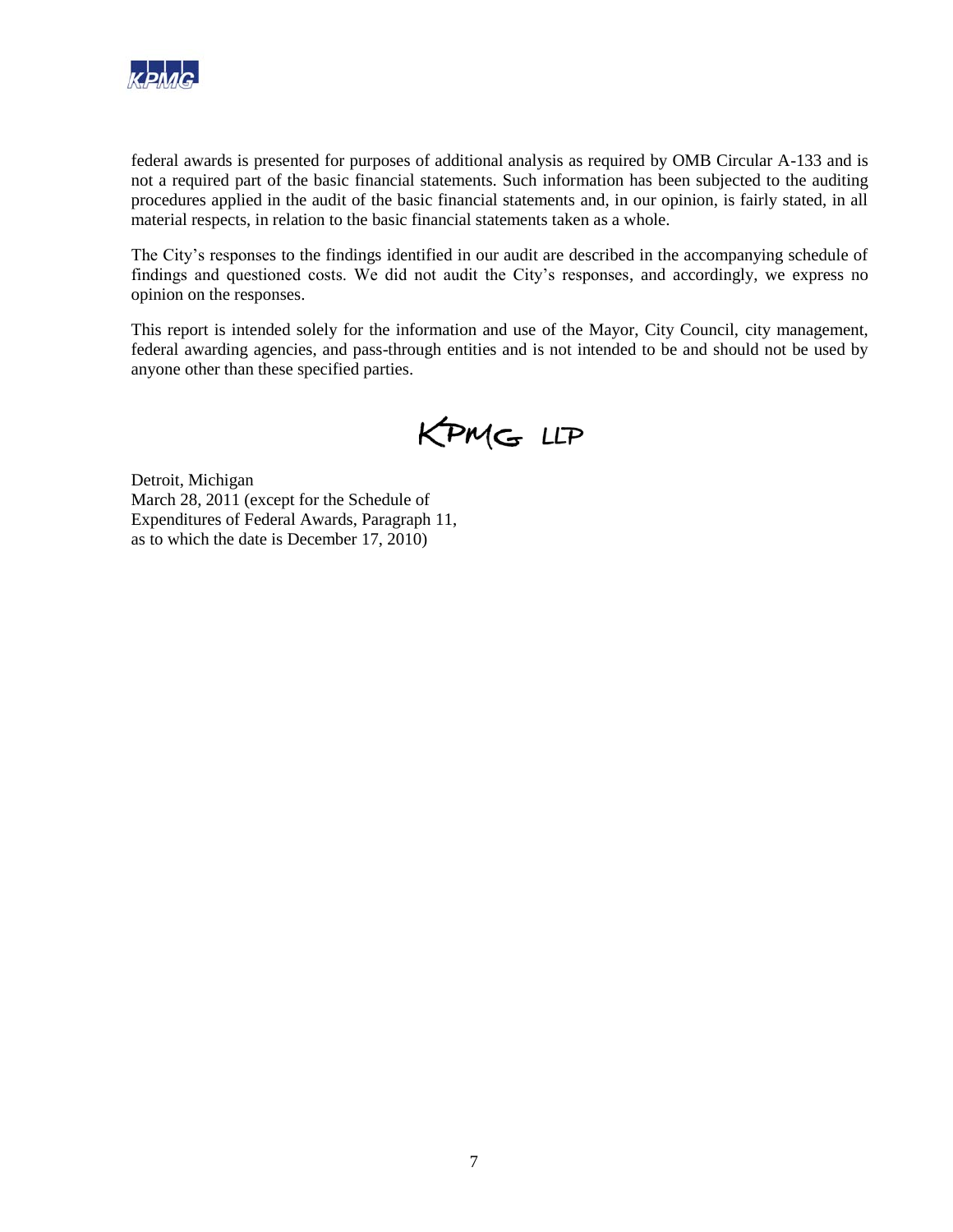## Schedule of Expenditures of Federal Awards

| <b>Grant title</b>                                                                                                      | <b>Catalog of</b><br>federal domestic<br>assistance | Grant<br>number                    | 2010<br><b>Expenditures</b> |
|-------------------------------------------------------------------------------------------------------------------------|-----------------------------------------------------|------------------------------------|-----------------------------|
| Department of Agriculture:                                                                                              |                                                     |                                    |                             |
| Via Michigan Department of Community Health:<br>Special Supplemental Nutrition Program for Women, Infants, and Children | 10.557                                              | N/A                                | \$<br>5,201,898             |
| Via Michigan Department of Education:<br>Child and Adult Care Food Program - After School Meals                         | 10.558                                              | 82SF02000                          | 538,250                     |
| Summer Food Service Program for Children                                                                                | 10.559                                              | 82SF02000                          | 461,384                     |
| Via Michigan Department of Career Development:<br>Supplemental Nutritional Assistance Program:                          |                                                     |                                    |                             |
| Food Assistance<br>Food Assistance - Supportive Services                                                                | 10.561<br>10.561                                    | 2M1420122<br>2M1400100             | 689,313<br>10,591           |
| Food Assistance – Program Operations                                                                                    | 10.561                                              | 08-15                              | 311,491                     |
| Food Assistance - Supportive Services                                                                                   | 10.561                                              | $08-15$                            | 11.364                      |
| Food Stamp Nutrition Education Program                                                                                  | 10.561                                              | 61-5025R                           | 38,193                      |
| Via Michigan Department of Human Services:<br>Supplemental Nutritional Assistance Program - Packaged Meals              | 10.561                                              | ES-09-82009                        | 1,099                       |
| <b>Total Supplemental Nutritional Assistance Program</b>                                                                |                                                     |                                    | 1,062,051                   |
| Via Michigan Department of Education:                                                                                   |                                                     |                                    |                             |
| Emergency Assistance Food Program - TEFAP<br>ARRA Emergency Assistance Food Program - TEFAP HS Admin                    | 10.568<br>10.568                                    | 820001020<br>820001020             | 59,972<br>61.650            |
| Emergency Assistance Food Program - TEFAP                                                                               | 10.568                                              | 820001020                          | 200,492                     |
| <b>Total Emergency Assistance Food Program</b>                                                                          |                                                     |                                    | 322,114                     |
| Via Michigan Department of Natural Resources:<br>Cooperative Forestry Assist - Emerald Ash Borer Tree Plan              | 10.664                                              | CFG 08-07                          | 4,000                       |
| <b>Total Department of Agriculture</b>                                                                                  |                                                     |                                    | 7,589,697                   |
| Department of Housing and Urban Development:                                                                            |                                                     |                                    |                             |
| Entitlement Grant - NSP Demolition<br><b>CDBG</b>                                                                       | 14.218<br>14.218                                    | B-08-MN-26-0004<br>B-09-MC-26-0006 | 1,249,898<br>37,368,887     |
| <b>Total CDBG</b>                                                                                                       |                                                     |                                    | 38,618,785                  |
| CDBG ARRA - Recovery Act Funded                                                                                         | 14.253                                              | B-09-MY-26-0006                    | 5,560                       |
| <b>Emergency Shelter Grant</b>                                                                                          | 14.231                                              | S-09-MC-26-0006                    | 1,723,339                   |
| Home Investment Partnership (Special Housing)<br>Housing Opportunities for Persons with Aids - HOPWA Aids Housing       | 14.239<br>14.241                                    | M03-MC-26-0202<br>MIH09-F001       | 3,252,348<br>1,840,579      |
| CDBG Section 108 Loan Guarantees                                                                                        | 14.248                                              | N/A                                | 4,915,182                   |
| ARRA Homeless Prev & Rapid Re-Housing - HPRP Admin                                                                      | 14.262                                              | S-09-MY-26-0006                    | 1,703,919                   |
| Lead Hazard Reduction Demo - HUD Lead Hazard II<br>Lead Hazard Reduction Demo - HUD Lead Hazard II                      | 14.905<br>14.905                                    | MILHD0151-06<br>MILHD0196-09       | 1,403,550<br>100,699        |
| <b>Total Lead Hazard Reduction</b>                                                                                      |                                                     |                                    | 1,504,249                   |
| <b>Total Department of Housing and Urban Development</b>                                                                |                                                     |                                    | 53,563,961                  |
| Department of History, Arts, and Libraries:                                                                             |                                                     |                                    |                             |
| Via Michigan Department of History, Arts, and Libraries:<br>Historic Preservation Fund Grants - Survey & Thematic       | 15.904                                              | CG08-395                           | 29,971                      |
| <b>Total Department of History, Arts, and Libraries</b>                                                                 |                                                     |                                    | 29,971                      |
| Department of Justice:                                                                                                  |                                                     |                                    |                             |
| <b>Federal Forfeiture</b>                                                                                               | 16.000                                              | MI8234900                          | 656,385                     |
| Community Policing Grant - DOJ COPS<br>Community Policing Grant - DOJ COPS                                              | 16.171<br>16.171                                    | 2009CKWX0557<br>2009CKWX0549       | 236,488<br>270,240          |
| <b>Total Community Policing Grants</b>                                                                                  |                                                     |                                    | 506,728                     |
| Comm Relations Serv - Youth Citizens Academy 2006-2007<br>Encourage To Arrest 2008-2009                                 | 16.200<br>16.525                                    | 2006-JL-FX-0268<br>2008-WE-AX-0030 | 105,518<br>146,422          |
| DTD Promising New Prog – We're Here and We Care Prog<br>DTD Promising New Prog - Business to Youth Mentoring            | 16.541<br>16.541                                    | 2009-JL-FX-0149<br>2008-JL-FX-0194 | 3,024<br>60,385             |
| <b>Total DTD Promising New Programs</b>                                                                                 |                                                     |                                    | 63,409                      |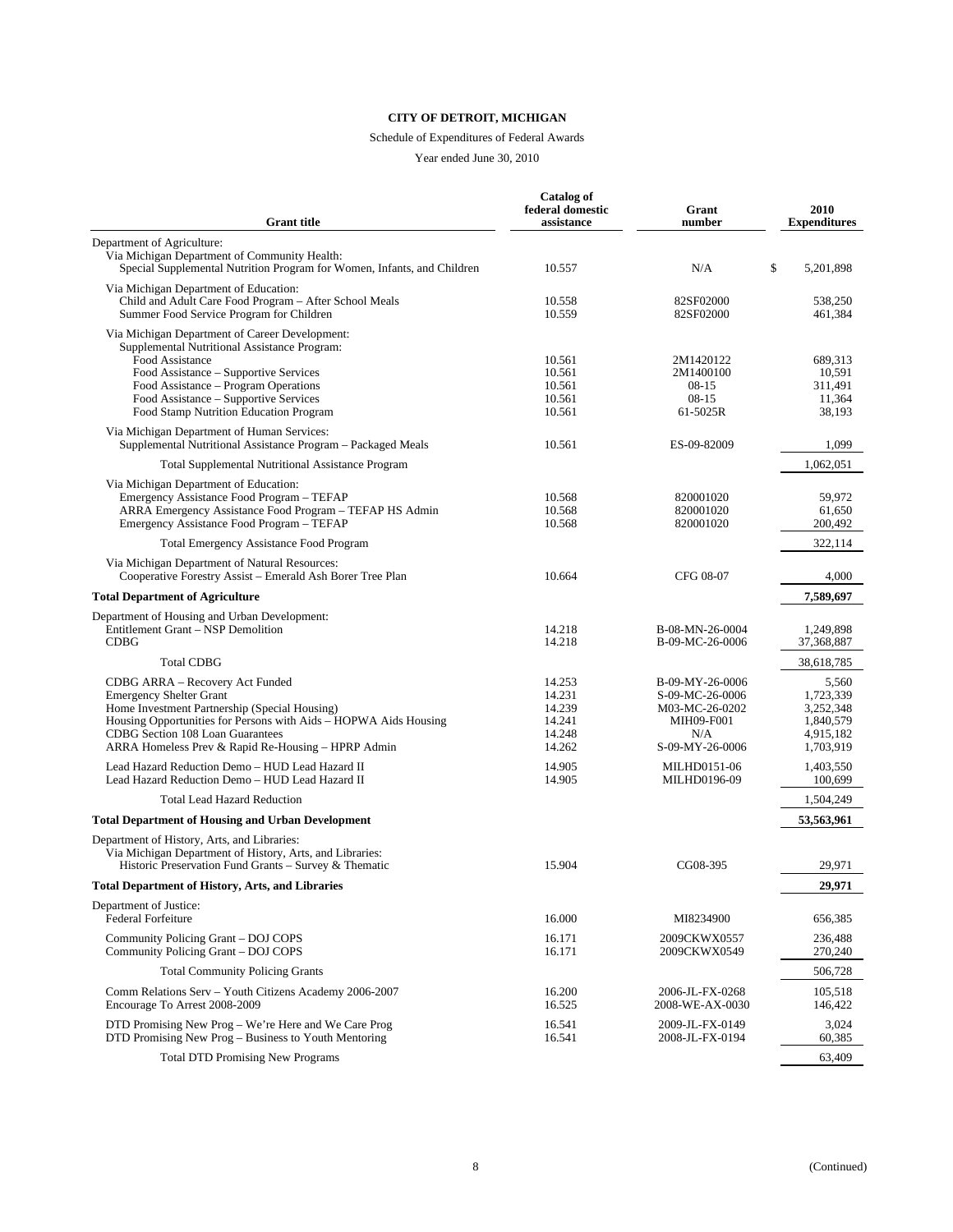## Schedule of Expenditures of Federal Awards

| <b>Grant</b> title                                                                                                                                                                                                                                      | <b>Catalog of</b><br>federal domestic<br>assistance                                                                                                      | Grant<br>number                                                                        | 2010<br><b>Expenditures</b>                                        |
|---------------------------------------------------------------------------------------------------------------------------------------------------------------------------------------------------------------------------------------------------------|----------------------------------------------------------------------------------------------------------------------------------------------------------|----------------------------------------------------------------------------------------|--------------------------------------------------------------------|
| NIJ Research, Eval, & Development Projects – Cold No More                                                                                                                                                                                               | 16.560                                                                                                                                                   | \$<br>2007-DX-BX-K137                                                                  | 247,439                                                            |
| Crime Victim Assist - Rape Counseling Center Prog.<br>Crime Victim Assist - Rape Counseling Center Prog.                                                                                                                                                | 16.575<br>16.575                                                                                                                                         | 20083-12V07<br>20083-13V09                                                             | 216,364<br>430,710                                                 |
| <b>Total Crime Victim Assistance</b>                                                                                                                                                                                                                    |                                                                                                                                                          |                                                                                        | 647.074                                                            |
| Edward Byrne Memorial – Drug Violence Enforcement Project<br>Edward Byrne Memorial - Missing Persons Program<br>Edward Byrne Memorial - DOJ Parolees<br>Edward Byrne Memorial – DOJ Bridge to Success Transitional Jobs                                 | 16.580<br>16.580<br>16.580<br>16.580                                                                                                                     | 2008-DD-BX-0238<br>2008-DD-BX-0240<br>2008-DD-BX-0659<br>2008-DD-X-0264                | 290,361<br>63,754<br>25,269<br>29,915                              |
| <b>Total Edward Byrne Memorial SLLADG</b>                                                                                                                                                                                                               |                                                                                                                                                          |                                                                                        | 409,299                                                            |
| Public Safety & Comm Pol – ARRA DOJ Cops Hiring 2009 Police<br>Public Safety & Comm Pol – Community Policing, Educ and Outreach                                                                                                                         | 16.710<br>16.710                                                                                                                                         | 2009-RJ-WX-0053<br>2006-DD-BX-0123                                                     | 1,479,270<br>7,784                                                 |
| Total Public Safety & Community Policing                                                                                                                                                                                                                |                                                                                                                                                          |                                                                                        | 1,487,054                                                          |
| Gang Resistance Educ Training                                                                                                                                                                                                                           | 16.737                                                                                                                                                   | 2008-JV-FX-0059                                                                        | 121,814                                                            |
| Via Michigan Department of Community Health:<br>Edward Byrne Memorial - Justice Assistance Grant (JAG) 2007<br>Edward Byrne Memorial – Justice Assistance Grant (JAG) 2008<br>Edward Byrne Memorial – Justice Assistance Grant (JAG) 2006               | 16.738<br>16.738<br>16.738                                                                                                                               | 2005-DJ-BX-0751<br>2006-DJ-BX-0720<br>2006-DJ-BX-0720                                  | 1,622,705<br>381,661<br>987,951                                    |
| <b>Total Edward Byrne Memorial JAG</b>                                                                                                                                                                                                                  |                                                                                                                                                          |                                                                                        | 2,992,317                                                          |
| ARRA – Edward Byrne Memorial – JAG Grant 2009 Police<br>ARRA - LLADG - Technology Grant 2009 Police                                                                                                                                                     | 16.803<br>16.803                                                                                                                                         | 50001-1-09-B<br>50002-1-09-B                                                           | 72,519<br>120,000                                                  |
| Total ARRA Edward Byrne Memorial                                                                                                                                                                                                                        |                                                                                                                                                          |                                                                                        | 192,519                                                            |
| <b>Total Department of Justice</b>                                                                                                                                                                                                                      |                                                                                                                                                          |                                                                                        | 7,575,978                                                          |
| Department of Labor:<br>Via Michigan Department of Labor and Economic Growth:<br><b>Wagner Peyser</b>                                                                                                                                                   | 17.207                                                                                                                                                   | ES192090955A26                                                                         | 1,756,451                                                          |
| <b>Trade Adjustment Assist</b><br><b>Trade Adjustment Assist</b>                                                                                                                                                                                        | 17.245<br>17.245                                                                                                                                         | 07-30<br>03-29                                                                         | 3,572,883<br>807,573                                               |
| <b>Total Trade</b>                                                                                                                                                                                                                                      |                                                                                                                                                          |                                                                                        | 4,380,456                                                          |
| <b>WIA Adult</b><br>ARRA WIA Adult                                                                                                                                                                                                                      | 17.258<br>17.258                                                                                                                                         | AA186470955<br>AA171280855                                                             | 8,672,469<br>4,502,771                                             |
| <b>Total WIA</b>                                                                                                                                                                                                                                        |                                                                                                                                                          |                                                                                        | 13, 175, 240                                                       |
| WIA Statewide Activities - JET<br>WIA Local Administration<br><b>ARRA WIA Local Administration</b><br>ARRA WIA Statewide Activities – Capacity Building<br>WIA Statewide Activities - MWA SVCS CTR OPS<br>WIA Statewide Activities - High Concentration | 17.258, 17.259, 17.260<br>17.258, 17.259, 17.260<br>17.258, 17.259, 17.260<br>17.258, 17.259, 17.260<br>17.258, 17.259, 17.260<br>17.258, 17.259, 17.260 | AA186470955<br>AA186470955<br>AA171280855<br>AA171280855<br>AA186470955<br>AA186470955 | 1,353,902<br>2,299,697<br>1,808,735<br>24,000<br>500,000<br>46,685 |
| Total WIA & Statewide                                                                                                                                                                                                                                   |                                                                                                                                                          |                                                                                        | 6,033,019                                                          |
| <b>WIA Youth</b><br>ARRA WIA Youth                                                                                                                                                                                                                      | 17.259<br>17.259                                                                                                                                         | AA171280855<br>AA171280855                                                             | 9,103,336<br>10,229,940                                            |
| <b>Total WIA Youth</b>                                                                                                                                                                                                                                  |                                                                                                                                                          |                                                                                        | 19,333,276                                                         |
| WIA Rapid Response – Incumbent Worker<br><b>WIA Dislocated Worker</b><br><b>ARRA WIA Dislocated Worker</b>                                                                                                                                              | 17.260<br>17.260<br>17.260                                                                                                                               | AA186470955<br>AA171280855<br>AA171280855                                              | 231,650<br>7,541,304<br>3,941,922                                  |
| <b>Total WIA Dislocated Workers</b>                                                                                                                                                                                                                     |                                                                                                                                                          |                                                                                        | 11,714,876                                                         |
| Work Incentive Grant – Disab Navigator                                                                                                                                                                                                                  | 17.266                                                                                                                                                   | WI155610660                                                                            | 60,000                                                             |
| Via Michigan Department of Labor and Economic Growth:<br><b>Community Based Job Training</b>                                                                                                                                                            | 17.269                                                                                                                                                   | CB-17375-08-60-A-26                                                                    | 1,067,642                                                          |
| <b>Total Department of Labor</b>                                                                                                                                                                                                                        |                                                                                                                                                          |                                                                                        | 57,520,960                                                         |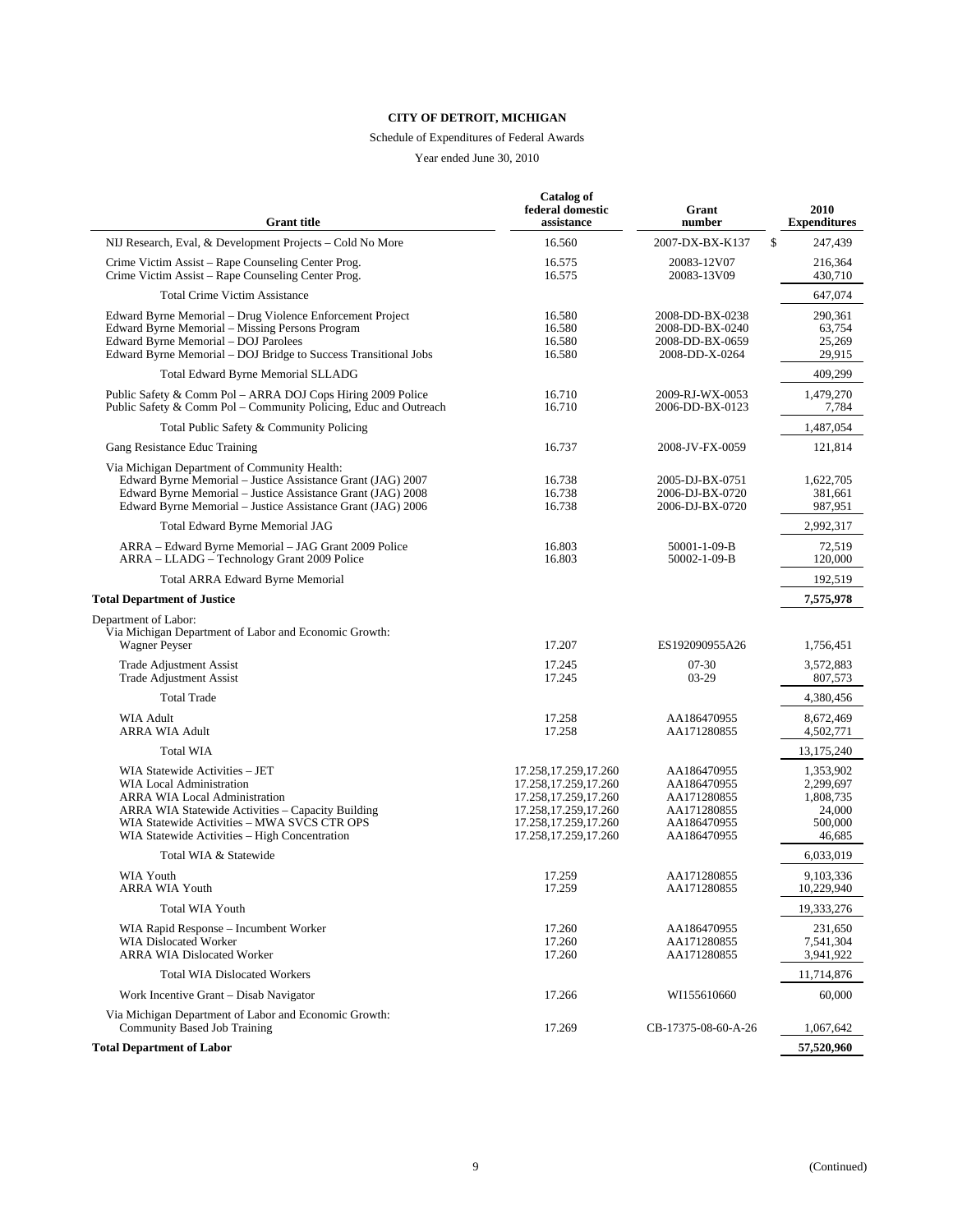## Schedule of Expenditures of Federal Awards

| <b>Grant title</b>                                                                                                                    | Catalog of<br>federal domestic<br>assistance | Grant<br>number          | 2010<br><b>Expenditures</b> |
|---------------------------------------------------------------------------------------------------------------------------------------|----------------------------------------------|--------------------------|-----------------------------|
| Department of Transportation:                                                                                                         |                                              |                          |                             |
| Via Michigan Department of Transportation – Bureau of Aeronautics:<br>Airport Improvement Program - Land Acquisition                  | 20.106                                       | E-26-0027-3305           | \$<br>2,221                 |
| Via Federal Transit Administration:                                                                                                   |                                              |                          |                             |
| Federal Transit Capital Investment - ARRA - ARRA USDOT<br>FTA Operating                                                               | 20.500                                       | MI-96-X011               | 14,786,109                  |
| Federal Transit Capital Investment - Timed Transfer Center Construction                                                               | 20.500                                       | MI-03-0227               | 79,422                      |
| Federal Transit Capital Investment - Bus Shelters and Bust Stops                                                                      | 20.500                                       | MI-90-X374               | 44,634                      |
| Federal Transit Capital Investment – Engineering & Design-Maint Facility                                                              | 20.500                                       | MI-04-0006               | 5,489,326                   |
| Federal Transit Capital Investment - Preventive Maintenance<br>Federal Transit Capital Investment - Construct-Downtown Transit Center | 20.500<br>20.500                             | MI-90-X605<br>MI-03-0204 | 1,409,297<br>770,612        |
| Federal Transit Capital Investment - Lease Purchase                                                                                   | 20.500                                       | MI-04-0023               | 4,608,000                   |
| Federal Transit Capital Investment - Fare Equipment                                                                                   | 20.500                                       | MI-04-0038               | 9,411,741                   |
| Federal Transit Capital Investment - Lease Purchase                                                                                   | 20.500                                       | MI-95-X045               | 275,904                     |
| <b>Total Federal Capital Investment</b>                                                                                               |                                              |                          | 36,875,045                  |
| Federal Transit Formula Grants - Lease Purchase                                                                                       | 20.507                                       | MI-95-X006               | 1,587,697                   |
| Federal Transit Formula Grants - Transit Enhancement-Shelter                                                                          | 20.507                                       | MI-90-X359               | 97,333                      |
| Federal Transit Formula Grants - Transit Enhancement Signs<br>Federal Transit Formula Grants - Downtown Transit Center                | 20.507<br>20.507                             | MI-90-X434<br>MI-90-X464 | 233,162<br>1,312,267        |
| Federal Transit Formula Grants - Bus Rehab/Rebuild                                                                                    | 20.507                                       | MI-90-X502               | 2,658,665                   |
| Federal Transit Formula Grants - Lease Purchase Buses                                                                                 | 20.507                                       | MI-90-X514               | 3,125,000                   |
| Federal Transit Formula Grants – Service Vehicles & Facility                                                                          |                                              |                          |                             |
| Improvement                                                                                                                           | 20.507                                       | MI-90-X533               | 1,362,875                   |
| Federal Transit Formula Grants – Rehab/Renov, Gen Dev, and DTOGS<br>Federal Transit Formula Grants - Lease Purchase                   | 20.507<br>20.507                             | MI-90-X563<br>MI-95-X023 | 3,872,594<br>1,142,285      |
| Federal Transit Formula Grants - Prev Maint, Rehab & Office Equip                                                                     | 20.507                                       | MI-90-X604               | 2,373,741                   |
| Total Federal Transit Formula Grants                                                                                                  |                                              |                          | 17,765,619                  |
| <b>Public Transportation Research</b>                                                                                                 | 20.514                                       | U09006                   | 305,490                     |
| Job Access & Reverse Commute                                                                                                          | 20.516                                       | MI-37-X014               | 352                         |
| Job Access & Reverse Commute                                                                                                          | 20.516                                       | MI-37-X020               | 78,754                      |
| Total Job Access & Reverse Commute                                                                                                    |                                              |                          | 79,106                      |
| Via Michigan State Police:                                                                                                            |                                              |                          |                             |
| Occupant Protection Incentive Grant - Traffic Safety                                                                                  | 20.602                                       | CP-09-04                 | 65,134                      |
| Occupant Protection Incentive Grant - Traffic Safety<br>Occupant Protection Incentive Grant - Youth Alcohol                           | 20.602<br>20.602                             | CP-10-04<br>$AL-09-11$   | 59,541<br>24,083            |
| Occupant Protection Incentive Grant - Youth Alcohol                                                                                   | 20.602                                       | $JJ-10-03$               | 98,584                      |
| Occupant Protection Incentive Grant – Click It or Ticket Traffic                                                                      | 20.602                                       | PT-09-28                 | 97,949                      |
| Occupant Protection Incentive Grant – Click It or Ticket Traffic                                                                      | 20.602                                       | $PT-10-01$               | 159,721                     |
| <b>Total Occupant Protection Incentive Grant</b>                                                                                      |                                              |                          | 505,012                     |
| <b>Total Department of Transportation</b>                                                                                             |                                              |                          | 55,532,493                  |
| <b>Environmental Protection Agency:</b><br>Parents of Newborns Lead Prevention 2009                                                   | 66.716                                       | X8-00E19701              | 100,000                     |
| Brownfield Assess & Clean-up - Sears Site Clean-Up Project                                                                            | 66.818                                       | BF00E40101-0             | 5,411                       |
| Brownfield Assess & Clean-up - Globe Building Site Clean-Up                                                                           | 66.818                                       | BF00E40001-0             | 26,028                      |
| Brownfield Assess & Clean-up - Eastern Market Brownfield Project                                                                      | 66.818                                       | BF00E40201-0             | 29,137                      |
| Total Brownfield Assess & Clean-up                                                                                                    |                                              |                          | 60,576                      |
| Via Michigan Department of Environmental Quality:                                                                                     |                                              |                          |                             |
| Capitalization Grants for Clean Water – State Revolving Loans                                                                         | 66.458                                       | 5175-06                  | 8,252,112                   |
| Capitalization Grants for Clean Water - State Revolving Loans<br>ARRA – Capitalization Grants for Clean Water – State Revolving Loans | 66.458<br>66.458                             | 5175-07<br>5175-08       | 3,369,869<br>431,786        |
| ARRA – Capitalization Grants for Clean Water – State Revolving Loans                                                                  | 66.458                                       | 5175-07                  | 3,239,400                   |
| <b>Total Capitalization Grants for Clean Water</b>                                                                                    |                                              |                          | 15,293,167                  |
| Drinking Water Revolving Fund                                                                                                         | 66.468                                       | 7240-01                  | 814,487                     |
| <b>Total Environmental Protection Agency</b>                                                                                          |                                              |                          | 16,268,230                  |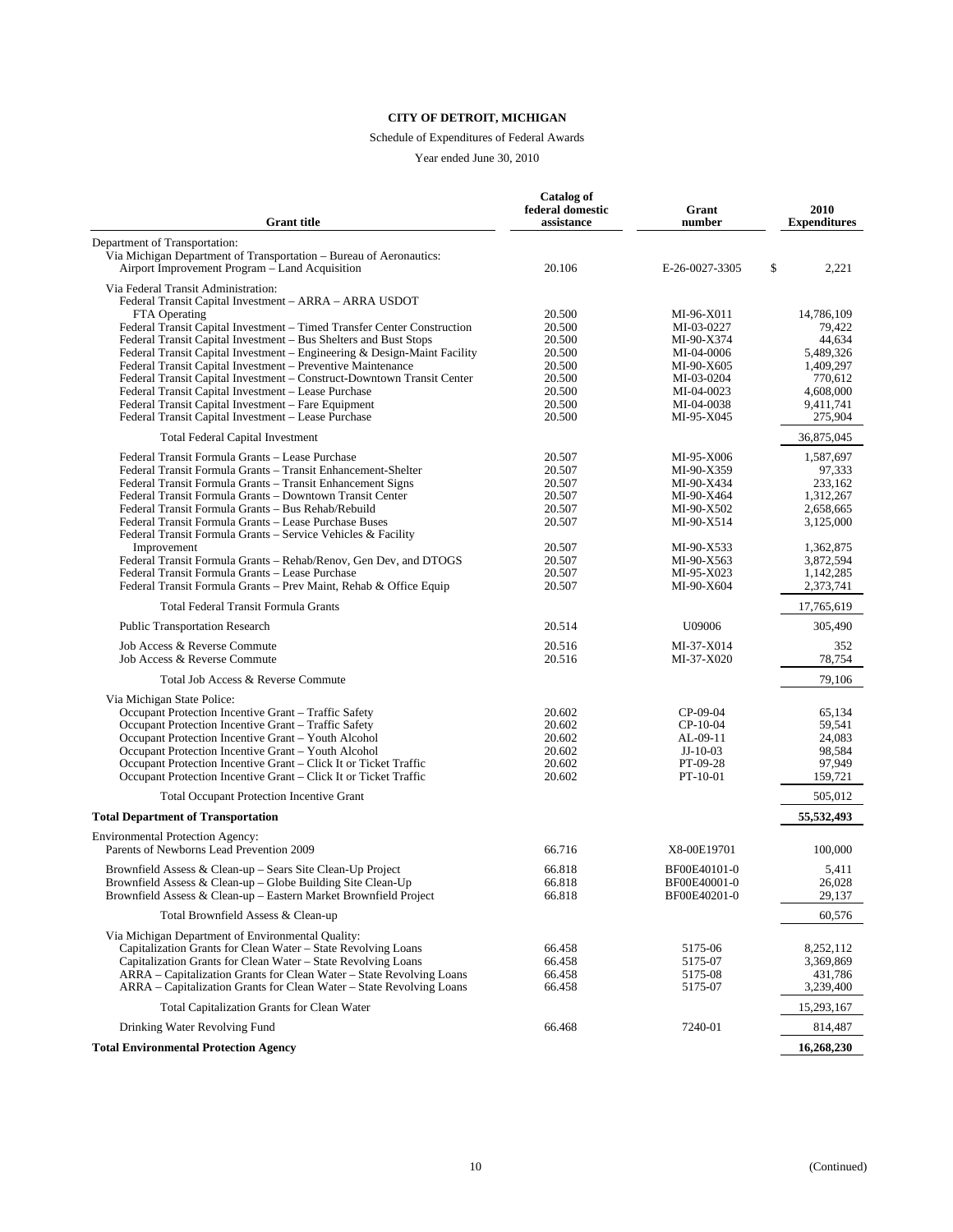## Schedule of Expenditures of Federal Awards

| <b>Grant title</b>                                                                                                                                                                                                                                                         | <b>Catalog of</b><br>federal domestic<br>assistance                          | Grant<br>number                                                                                                      | 2010<br><b>Expenditures</b>                                                             |
|----------------------------------------------------------------------------------------------------------------------------------------------------------------------------------------------------------------------------------------------------------------------------|------------------------------------------------------------------------------|----------------------------------------------------------------------------------------------------------------------|-----------------------------------------------------------------------------------------|
| Department of Energy:                                                                                                                                                                                                                                                      |                                                                              |                                                                                                                      |                                                                                         |
| Via Michigan Department of Human Services:<br>Weatherization for Low Income Persons<br><b>ARRA Weatherization for Low Income Persons</b>                                                                                                                                   | 81.042<br>81.042                                                             | \$<br>DOE-09-82007<br>DOE-S-09-82007                                                                                 | 1,806,352<br>4,232,110                                                                  |
| <b>Total Weatherization</b>                                                                                                                                                                                                                                                |                                                                              |                                                                                                                      | 6,038,462                                                                               |
| ARRA Emergency Efficiency & Conservation BG                                                                                                                                                                                                                                | 81.128                                                                       | DE-EE0000747                                                                                                         | 186,440                                                                                 |
| <b>Total Department of Energy</b>                                                                                                                                                                                                                                          |                                                                              |                                                                                                                      | 6,224,902                                                                               |
| Department of Education:<br>Improvement of Post Secondary Educ - (AATE) 2010<br>Safe & Drug Free Schools & Communities                                                                                                                                                     | 84.116<br>84.184                                                             | PI16Z090330<br>Q184DO80048-09                                                                                        | 13.717<br>136,735                                                                       |
| For Improvement of Educ (FIE) – Region 1 Regranting<br>For Improvement of Educ (FIE) - LEAP Program                                                                                                                                                                        | 84.215<br>84.215                                                             | 10RR0019SV<br>U215K090312                                                                                            | 10,800<br>18,900                                                                        |
| <b>Total FIE</b>                                                                                                                                                                                                                                                           |                                                                              |                                                                                                                      | 29,700                                                                                  |
| <b>Total Department of Education</b>                                                                                                                                                                                                                                       |                                                                              |                                                                                                                      | 180,152                                                                                 |
| Department of Health and Human Services:<br>Healthy Marriage Promotion & Responsible Father - PRF 2010<br>Healthy Marriage Promotion & Responsible Father - PRF 2009                                                                                                       | 93.086<br>93.086                                                             | 90FR0073/04<br>90FR0073/01                                                                                           | 217,598<br>186,693                                                                      |
| Total HM Promo & Responsible Father                                                                                                                                                                                                                                        |                                                                              |                                                                                                                      | 404,291                                                                                 |
| TB Prevention & Control<br><b>Health Disparities</b><br>Childhood Lead Poison Prev - CDC<br>SAMH Projects of Reg & National Sig - Detroit Re-Entry Initiative                                                                                                              | 93.116<br>93.137<br>93.197<br>93.243                                         | U52/CCU500843<br>MPCMP091033-01-000<br>5H64CH00156-04<br>6U79SP13331-01-02                                           | 414,062<br>217,497<br>922,955<br>237,372                                                |
| <b>Head Start</b><br>Head Start - TTA<br>Head Start - Early<br><b>Head Start</b><br>Head Start - TTA<br>Head Start - Early<br><b>Head Start</b><br><b>Head Start</b>                                                                                                       | 93.600<br>93.600<br>93.600<br>93.600<br>93.600<br>93.600<br>93.600<br>93.600 | 05CH0113/44<br>05CH0113/44<br>05CH0113/44<br>05CH0113/45<br>05CH0113/45<br>05CH0113/45<br>05CH0113/42<br>05CH0113/43 | 10,655,952<br>88,287<br>123,028<br>37,720,536<br>174,649<br>816,341<br>10,208<br>13,238 |
| <b>Total Head Start</b>                                                                                                                                                                                                                                                    |                                                                              |                                                                                                                      | 49,602,239                                                                              |
| Social Serv Research & Demo – Welfare to Opportunity IDA<br>ARRA Head Start – COLA<br>Specially Selected Health Projects - Health Info Tech                                                                                                                                | 93.647<br>93.708<br>93.888                                                   | 90XP0269/01<br>05SE0113/01<br>D1BIT10830-01-01                                                                       | 289,413<br>48,206<br>70,891                                                             |
| <b>HIV Emerg Relief Project</b><br>HIV Emerg Relief Project – MAI                                                                                                                                                                                                          | 93.914<br>93.914                                                             | H89HA00021<br>H89HA00021                                                                                             | 8,312,750<br>784,628                                                                    |
| <b>Total HIV</b>                                                                                                                                                                                                                                                           |                                                                              |                                                                                                                      | 9,097,378                                                                               |
| <b>Healthy Start Initiative</b><br>Prevention Health Serv - STD Control                                                                                                                                                                                                    | 93.926<br>93.977                                                             | H49MC00147<br>N/A                                                                                                    | 1,575,000<br>455,216                                                                    |
| Via Michigan Department of Community Health:<br>Public Health Emergency Prep - H1N1<br>Coordinated Serv & Access WICY-Aids/HIV Family Services<br><b>Family Planning</b>                                                                                                   | 93.069<br>93.153<br>93.217                                                   | N/A<br>N/A<br>N/A                                                                                                    | 399,464<br>48,737<br>961,214                                                            |
| CDC Immunization Grants - Vaccines for Children<br>CDC Immunization - Immunization Reaching More<br>CDC Immunization - Immunization Action Plan                                                                                                                            | 93.268<br>93.268<br>93.268                                                   | N/A<br>N/A<br>N/A                                                                                                    | 577,866<br>31,484<br>395,428                                                            |
| <b>Total CDC Immunization Grants</b>                                                                                                                                                                                                                                       |                                                                              |                                                                                                                      | 1,004,778                                                                               |
| <b>ARRA CDC Immunization Program</b>                                                                                                                                                                                                                                       | 93.712                                                                       | N/A                                                                                                                  | 127,872                                                                                 |
| CDC Prevention - Pandemic Flu<br>CDC Prevention - Early Warning Infectious Disease<br>CDC Prevention – Bio-Terrorism Emerg Prep<br>CDC Prevention - Bio-Terrorism Laboratory<br>CDC Prevention - Cities Readiness Initiatives<br>CDC Prevention – H1N1 Phase, I, II, & III | 93.283<br>93.283<br>93.283<br>93.283<br>93.283<br>93.283                     | N/A<br>N/A<br>N/A<br>N/A<br>N/A<br>N/A                                                                               | 75,069<br>4,640<br>453,671<br>101,943<br>421,550<br>1,831,810                           |
| <b>Total CDC Prevention</b>                                                                                                                                                                                                                                                |                                                                              |                                                                                                                      | 2,888,683                                                                               |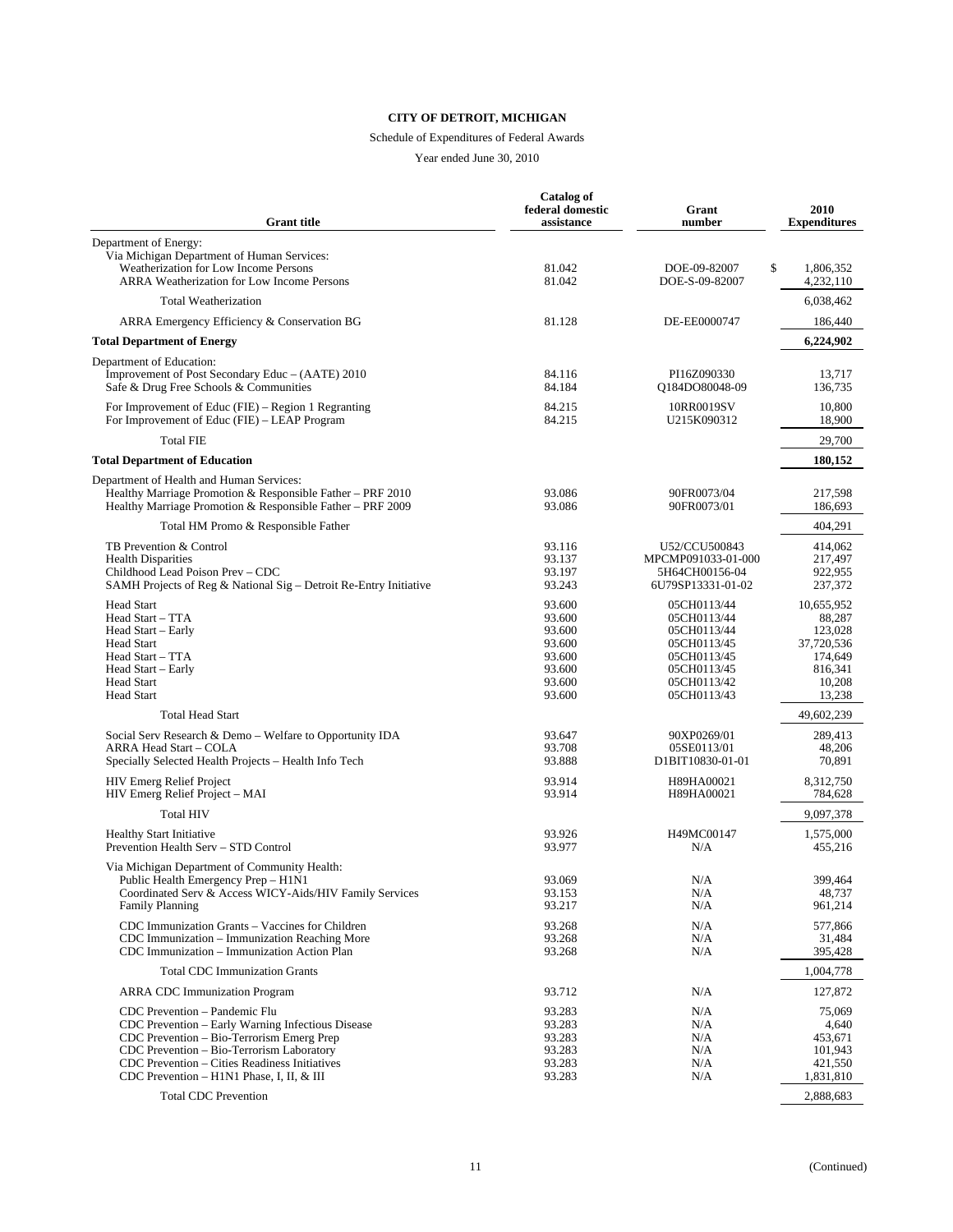## Schedule of Expenditures of Federal Awards

Year ended June 30, 2010

| <b>Grant</b> title                                                                                                                                                                                                                                                                  | Catalog of<br>federal domestic<br>assistance             | Grant<br>number                                                       | 2010<br><b>Expenditures</b>                                     |
|-------------------------------------------------------------------------------------------------------------------------------------------------------------------------------------------------------------------------------------------------------------------------------------|----------------------------------------------------------|-----------------------------------------------------------------------|-----------------------------------------------------------------|
| Via Michigan Department of Labor and Economic Growth:<br><b>TANF</b> Jet Support Services<br>TANF Jet Support Services<br><b>TANF</b> Jet<br><b>TANF</b> Jet<br><b>TANF</b>                                                                                                         | 93.558<br>93.558<br>93.558<br>93.558<br>93.558           | $08 - 25$<br>G1002MI TANF<br>G1002MI TANF<br>$08-12$<br>TANF-09-82007 | \$<br>319,726<br>1,000,000<br>11,585,732<br>6,693,445<br>18,948 |
| <b>Total TANF</b>                                                                                                                                                                                                                                                                   |                                                          |                                                                       | 19,617,851                                                      |
| Via Michigan Department of Human Services:<br>Low Income Home Energy Assist (LIHEAP) – Weatherization                                                                                                                                                                               | 93.568                                                   | LIHEAP-09-82007                                                       | 1,520,017                                                       |
| Specific Assistance Individuals<br><b>CSBG TPA</b><br><b>CSBG</b> Administration                                                                                                                                                                                                    | 93.569<br>93.569<br>93.569                               | CSBG-09-82007<br>N/A<br>CSBG-10-82007                                 | 2,757,403<br>5,882<br>3,309,485                                 |
| <b>Total CSBG</b>                                                                                                                                                                                                                                                                   |                                                          |                                                                       | 6,072,770                                                       |
| <b>ARRA Community Service Block Grant - CSBG</b>                                                                                                                                                                                                                                    | 93.710                                                   | CSBG-S-09-82007                                                       | 2,980,457                                                       |
| Via Michigan Department of Community Health:<br>Medical Assist Prog - Nurse Family Partnership<br>HIV Care Formula Grant - Aids/HIV Consortia                                                                                                                                       | 93.778<br>93.917                                         | N/A<br>N/A                                                            | 12,742<br>53,960                                                |
| HIV Prevention - Aids/HIV Rapid Testing 2009<br>HIV Prevention - Aids/HIV Rapid Testing 2010                                                                                                                                                                                        | 93.940<br>93.940                                         | N/A<br>N/A                                                            | 4,666<br>665,090                                                |
| Total HIV Prevention - AIDS/HIV Rapid Testing                                                                                                                                                                                                                                       |                                                          |                                                                       | 669,756                                                         |
| HIV Demo, Research, Public & Prof Educ - Lab (STARHS & VARHS)<br>Prevention and Treatment of Substance Abuse BG<br>Family Planning - Infant Mortality                                                                                                                               | 93.941<br>93.959<br>93.974                               | N/A<br>10B1MISAPT<br>N/A                                              | 47,900<br>14,735,129<br>4,470                                   |
| Local Maternal & Child Health BG (MCHBG)<br>MCHBG - Childhood Lead Poison Prev-MDCH<br>MCHBG – Crippled Children Service                                                                                                                                                            | 93.994<br>93.994<br>93.994                               | N/A<br>N/A<br>N/A                                                     | 1,743,408<br>407,389<br>785,610                                 |
| Total Maternal & Child Health Block Grant                                                                                                                                                                                                                                           |                                                          |                                                                       | 2,936,407                                                       |
| <b>Total Department of Health and Human Services</b>                                                                                                                                                                                                                                |                                                          |                                                                       | 117,416,727                                                     |
| Department of Homeland Security:                                                                                                                                                                                                                                                    |                                                          |                                                                       |                                                                 |
| Via Michigan Sate Police<br>2005 Urban Area Security Initiative Grant<br>2006 Metropolitan Medical Response System (MMRS)<br>2006 Urban Area Security Initiative Grant<br>2007 Metropolitan Medical Response System Grant<br>2007 UASI Grant<br>2007 Michigan Citizen Corps Program | 97.067<br>97.067<br>97.067<br>97.067<br>97.067<br>97.067 | N/A<br>N/A<br>N/A<br>N/A<br>N/A<br>N/A                                | 221,718<br>25,714<br>820,932<br>129,894<br>484,068<br>4,266     |
| <b>Total UASI Grant</b>                                                                                                                                                                                                                                                             |                                                          |                                                                       | 1,686,592                                                       |
| 2006 Buffer Zone Protection Program                                                                                                                                                                                                                                                 | 97.078                                                   | N/A                                                                   | 169,563                                                         |
| <b>Total Department of Homeland Security</b>                                                                                                                                                                                                                                        |                                                          |                                                                       | 1,856,155                                                       |
| <b>Total</b>                                                                                                                                                                                                                                                                        |                                                          |                                                                       | 323,759,226<br>\$                                               |

See accompanying notes to schedule of expenditures of federal awards.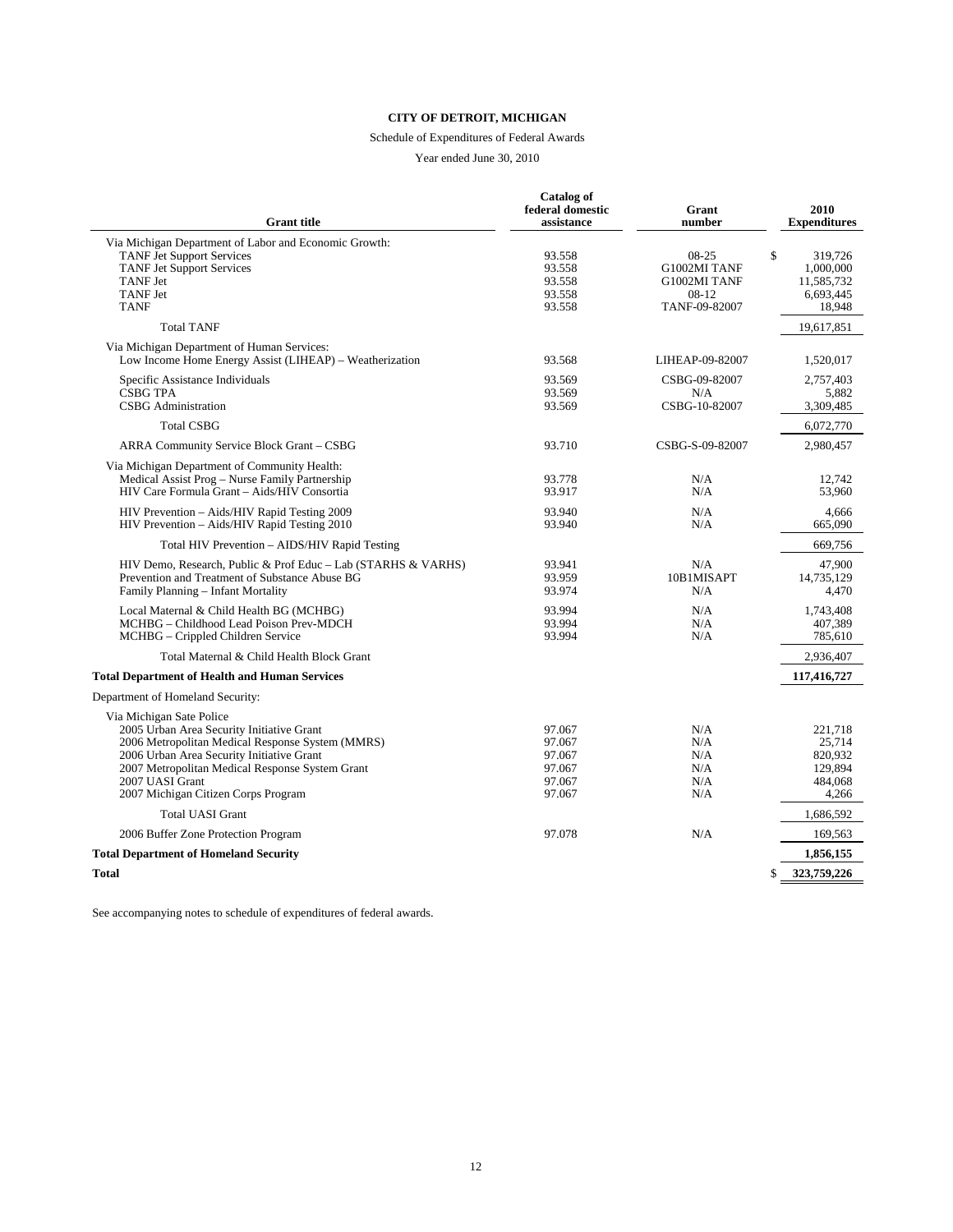#### Notes to Schedule of Expenditures of Federal Awards

For the Year ended June 30, 2010

## **(1) General**

The accompanying schedule of expenditures of federal awards (the SEFA) presents federal financial assistance for the City of Detroit, Michigan (the City). The reporting entity for the City is defined in Section I, note A to the City's basic financial statements. Federal financial assistance received directly from federal agencies, including federal financial assistance passed through other government agencies, is included in the SEFA.

#### **(2) Basis of Presentation**

The accompanying SEFA includes the federal grant activity of the City and is presented on the modified accrual basis of accounting. The information in the SEFA is presented in accordance with the requirements of OMB Circular A-133, *Audits of States, Local Governments, and Non-Profit Organizations*.

#### **(3) Subrecipient Awards**

Of the federal expenditures presented in the SEFA, \$111,887,401 of federal awards were provided to subrecipients.

#### **(4) Noncash Transactions**

The value of the noncash assistance received was determined in accordance with the provisions of OMB Circular A-133.

#### **(5) Highway and Construction Program**

The City participates in various road, street, and bridge construction and repair projects. The projects are funded through an award granted to the State of Michigan Department of Transportation (the State), which administers the grant for the City. The City identifies the projects needed in the locality, and the State performs the procurement, payment, and cash management functions on behalf of the City. The award is managed directly by the State and has not been included in the tests of compliance with laws and regulations associated with the City's Single Audit. The award is approximately \$13.9 million for the year ended June 30, 2010.

#### **(6) Outstanding Loan Balance**

The U.S. Department of Housing and Urban Development (HUD) has insured certain mortgage loan borrowings (CFDA #14.248) made by the City of Detroit through the Planning and Development Department in connection with certain development projects. These loans had outstanding principal due of \$89,506,000 at June 30, 2010. New borrowings in fiscal year 2010 total \$8,420,930 and the outstanding principal on existing loans made in prior years have continuing compliance requirements.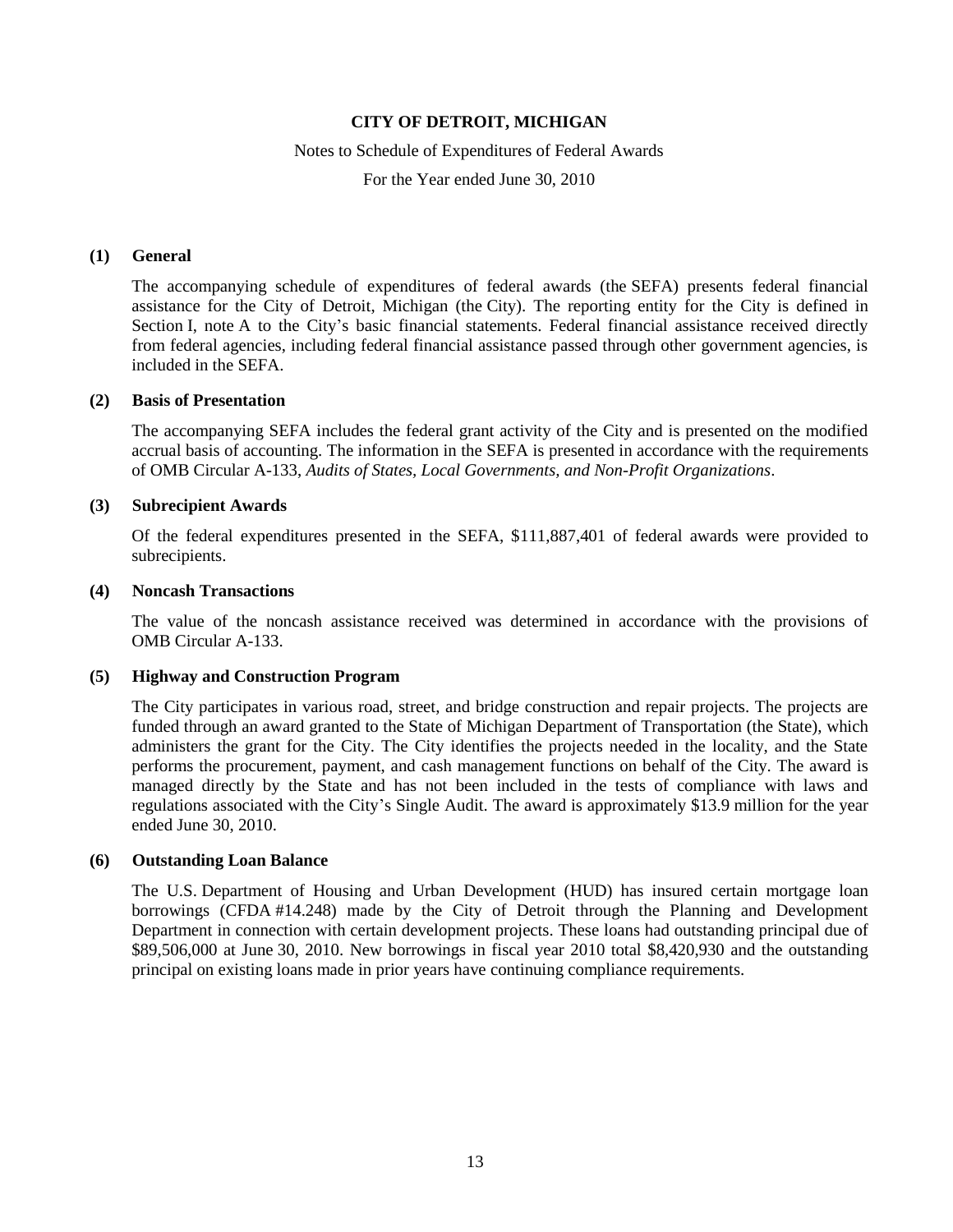

**KPMG LLP**  Suite 1200 150 West Jefferson Detroit, MI 48226

## **Independent Auditors' Report on Internal Control over Financial Reporting and on Compliance and Other Matters Based on an Audit of Financial Statements Performed in Accordance with** *Government Auditing Standards*

The Honorable Mayor Dave Bing and The Honorable Members of the City Council City of Detroit, Michigan:

We have audited the financial statements of the governmental activities, the business-type activities, the aggregate discretely presented component units, each major fund, and the aggregate remaining fund information of the City of Detroit, Michigan (the City), as of and for the year ended June 30, 2010, which collectively comprise the City's basic financial statements and have issued our report thereon dated December 17, 2010. Our report was modified to include a qualified opinion over the aggregate remaining fund information due to a scope limitation resulting from insufficient audit evidence over pension system investments. Our report was also modified to include a reference to other auditors and to emphasize the City has an accumulated unreserved undesignated deficit in the General Fund of \$155.7 million as of June 30, 2010, which has contributed to the City's dependence on borrowing for cash flow purposes. Our report also emphasized the City adopted the provisions of Governmental Accounting Standards Board Statement No. 53, *Accounting and Financial Reporting for Derivative Instruments*, as of July 1, 2009. We conducted our audit in accordance with auditing standards generally accepted in the United States of America and the standards applicable to financial audits contained in *Government Auditing Standards* issued by the Comptroller General of the United States. Other auditors audited the financial statements of the General Retirement System, the Policemen and Firemen Retirement System, and all of the discretely presented component units, as described in our report on the City's basic financial statements. The financial statements of the General Retirement System, Policemen and Firemen Retirement System, and certain discretely presented component units identified in footnote 1(a) were not audited in accordance with *Government Auditing Standards*. This report does not include the results of the other auditors' testing of internal control over financial reporting or compliance and other matters that are reported on separately by those auditors.

## **Internal Control over Financial Reporting**

In planning and performing our audit, we considered the City's internal control over financial reporting as a basis for designing our auditing procedures for the purpose of expressing our opinions on the financial statements, but not for the purpose of expressing an opinion on the effectiveness of the City's internal control over financial reporting. Accordingly, we do not express an opinion on the effectiveness of the City's internal control over financial reporting.

Our consideration of internal control over financial reporting was for the limited purpose described in the preceding paragraph and would not necessarily identify all deficiencies in internal control over financial reporting that might be significant deficiencies or material weaknesses, and therefore, there can be no assurance that all deficiencies, significant deficiencies, or material weaknesses have been identified. However, as discussed below, we identified certain deficiencies in internal control over financial reporting that we consider to be material weaknesses.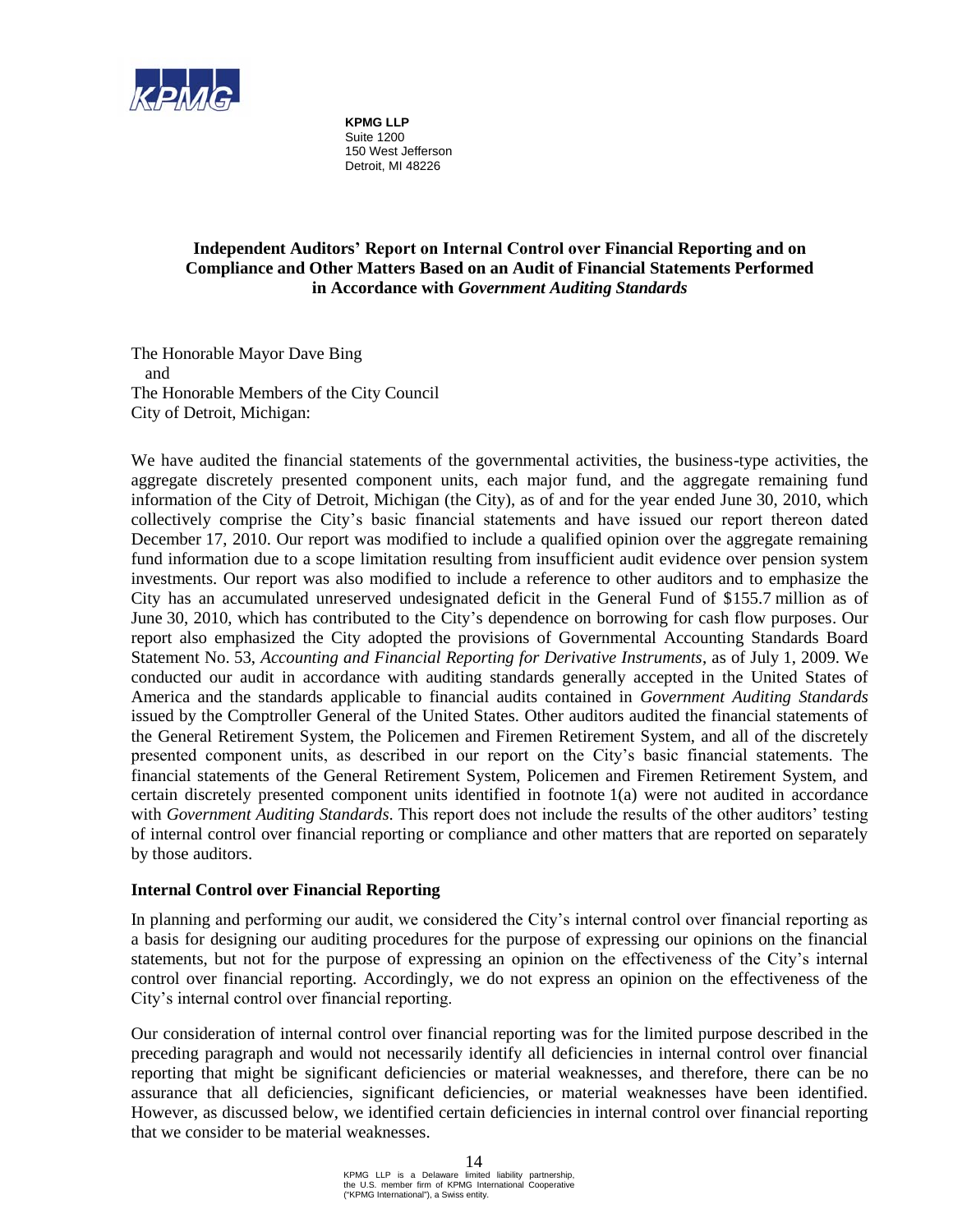

A deficiency in internal control over financial reporting exists when the design or operation of a control does not allow management or employees, in the normal course of performing their assigned functions, to prevent or detect and correct misstatements on a timely basis. A material weakness is a deficiency, or combination of deficiencies, in internal control over financial reporting, such that there is a reasonable possibility that a material misstatement of the City's financial statements will not be prevented, or detected and corrected on a timely basis. We consider the deficiencies in the City's internal control over financial reporting described in the accompanying schedule of Findings and Questioned costs as findings 2010-1, 2010-2, and 2010-3 to be material weaknesses.

## **Compliance and Other Matters**

As part of obtaining reasonable assurance about whether the City's financial statements are free of material misstatement, we performed tests of its compliance with certain provisions of laws, regulations, contracts, and grant agreements, noncompliance with which could have a direct and material effect on the determination of financial statement amounts. However, providing an opinion on compliance with those provisions was not an objective of our audit, and accordingly, we do not express such an opinion. The results of our tests disclosed instances of noncompliance or other matters that are required to be reported under *Government Auditing Standards* and which are described in the accompanying schedule of Findings and Questioned costs as findings 2010-4 and 2010-5.

The City of Detroit, Michigan's responses to the findings identified in our audit are described in the accompanying schedule of Findings and Questioned costs. We did not audit the City's responses, and accordingly, we express no opinion on them.

This report is intended solely for the information and use of the Mayor, City Council, City management, federal awarding and pass-through agencies, and the Treasurer of the State of Michigan, and is not intended to be and should not be used by anyone other than these specified parties.

KPMG LLP

Detroit, Michigan December 17, 2010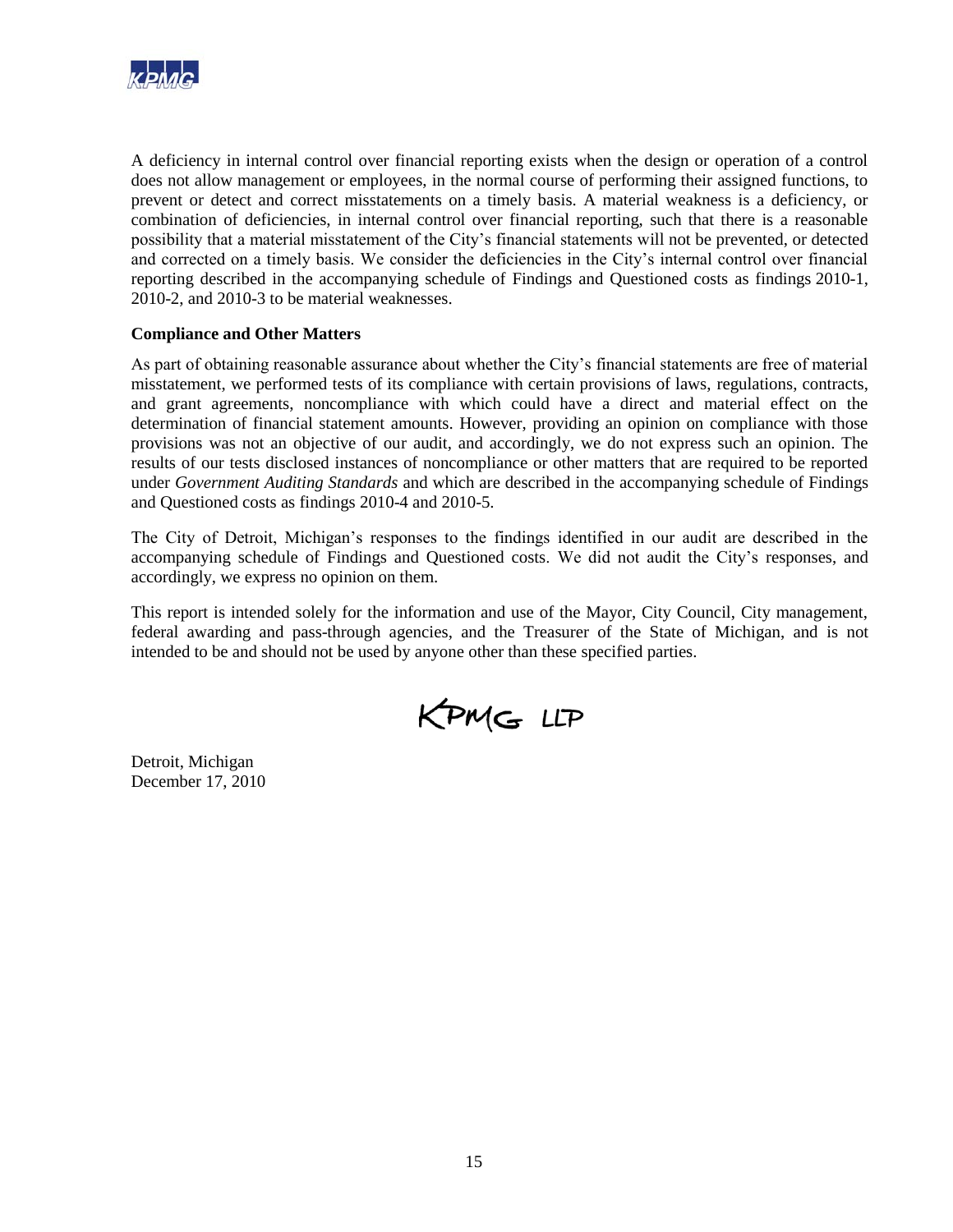Schedule of Findings and Questioned Costs

Year ended June 30, 2010

#### **Section I – Summary of Auditors' Results**

- (a) The type of report issued on the basic financial statements: **Qualified opinion**
- (b) Significant deficiencies in internal control were disclosed by the audit of the financial statements: **Yes**
- (c) Material weaknesses: **Yes**
- (d) Noncompliance that is material to the financial statements: **Yes**
- (e) Significant deficiencies in internal control over major programs were disclosed by the audit: **Yes**
- (f) Material weaknesses: **Yes**
- (g) The type of report issued on compliance for major programs: (each major program listed separately in the following table):

| Qualified                                                             | <b>Adverse</b>                                                                                  |
|-----------------------------------------------------------------------|-------------------------------------------------------------------------------------------------|
| <b>Community Development</b><br>Block Grant (CFDA No. 14.218, 14.253) | Special Supplemental Nutrition Program for<br>Women, Infants, and Children<br>(CFDA No. 10.557) |
| Home Investment Partnership                                           |                                                                                                 |
| Program (CFDA No. 14.239)                                             |                                                                                                 |
| Section 108 Loans (CFDA No. 14.248)                                   |                                                                                                 |
| Trade Adjustment Assistance (CFDA No. 17.245)                         |                                                                                                 |
| Workforce Investment Act                                              |                                                                                                 |
| (CFDA No. 17.258, 17.259, 17.260)                                     |                                                                                                 |
| Federal Transit Cluster (CFDA No. 20.500, 20.507)                     |                                                                                                 |
| State Revolving Loan (CFDA No. 66.458)                                |                                                                                                 |
| Weatherization for Low                                                |                                                                                                 |
| Income Persons (CFDA No. 81.042)                                      |                                                                                                 |
| Temporary Assistance for                                              |                                                                                                 |
| Needy Families (CFDA No. 93.558)                                      |                                                                                                 |
| <b>Community Services Block</b>                                       |                                                                                                 |
| Grant (CFDA No. 93.569, 93.710)                                       |                                                                                                 |
| Head Start and Early Head Start                                       |                                                                                                 |
| (CFDA No. 93.600, 93.708)                                             |                                                                                                 |
| HIV Emergency Relief (CFDA No. 93.914)                                |                                                                                                 |
| Prevention and Treatment of                                           |                                                                                                 |
| Substance Abuse (CFDA No. 93.959)                                     |                                                                                                 |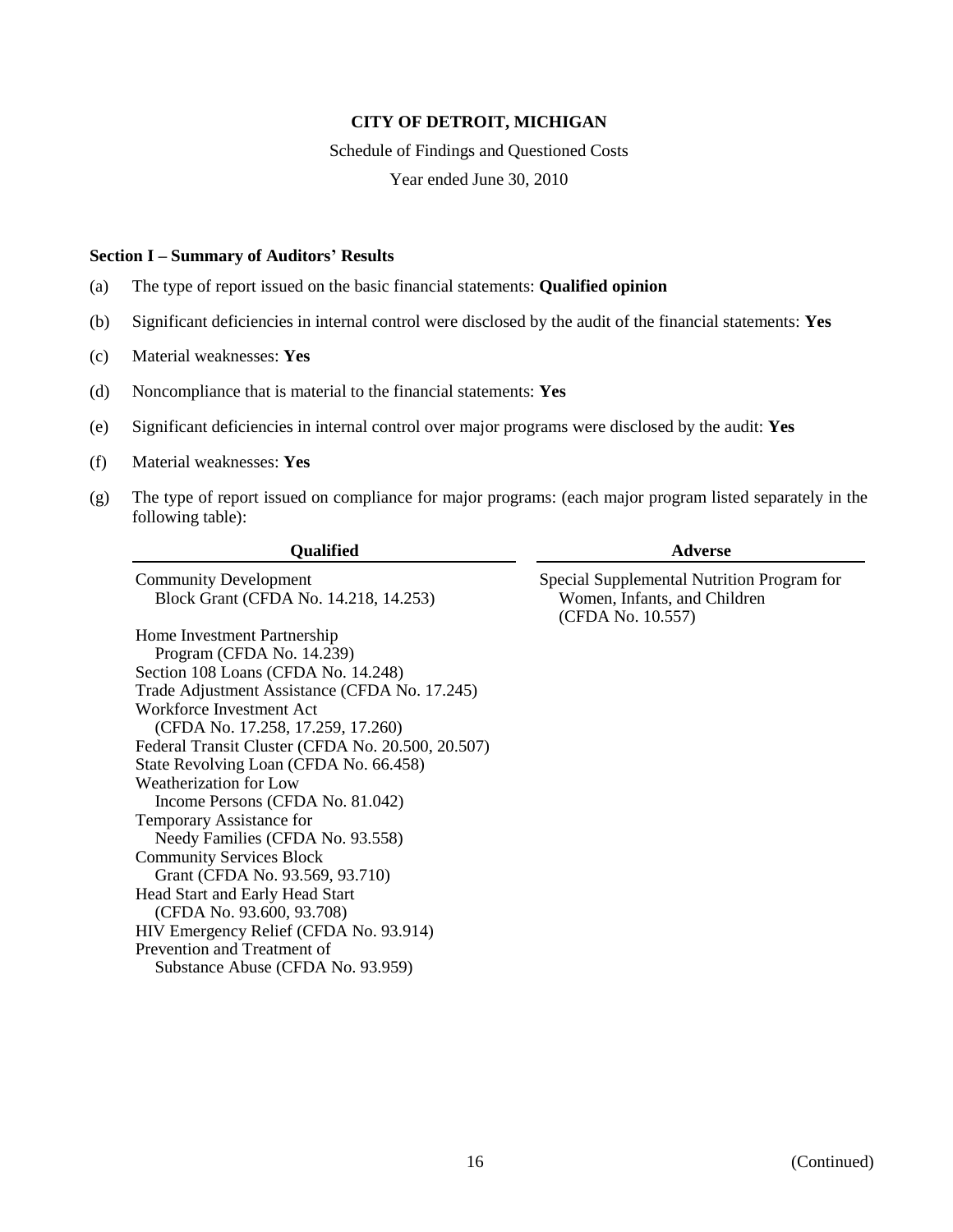Schedule of Findings and Questioned Costs

- (h) Any audit findings that are required to be reported under Section 510(a) of OMB Circular A-133: **Yes**
- (i) Major programs: Special Supplemental Nutrition Program for Women, Infants, and Children (CFDA NO. 10.557); Community Development Block Grant (CFDA NO. 14.218,14.253); Section 108 Loans (CFDA NO. 14.248); Home Investment Partnership Program (CFDA NO. 14.239); Workforce Investment Act (CFDA NO. 17.258, 17.259, 17.260); Trade Adjustment Assistance (CFDA NO. 17.245); Federal Transit Cluster (CFDA NO. 20.500, 20.507); State Revolving Loan Fund (CFDA NO. 66.458); Weatherization for Low Income Persons (CFDA NO. 81.042); Temporary Assistance For Needy Families (CFDA NO. 93.558); Community Services Block Grant (CFDA NO. 93.569, 93.710); Head Start and Early Head Start (CFDA NO. 93.600, 93.708); HIV Emergency Relief (CFDA NO. 93.914); and Prevention and Treatment of Substance Abuse (CFDA NO. 93.959).
- (j) Dollar threshold used to distinguish between Type A and Type B programs: **\$3,000,000**
- (k) Auditee qualified as a low-risk auditee under Section 530 of OMB Circular A-133: **No**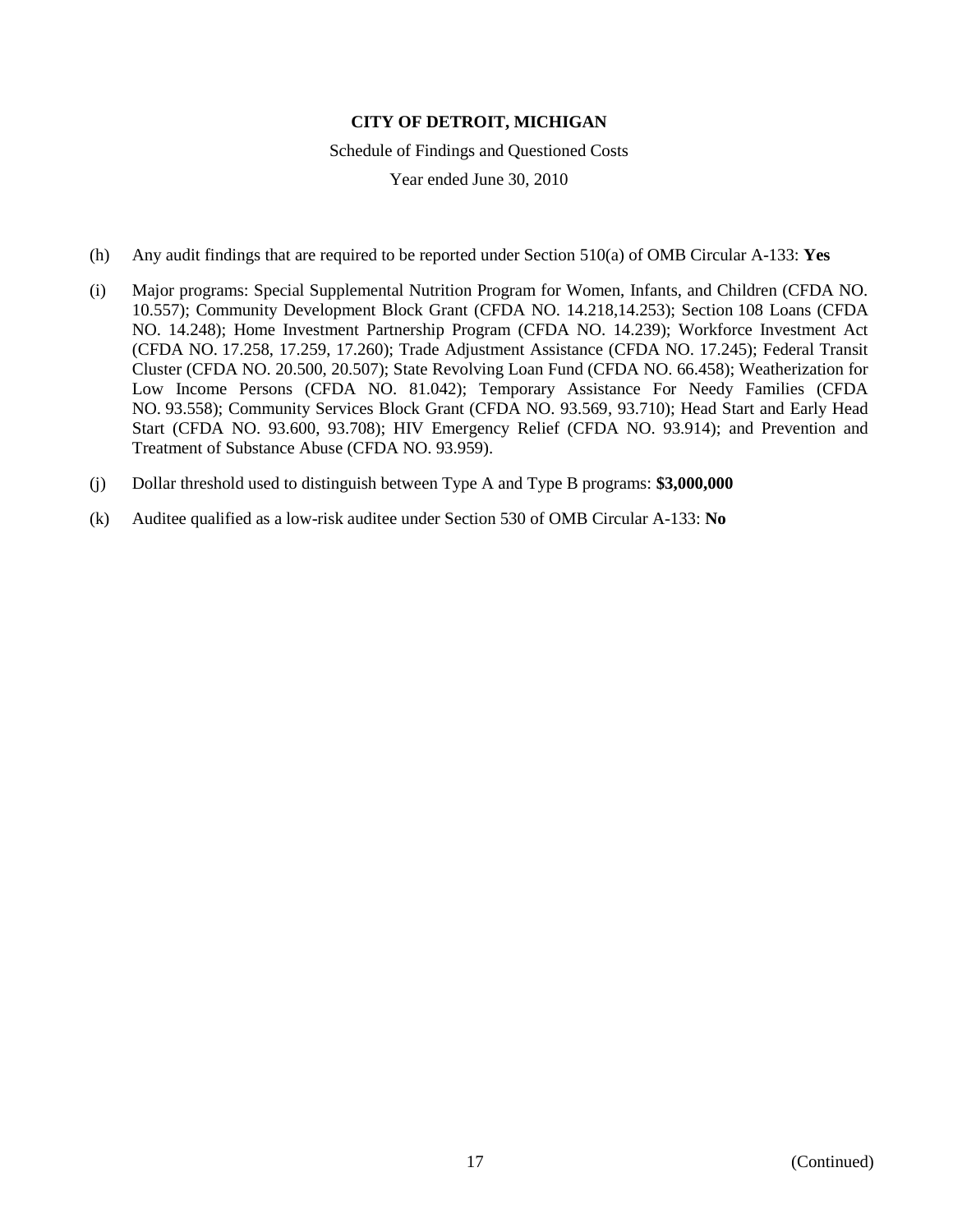Schedule of Findings and Questioned Costs

Year ended June 30, 2010

## **Section II – Summary of Findings Relating to the Financial Statements that are Required to be Reported in Accordance with** *Government Auditing Standards***.**

## **Finding 2010-01 – Financial Closing and Reporting**

Although the City of Detroit (City) has made incremental improvement in their financial closing and reporting processes, deficiencies still exist in the processes to evaluate accounts, and timely record entries into the General Ledger in a complete and accurate manner. These deficiencies include the following:

- The process to prepare closing entries and financial statements relies partly upon decentralized accounting staff and software applications other than the City's DRMS General Ledger. The process requires a significant amount of manual intervention in order to get information from these other systems in to DRMS.
- The process to identify significant transactions throughout the City's fiscal year to determine the appropriate accounting treatment does not result in timely consideration of how to record or report such transactions. These transactions often are not identified until the end of the fiscal year during the financial reporting process. There is inadequate communication between various City departments on transactions and on how they affect the individual stand-alone financial reports and the Comprehensive Annual Financial Report (CAFR). Information necessary to effectuate a timely and accurate closing of the books is sometimes not communicated between certain departments and agencies of the City.
- The process to close the books and prepare financial statements includes the recording of a significant number of manual post-closing entries. For the year ended June 30, 2010, there were approximately 400 manual journal entries that were made after the books were closed for the year (i.e., after frozen trial balance).
- The process to close the books and evaluate accounts occurs only on an annual basis instead of monthly or quarterly. As a result, certain key account reconciliations and account evaluations are not performed timely and require an extended amount of time to complete during the year-end closing process.
- The established internal control procedures for tracking and recording capital asset activities are not consistently followed. Physical inventories of capital assets are not being performed annually as required by City policy.

#### *Recommendation*

We recommend management continue to develop and refine its financial reporting systems and processes. Refinements should include assignment of accounts and reporting units to qualified personnel to conduct detailed analysis of accounts throughout the year on a monthly and quarterly basis. We further recommend management conduct a thorough assessment of the adequacy and completeness of the City's accounting and financial reporting policies and procedures. Based on the results of the assessment, determine the need to develop new policies and procedures and/or reinforce the existing policies and procedures to personnel. The process to close the books and prepare closing entries does not utilize enough adequately trained and appropriately experienced employees to adequately monitor reporting issues throughout the year. We recommend management evaluate the City's organizational structure and personnel composition to determine the adequacy of the accounting related skills and knowledge of assigned personnel in relation to their assigned duties.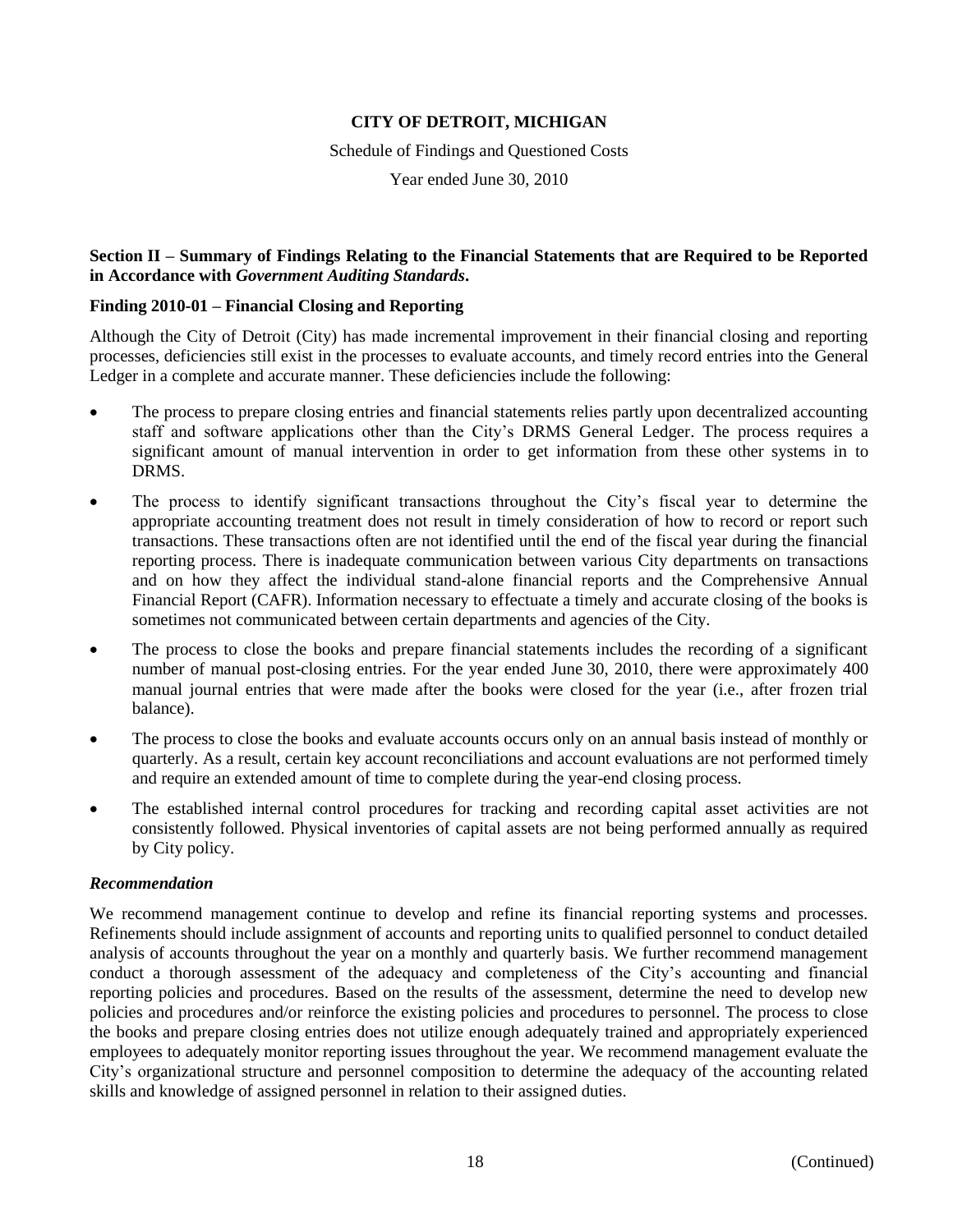#### Schedule of Findings and Questioned Costs

Year ended June 30, 2010

## *Views of Responsible Officials*

We have reviewed the finding and concur with the recommendation. Although the City has had to manage its current priority in publishing the 2010 CAFR on time, it continues to strategize the rebuilding of its accounting division and to make improvements to accounting and financial reporting systems. The City continues to make improvements including adopting the recommendations herein. Our goal is to implement a process in the second half of fiscal year 2010-2011 to close the General Ledger on an interim basis. This will include implementing a process to evaluate accounts and post adjusting journal entries on an interim basis, as well as changing its internal processing of purchase orders, purchase order receipts, and Accounts Payable processes. Additionally, we plan to produce interim financial reports beginning in the second half of fiscal year 2010-2011 to enable City decision makers to evaluate the City's financial condition on an interim basis. As we improve, we will continue to uncover accounting deficiencies and take appropriate corrective actions.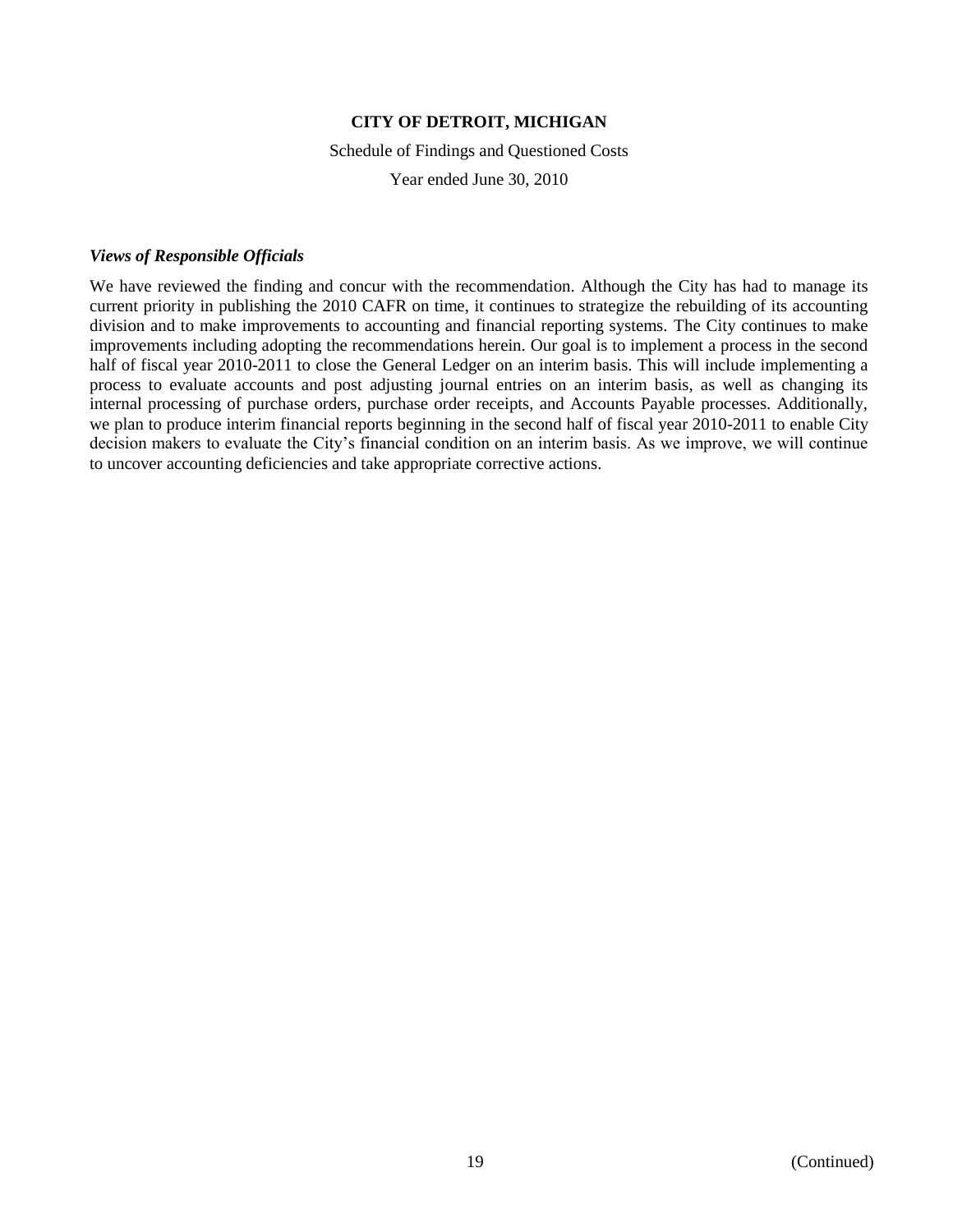Schedule of Findings and Questioned Costs

Year ended June 30, 2010

## **Finding 2010-02 – Reconciliations, Transaction Processing, Account Analysis, and Document Retention**

Operations of the City are carried out by numerous City departments utilizing a variety of people, processes, and systems. This type of environment requires diligence in ensuring accurate information is processed and shared with others in the City. Performing reconciliations of data reported from different systems and sources and account analysis are an integral part of ensuring transactional data integrity and accurate financial reporting. During our audit, we noted deficiencies in the areas of transaction processing, account analysis, data integrity, reconciliation performance, and document retention. Those deficiencies include the following:

- The City's process to identify accrued expenses is not adequate. Our audit procedures identified expenditures related to fiscal year 2010 that were not appropriately recorded as expenditures in fiscal year 2010.
- Certain purchase order expenditure accruals were over two years old and still have not been matched with an actual invoice. As such, the City has likely over accrued for these items and a detailed analysis has not been performed to ascertain if these are still liabilities of the City.
- Certain date related information regarding terminations and new hires in the human resources system did not match information in the personnel files.
- Reconciliations of subsidiary ledgers to General Ledgers and other IT systems to DRMS are either not being completed, not completed timely, or contain significant unreconciled items.
- A listing of internal controls employed by service organizations is not prepared and evaluated for adequacy by the City. The City uses various service organizations to process significant transactions such as health and dental claims and payroll. The City does not review the service organization auditor reports (SAS 70 Reports) to ensure that the service organization has effective internal controls. Further, the City does not evaluate the user controls outlined in the SAS 70 reports to ensure that the City has these controls in place to ensure complete and accurate processing of transactions between the City and the Service Organization.
- Bank, investment, and imprest cash reconciliations are not prepared timely and contain unreasonably aged reconciling items.
- Cash collections are not recorded timely on a consistent basis. As an example, we noted that Detroit Department of Transportation has about a one-week delay in depositing bus fare cash collections into the Department's bank account.
- Capital projects that are complete are not closed out and placed into service categories on a timely basis. Further, we noted capital costs that were recorded as construction work in progress but should be considered completed, put into service and depreciated, or written off as an expense as the cost was not eligible for capitalization.
- Interfund and inter-departmental transactions are not reconciled throughout the year on a timely basis.
- Employees continue to be paid monthly workers compensation benefits beyond their redemption or settlement date.
- A physical inventory count of fixed assets is not routinely completed by all agencies, as indicated in the City's asset management policies.
- Annual employee evaluations are not completed or enforced.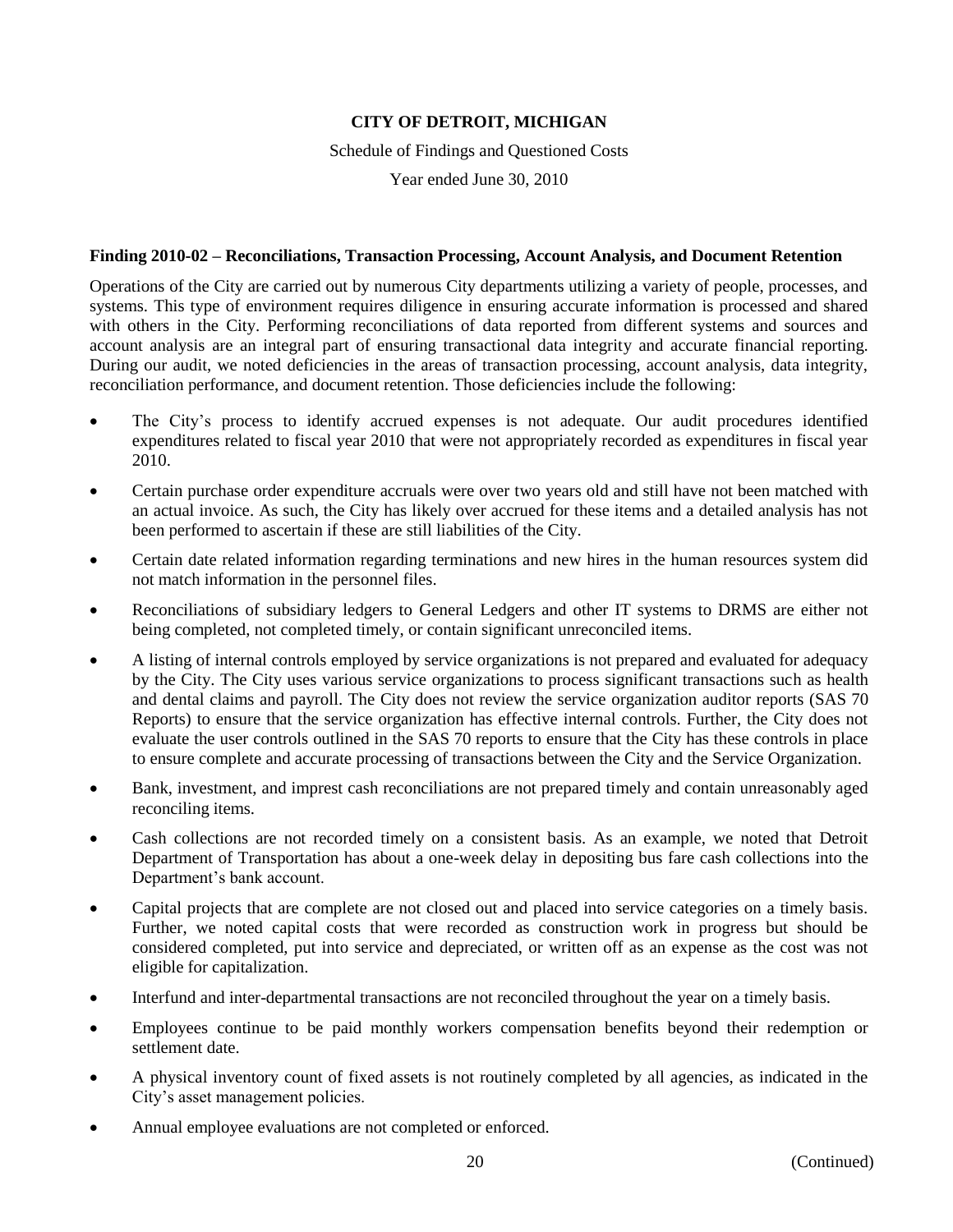Schedule of Findings and Questioned Costs

Year ended June 30, 2010

- The calculation of average weekly wage as a basis for weekly payment of workers compensation is a manual calculation that contained errors and was not reviewed or verified by a member of management.
- Long-term disability liability calculation is a manual process that contained errors and is not reviewed by a member of management.
- The City of Detroit does not maintain individual claim data typically maintained as insurance statistics for self-insurance programs for its workers compensation program. Therefore, only actual payment data is available for the actuary's analysis.
- Data provided to the actuaries that assist in estimating workers' compensation liabilities is not reviewed by the City for accuracy nor reconciled by the City to supporting data prior to submission.
- Certain invoices and receipts of goods and services were not matched against purchase orders in the correct period.
- Capital assets are not recorded in the proper period in which they are placed into service. Additionally, certain assets belonging to component units were included in the capital asset register of the City.
- The City does not perform an adequate evaluation to determine which expenditures relate to capital assets and/or should be included in Construction Work in Progress accounts.

#### *Recommendation*

We recommend management develop or improve existing policies and procedures related to reconciliations and account analysis such that transactions are recorded in the General Ledger completely, accurately, and in a timely manner. We further recommend that the City review its document retention and filing policies and procedures and make necessary adjustments such that information is accessible and provides for an adequate audit trail.

We recommend the creation of a comprehensive listing of required reconciliations. Individuals and departments should be provided a subset of the listing (a checklist) to indicate which specific reconciliations they are responsible for, what frequency is required, who is responsible for monitoring to ensure timeliness, and who is responsible for reviewing to ensure accuracy.

Additionally, we recommend training staff how to prepare reconciliations that are thorough and well documented. Also, an electronic filing system should be created with file locations and file naming conventions specified so that all reconciliations are saved to well-organized file servers instead of just desktop computers.

Current City policies require that invoices be paid timely and that contracts and purchase orders are approved prior to goods or services being rendered. We recommend establishing a procedure to monitor payment dates against invoice dates to determine which departments are noncompliant with policies. Enforce the current policies by using personnel actions against noncompliant individuals. Also, consider charging service fees to the budgets of departments that violate the contract and prompt payment ordinances.

Additionally, we recommend performing monthly vendor level contract analysis for each major City vendor. If this is consistently performed, it will enable the analysts to know at any given time, the approximate amount of unbilled goods or services that have been rendered. This would enable the Accounting Department to estimate accruals for each major vendor at year-end within a shortened timeframe thereby facilitating a faster closing of the books.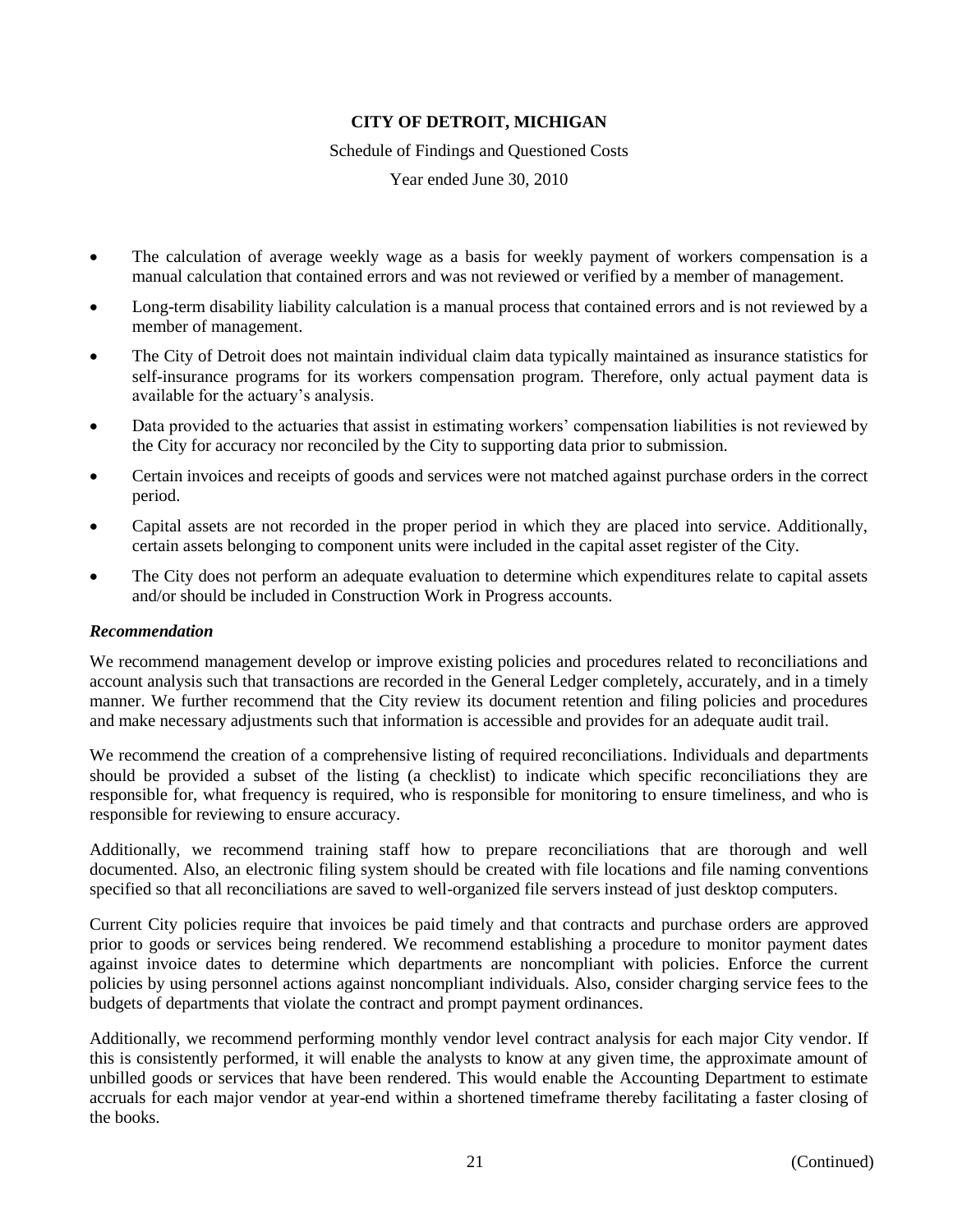Schedule of Findings and Questioned Costs

Year ended June 30, 2010

Lastly, there are no receiving documents utilized to enforce a three-way match. We recommend that all invoices be sent directly to Accounts Payable and that the approvals are then routed to the departments electronically utilizing available features within DRMS. This would enable the Accounts Payable Department to determine the appropriate accounting period for each invoice upon entry into the system.

#### *Views of Responsible Officials*

We have reviewed the finding and concur with the recommendation. Presently, we are evaluating the City's diverse accounting systems and operations to consolidate and improve the City's accounting. As discussed previously, the Finance Department will implement training and development programs to improve accounting staff. The Finance Department has improved its financial analysis, which will enable accounting staff to focus on variances to identify errors and problems. During the audit, the accounting staff did a better job of completing reviews and account reconciliations, which provided the auditors with more reliable data than in past audits. Additionally, in concert with previously discussed interim closings and management reporting, the Finance Department will develop account reconciliation policies and procedures to ensure reconciling differences are identified and researched in a timely manner. Finally, with regard to unmatched purchase orders over two years old, the City has already initiated a project to detect and remove old purchase order receipts. This project will be completed by the end of the 2011 fiscal year.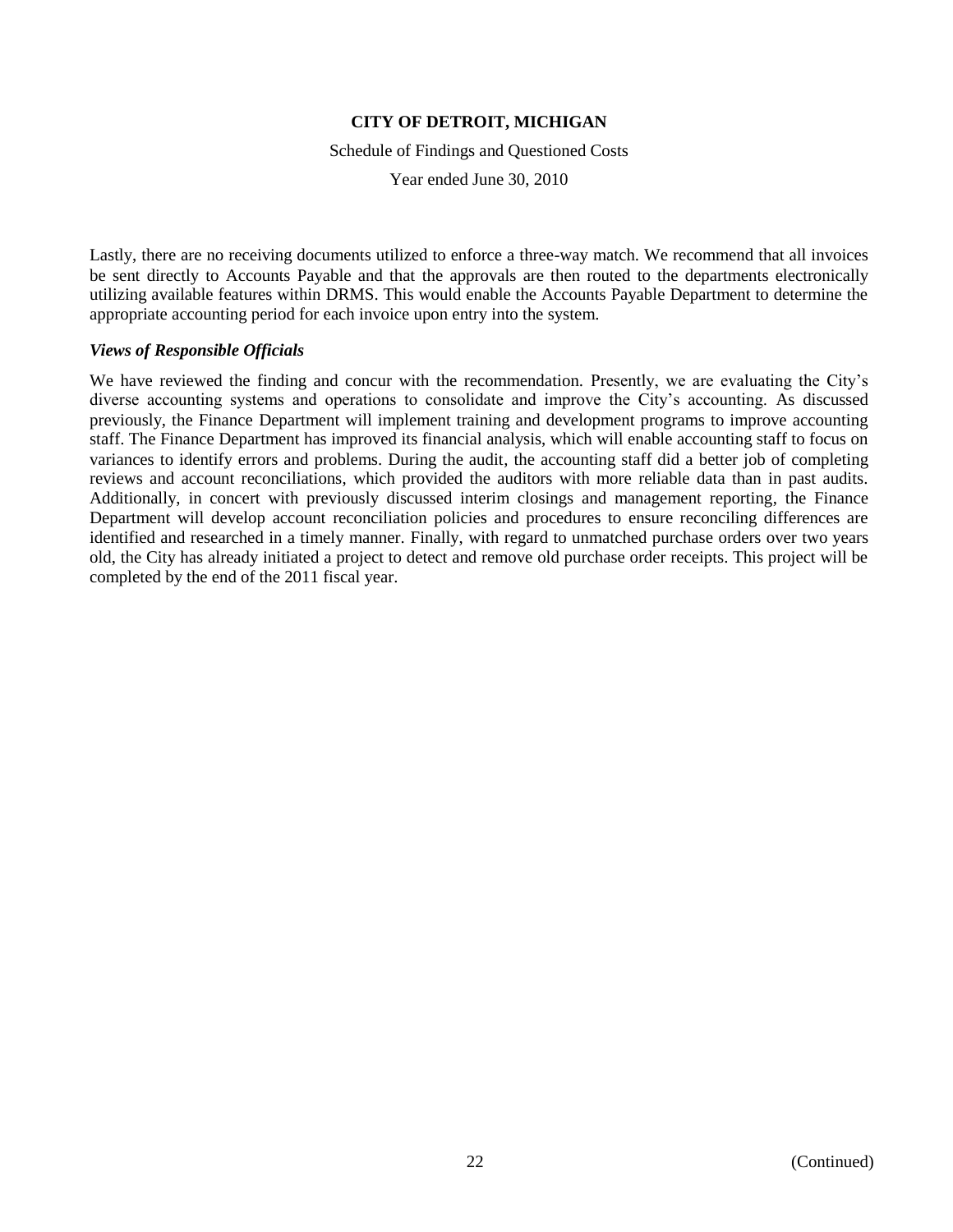Schedule of Findings and Questioned Costs

Year ended June 30, 2010

## **Finding 2010-03 – Information Technology**

General controls and application controls work together to ensure the completeness, accuracy, and validity of financial and other information in the systems. Deficiencies exist in the areas of general and application controls. Those deficiencies include the following for some or all systems:

- Administrative access is granted to unauthorized accounts.
- Access to powerful administrator IDs is shared by multiple employees.
- Password parameters are inadequate.
- Segregation of duties conflicts exist between the database administration function and the backend database administration function.
- Periodic reviews of data center access are not performed.
- Periodic reviews of user access are not performed.
- Adequate procedures are not in place to remove user access upon termination.
- Adequate procedures are not in place to remove and review segregation of duties conflicts.
- Automated methods are not in place for tracking of the changes and customizations made to certain applications.
- Program developers have access to move program changes into production for certain applications.
- Error logs are not maintained for a sufficient length of time.
- Backup recoveries were not performed for certain applications.
- Documents supporting adding or modifying user access were not retained.
- Adequate procedures are not in place to log and approve report creations.
- IDs for terminated employees remained active after termination.
- Vendors supporting certain applications can make program changes without approvals.

#### *Recommendation*

We recommend the following:

- Access to the backend database should be restricted to database administrators or compensating controls should be implemented to mitigate the risk associated with concurrent access at the front end and backend levels.
- Create and enforce a policy that requires each user to have a unique ID, change the passwords to the default system IDs, restrict access to default and administrative IDs, minimize the use of generic IDs, and turn audit on to log activity.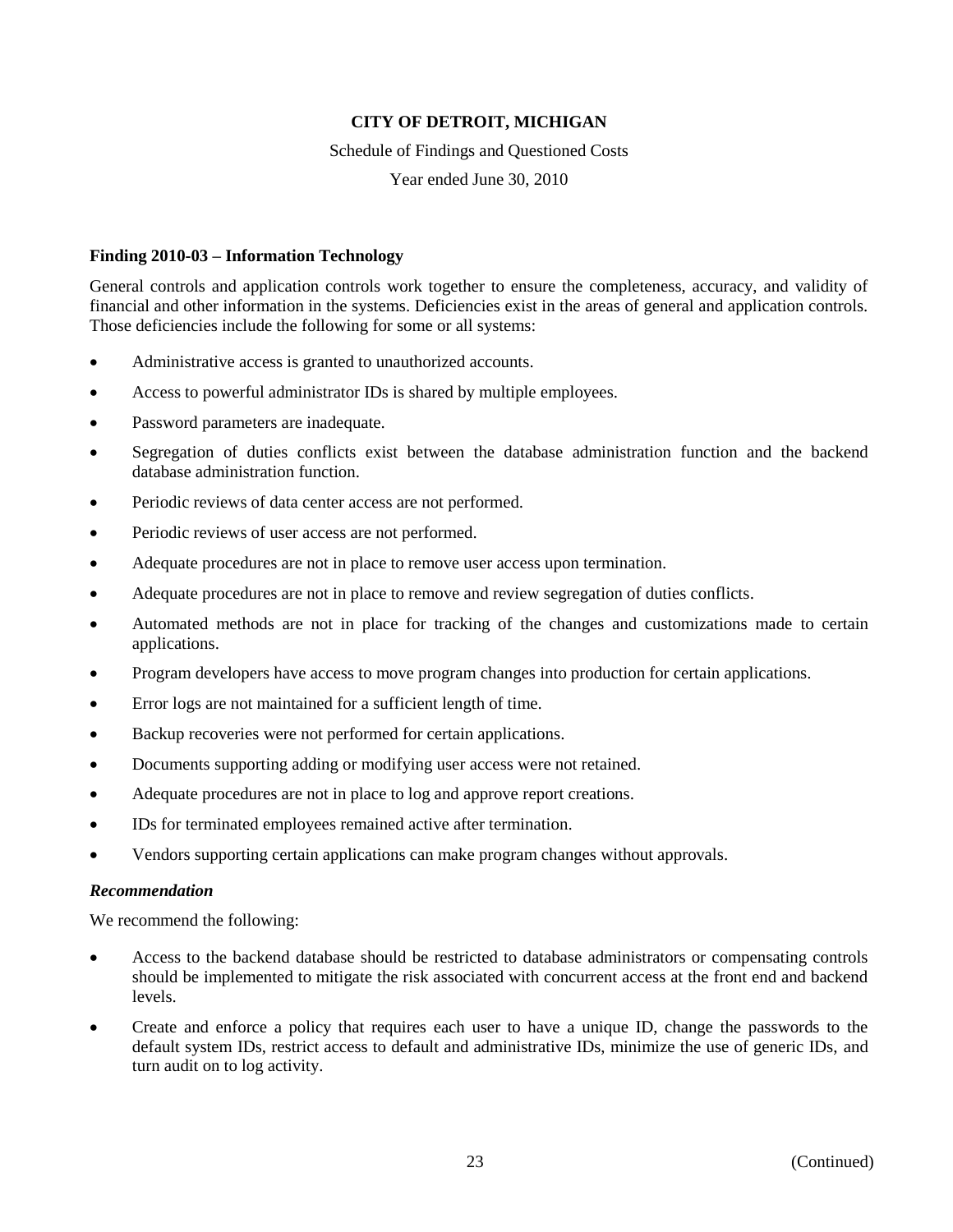Schedule of Findings and Questioned Costs

Year ended June 30, 2010

- Administrative access to the front-end application should be restricted to application administrators or compensating controls should be implemented to mitigate the risk associated with concurrent access at the front end and backend levels.
- Develop and enforce stronger password parameters such as password length of at least six characters, password expiration every 90-120 days, enforce alpha-numeric password, and suspend IDs after five invalid login attempts.
- Create controls and procedures to suspend or disable separated employees, implement scripts to suspend IDs not used for 45-60 days, implement programs to generate reports showing IDs inactive for longer than 45-60 days, and subsequently manually suspend those IDs.
- Create and enforce a policy that requires review of user access on a periodic basis, correct user access based on review results, and maintain before and after logs to review results.
- Create a matrix to identify application functions that when granted together will give rise to segregation of duties conflict. Follow and enforce the segregation of duties matrix to ensure that segregation of duties conflicts do not exist at the time of role/profile creation.
- Create and enforce a policy to log all confirmation changes, obtain approval from authorized individuals for all configuration changes, and perform appropriate testing on all confirmation changes prior to promoting changes to production.
- Develop and enforce a policy that does not grant access to developers to promote changes into production and access to promote changes into production should be restricted to authorized individuals.
- Implement adequate procedures for retaining backup job logs should for a period of one year in order to cover the entire fiscal year under review.

## *Views of Responsible Officials*

We have reviewed the findings and concur in part with the recommendations.

 The Information Technology Services Department (ITSD) is implementing the recommendations for those systems supported by ITSD. Additionally, ITSD is also working with technology staff in other agencies to implement the recommendations for findings related to the systems supported directly by the agencies themselves.

## Password

 Password parameters were strengthened more than a year ago for enterprise financial systems. The City identified legacy systems where technology does not support the kind of parameters recommended and/or the systems are scheduled for retirement. The City will also provide more centralization of IT functions to improve consistency in development and enforcement of password parameter policies.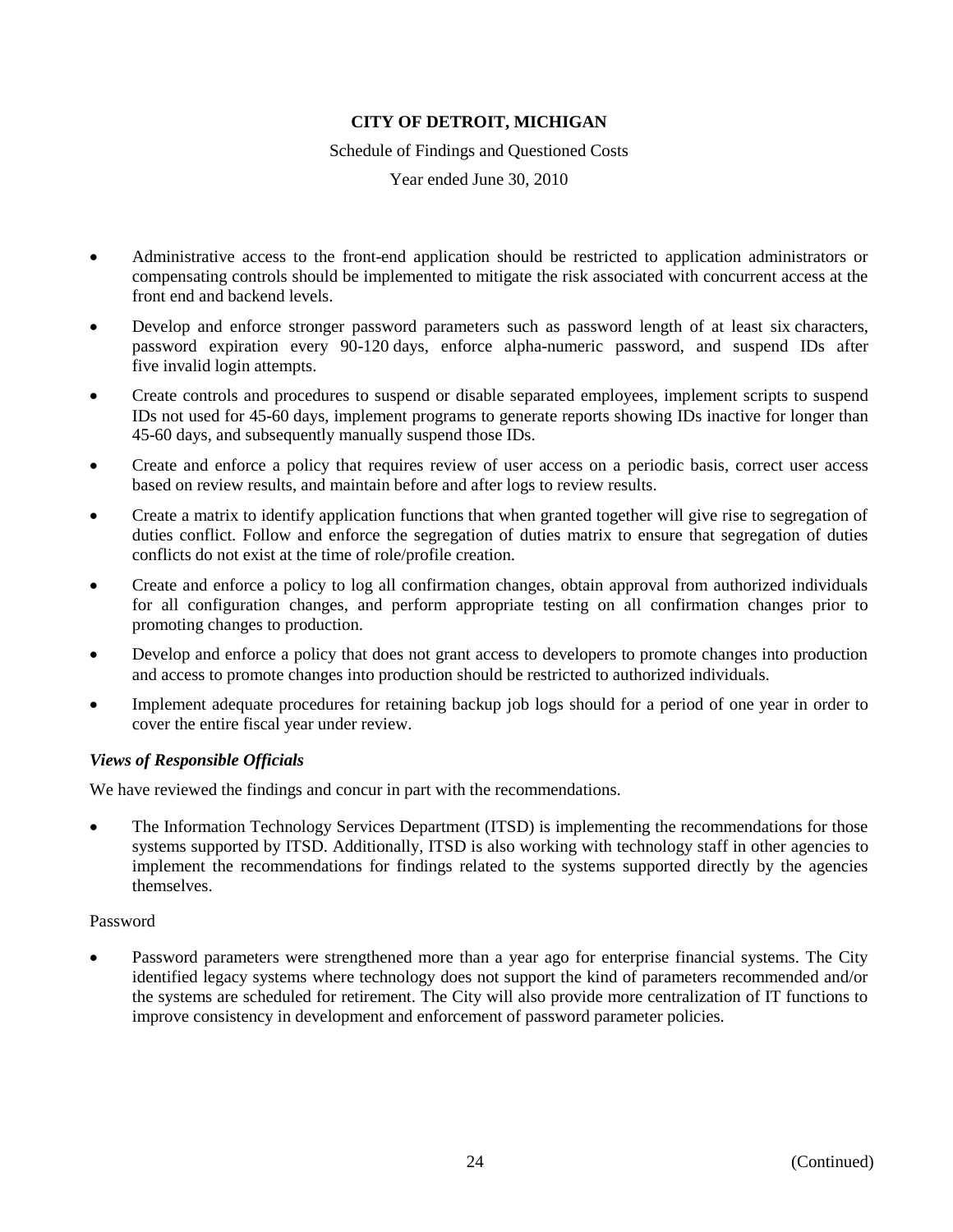Schedule of Findings and Questioned Costs

Year ended June 30, 2010

## Separation of duties

 Procedures used by the central IT staff (e.g., Change Management) have been shared with technology staff in other agencies to facilitate consistency in compliance. The City will continue to work toward improving IT controls. Chief among these will be the implementation of a formal process for periodic review of user access, and development of a "Separation of Duties" matrix for each key financial system. To address the lack of a segregation of duties matrix, the City will explore the implementation of the Oracle GRC product, or some similar product to aid the system owners in development of a matrix and aid the ITSD in enforcement of the matrix.

## System access

- Findings regarding approvals for granting access and authorizing configuration changes stem from failure to properly maintain the documentation supporting the approvals. Policies and procedures already exist that require such authorization prior to granting/changing access and implementing configuration changes. The City will provide more centralization of IT functions to improve consistency in development and enforcement of such policies. The ITSD will also develop a method for ensuring that documentation of authorizations is maintained and retrievable for audit reviews.
- The City will work with business units to implement a policy for reviewing user access for the systems that they "own." Consolidation of IT services will aid in the successful review and enforcement of user access on a semiannual schedule.
- To mitigate database admin and application admin access to the front end and back end of the database, and to address the issue of tracking changes and customizations, the City will explore implementation of the Oracle GRC (Governance, Risk and Compliance) product or something similar to control and track changes.
- The City has already limited the use of generic IDs and restricted default and administrative IDs for enterprise financial systems. The City will explore the resource issue that currently prohibits turning on system audit capabilities that log all activities. The City will also provide more centralization of IT functions to improve consistency in development and enforcement of policies, which will help with those systems currently outside of centralized IT control.
- Procedures will be implemented to retain backup job logs for at least one year DRMS current retention is one year. ITS is investigating how to secure the proper resource to store all data and logs, new backup software is currently being investigate and funding has been requested in the 2011-2012 Budget.
- For enterprise financial systems, configuration changes are tested and approved prior to production implementation. Procedures and policies exist to govern this. The City will improve maintenance of documentation demonstrating testing and authorization. The City also will provide more centralization of IT functions to improve consistency in development and enforcement of policies for those systems currently outside of centralized IT control.
- Developers do not have access to promote changes to production for systems under centralized IT control. The City will provide more centralization of IT functions to improve consistency in development and enforcement of policies for systems currently outside of centralized IT control.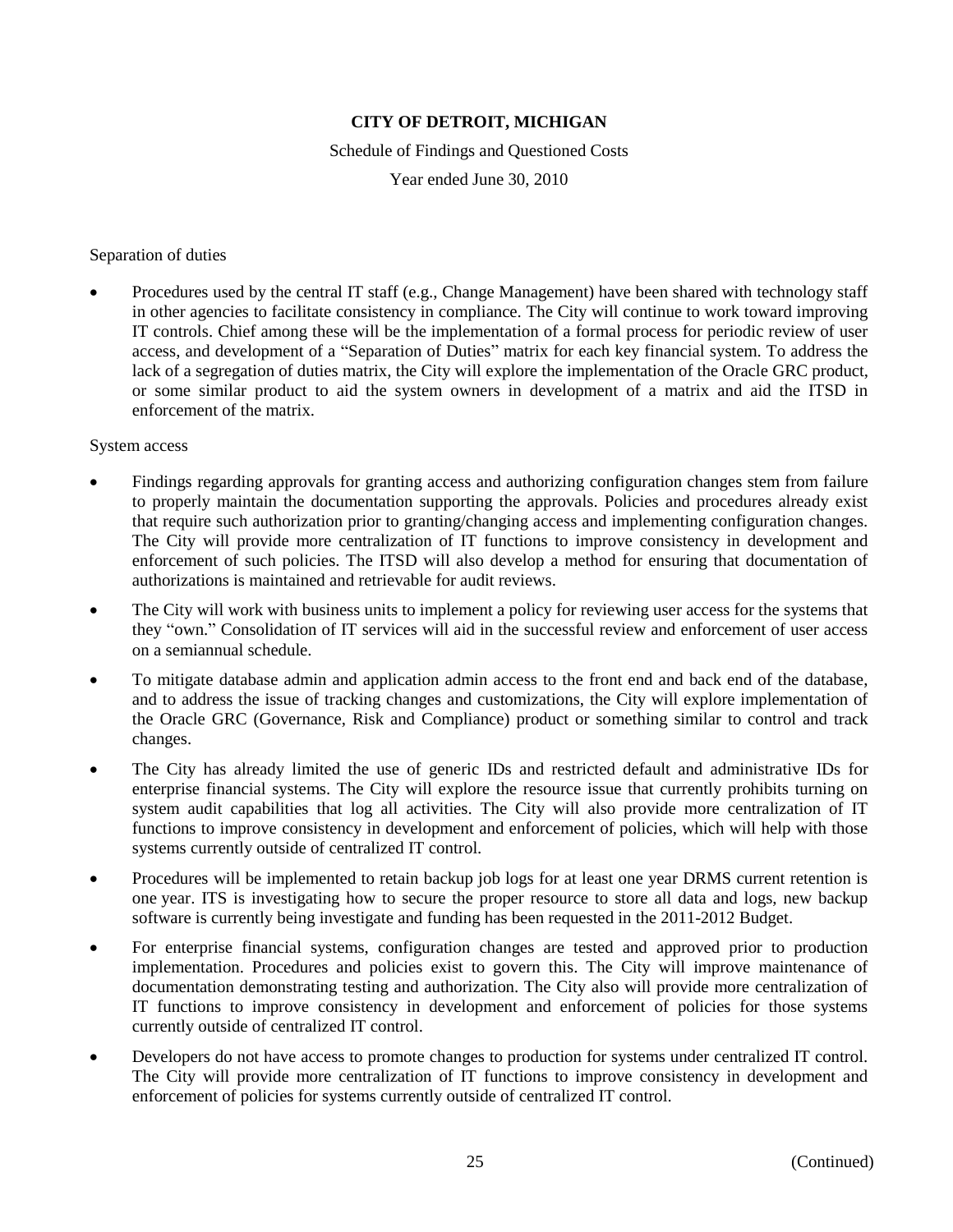Schedule of Findings and Questioned Costs

Year ended June 30, 2010

• The ITSD and HR Department are currently working together to develop a procedure for notification that an employee has been terminated (voluntary/ involuntary) or suspended so that access to systems can be expeditiously revoked. The process is for the supervisor of the employee to conduct an Exit Interview with the employee, and complete the Exit Checklist form, upon separation. If the employee is not present, the supervisor is still required to complete the existing Discharge/Separation form and to complete the tasks listed on the Exit Checklist Form, which lists "Communication – cancel computer passwords, building access, telephones" under the supervisor section. These forms are then sent to HR Department and ITSD. A provision will be added to the policy that includes the steps to take in the event of an emergency deactivation due to security issues.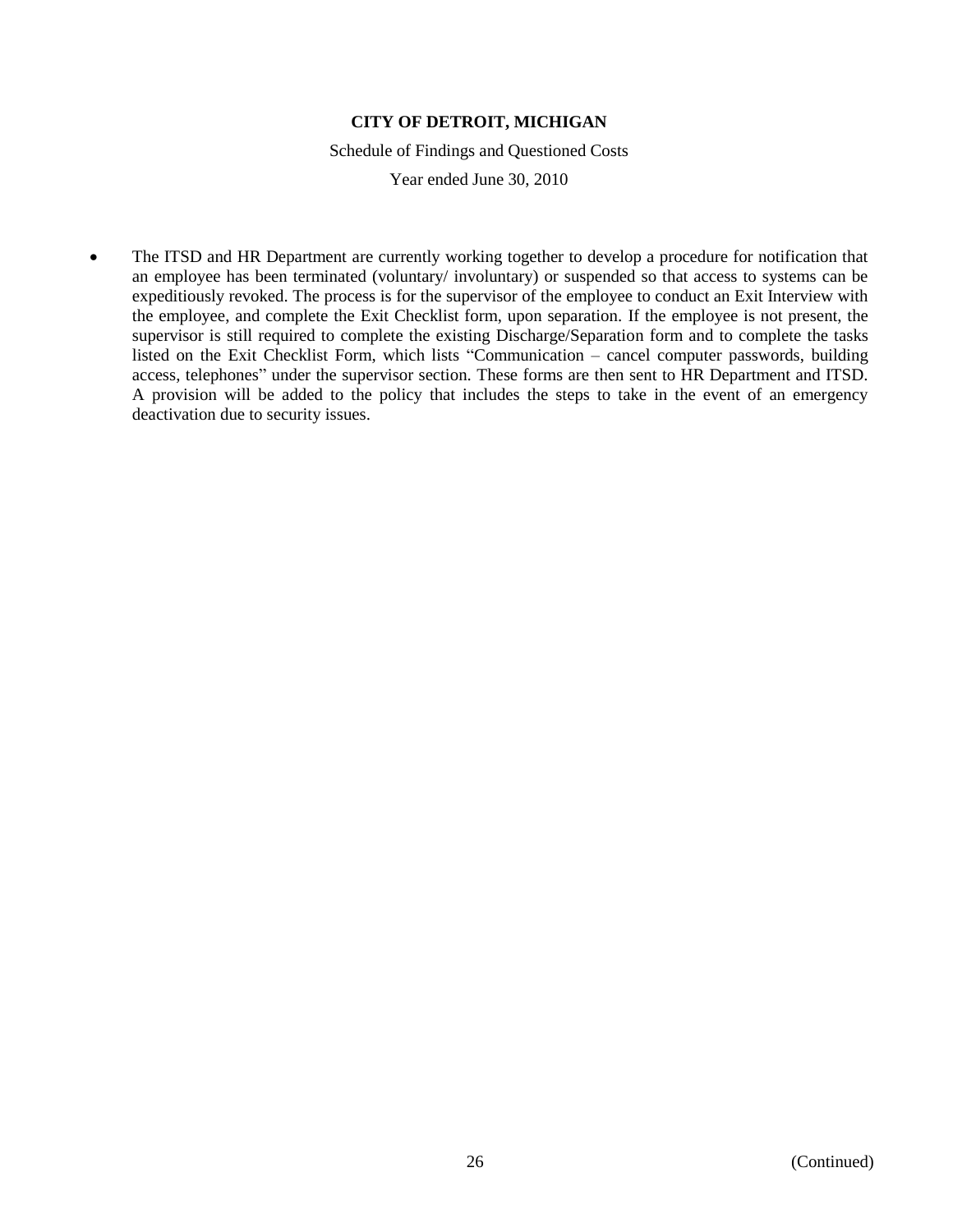Schedule of Findings and Questioned Costs

Year ended June 30, 2010

## **Finding 2010-04 – Arbitrage**

The City has not implemented the necessary procedures to ensure compliance with the arbitrage rebate rules of Section 148(f) of the Internal Revenue Code of 1986 applicable to the City's outstanding tax-exempt obligations. In discussing this with City officials, they stated the lack of written City policies and procedures regarding the monitoring and calculating of arbitrage rebates caused the City to fail to comply with the rebate rules.

Internal Revenue Code § 148(f) requires certain earnings on nonpurpose investments allocable to the gross proceeds of a bond issue be paid to the United States to prevent the bonds in the issue from being arbitrage bonds. Section 148 of the Internal Revenue Code requires compliance with the rules be ascertained by conducting a series of steps to calculate the amount to be rebated.

Nonpayment of rebates when due could result in the loss of tax exemption for interest on the bonds or in the payment of penalty and interest.

## *Recommendation*

We recommend Management conduct all necessary activities to calculate rebates, submit filings, and pay rebates and/or penalties and interest owed. We further recommend Management develop and implement new written policies and procedures to ensure compliance is maintained on a go-forward basis.

## *Views of Responsible Officials*

We have reviewed the finding and concur with the recommendation for the year ended June 30, 2010. In the current fiscal year (2010-2011), the City has begun implementing procedures to ensure compliance with the arbitrage rebate compliance rules of the Internal Revenue Code. The City has initiated corrective actions with a major focus on tracking of arbitrage liabilities to improve accuracy of budgets and annual financial statements. It has implemented a new Treasury Cash Management System, integrated with its General Ledger, which facilitates compliance with the Arbitrage Rebate Restriction Requirements.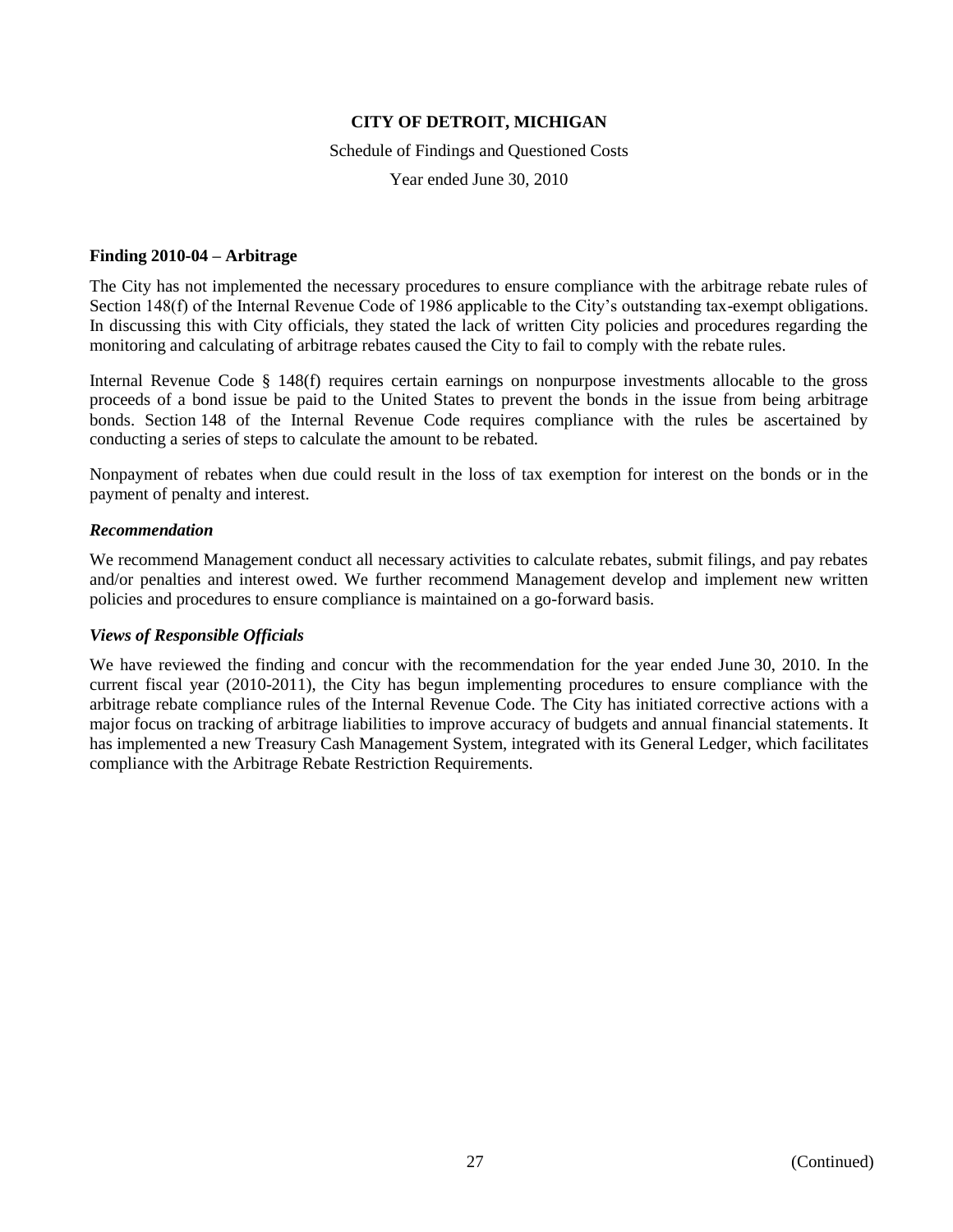Schedule of Findings and Questioned Costs

Year ended June 30, 2010

## **Finding 2010-05 – Bond Ordinances**

Bond ordinances require amounts to be held on deposit in a Bond and Interest Redemption Fund such that the aggregate balance is sufficient to provide for payment, when due, of the current principal and interest. During the fiscal year ended June 30, 2010, the balance in the Sewage Disposal Fund's Bond and Interest Redemption Fund was not in compliance with these ordinances. However, the Fund transferred the required amounts on July 2, 2010 and made the principal and interest payments on a timely basis.

## *Recommendation*

The City should implement procedures to monitor ongoing compliance with these requirements and take steps to ensure compliance on a continuous basis.

## *Views of Responsible Officials*

We have reviewed the finding and concur with the recommendation. The Water and Sewage Disposal Funds Cash Management Section has implemented procedures to monitor and ensure that all required reserve balances and transfers are in compliance with the applicable bond ordinance.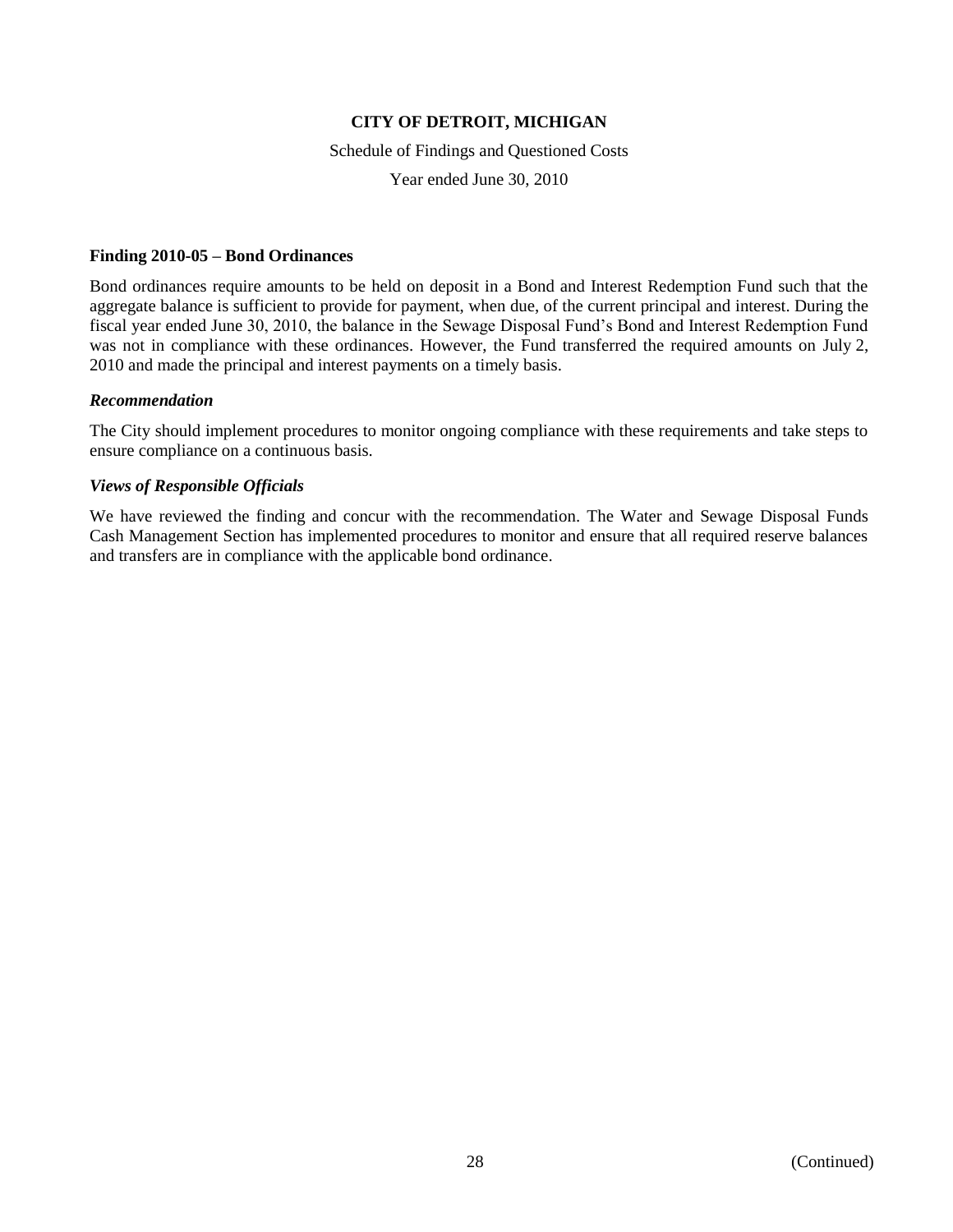Schedule of Findings and Questioned Costs

Year ended June 30, 2010

## **Section III – Findings and Questioned Costs Relating to Federal Awards: Item: 2010-06**

**Finding Type: Material weakness**

## **Federal Program:** All

**Requirement:** A reconciliation of the Schedule of Expenditures of Federal Awards (SEFA) to the General Ledger should be performed throughout the year in order to ensure the SEFA is complete and accurate.

**Condition:** There were several significant unreconciled differences between the SEFA and the General Ledger. The City's attempt to complete the reconciliation continued more than 8 months after fiscal year-end and errors that required adjustments to the SEFA were discovered throughout this process.

## **Questioned Costs:** None

**Possible Asserted Cause and Effect:** The internal control procedures were not adequately designed to identify all sources of federal funds on a timely basis. The internal control procedures that should have been in operation were not followed or monitored properly to perform a complete and accurate reconciliation of the SEFA to the General Ledger on a timely basis. Unreconciled differences between the SEFA, the General Ledger, and supporting documentation could result in errors in the financial statements or SEFA.

**Recommendation:** Management should redesign the internal controls over the SEFA preparation and reconciliation process. The process should include procedures to identify all sources of federal funds and the related federal compliance requirements. The process should also include procedures to compare source documentation (e.g., federal draw down requests, grant agreements, deposits of federal funds, etc.) to the recorded information for completeness and consistency throughout the year.

**Views of Responsible Officials:** We have reviewed the noted observations and recommendations with which we concur. The Finance Department is in the process of hiring a Grants-General Manager; and through reorganization of the Department, staff will be assigned to assist the General Manager. Their focus will be on Single Audit preparation throughout the year. Documents that are necessary for the audit that are historically prepared on an annual basis will be prepared on a monthly basis.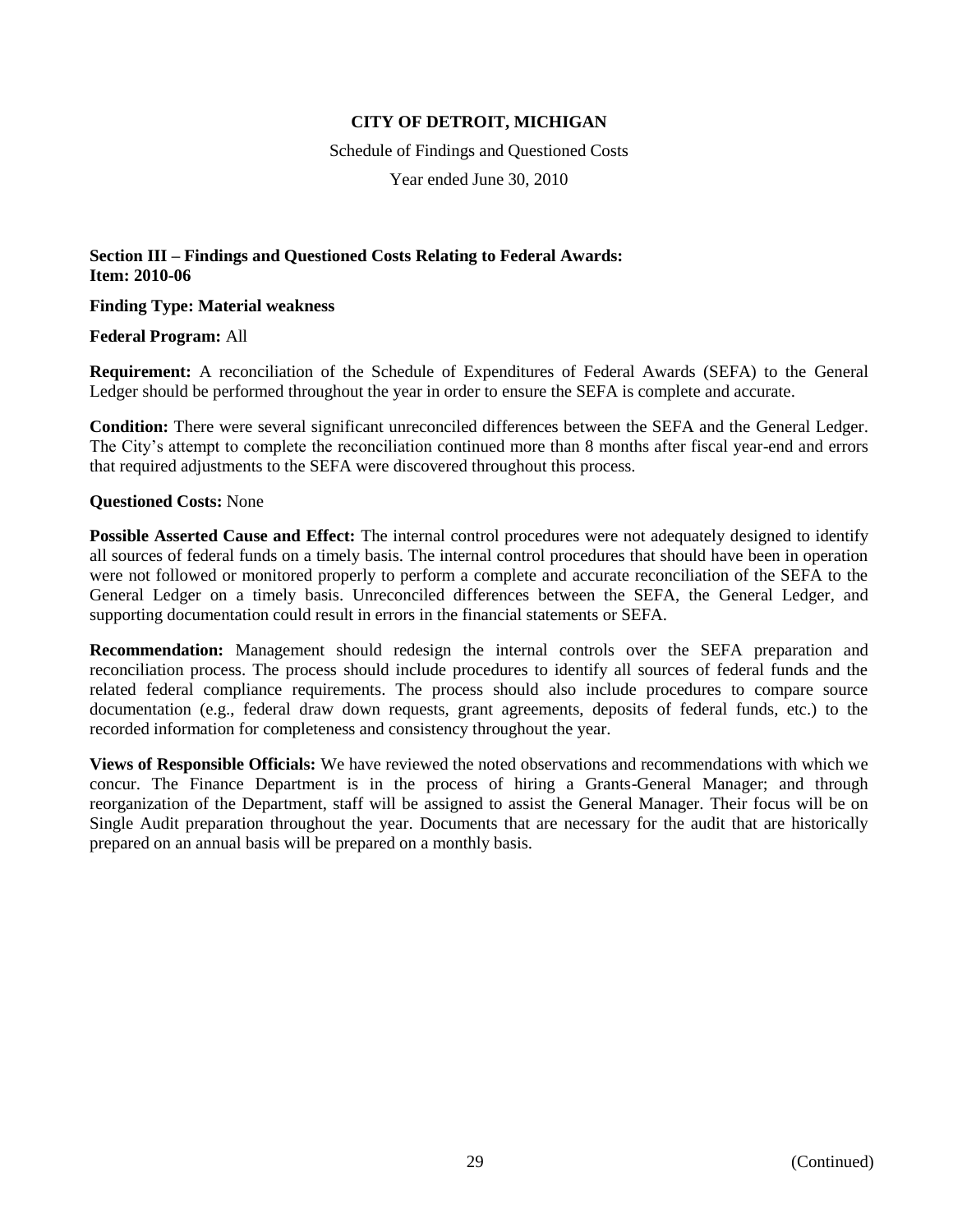Schedule of Findings and Questioned Costs

Year ended June 30, 2010

## **Item: 2010-07 Activities Allowed or Unallowed and Allowable Costs/Cost Principles**

## **Finding Type: Material noncompliance and material weakness**

**Federal Agency:** U.S. Department of Agriculture

**Pass-Through Entity:** Michigan Department of Community Health

**Federal Program:** Special Supplemental Nutrition Program for Women, Infants and Children

**CFDA No.:** 10.557

**Award No.:** N/A

**Award Year:** October 1, 2009 - September 30, 2010

**Requirement:** Code of Federal Regulations Part 225 Appendix B, Paragraph 8 (h)(l) states that: Charges to Federal awards for salaries and wages, whether treated as direct or indirect costs, will be based on payrolls documented in accordance with generally accepted practice of the governmental unit and approved by a responsible official(s) of the governmental unit.

Appendix B, paragraph 8(h)(3) states that: Where employees are expected to work solely on a single Federal award or cost objective, charges for their salaries and wages will be supported by periodic certifications that the employees worked solely on that program for the period covered by the certification. These certifications will be prepared at least semi-annually and will be signed by the employee or supervisory official having firsthand knowledge of the work performed by the employee.

The A-102 Common Rule requires non-Federal entities to establish and maintain internal control designed to reasonably ensure compliance with Federal laws, regulations, and program compliance requirements.

**Condition:** During our testwork, we selected a sample of 39 employees to verify the allowability of Direct Payroll Costs and the following exceptions were noted: 9 employees did not certify they worked 100% of their time on the Special Supplemental Nutrition Program for Women (WIC) grant for the year; 1 employee has a net negative charge to the grant. The City indicates that this individual was improperly charged to the grant in the prior year and these amounts are related to correcting that error.

## **Questioned Costs:** \$153,281

**Possible Asserted Cause and Effect:** Management did not obtain payroll certifications from employees that left during the year. Information related to the individual was obtained during a review of the grant's fourth quarter expenditures. It was necessary to create the negative charge to prevent overcharges to the grant.

**Recommendation:** We recommend management develop a policy related to payroll certifications that includes obtaining certifications during separations from the City. We also recommend that management strengthen internal controls to prevent improper charges to the grant.

**Views of Responsible Officials:** Management concurs. Based on the information provided, the negative payroll charge was required to prevent an overcharge to the grant.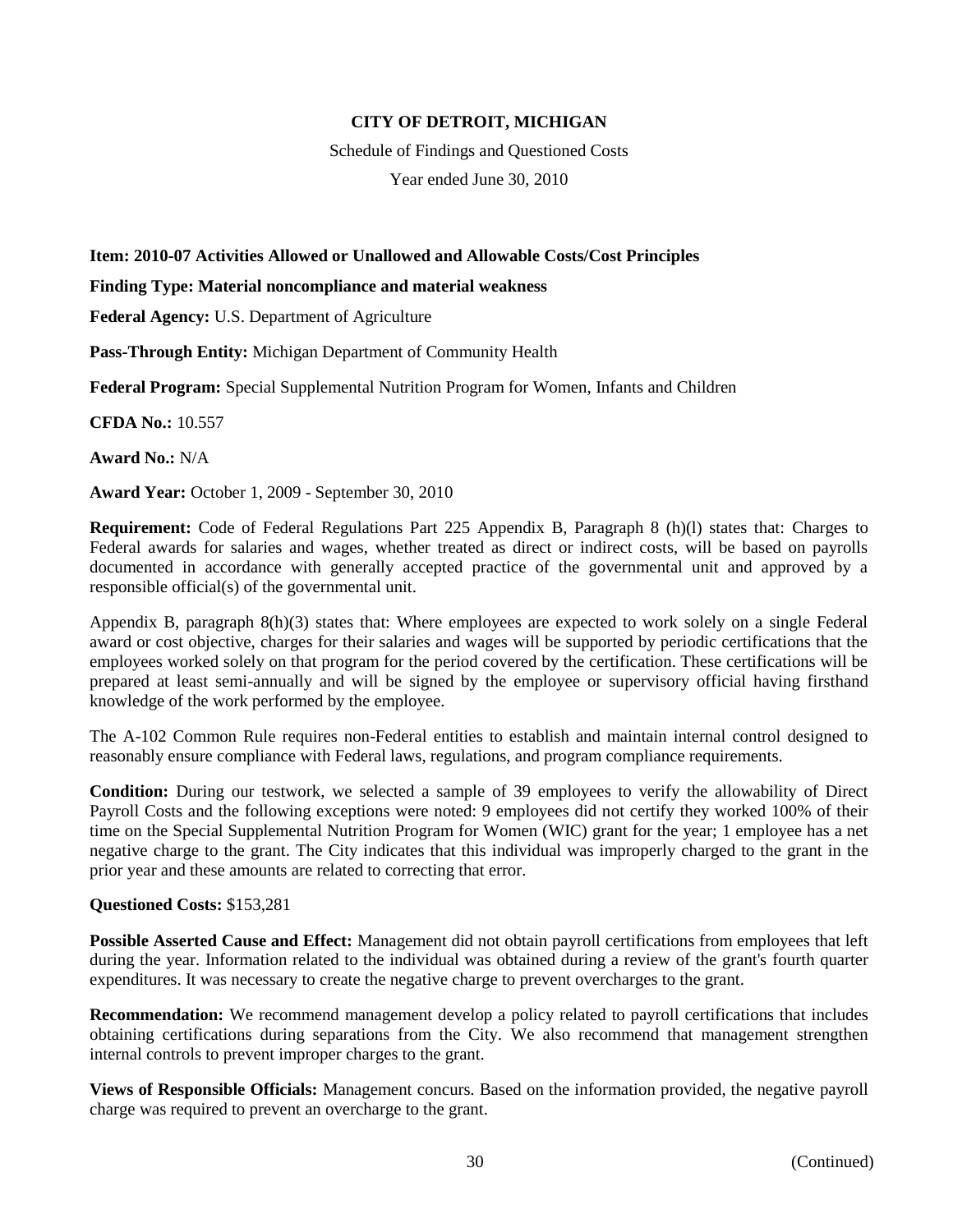Schedule of Findings and Questioned Costs

Year ended June 30, 2010

## **Item: 2010-08 Activities Allowed or Unallowed and Allowable Costs/Cost Principles**

**Finding Type: Material noncompliance and material weakness**

**Federal Agency:** U.S. Department of Agriculture

**Pass-Through Entity:** Michigan Department of Community Health

**Federal Program:** Special Supplemental Nutrition Program for Women, Infants and Children

**CFDA No.:** 10.557

**Award No.:** N/A

**Award Year:** October 1, 2009 - September 30, 2010

**Requirement:** Per OMB Circular A-87, Attachment B, Part 23 (a), Interest: Costs incurred for interest on borrowed capital or the use of a governmental unit's own funds, however represented, are unallowed except as specifically provided in subsection b, or authorized by Federal legislation. Subsection b refers to allowable interest related to construction type activities. The Unfunded Actuarial Accrued Liability (UAAL) does not fall into this category of interest expense, and therefore does not qualify for allowability under this section.

**Condition:** Per review of the fringe benefit calculation, certain amounts charged to the grant in the amount of \$280,616 include principal and interest payments for pension borrowings. Approximately 94.7% of the \$280,616 (or \$265,743) is related to interest and as such will be a questioned cost.

## **Questioned Costs:** \$265,743

**Possible Asserted Cause and Effect:** After the City's budget was approved in May 2009 for the 2009-2010 fiscal year, the budget and finance department determined that additional funds were due the pension system for POC - UAAL. The Pension Obligation Certificates (POC) were issued in prior years to supplement the City's pension systems for its UAAL. The corresponding amounts charged to the grant were for principal and interest, and are to be ongoing for a number of years.

**Recommendation:** We recommend that the City does not charge unallowable costs to grant programs without specific approval from the granting agencies of each grant.

**Views of Responsible Officials:** Management agrees with the finding that the interest portion of the POC UAAL should not have been charged to the grant as stated in OMB Circular A-87. We have requested that HUD review these charges to see if they could be properly charged.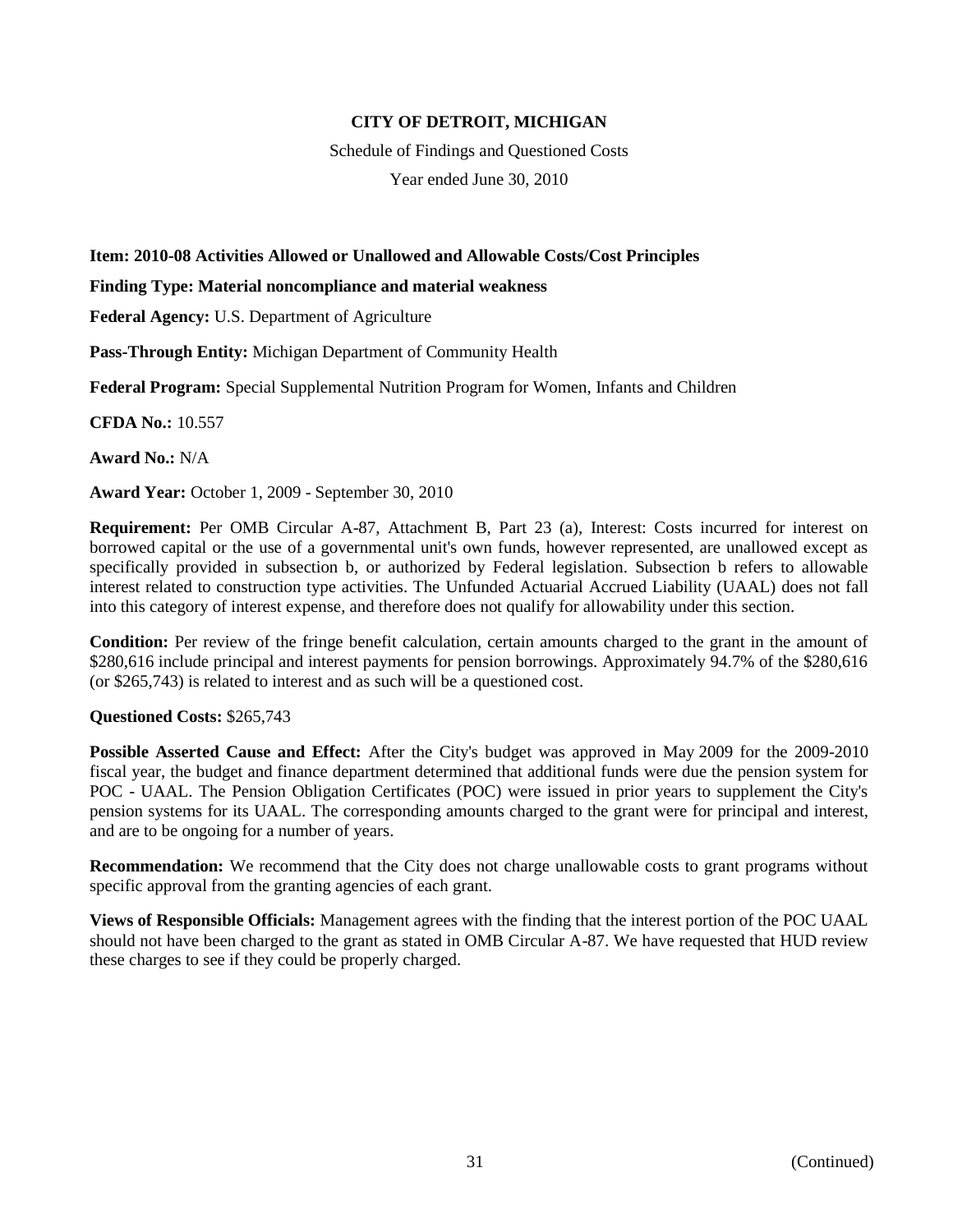Schedule of Findings and Questioned Costs Year ended June 30, 2010

**Item: 2010-09 Eligibility**

**Finding Type: Noncompliance and significant deficiency**

**Federal Agency:** U.S. Department of Agriculture

**Pass-Through Entity:** Michigan Department of Community Health

**Federal Program:** Special Supplemental Nutrition Program for Women, Infants and Children

**CFDA No.:** 10.557

**Award No.:** N/A

**Award Year:** October 1, 2009 - September 30, 2010

**Requirement:** The A-102 Common Rule requires non-Federal entities to establish and maintain internal control designed to reasonably ensure compliance with Federal laws, regulations, and program compliance requirements.

Per the State of Michigan MI-WIC Manual section 2.04 A.3: Income shall be documented at each certification. One of the following forms of documentation is required: a. Recent pay/check stub(s); b. W-2 form or copy of the most current Federal income tax form (1040) filed; c. Written verification such as a notarized statement, court order, etc., that confirms a person's cash income; d. Self-declaration of income is allowed: When an applicant is income eligible based on enrollment in a state or federally funded program (adjunctively income eligible) that determines income to be not more than 185% of poverty level; Migrant workers; Homeless persons who cannot provide proof of income; where applicant's family works for cash and has no verifiable proof of income available. Note: Clients with self-declared income who are not adjunctively income eligible must sign a No Proof of Income Attestation form.

Per Section 2.06 A.2.Members of families enrolled in identified eligible programs are required to make a verbal declaration of income, (for reporting purposes only) as well as provide documentation of enrollment as noted below: b.Medicaid: A current acceptance letter to Medicaid or Healthy Kids Program or alternative confirmation of Medicaid eligibility for the applicant or pregnant woman or infant member of the family. Mihealth cards must be verified for current eligibility. Alternate confirmation of current Medicaid includes: 1. MCIR screens (client's Medicaid provider will be listed if current); 2. Medifax3. Blue Cross Blue Shield network access; and 4. Netwerkes

**Condition:** We selected a sample of 65 individuals receiving benefits and noted the following exceptions: five individuals could not be found on the MI-WIC system, as they do not belong to the local agency; six individuals who were noted as having adjunct eligibility (Medicaid Card) could not be found on the Medicaid system. The message displayed on screen was "recipient file not found." All other records searched displayed either "active record" or "client has inactive record"; two individuals who were noted on the system as having adjunct eligibility (Medicaid) had an invalid Medicaid number; one individual did not provide proof of income, but we were able to verify adjunct eligibility; and one individual did not provide proof of income nor did he/she have adjunct eligibility.

#### **Questioned Costs:** None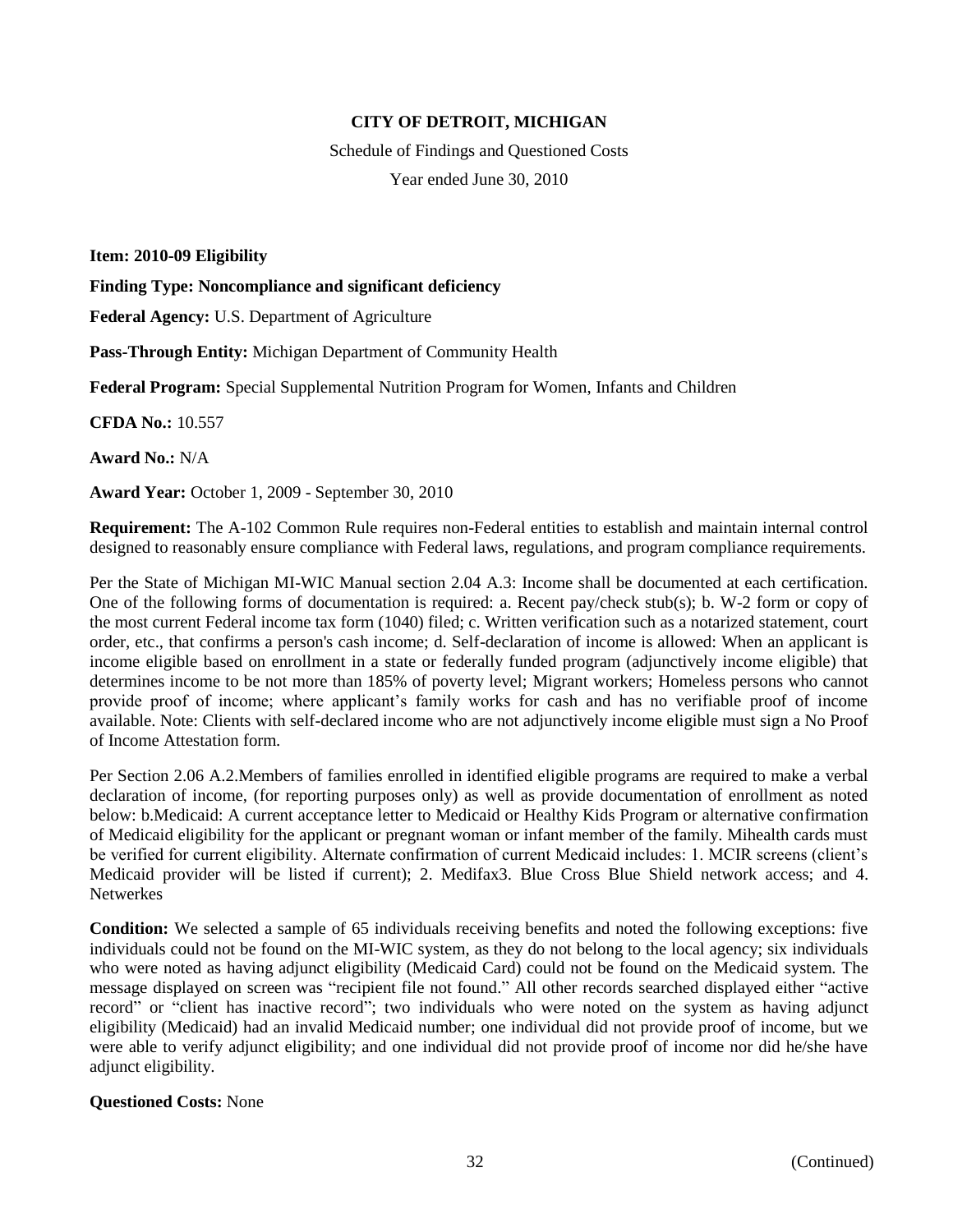Schedule of Findings and Questioned Costs

Year ended June 30, 2010

**Possible Asserted Cause and Effect:** Verifying adjunct income and Medicaid eligibility for the applicant via MCIR, Medifax, Blue Cross Blue Shield Network, Access, and Netwerkes is not consistent due to clients providing inaccurate information. Short certification is used versus full certification due to applicants missing written verification. Applicants provide Detroit resident addresses and seek services of their choice in other locations.

**Recommendation:** We recommend that the internal controls be evaluated to prevent future noncompliance.

**Views of Responsible Officials:** The Program Manager will explore system changes that will expedite verification of eligibility to assure that benefits are provided to eligible applicants.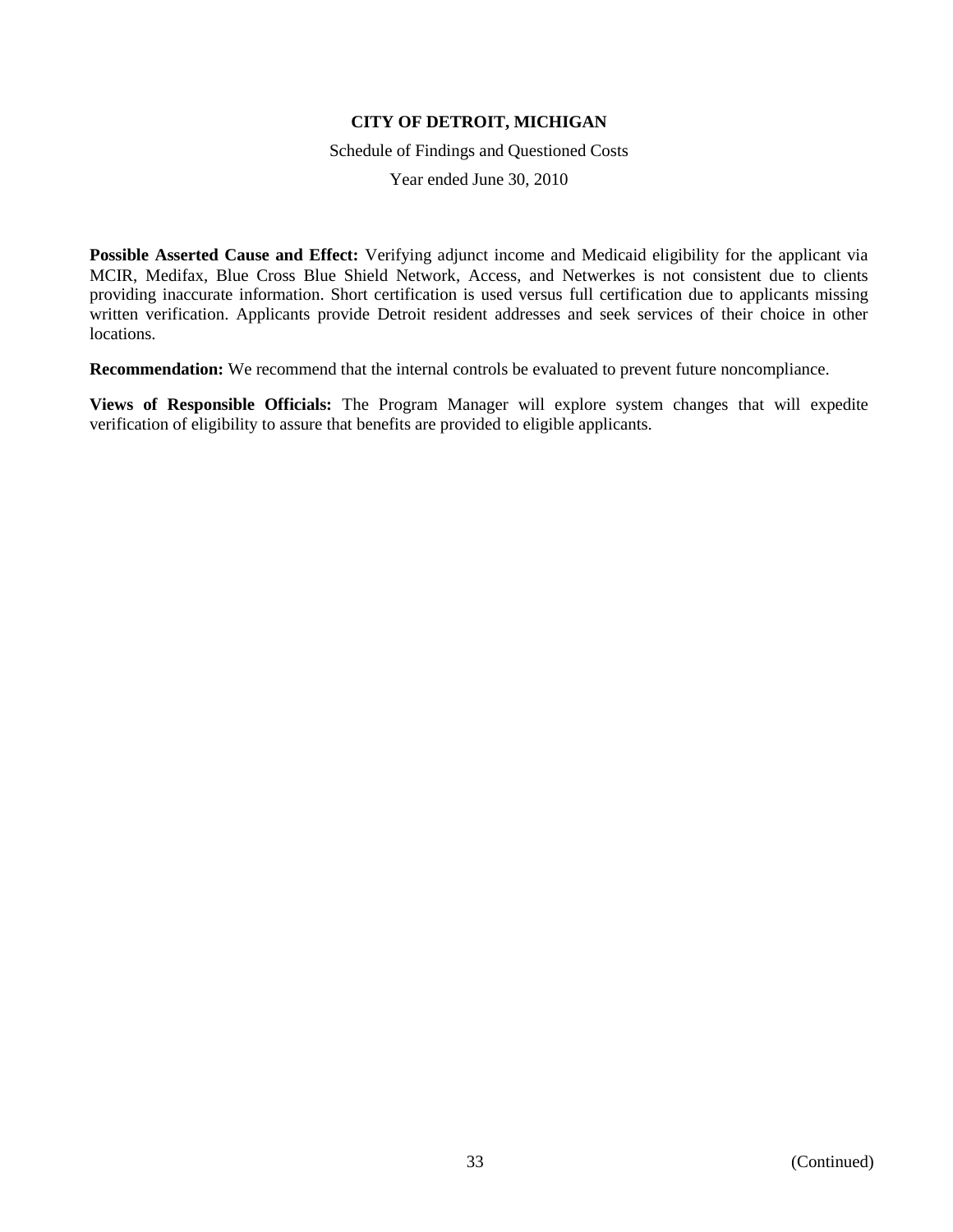Schedule of Findings and Questioned Costs

Year ended June 30, 2010

**Item: 2010-10 Procurement, Suspension, and Debarment**

**Finding Type: Material noncompliance and material weakness**

**Federal Agency:** U.S. Department of Agriculture

**Pass-Through Entity:** Michigan Department of Community Health

**Federal Program:** Special Supplemental Nutrition Program for Women, Infants and Children

**CFDA No.:** 10.557

**Award No.:** N/A

**Award Year:** October 1, 2009 - September 30, 2010

**Requirement:** A-102 requires nonfederal entities receiving Federal Awards to establish and maintain internal controls designed to reasonable ensure compliance with laws, regulations and program compliance requirements.

Per the Comprehensive Planning, Budgeting and Contract (CPBC) Agreement, Part II E., The City, in accordance with the general purposes and objectives of this agreement will: Maintain adequate program and fiscal records and files, including source documentation to support program activities and all expenditures made under the terms of this agreement, as required. Assure that all terms of the agreement will be appropriately adhered to; and, that records and detailed documentation for the project or program identified in this agreement will be maintained for a period of not less than (3) three years from the date of termination, the date of submission of the final expenditure report or until litigation or audit findings have been resolved.

Per the CPBC Agreement, Part II I., Assure that all purchase transactions, whether negotiated or advertised, shall be conducted openly and competitively in accordance with the principals and requirements of OMB Circular A-102 as revised, implemented through applicable portions of the associated "Common Rule" as promulgated by responsible federal Contractor(s), or 2 CFR, Part 215 (OMB Circular A-110) as amended and applicable and that records sufficient to document the significant history of all purchases are maintained for a minimum of three years after the end of the agreement period.

**Condition:** The fiduciary pays vendors on behalf of the City; however, these purchases are not subject to the purchasing policies of the City. For example, there is one vendor that received approximately \$160,000 of payments between October 2009 and July 2010 for technology staffing services without going through a bidding process. Additionally, the City did not have a comprehensive list of expenditures submitted to the fiduciary for reimbursement. In some cases, money is used to purchase gift cards, which are then used to make purchases not allowing for approval of individual expenditures. Due to the lack of specifics related to compliance responsibilities and the significance of the ambiguity in the contract between the City and the fiduciary, the entire amount of funds paid through the fiduciary is a questioned cost.

**Questioned Costs:** \$604,652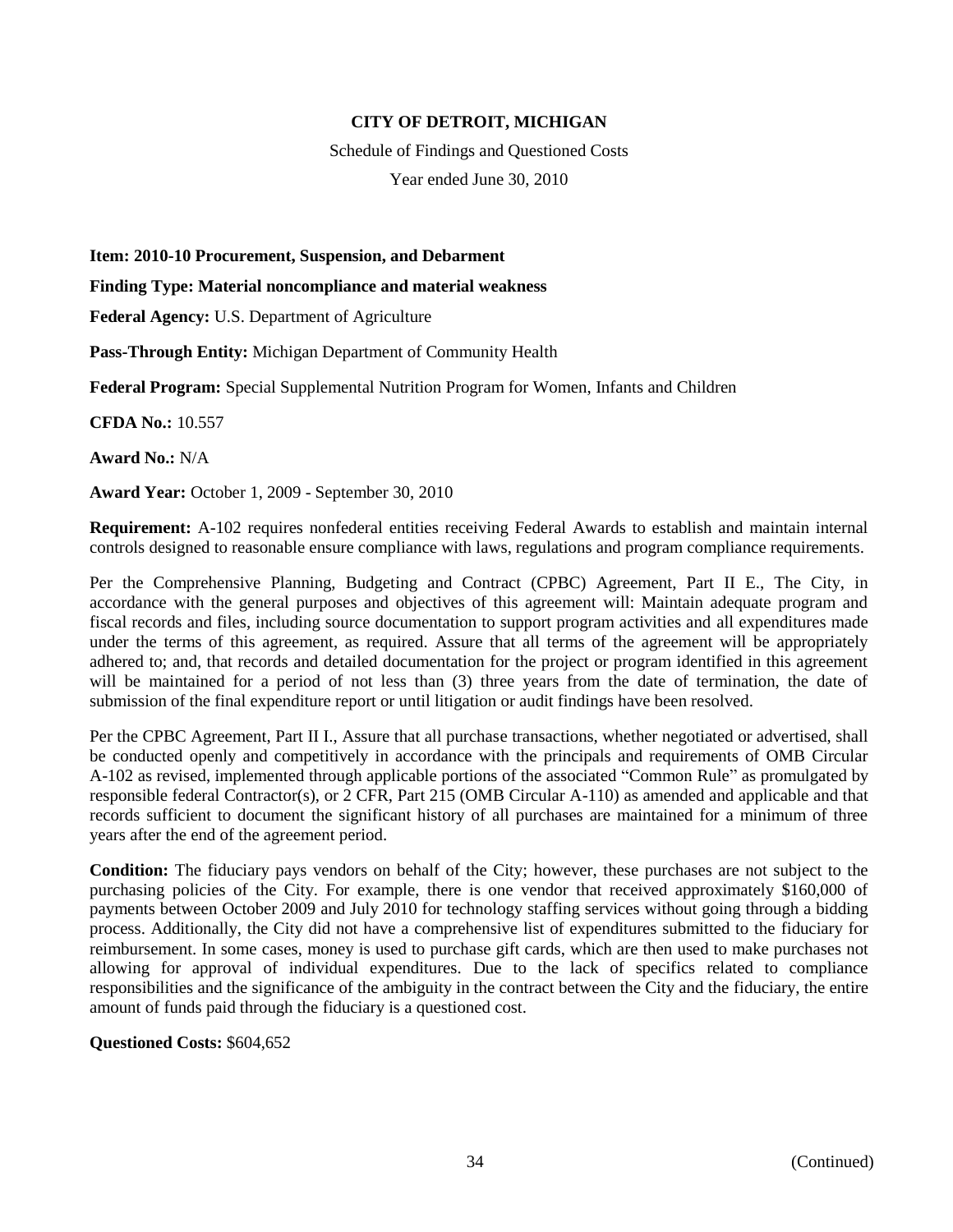Schedule of Findings and Questioned Costs

Year ended June 30, 2010

**Possible Asserted Cause and Effect:** The vendor had an existing contract with the Health Department to provide Information Technology services throughout the Department. The vendor had prior knowledge of our system, staff training needs, and the MIWIC system. Due to the short notice of the MIWIC implementation and to continue operations, the vendor was selected to setup MIWIC and train the staff.

**Recommendation:** We recommend that the department comply with the City of Detroit procurement policies and procedures.

**Views of Responsible Officials:** Management concurs with this finding. In the future, vendors will be selected according to the bidding process as services are not disrupted and public health is not at risk. The Program Manager has comprehensive list of expenditures for the gift cards and will submit a copy with this response.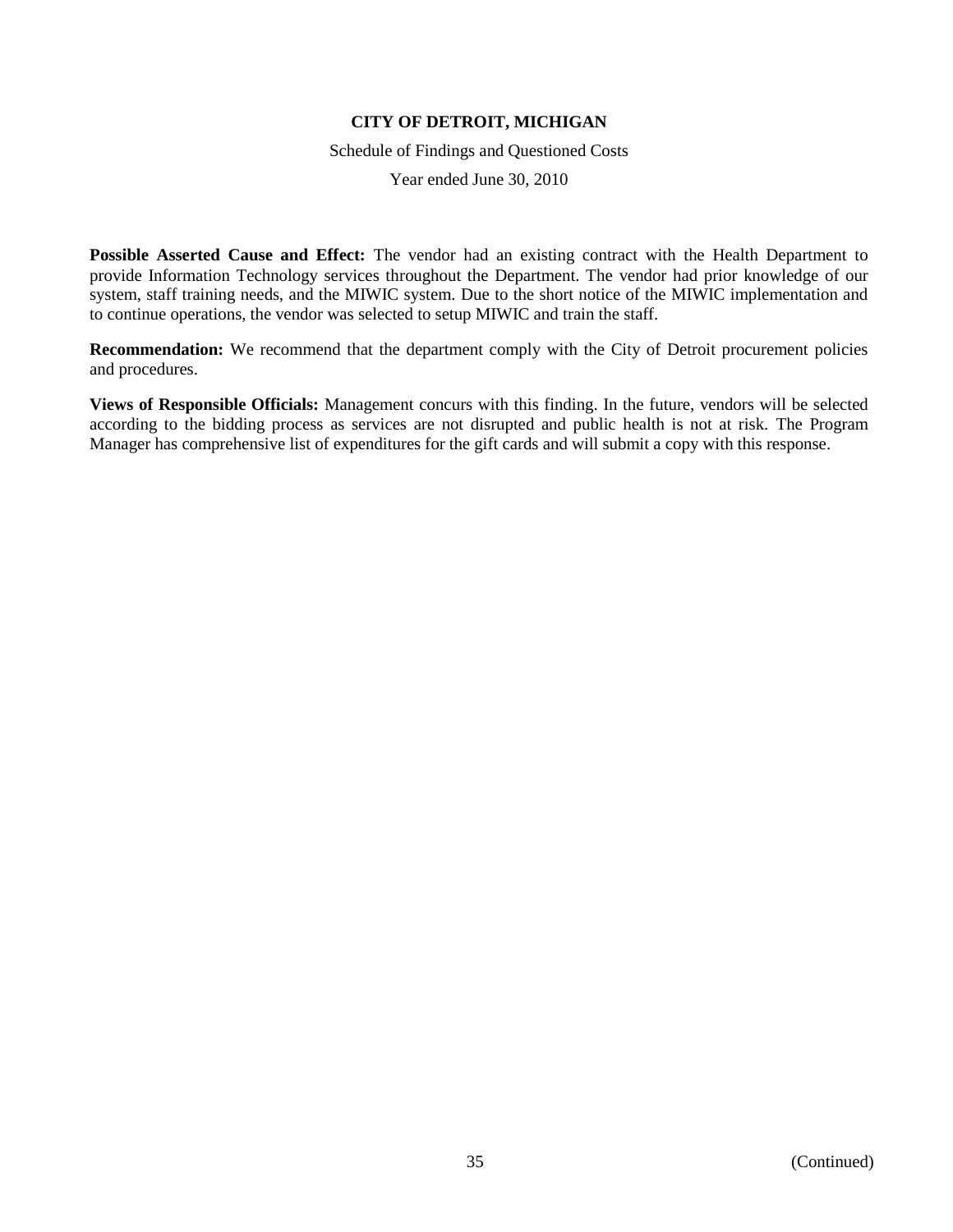Schedule of Findings and Questioned Costs Year ended June 30, 2010

**Item: 2010-11 Reporting**

**Finding Type: Noncompliance and significant deficiency**

**Federal Agency:** U.S. Department of Agriculture

**Pass-Through Entity:** Michigan Department of Community Health

**Federal Program:** Special Supplemental Nutrition Program for Women, Infants and Children

**CFDA No.:** 10.557

**Award No.:** N/A

**Award Year:** October 1, 2009 - September 30, 2010

**Requirement:** Per A-102 Common Rule, Nonfederal entities receiving Federal awards must establish and maintain internal controls designed to reasonable ensure compliance with Federal laws, regulations, and program compliance requirements.

Per the Comprehensive Planning, Budgeting and Contract grant agreement, all FSR's must be prepared in accordance with the Department's FSR instructions and submitted no later than 30 days after the close of the first three fiscal quarters. The reports are due 1/30/XX, 4/30/XX, and 7/30/XX.

**Condition:** We obtained 4 of 4 quarterly reports submitted to the State and notes that one of four FSRs was prepared incorrectly. Per discussion with the Senior Accountant, the contractor line was populated using the full budget amount as opposed to the amount spent to date. The Senior Accountant further stated that the City is not reimbursed if they spend more than the grant budgeted amount. We note that the correct amount would not have exceeded the grant amount when properly entered. We also note that for two quarters the City used the incorrect indirect cost rate (12.25%), however as the FSRs are cumulative and the final FSR used the correct rate there are no questioned costs related to this finding. We obtained 4 of 4 quarterly reports submitted to the State and note that one of four FSRs was submitted beyond the deadline. The FSR was submitted on February 12, 2010, which is 43 days after the quarter and 13 days after the January 30, 2010 due date.

### **Questioned Costs:** None

**Possible Asserted Cause and Effect:** The FSR dated February 12, 2010 was late due to the verification process for various CPBC grant expenditures not yet paid through the DRMS system.

**Recommendation:** We recommend that reporting checklists be used to monitor the timeliness of report preparation and submission.

**Views of Responsible Officials:** Management concurs with the finding. The FSR dated February 12, 2010 was late due to the verification process for various CPBC grant expenditures not yet paid through the DRMS system. All subsequent FSR's have been submitted by the due date.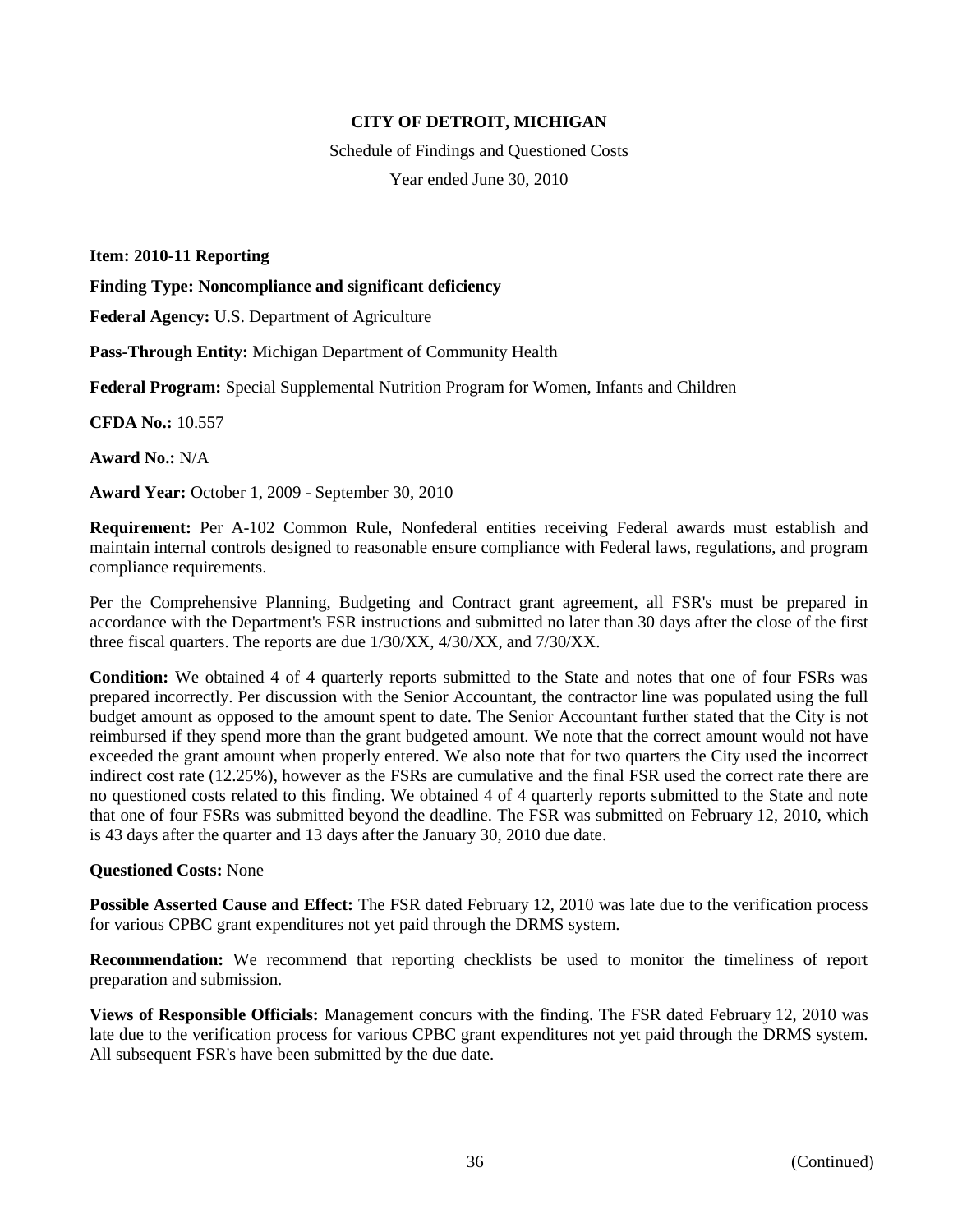Schedule of Findings and Questioned Costs Year ended June 30, 2010

**Item: 2010-12 Subrecipient Monitoring**

**Finding Type: Material noncompliance and material weakness**

**Federal Agency:** U.S. Department of Agriculture

**Pass-Through Entity:** Michigan Department of Community Health

**Federal Program:** Special Supplemental Nutrition Program for Women, Infants and Children

**CFDA No.:** 10.557

**Award No.:** N/A

**Award Year:** October 1, 2009 - September 30, 2010

**Requirement:** A-102 requires nonfederal entities receiving Federal Awards to establish and maintain internal controls designed to ensure reasonable compliance with laws, regulations and program compliance requirements. Per 31 USC 7502(f)(2)(B)(2), each pass through entity shall: A) Provide each subrecipient the program names (and identifying numbers) from which each assistance is derived, and the federal requirements that govern the use of such awards and the requirements of (this) chapter; B) Monitors the subrecipients use of Federal awards through site visits, limited scope audits, or other means; C) Review the audit of a subrecipient as necessary to determine whether prompt and appropriate corrective action has been taken with respect to audit findings, as defined by the Director pertaining to federal awards provided to the subrecipient by the pass-through entity.

Per the Comprehensive Planning, Budgeting and Contract (CPBC) agreement, part II H., The contractor must ensure that each of its subrecipients comply with the Single Audit Act requirements. The contractor must issue management decisions on audit findings of their subrecipients as required by OMB Circular A-133. The contractor must also develop a subrecipient monitoring plan that addresses "during the award monitoring" of subrecipients to provide reasonable assurance that the subrecipient administers Federal awards in compliance with laws, regulations and the provisions of contracts, and that the performance goals are achieved. The subrecipient monitoring plan should include a risk-based assessment to determine the level of oversight, and monitoring activities such as reviewing financial and performance reports, performing site visits, and maintaining regular contact with subrecipients.

**Condition:** None of the 4 subrecipient contracts communicate the CFDA number, the name of the federal agency, or allowable activities. Additionally, there are no specific policies and procedures in place for subrecipient monitoring. One of the four the subrecipients attested in writing that they did not need an A-133 Single Audit when in fact they did require one and had obtained one. For 1 of 4 subrecipients there was no evidence that the A-133 Single Audit was reviewed by the City. The onsite reviews did not cover administrative procedures or programmatic requirements. There was no onsite monitoring for 1 of the 4 subrecipients, and no evidence of management review of the onsite fiscal monitoring for the remaining 3 of 4 subrecipients. The onsite monitoring procedures performed over the three subrecipients that were reviewed were not adequately documented. There are no monitoring files maintained to indicate any results or follow up communications. We were unable to obtain evidence of performance monitoring for 3 of the 4 subrecipients. There was little evidence of monitoring to provide reasonable assurance that the subrecipient administers Federal awards in compliance with laws, regulations, and the provisions of contracts or grant agreements and that performance goals are achieved.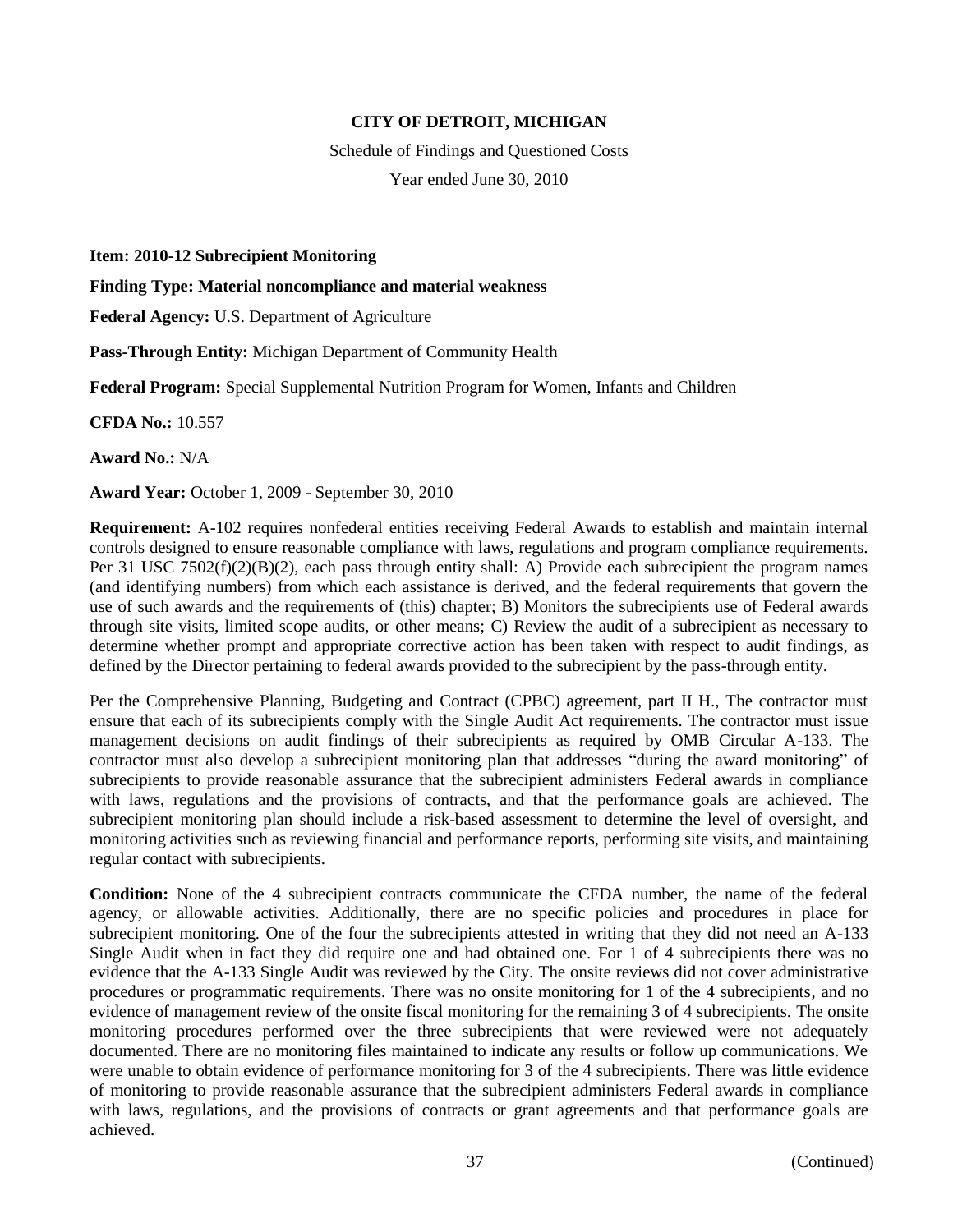Schedule of Findings and Questioned Costs

Year ended June 30, 2010

**Questioned Costs:** None

**Possible Asserted Cause and Effect:** No formal policy and procedure for identifying CFDA numbers on all federal grants were developed during that fiscal year. A new policy and procedure will be developed to identify CFDA numbers on all DHWP contracts. Enforcement of monitoring subrecipients was delegated to Fiduciary. DHWP as the grantee will assume this role in the future.

**Recommendation:** We recommend that the responsibilities of both the City and its subrecipient be clearly stated in the contract. We also recommend that the City develop policies and procedures over subrecipient monitoring to comply with the federal requirements.

**Views of Responsible Officials:** The Program Manager will complete a quality assurance policy and procedure describing who is responsible for monitoring. DHWP as the grantee will assume the role for subrecipient monitoring. Policies for identifying CFDA numbers on all subrecipient contracts will be implemented for future contracts.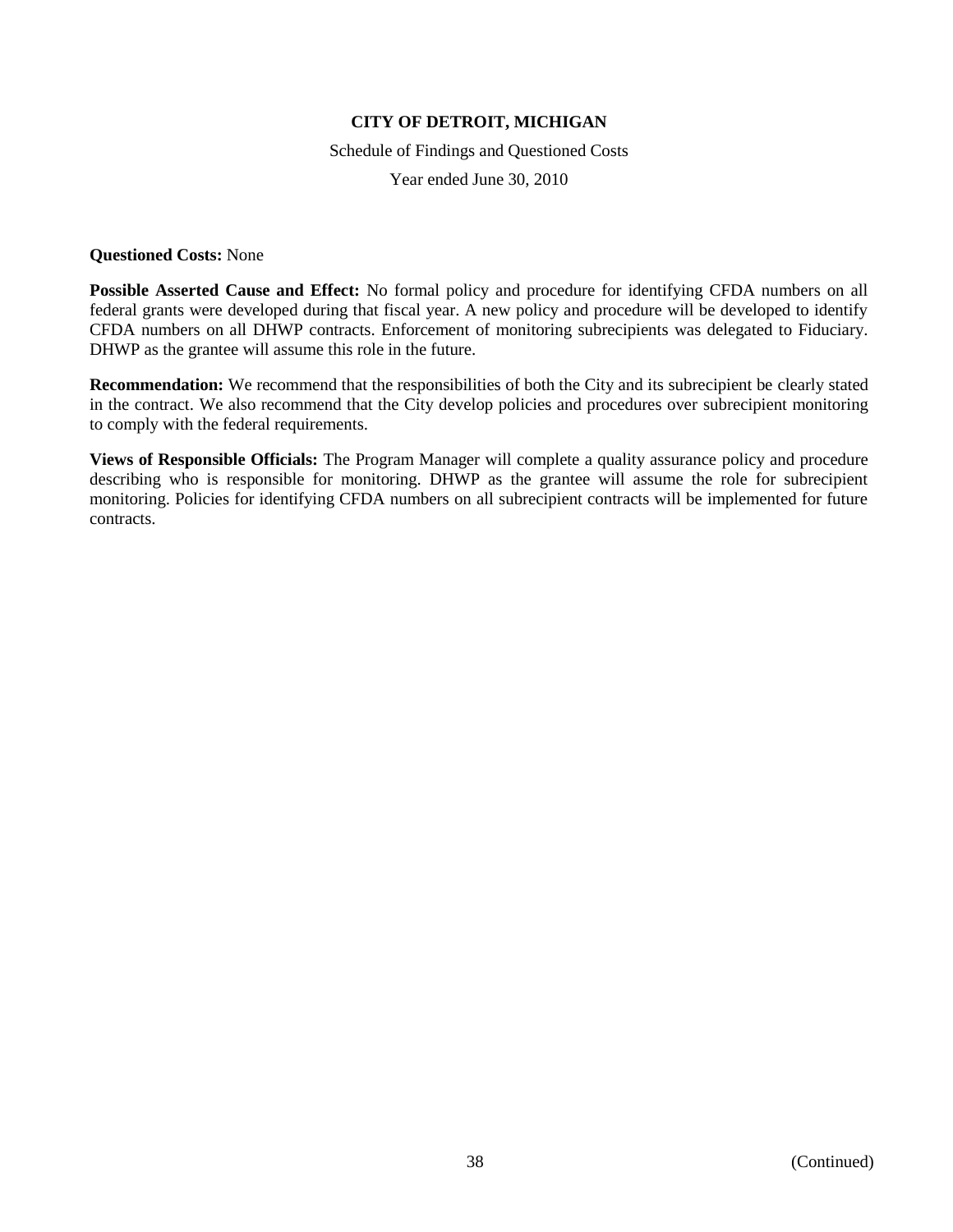Schedule of Findings and Questioned Costs

Year ended June 30, 2010

## **Item: 2010-13 Activities Allowed or Unallowed and Allowable Costs/Cost Principles**

### **Finding Type: Material noncompliance and material weakness**

**Federal Agency:** U.S. Department of Housing and Urban Development (HUD)

**Pass-Through Entity:** N/A

**Federal Program:** Community Development Block Grant (CDBG)

**CFDA No.:** 14.218, 14.253

**Award No.:** B-08-MN-26-0004, B-09-MC-26-0006, B-09-MY-26-0006

**Award Year:** 7/1/2009-6/30/2010

**Requirement:** According to A-87, attachment B (8) (h), where employees are expected to work solely on a single Federal award or cost objective, charges for their salaries and wages will be supported by periodic certifications that the employees worked solely on that program for the period covered by the certification. These certifications will be prepared at least semi annually and will be signed by the employee or supervisory official having firsthand knowledge of the work performed by the employee. Where employees work on multiple activities or cost objectives, a distribution of their salaries or wages will be supported by personnel activity reports or equivalent documentation. Per A-87, payroll costs must be adequately documented.

**Condition:** Employees working 100% on the grant did not provide semiannual certifications attesting to the fact that they worked solely on this grant. Time and Effort reports were submitted for employees working on multiple grants however, payroll costs are not being distributed to the applicable grants as required. As a result, 100% of payroll & fringe costs charged to the Block Grant, amounting to \$7,663,758, are questioned costs. 17 of the 48 employees tested had inaccurate employee history reports on file. All 48 employees tested were paid within guidelines set by the white book. 1 of the 48 employees tested did not obtain proper approval on their timesheet. The timesheet in question also did not match the payroll register for that pay cycle.

## **Questioned Costs:** \$7,663,758

**Possible Asserted Cause and Effect:** Lack of adequate internal controls. Per Finance's Payroll Audit Division, a flaw in PPS (the City of Detroit's older payroll system), caused the employee history to not reflect the general increases. However, the rates are correct on the employees' records. In relation to the employee certifications, Management did not comply with the requirements as written.

**Recommendation:** We recommend that management obtain, on a semiannual basis, a signed certification from employees who work solely on a single federal program. We also recommend that the internal controls be evaluated to prevent future noncompliance.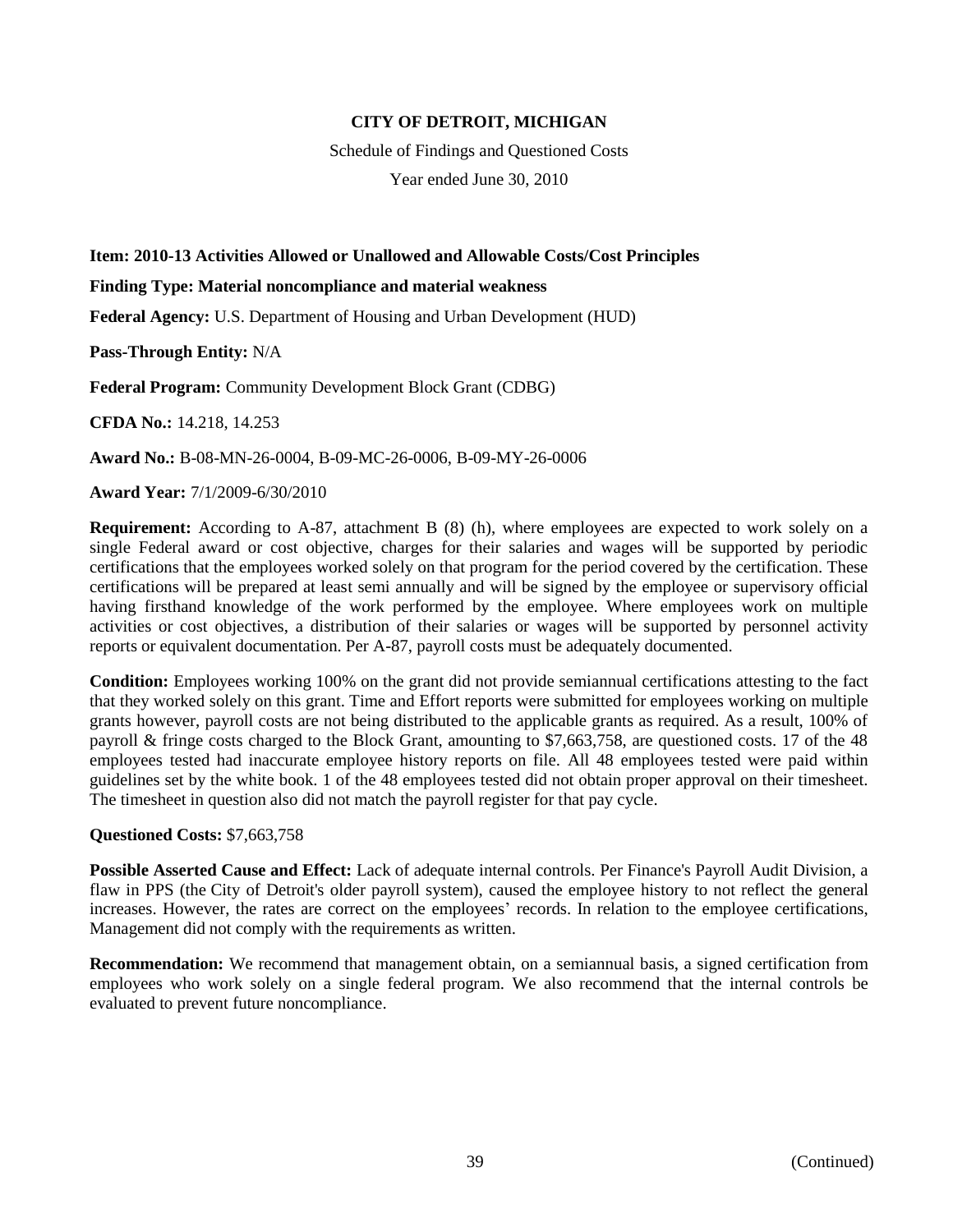Schedule of Findings and Questioned Costs

Year ended June 30, 2010

**Views of Responsible Officials:** As work on other grant activities can be charged to CDBG, some work hours for other grants will continue to be charged to CDBG. However, the department will work to ensure that staff expenses are proportionally charged back to other funding sources, as budgeted.

With regards to the payroll exceptions, it must be noted that the 1 of 48 employee time sheets that did not have proper approval was an employee of Building Safety and Engineering. Also, Payroll Audit is responsible for updating employee history files. We believe those respective departments will enhance their internal controls to avoid such findings in the future.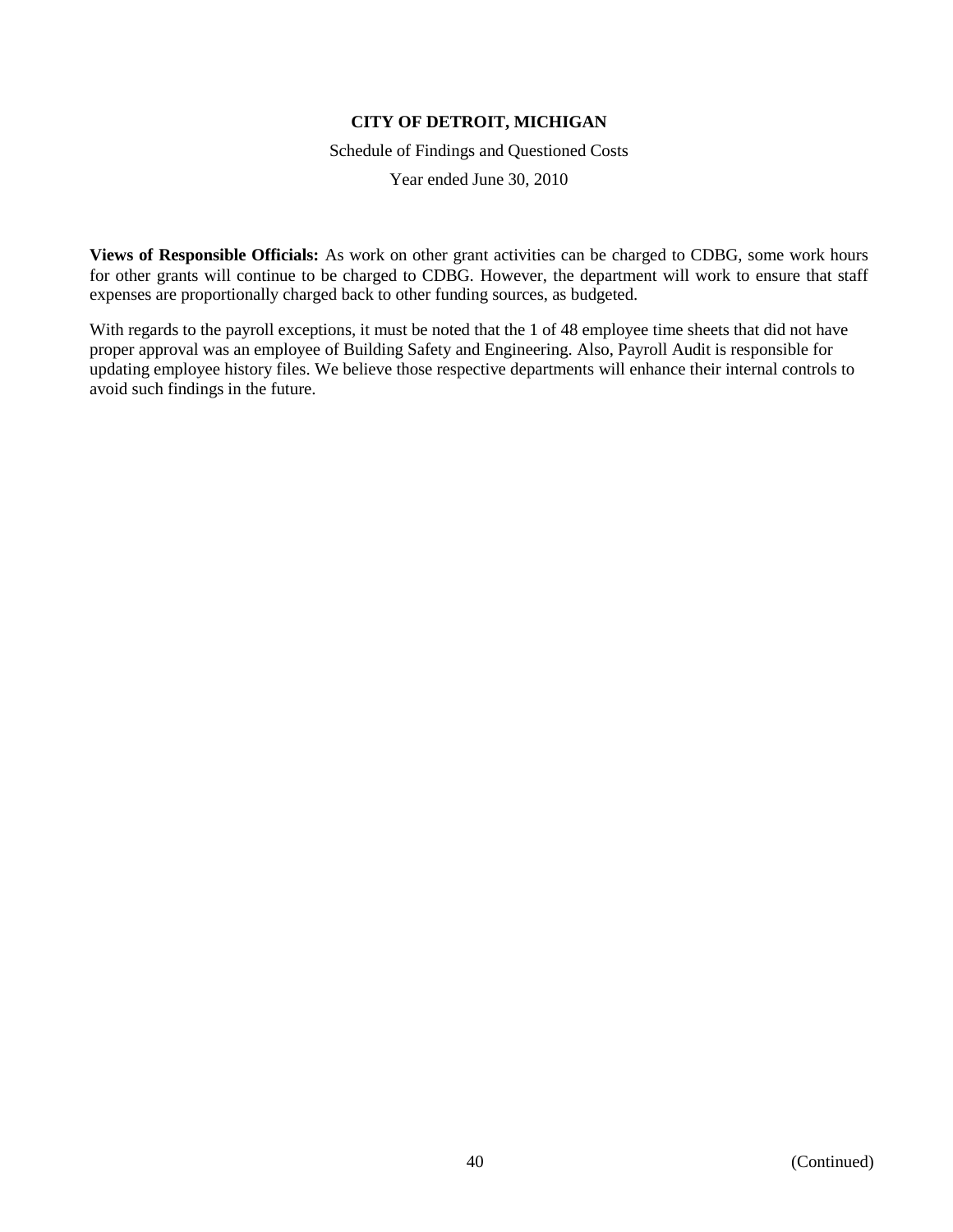Schedule of Findings and Questioned Costs

Year ended June 30, 2010

## **Item: 2010-14 Activities Allowed or Unallowed and Allowable Costs/Cost Principles**

### **Finding Type: Material noncompliance and material weakness**

**Federal Agency:** U.S. Department of Housing and Urban Development (HUD)

**Pass-Through Entity:** N/A

**Federal Program:** Community Development Block Grant (CDBG)

**CFDA No.:** 14.218, 14.253

**Award No.:** B-08-MN-26-0004, B-09-MC-26-0006, B-09-MY-26-0006

**Award Year:** 7/1/2009-6/30/2010

**Requirement:** Per 2 CFR Part 225 Appendix E, A (1) and (3), indirect cost rates will be reviewed, negotiated, and approved by the cognizant Federal agency on a timely basis. The results of each negotiation shall be formalized in a written agreement between the cognizant agency and the governmental unit.

Per 2 CFR Part 225 Appendix C, D (3), local governments claiming central service costs must develop a plan in accordance with the requirements described in this appendix and maintain the plan and related supporting documentation for audit.

**Condition:** During our testwork over indirect costs, we noted that there is no evidence that the City of Detroit Planning & Development Department (PDD) Indirect Cost Rate Proposal was approved by HUD. The indirect cost plan allocates costs based on direct payroll and fringe. Because of the payroll finding 2010-13, direct payroll cannot be relied upon. The City is required to have a written Central Services Cost Allocation Plan (CAP) on hand and available for audit if they allocate central services costs. It was noted that the City does allocate costs to PDD and that there was no Central Service CAP for the year under audit.

### **Questioned Costs:** \$5,066,030

**Possible Asserted Cause and Effect:** Management did not comply with the Activities Allowed / Allowable Costs requirement.

**Recommendation:** We recommend management increase awareness of federal program compliance requirements and monitor compliance with the requirements on a regular basis.

**Views of Responsible Officials:** The Planning and Development department's Indirect Cost Proposal was submitted to HUD within the required time frame, six months from the end of the fiscal year, per HUD's request. However, there is now confusion from HUD's end as to whether the proposal should come from the department or the City of Detroit, thereby causing a delay in receiving approval of a plan.

The City of Detroit was aware that there was no approved Central Services - Cost Allocation Plan (CAP), and made arrangements to have one completed. However, this was not finalized until after the year being audited.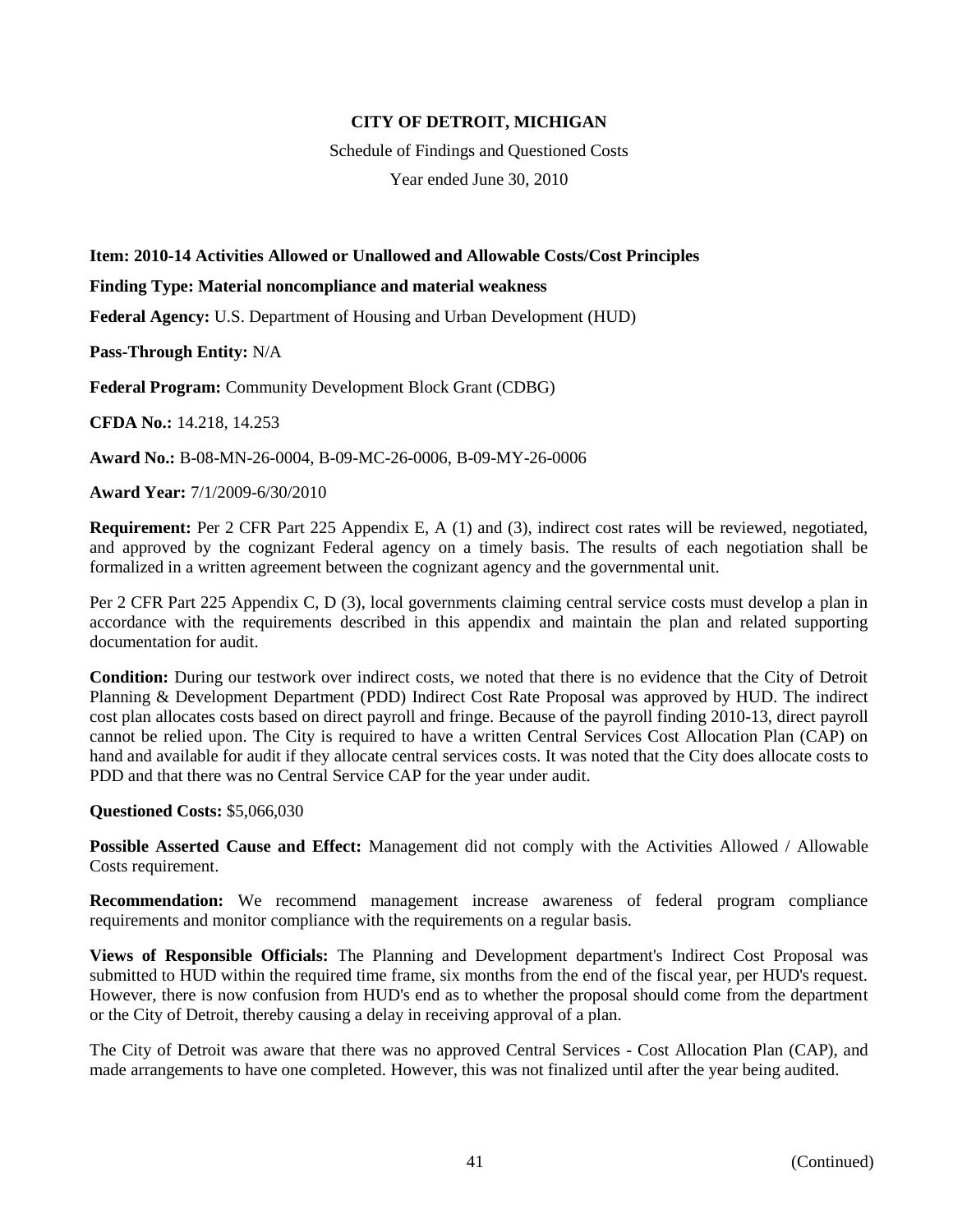Schedule of Findings and Questioned Costs Year ended June 30, 2010

**Item: 2010-15 Cash Management**

**Finding Type: Material noncompliance and material weakness**

**Federal Agency:** U.S. Department of Housing and Urban Development (HUD)

**Pass-Through Entity:** N/A

**Federal Program:** Community Development Block Grant (CDBG)

**CFDA No.:** 14.218, 14.253

**Award No.:** B-08-MN-26-0004, B-09-MC-26-0006, B-09-MY-26-0006

**Award Year:** 7/1/2009-6/30/2010

**Requirement:** According to Office of Justice 2009 Financial Guide, Part II, Chapter 3: Standards of Financial Management Systems, funds specifically budgeted and/or received for one project may not be used to support another.

Per 24 CFR 85.20, procedures for minimizing the time elapsing between the transfer of funds from the U.S. Treasury and disbursement by grantees and subgrantees must be followed whenever advance payment procedures are used. Grantees must establish reasonable procedures to ensure the receipt of reports on subgrantees' cash balances and cash disbursements in sufficient time to enable them to prepare complete and accurate cash transactions reports to the awarding agency.

Per OMB Circular A-102, Grants and Cooperative Agreements with State and Local Governments Attachment (1)(a), agency methods and procedures for transferring funds shall minimize the time elapsing between transfer to recipients of grants and cooperative agreements and the recipient's need for the funds.

**Condition:** During our testwork over the Cash Management compliance requirement, we selected 40 expenditures charged to the grant, totaling \$2,199,630, and noted that for 20 out of 40 expenditures, totaling \$872,360, the City did not minimize the time lapse between drawdown and the payment of funds as required. Of the 20 exceptions, the time lapse between drawdown and payment was 4 - 7 days for 8 items and 8 - 13 days for 12 items. We noted two of the expenditures were made to demolition vendors and subsequently reimbursed by funds coming from the State of Michigan - Cities of Promise grant and the Fire Insurance Escrow Account. The CDBG funds were being commingled with these funds.

## **Questioned Costs:** None

**Possible Asserted Cause and Effect:** IDIS draw downs and issuance of checks are facilitated by different departments. P&DD manages the IDIS draw down system and Finance processes the actual checks. As such, neither agency has full control of this process to minimize the time lapse between payments. For the demolition payments reimbursed with other funds, lack of adequate processes may have led to non-compliance.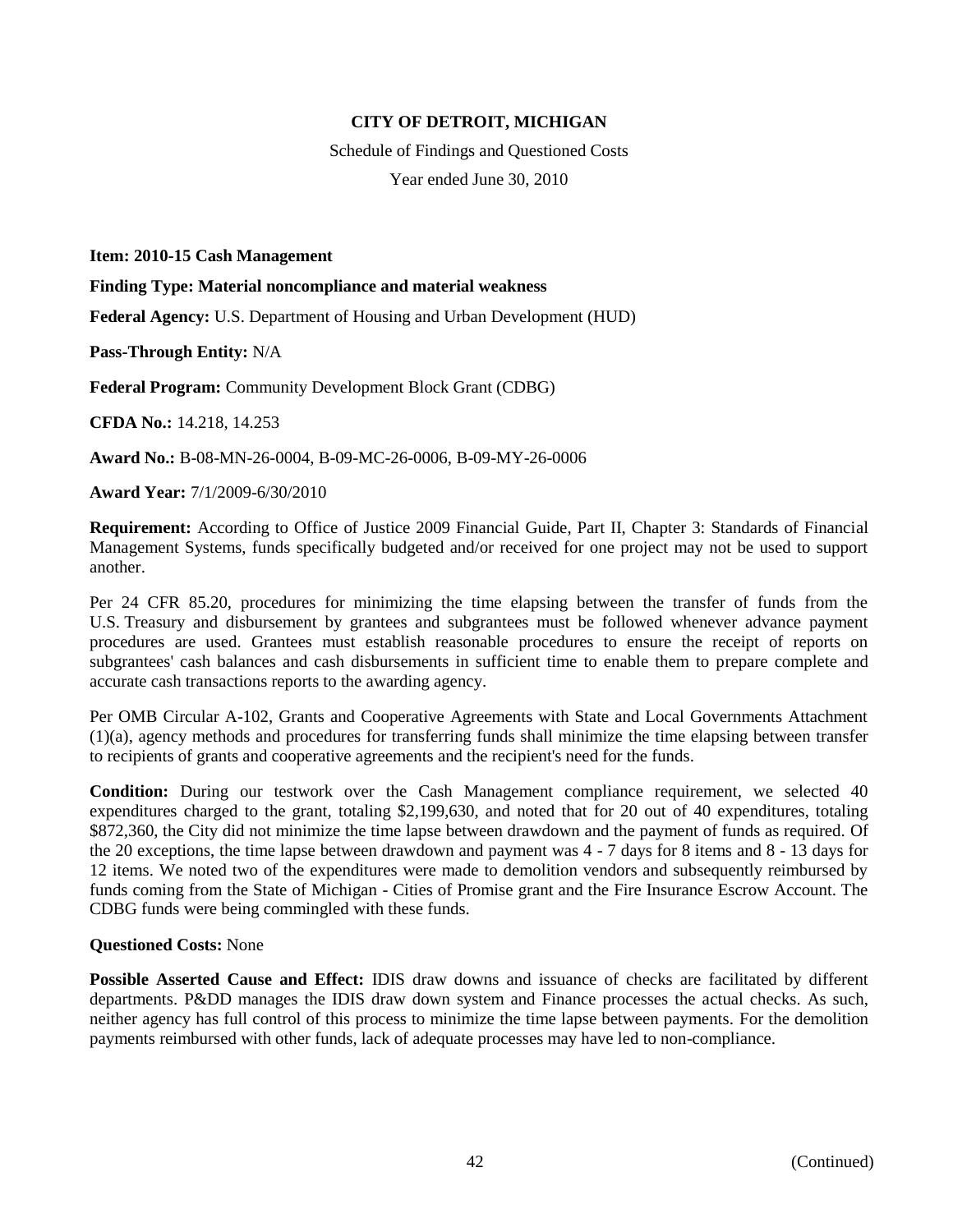Schedule of Findings and Questioned Costs

Year ended June 30, 2010

**Recommendation:** We recommend that the centralized finance team work with the Department of Planning and Development to develop procedures to minimize the time lapse from the drawdown of funds to the payment of funds. We also recommend the department strengthen controls to ensure funds budgeted for CDBG are not used to support another project.

**Views of Responsible Officials:** For subrecipient payments, the Planning and Development department has worked to minimize the time lapse from IDIS drawdown to disbursement of funds by adjusting the drawdown approval process to more closely match the anticipated payment of funds. However, again, it must be noted that a centralized Finance Department is responsible for input of vouchers into DRMS and issuance of checks. Therefore, there are several factors, including City mandated furlough days and staff reductions, beyond the department's control that hinders an effective process in this area. However, internal controls will be enhanced at the department level to more effectively manage those processes that are within the purview of the department.

With regards to the 2 of the 15 OTPS demolition payments reimbursed by funds coming from the State of Michigan - Cities of Promise grant and the Fire Insurance Escrow Account, the Buildings and Safety Engineering Department receives and manages these funds. We are certain they will revise their procedures as well to ensure compliance.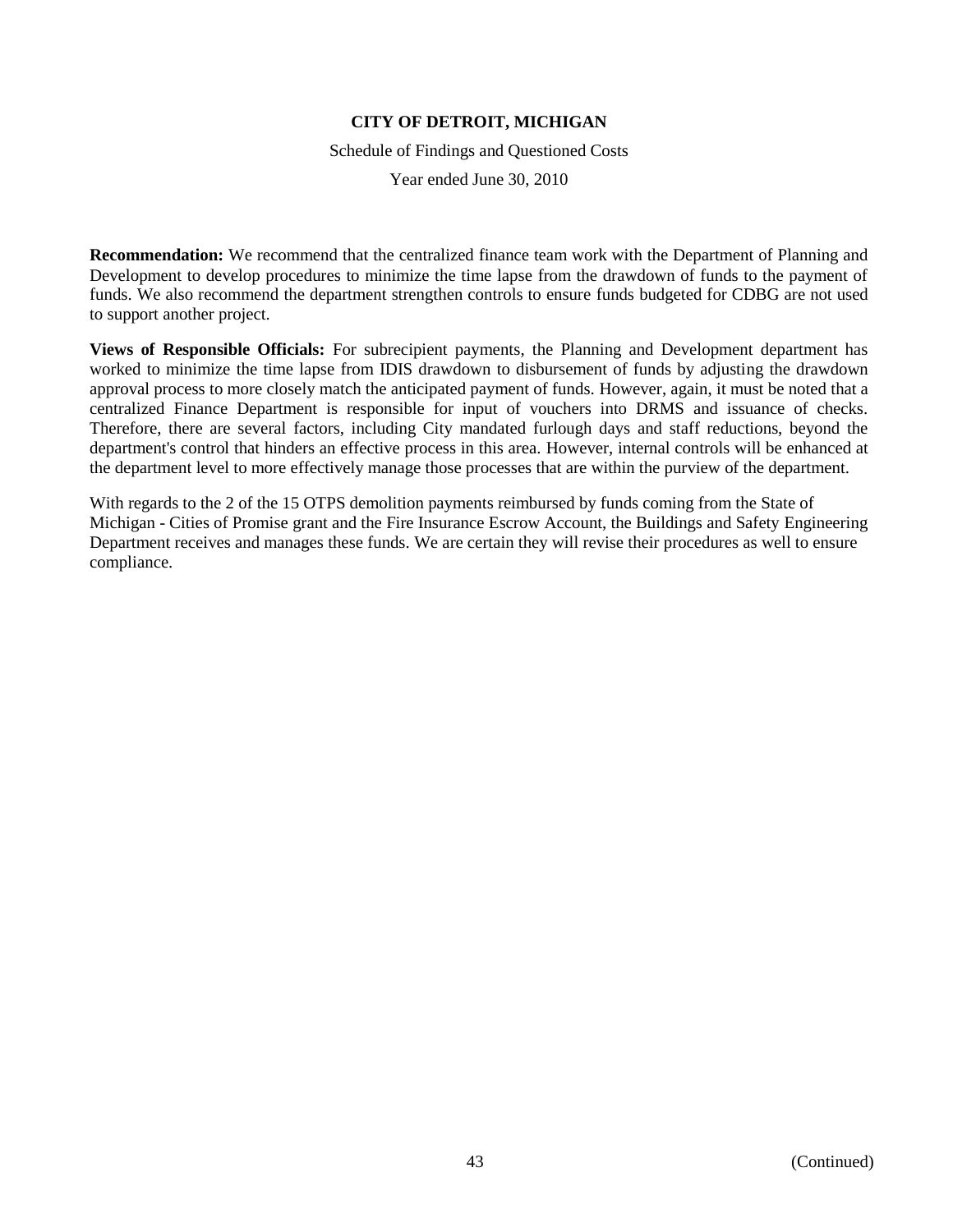Schedule of Findings and Questioned Costs

Year ended June 30, 2010

### **Item: 2010-16 Procurement, Suspension, and Debarment**

### **Finding Type: Material noncompliance and material weakness**

**Federal Agency:** U.S. Department of Housing and Urban Development (HUD)

**Pass-Through Entity:** N/A

**Federal Program:** Community Development Block Grant (CDBG)

**CFDA No.:** 14.218, 14.253

**Award No.:** B-08-MN-26-0004, B-09-MC-26-0006, B-09-MY-26-0006

**Award Year:** 7/1/2009-6/30/2010

**Requirement:** Per A 102 Common Rule, nonfederal entities receiving federal awards must establish and maintain internal controls designed to reasonably ensure compliance with federal laws, regulations, and program compliance requirements.

Per 2 CFR 215.45, some form of cost or price analysis shall be made and documented in the procurement files in connection with every procurement action.

Per 2 CFR 215.46, procurement records and files for purchases in excess of the small purchase threshold shall include the following at a minimum: (a) Basis for contractor selection; (b) Justification for lack of competition when competitive bids or offers are not obtained; and (c) Basis for award cost or price.

**Condition:** During our testwork over the Procurement, Suspension, and Debarment compliance requirement, we selected 6 contracts for review and noted the following: for 1 contract, the city was unable to provide the contract or procurement files.

### **Questioned Costs:** None

**Possible Asserted Cause and Effect:** Management did not comply with the Procurement, Suspension, and Debarment requirements.

**Recommendation:** We recommend evaluating current procurement practices to identify areas where internal controls could be strengthened to include monitoring of compliance with procurement standards.

**Views of Responsible Officials:** Management agrees with the finding. Procedures will be revised to ensure full compliance.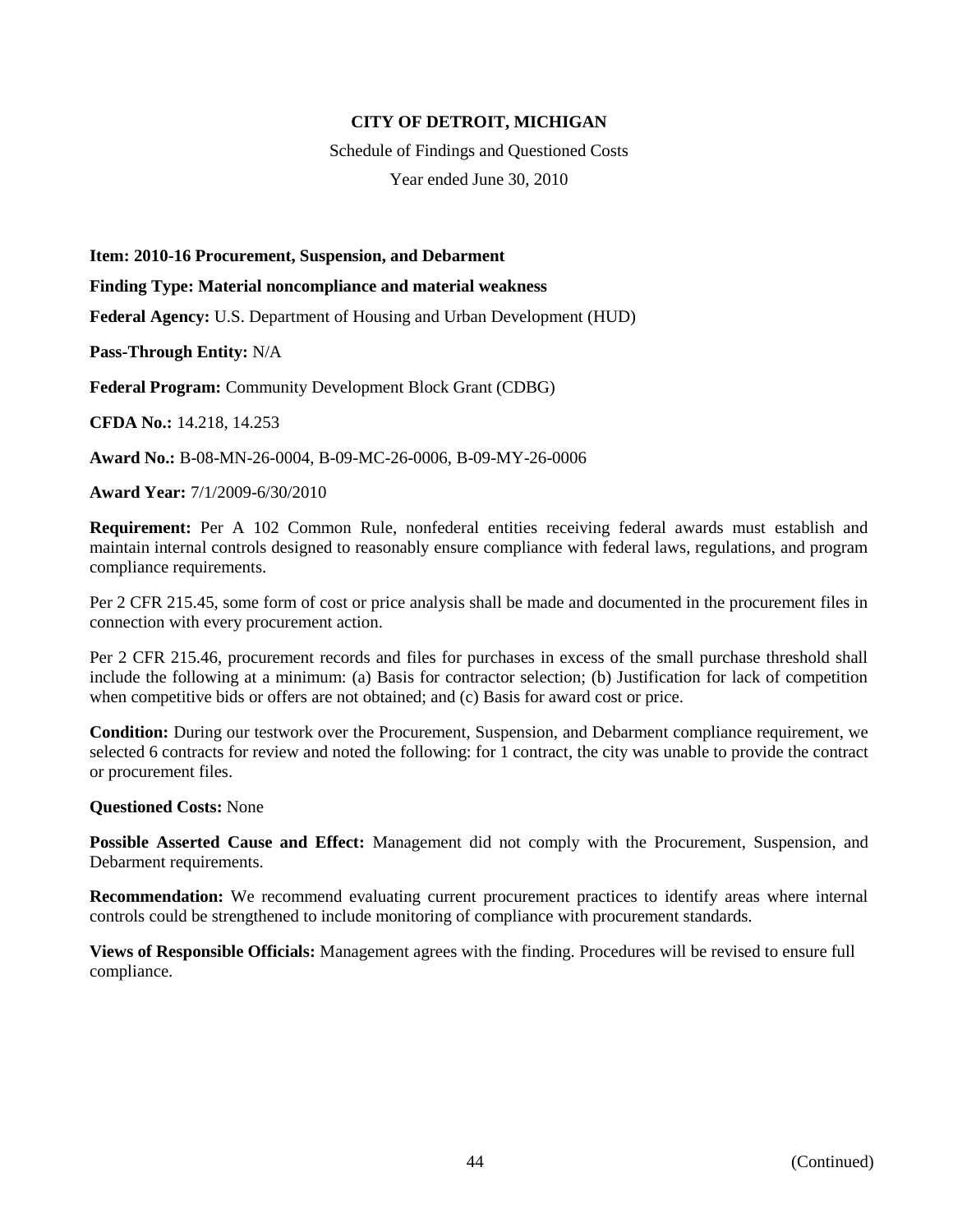Schedule of Findings and Questioned Costs Year ended June 30, 2010

## **Item: 2010-17 Suspension and Debarment**

### **Finding Type: Material noncompliance and material weakness**

**Federal Agency:** U.S. Department of Housing and Urban Development (HUD)

**Pass-Through Entity:** N/A

**Federal Program:** Community Development Block Grant (CDBG)

**CFDA No.:** 14.218, 14.253

**Award No.:** B-08-MN-26-0004, B-09-MC-26-0006, B-09-MY-26-0006

**Award Year:** 7/1/2009-6/30/2010

**Requirement:** Per 2 CFR 180.300, when you enter into a covered transaction with another person at the next lower tier, you must verify that the person with whom you intend to do business is not excluded or disqualified.

**Condition:** 2 of 58 subrecipients did not have a signed suspension and debarment certification in the contract; for 4 of 6 vendors selected for testwork, there was not a signed suspension and debarment certification in the contract, nor was there a clause in the contract stating that the vendor was not suspended or debarred.

## **Questioned Costs:** None

**Possible Asserted Cause and Effect:** Suspension and Debarment requirements were not followed.

**Recommendation:** We recommend that management obtain suspension and debarment certifications from all subrecipients and vendors. Additionally, we recommend that management confirm that the entity is not suspended or debarred by reviewing the ELPS web site.

**Views of Responsible Officials:** All exceptions are for contracts processed and managed by other city agencies (Buildings Safety and Engineering and Information Technology Services). As P&DD does not review nor process these contractual documents, the department cannot certify that other city agencies are in compliance with required standards.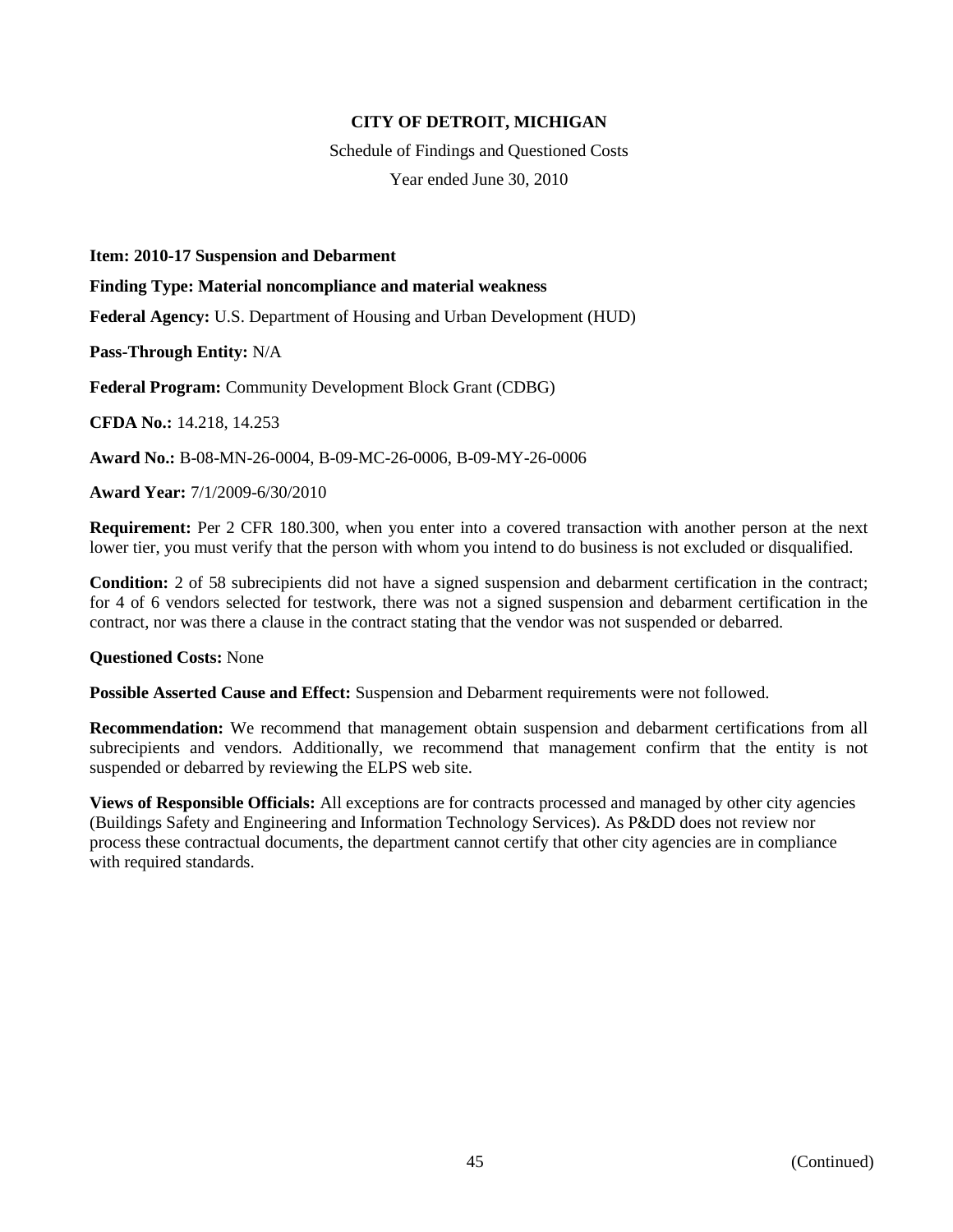Schedule of Findings and Questioned Costs Year ended June 30, 2010

**Item: 2010-18 Reporting**

**Finding Type: Noncompliance and significant deficiency**

**Federal Agency:** U.S. Department of Housing and Urban Development (HUD)

**Pass-Through Entity:** N/A

**Federal Program:** Community Development Block Grant (CDBG)

**CFDA No.:** 14.218, 14.253

**Award No.:** B-08-MN-26-0004, B-09-MC-26-0006, B-09-MY-26-0006

**Award Year:** 7/1/2009-6/30/2010

**Requirement:** Per 24 CFR 91.520 (a) and (c), Each jurisdiction that has an approved consolidated plan shall annually review and report, in a form prescribed by HUD, on the progress it has made in carrying out its strategic plan and its action plan. The performance report must include a description of the resources made available, the investment of available resources, the geographic distribution and location of investments, the families and persons assisted (including the racial and ethnic status of persons assisted), actions taken to affirmatively further fair housing, and other actions indicated in the strategic plan and the action plan. This performance report shall be submitted to HUD within 90 days after the close of the jurisdiction's program year. For CDBG recipients, the report shall include a description of the use of CDBG funds during the program year and an assessment by the jurisdiction of the relationship of that use to the priorities and specific objectives identified in the plan, giving special attention to the highest priority activities that were identified. This element of the report must specify the nature of and reasons for any changes in its program objectives and indications of how the jurisdiction would change its programs as a result of its experiences. This element of the report also must include the number of extremely low-income, low-income, and moderate-income persons served by each activity where information on income by family size is required to determine the eligibility of the activity.

**Condition:** During our testwork over the Reporting compliance requirement, we reviewed the CAPER submission letter and noted as of March 28, 2011 the CAPER has not been submitted to HUD in its final form. The final submission was due September 30, 2010.

#### **Questioned Costs:** None

**Possible Asserted Cause and Effect:** HUD reports in the new IDIS are reporting incorrect or incomplete data. HUD is aware of the problem. We will submit a complete report when the system allows it.

**Recommendation:** We recommend that reporting checklists are utilized to monitor the timely submission of all required reports.

**Views of Responsible Officials:** Management agrees with the finding. Procedures will be revised to ensure full compliance. 2009-2010 CAPER revisions will be sent to HUD when their system corrections are made.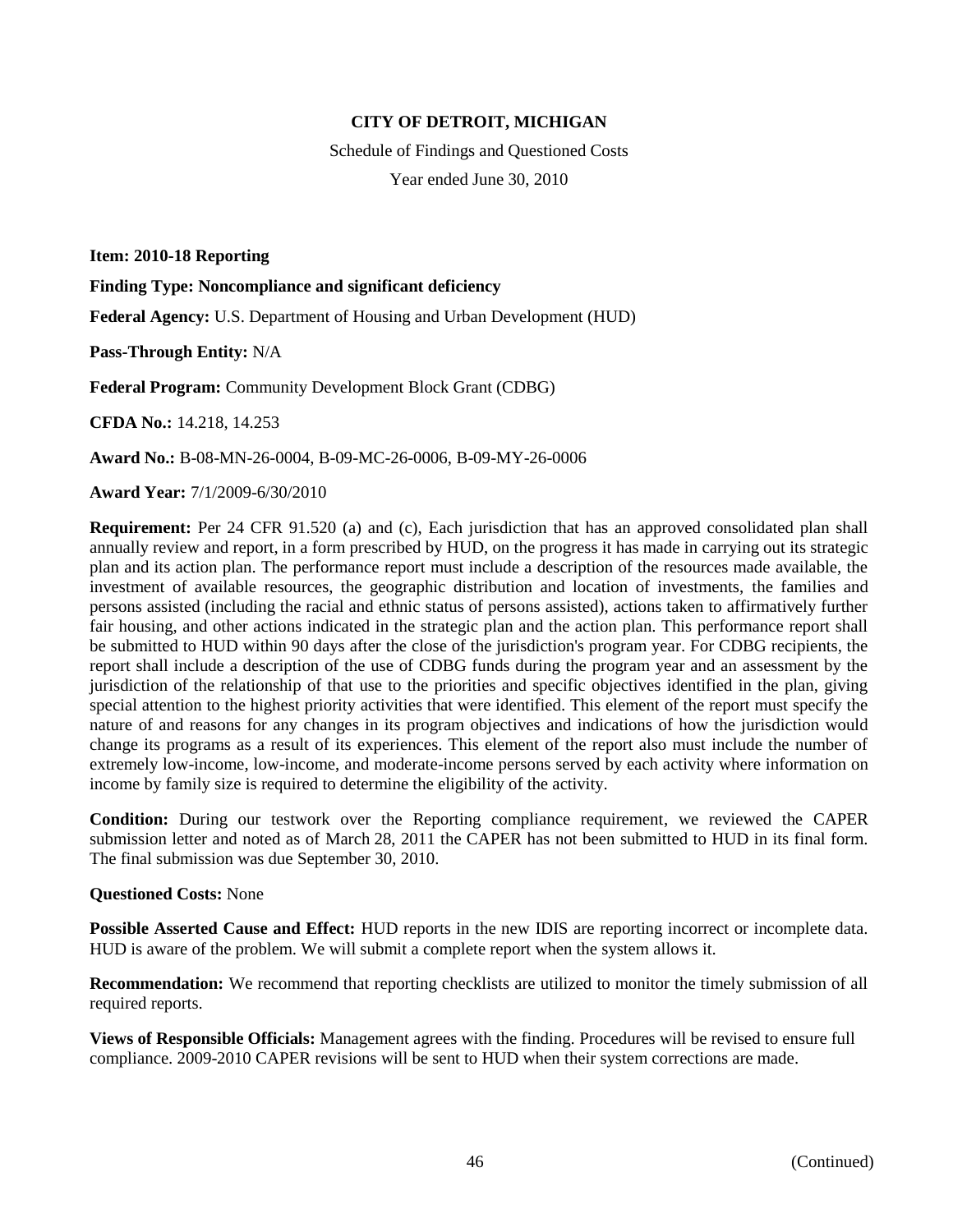Schedule of Findings and Questioned Costs Year ended June 30, 2010

**Item: 2010-19 Reporting**

**Finding Type: Noncompliance and significant deficiency**

**Federal Agency:** U.S. Department of Housing and Urban Development (HUD)

**Pass-Through Entity:** N/A

**Federal Program:** Community Development Block Grant (CDBG)

**CFDA No.:** 14.253

**Award No.:** B-09-MY-26-0006

**Award Year:** 7/1/2009-6/30/2010

**Requirement:** Per Section 1512 of the American Recovery and Reinvestment Act (ARRA), Subtitle A (c), not later than 10 days after the end of each calendar quarter, each recipient that received recovery funds from a Federal agency shall submit a report to that agency that contains—(1) the total amount of recovery funds received from that agency; (2) the amount of recovery funds received that were expended or obligated to projects or activities; and (3) a detailed list of all projects or activities for which recovery funds were expended or obligated, including— (A) the name of the project or activity; (B) a description of the project or activity; (C) an evaluation of the completion status of the project or activity; (D) an estimate of the number of jobs created and the number of jobs retained by the project or activity; and (E) for infrastructure investments made by state and local governments, the purpose, total cost, and rationale of the agency for funding the infrastructure investment with funds made available under this Act, and name of the person to contact at the agency if there are concerns with the infrastructure investment.

**Condition:** During our testwork over the Reporting compliance requirement, it was noted that for the ARRA report for the quarter ended June 30, 2010, the "Total Federal Amount ARRA Funds Received/Invoiced" documented in the report does not agree with the amount of ARRA funding expended or obligated in the City's General Ledger.

### **Questioned Costs:** None

**Possible Asserted Cause and Effect:** Management believes that charges were accrued at the end of the year for \$1,272 that were not drawn by June 30th 2010 - DRMS  $\exp = $5,560$  - IDIS = \$4,288

**Recommendation:** We recommend that the internal controls be evaluated to prevent future noncompliance.

**Views of Responsible Officials:** Accrued charges are never drawn down at the time of accrual. Payments are drawn down only when cash outflow is involved, hence the discrepancy between DRMS and IDIS.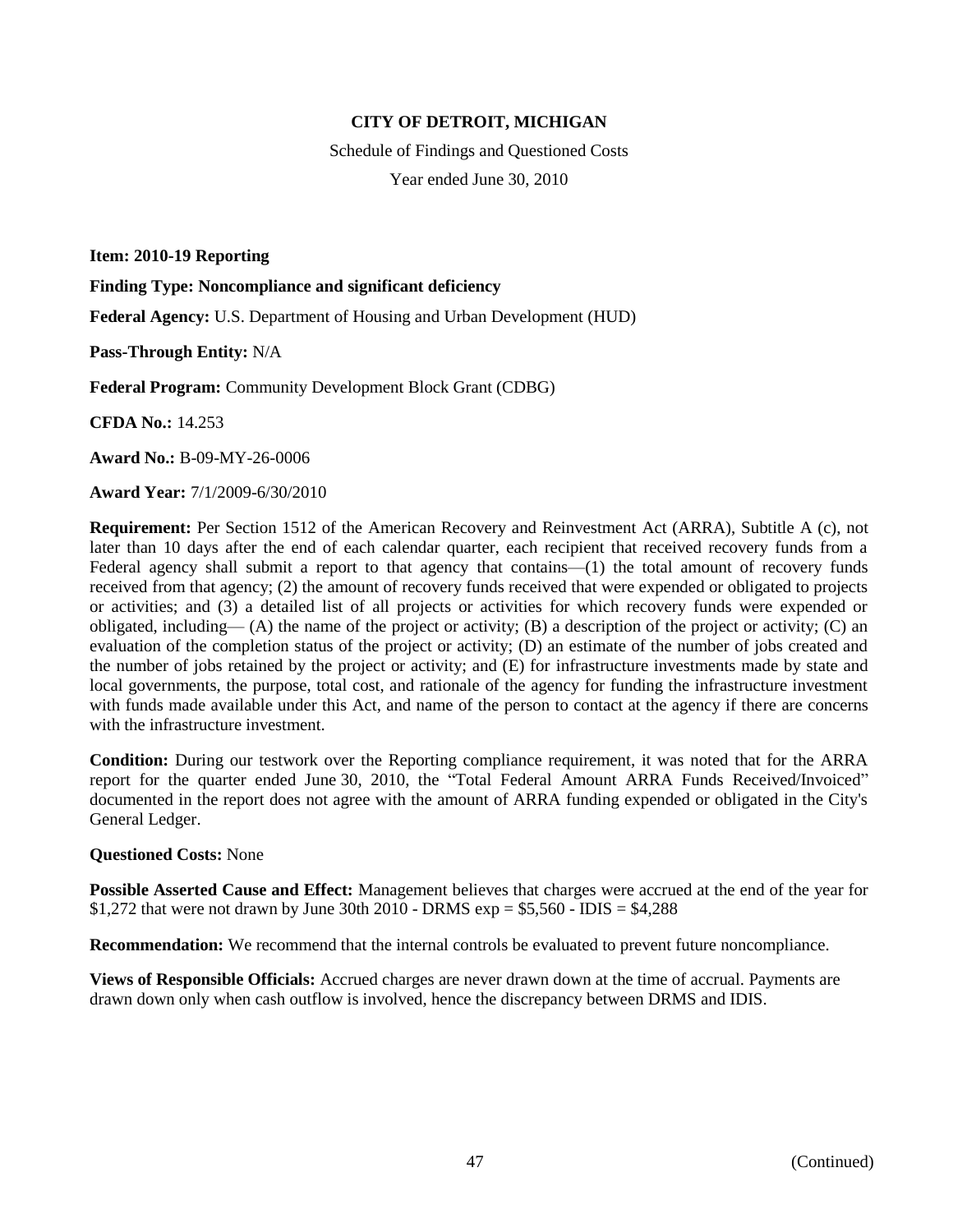Schedule of Findings and Questioned Costs

Year ended June 30, 2010

**Item: 2010-20 Subrecipient Monitoring**

**Finding Type: Material noncompliance and material weakness**

**Federal Agency:** U.S. Department of Housing and Urban Development (HUD)

**Pass-Through Entity:** N/A

**Federal Program:** Community Development Block Grant (CDBG)

**CFDA No.:** 14.218, 14.253

**Award No.:** B-08-MN-26-0004, B-09-MC-26-0006, B-09-MY-26-0006

**Award Year:** 7/1/2009-6/30/2010

**Requirement:** Per OMB Circular A-133, Subpart D(d) (1), (3), and (4), a pass-through entity shall perform the following for federal awards it makes: (1) Identify federal awards made by informing each subrecipient of CFDA title and number, award name and number, award year, if the award is R&D, and name of federal agency; (3) Monitor the activities of subrecipients as necessary to ensure that Federal awards are used for authorized purposes in compliance with laws, regulations, and the provisions of contracts or grant agreements and that performance goals are achieved; (4) Ensure that subrecipients expending \$500,000 or more in Federal awards during the subrecipients fiscal year have met the audit requirements of this part for that fiscal year.

**Condition:** All 58 subrecipient agreements tested did not specify the CFDA number.

**Questioned Costs:** None

**Possible Asserted Cause and Effect:** Lack of sufficient procedures.

**Recommendation:** We recommend management modify the contract with the subrecipient to include the required elements.

**Views of Responsible Officials:** Management agrees with finding. Since the 2008-09 single audit conducted in the spring of 2010, we have since revised our procedures to ensure compliance with these items.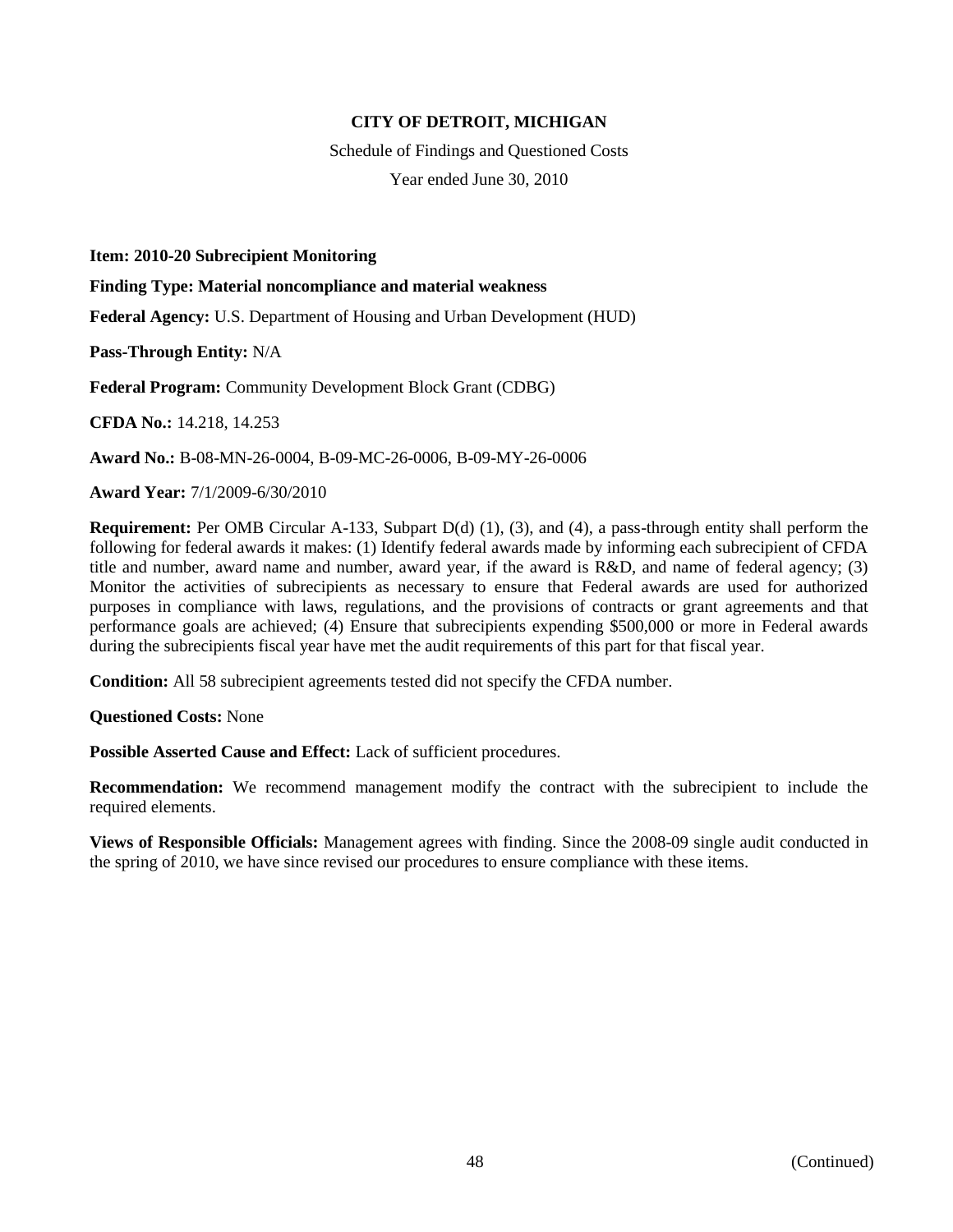Schedule of Findings and Questioned Costs Year ended June 30, 2010

**Item: 2010-21 Cash Management**

**Finding Type: Material noncompliance and material weakness**

**Federal Agency:** U.S. Department of Housing and Urban Development (HUD)

**Pass-Through Entity:** N/A

**Federal Program:** Section 108 Loan Guarantee

**CFDA No.:** 14.248

**Award No.:** n/a

**Award Year:** n/a

**Requirement:** Per the Loan Guarantee Contract entered into between the City and HUD, advance funds received by the City in excess of the FDIC insurance limit, must be loaned to a developer or "fully and continuously invested in Government Obligations" within 3 days of receiving the funds.

**Condition:** We reviewed the bank statements related to Section 108 Loan funds and noted that funds held by the City were at-risk, violating cash management requirements.

The City failed to invest these funds in safekeeping accounts within the required period of time. Some funds remained in the checking account for months at a time and other funds were never invested at all.

### **Questioned Costs:** None

**Possible Asserted Cause and Effect:** For Section 108 project funds that remain with the City, the City's Debt Management department invests these funds based on draw schedules submitted by the developer. Since funds invested in Government Obligations have to be invested for a specific time frame, Debt Management would need these draw schedules to determine the correct time frame for the investments. These draw schedules are not always received from the developers in a timely manner.

**Recommendation:** We recommend that management strengthen controls to ensure Section 108 Loan funds are properly invested in accordance with the requirements of the program.

**Views of Responsible Officials:** The Planning and Development department will work more closely with Section 108 developers and Debt Management to ensure that these draw schedules are received timely and funds are invested according to HUD's requirements.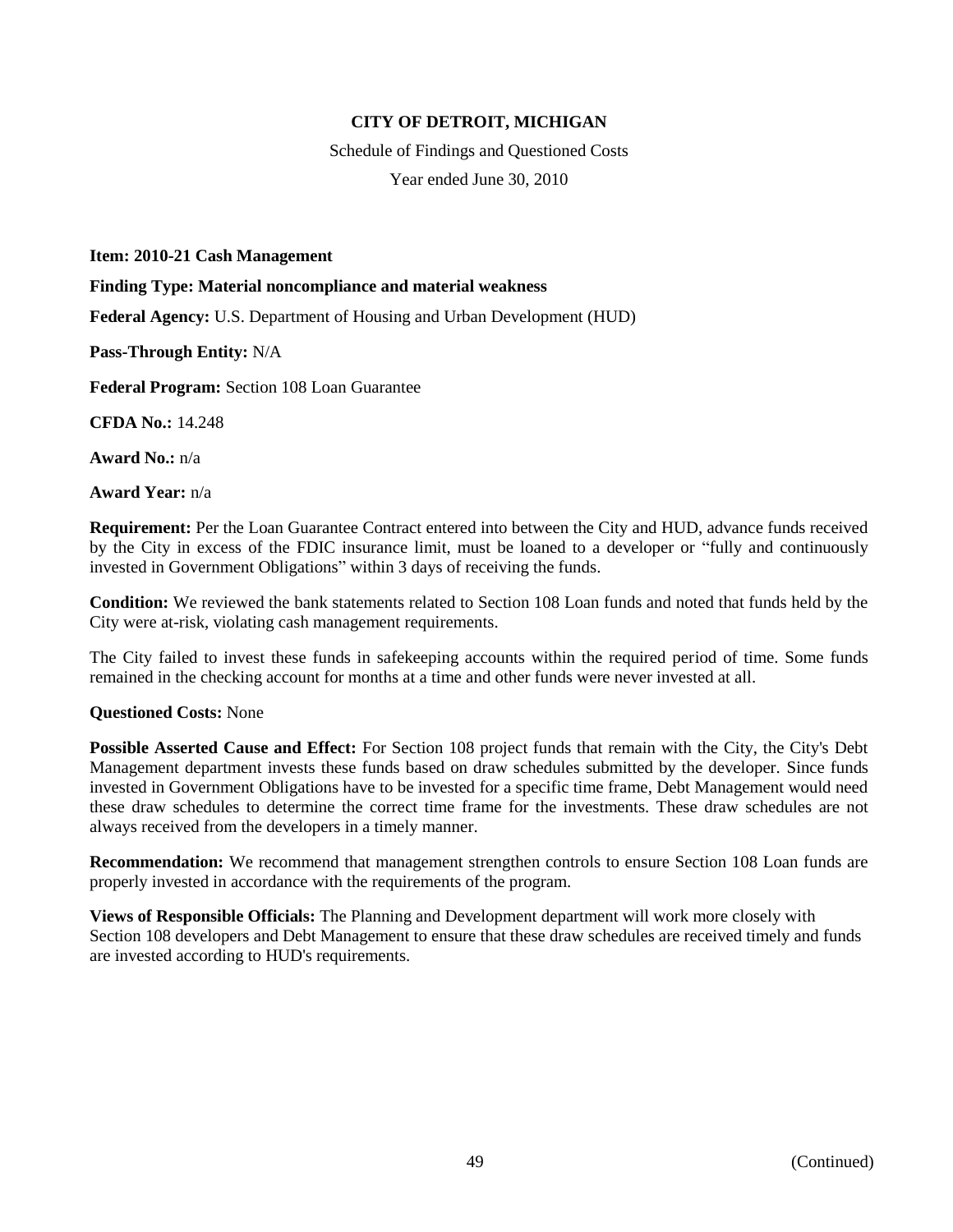Schedule of Findings and Questioned Costs

Year ended June 30, 2010

# **Item: 2010-22 Environmental Review and Required Certification and HUD Approval**

## **Finding Type: Material noncompliance and material weakness**

**Federal Agency:** U.S. Department of Housing and Urban Development (HUD)

**Pass-Through Entity:** N/A

**Federal Program:** Section 108 Loan Guarantee

**CFDA No.:** 14.248

**Award No.:** n/a

**Award Year:** n/a

**Requirement:** Per 24 CFR 58.2 (a) (7) and § 58.4, the City of Detroit receive funds directly from HUD as the Responsible Entity (RE), shall assume the responsibility to complete the environmental review process for all projects/activities, prior to the commitment of funds, even for "non-construction" activities. Completion of the environmental review process includes: 1. Completing the appropriate level of environmental review, 2. Publishing required public notices (when applicable),3. Submitting a Request for Release of Funds and Certification form (HUD 7015.15) to HUD (or the state), when applicable,4. Approval of the Request for Release of Funds (RROF) and related Certification by HUD (or the state), when applicable. This is accomplished with a HUD form 7015.16-Authority to use Grant Funds or equivalent letter.

Per 24 CFR 58.35(b) the Environmental Review Record (ERR) must contain a well organized written record of the process and determinations made under the categorical excluded projects. Moreover, per OMB A-133 Compliance Supplement, CDBG funds (and local funds to be repaid with CDBG funds) cannot be obligated or expended before receipt of HUD's approval of a Request for Release of Funds (RROF) and environmental certification, except for exempt activities under 24 CFR section 58.34 and categorically excluded activities under section 58.35 (b) (24 CAFR section 58.22).

§58.22 Limitations on activities pending clearance.

(a) Neither a recipient nor any participant in the development process, including public or private nonprofit or for-profit entities, or any of their contractors, may commit HUD assistance under a program listed in §58.1(b) on an activity or project until HUD or the State has approved the recipient's RROF and the related certification have been approved, neither a recipient nor any participant in the development process may commit non-HUD funds on or undertake an activity or project under a program listed in §58.1(b) if the activity or project would have an adverse environmental impact or limit the choice of reasonable alternatives.

(b) If a project or activity is exempt under §58.34, or is categorically excluded (except in extraordinary circumstances) under §58.35(b), no RROF is required and the recipient may undertake the activity immediately after the responsible entity has documented its determination as required in §58.34(b) and §58.35(d), but the recipient must comply with applicable requirements under §58.6.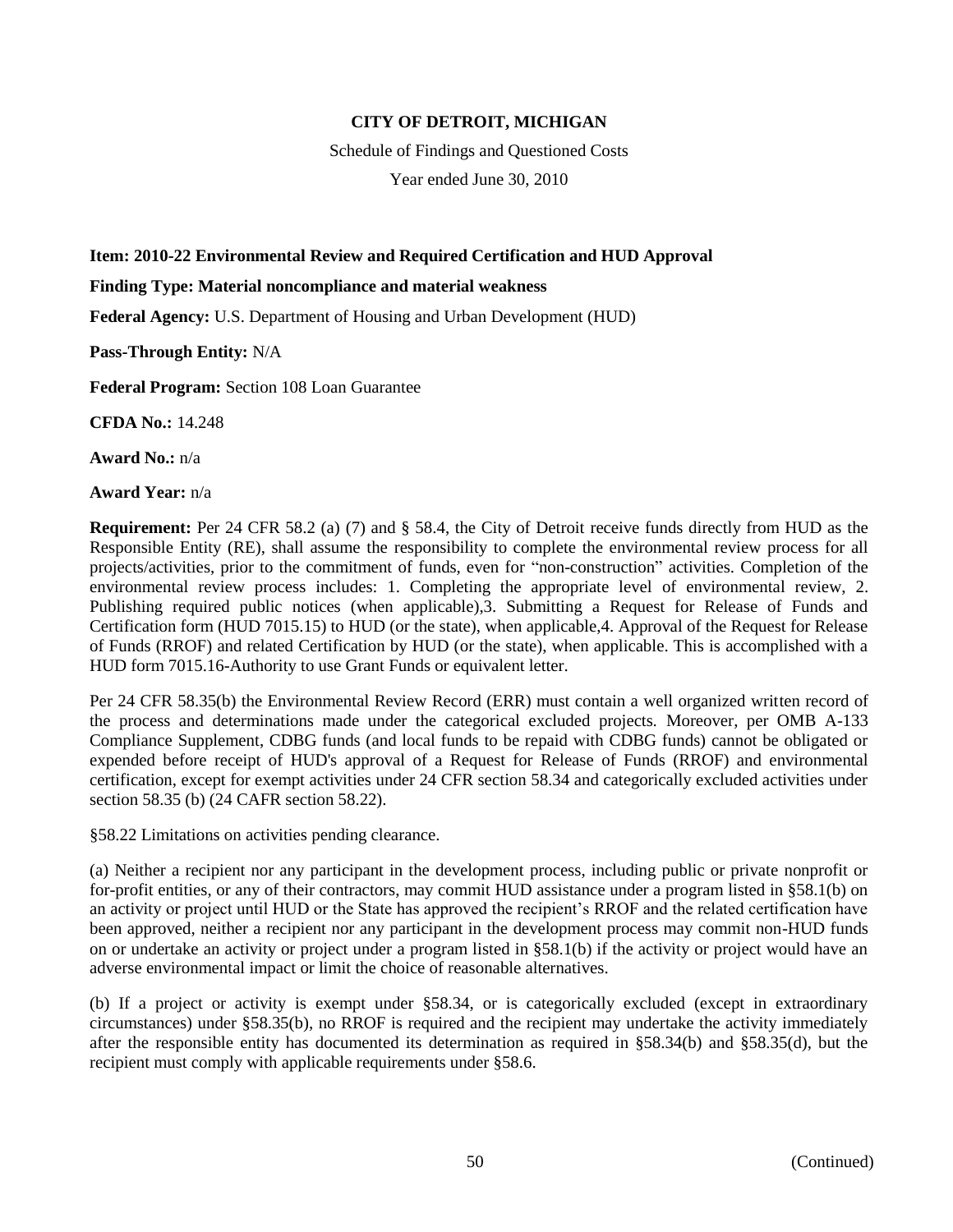Schedule of Findings and Questioned Costs

Year ended June 30, 2010

**Condition:** During our testwork over the Environmental Review and Required Certification and HUD Approval compliance requirement, we reviewed the Garfield II, Note 2 and 3 and noted the following: there has been no documentation of a environmental review for the fiscal year ended June 30, 2010; therefore, there has not been any Required Certifications and HUD Approvals prior to the commitment of funds and no documentation exists with the determination not to make an environmental review.

**Questioned Costs:** None

**Possible Asserted Cause and Effect:** Lack of adequate internal controls.

**Recommendation:** We recommend evaluating current Environmental Review and Required Certification and HUD Approvals practices to identify areas where internal controls could be strengthened to include monitoring of compliance with environmental review standards.

**Views of Responsible Officials:** The City of Detroit Planning and Development Department has taken remedial action by instituting new policies and procedures to ensure that this finding does not occur in the future.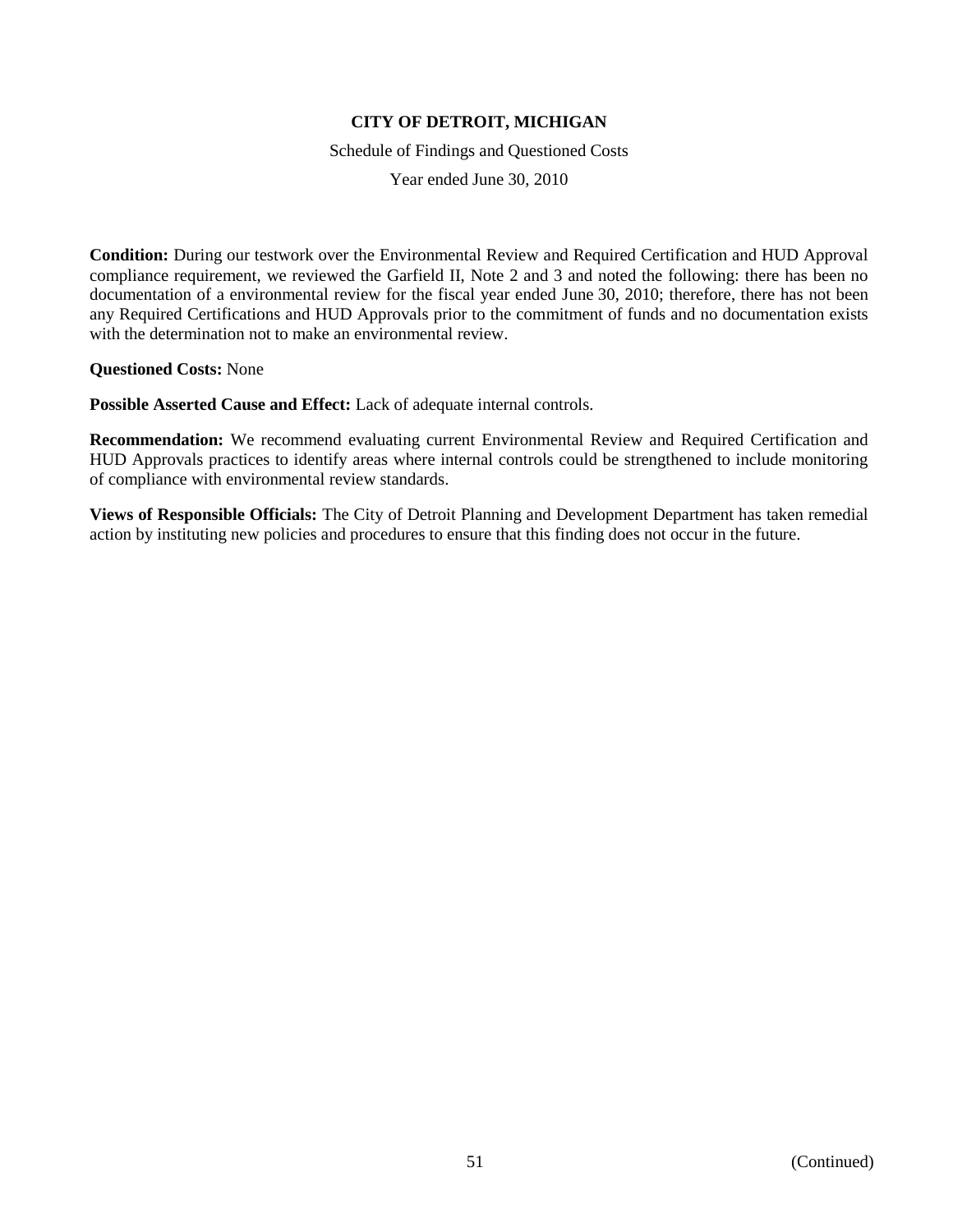Schedule of Findings and Questioned Costs

Year ended June 30, 2010

## **Item: 2010-23 Activities Allowed or Unallowed and Allowable Costs/Cost Principles**

### **Finding Type: Material noncompliance and material weakness**

**Federal Agency:** U.S. Department of Housing and Urban Development (HUD)

**Pass-Through Entity:** N/A

**Federal Program:** Home Investment Partnership Program (HOME)

**CFDA No.:** 14.239

**Award No.:** M08-MC260202

**Award Year:** 2009/2010

**Requirement:** Per A-87, attachment B (8) (h), where employees are expected to work solely on a single Federal award or cost objective, charges for their salaries and wages will be supported by periodic certifications that the employees worked solely on that program for the period covered by the certification. These certifications will be prepared at least semi annually and will be signed by the employee or supervisory official having firsthand knowledge of the work performed by the employee. Where employees work on multiple activities or cost objectives, a distribution of their salaries or wages will be supported by personnel activity reports or equivalent documentation.

Per A-87, payroll costs must be adequately documented. Due to the inconsistency relating to employee history reports and timesheets noted above, the supporting documentation does sufficiently support payroll costs for those employees.

**Condition:** Employees working 100% on the grant did not provide semiannual certifications attesting to the fact that they worked solely on this grant. Time and Effort reports were submitted; however, 2 of the 41 time and effort reports submitted were not properly approved, and a distribution of costs was not done for any employees charging to different grants.

8 of the 41 employees tested had inaccurate payrates in their employee history file. 1 of the 41 employees tested did not obtain proper approval on their timesheet. As a result, 100% of payroll costs charged to HOME are questioned costs, amounting to \$845,545. Of this amount, \$554,930 relates to direct payroll and \$290,615 relates to fringe benefits.

### **Questioned Costs:** \$845,545

**Possible Asserted Cause and Effect:** Lack of adequate internal controls. Per Finance's Payroll Audit Division, a flaw in PPS (the City of Detroit's older payroll system), caused the employee history to not reflect the general increases. However, the rates are correct on the employees' records. In relation to the employee certifications, Management did not comply with the requirements as written.

**Recommendation:** We recommend that management obtain, on a semiannual basis, a signed certification from employees who work solely on a single federal program. We also recommend that the internal controls be evaluated to prevent future noncompliance.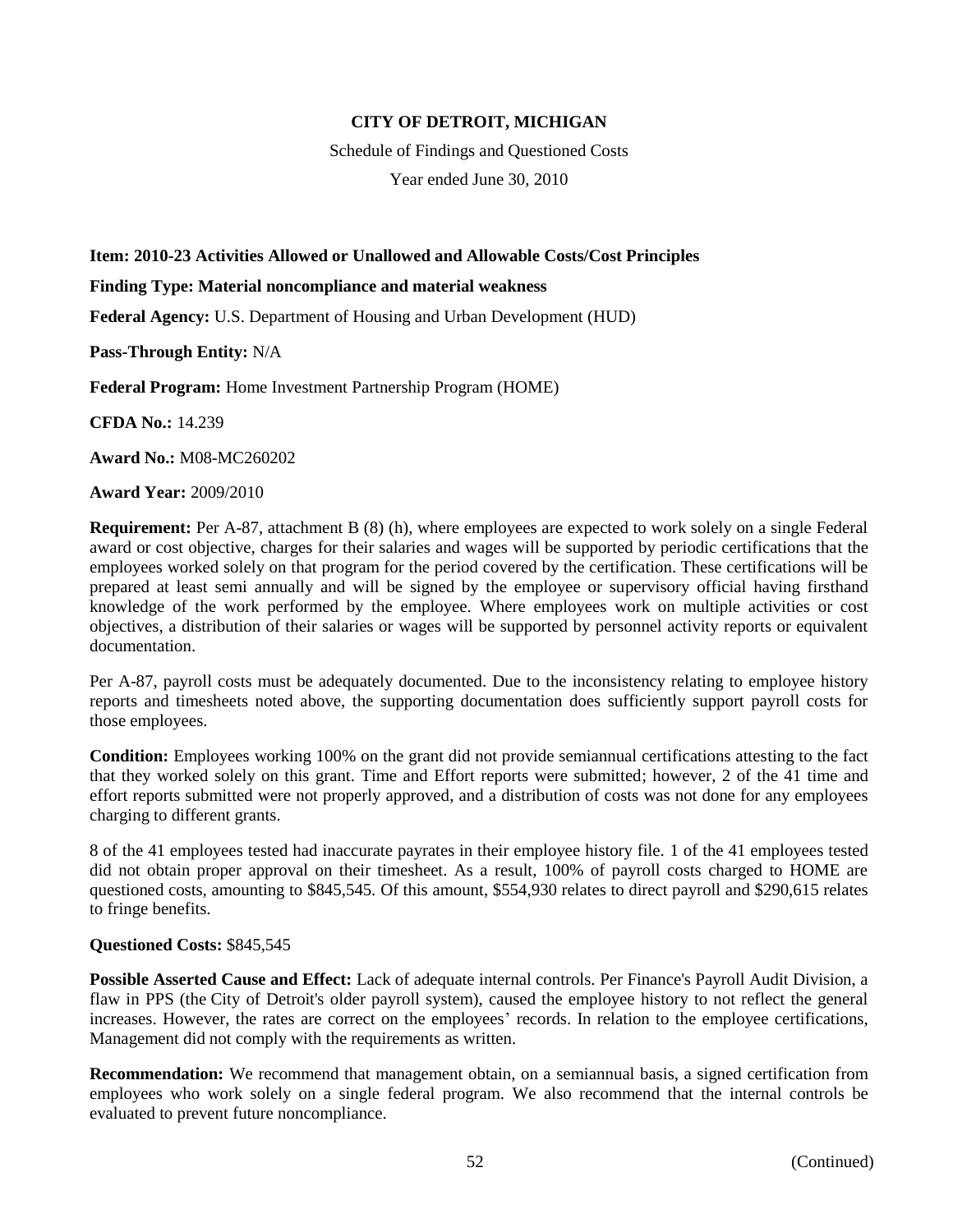Schedule of Findings and Questioned Costs

Year ended June 30, 2010

**Views of Responsible Officials:** The department will work to incorporate procedures to ensure that staff expenses are proportionally charged back to other funding sources, as required and that time sheets are fully approved for each employee. With regards to the payroll exceptions, it must be noted that Payroll Audit is responsible for updating employee history files. We believe this respective department will enhance their internal controls, as well to avoid such findings in the future.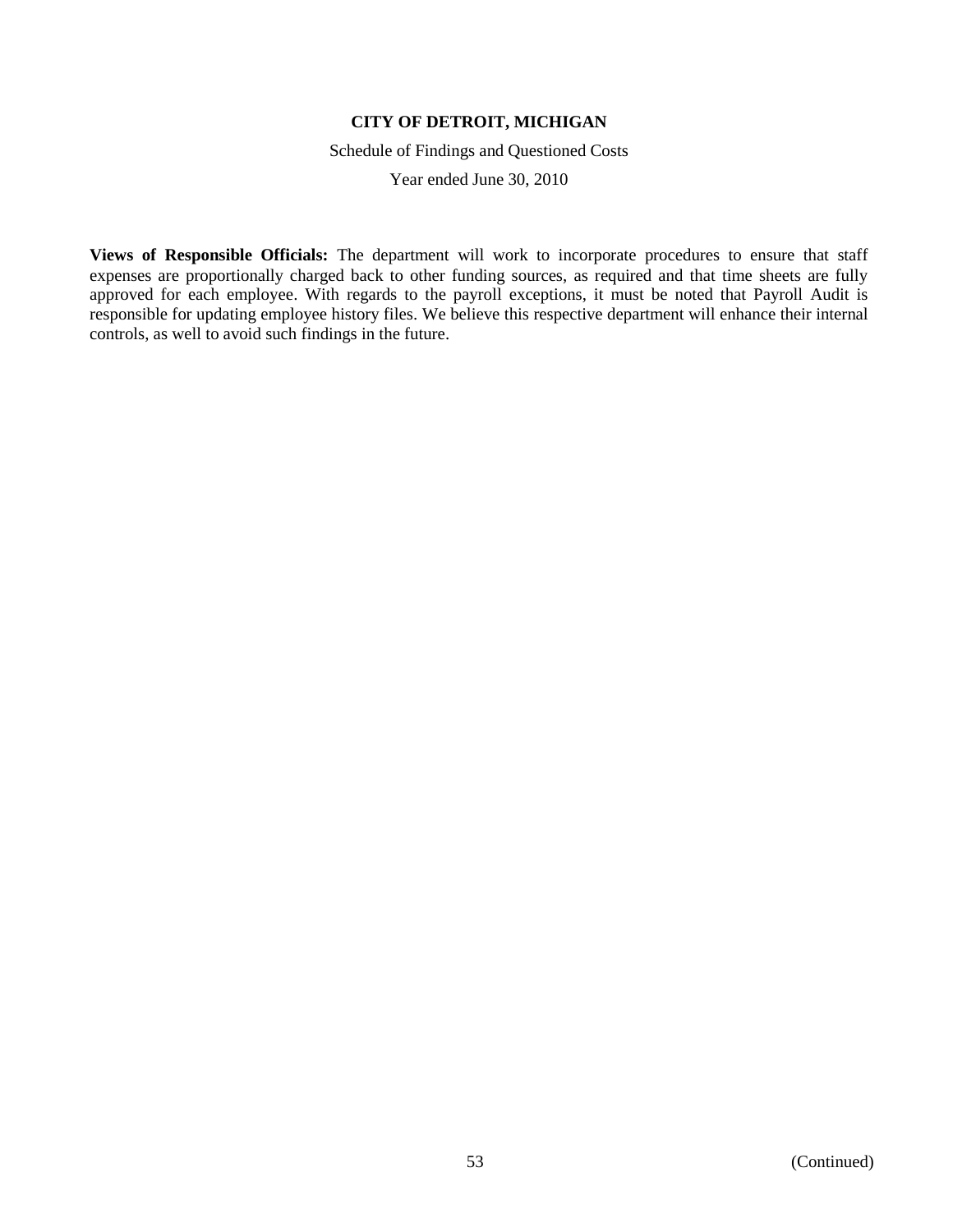Schedule of Findings and Questioned Costs

Year ended June 30, 2010

# **Item: 2010-24 Activities Allowed or Unallowed and Allowable Costs/Cost Principles**

## **Finding Type: Material noncompliance and material weakness**

**Federal Agency:** U.S. Department of Housing and Urban Development (HUD)

**Pass-Through Entity:** N/A

**Federal Program:** Home Investment Partnership Program (HOME)

**CFDA No.:** 14.239

**Award No.:** M08-MC260202

**Award Year:** 2009/2010

**Requirement:** Per A-87 attachment E, paragraph 1, indirect cost rates will be reviewed, negotiated, and approved by the cognizant Federal agency on a timely basis. The results of each negotiation shall be formalized in a written agreement between the cognizant agency and the governmental unit.

Per A-87, Attachment C, paragraph D, local governments claiming central service costs must develop a plan in accordance with the requirements described in this Circular and maintain the plan and related supporting documentation for audit.

**Condition:** The City of Detroit Planning and Development Department's Indirect Cost Rate Proposal was not approved by HUD. The indirect cost plan allocates costs based on direct payroll and fringe. Because of the payroll finding direct payroll cannot be relied upon. The City is required to have a written Central Services CAP (CS CAP) on hand and available for audit if they allocate central services costs. The City does allocate costs to PDD and there was no CS CAP for the year under audit. Therefore, these costs are not allowed. As a result, 100% of indirect costs charged to the HOME grant, amounting to \$273,199, will be questioned.

## **Questioned Costs:** \$273,199

**Possible Asserted Cause and Effect:** The Planning and Development department's Indirect Cost Proposal was submitted to HUD within the required time frame, six months from the end of the fiscal year, per HUD's request. However, there is now confusion from HUD's end as to whether the proposal should come from the department or the City of Detroit, thereby causing a delay in receiving approval of a plan. The City of Detroit was aware that there was no approved Central Services - Cost Allocation Plan (CAP), and made arrangements to have one completed. However, this was not finalized until after the year being audited.

**Recommendation:** We recommend management increase awareness of federal program compliance requirements and monitor compliance with the requirements on a regular basis.

**Views of Responsible Officials:** Overall, P & DD management and the City of Detroit Finance Department agrees with the finding. However, it must be noted that the questionable "indirect costs" referenced above are actually termed distributed costs in our files. The City of Detroit is working with HUD to secure approval of an indirect cost plan. Also, the City of Detroit has developed a Cost Allocation Plan since the year end of the year that was audited.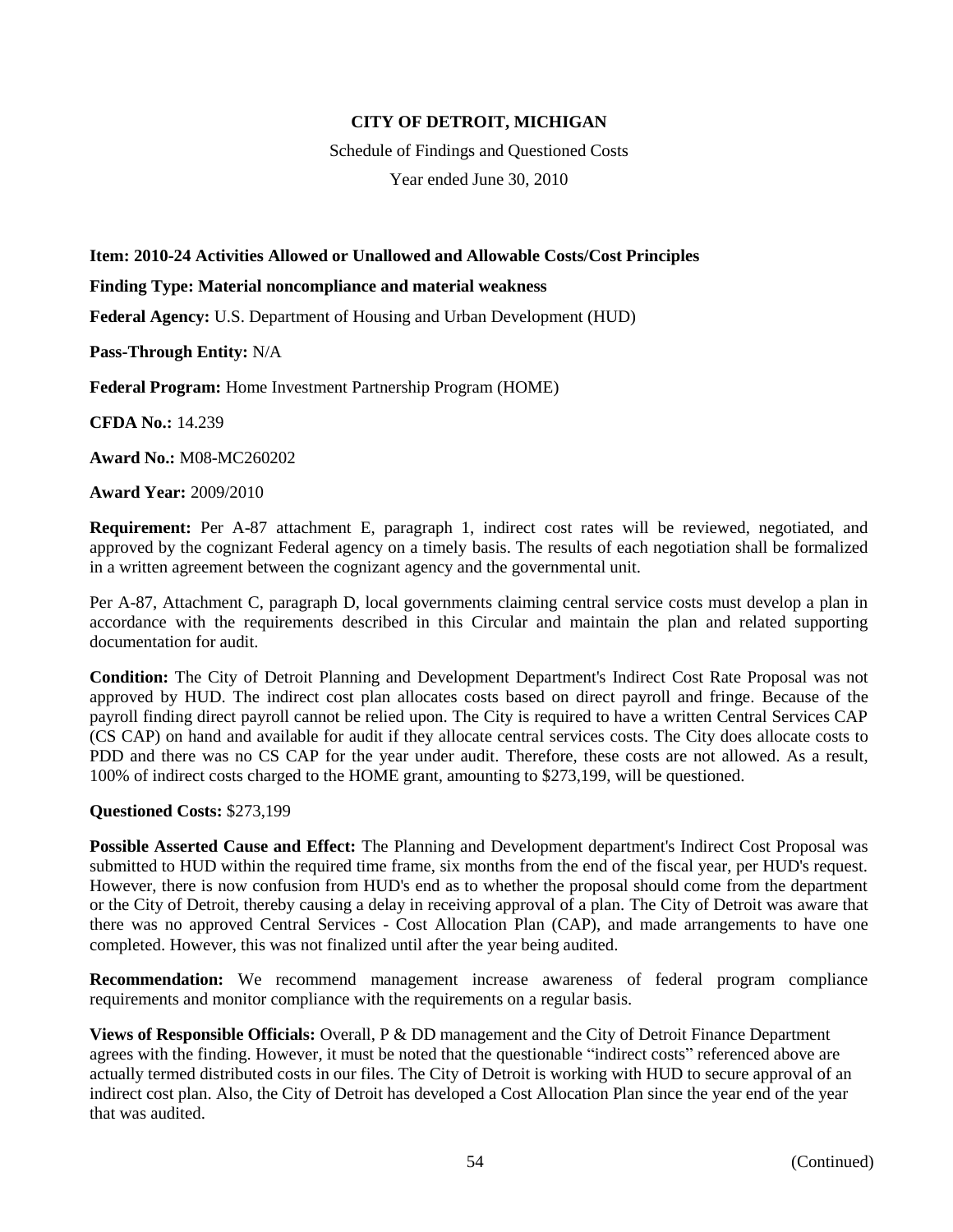Schedule of Findings and Questioned Costs Year ended June 30, 2010

**Item: 2010-25 Reporting**

**Finding Type: Noncompliance and significant deficiency**

**Federal Agency:** U.S. Department of Housing and Urban Development (HUD)

**Pass-Through Entity:** N/A

**Federal Program:** Home Investment Partnership Program (HOME)

**CFDA No.:** 14.239

**Award No.:** M08-MC260202

**Award Year:** 2009/2010

**Requirement:** Per 24 CFR 91.520 - Performance reports: Each jurisdiction that has an approved consolidated plan shall annually review and report, in a form prescribed by HUD, on the progress it has made in carrying out its strategic plan and its action plan. The performance report must include a description of the resources made available, the investment of available resources, the geographic distribution and location of investments, the families and persons assisted (including the racial and ethnic status of persons assisted), actions taken to affirmatively further fair housing, and other actions indicated in the strategic plan and the action plan. This performance report shall be submitted to HUD within 90 days after the close of the jurisdiction's program year. For HOME participating jurisdictions, the report shall include the results of on-site inspections of affordable rental housing assisted under the program to determine compliance with housing codes and other applicable regulations, an assessment of the jurisdiction's affirmative marketing actions and outreach to minority-owned and women-owned businesses, and data on the amount and use of program income for projects, including the number of projects and owner and tenant characteristics.

**Condition:** According to the CAPER submission letter as of March 28, 2011, the CAPER has not been submitted to HUD in its final form. The final submission was due September 30, 2010.

### **Questioned Costs:** None

**Possible Asserted Cause and Effect:** HUD reports in the new IDIS are reporting incorrect or incomplete data. HUD is aware of the problem. We will submit a complete report when the system allows it.

**Recommendation:** We recommend that reporting checklists are utilized to monitor the timely submission of all required reports.

**Views of Responsible Officials:** 2009-2010 CAPER revisions will be sent to HUD when their system corrections are made.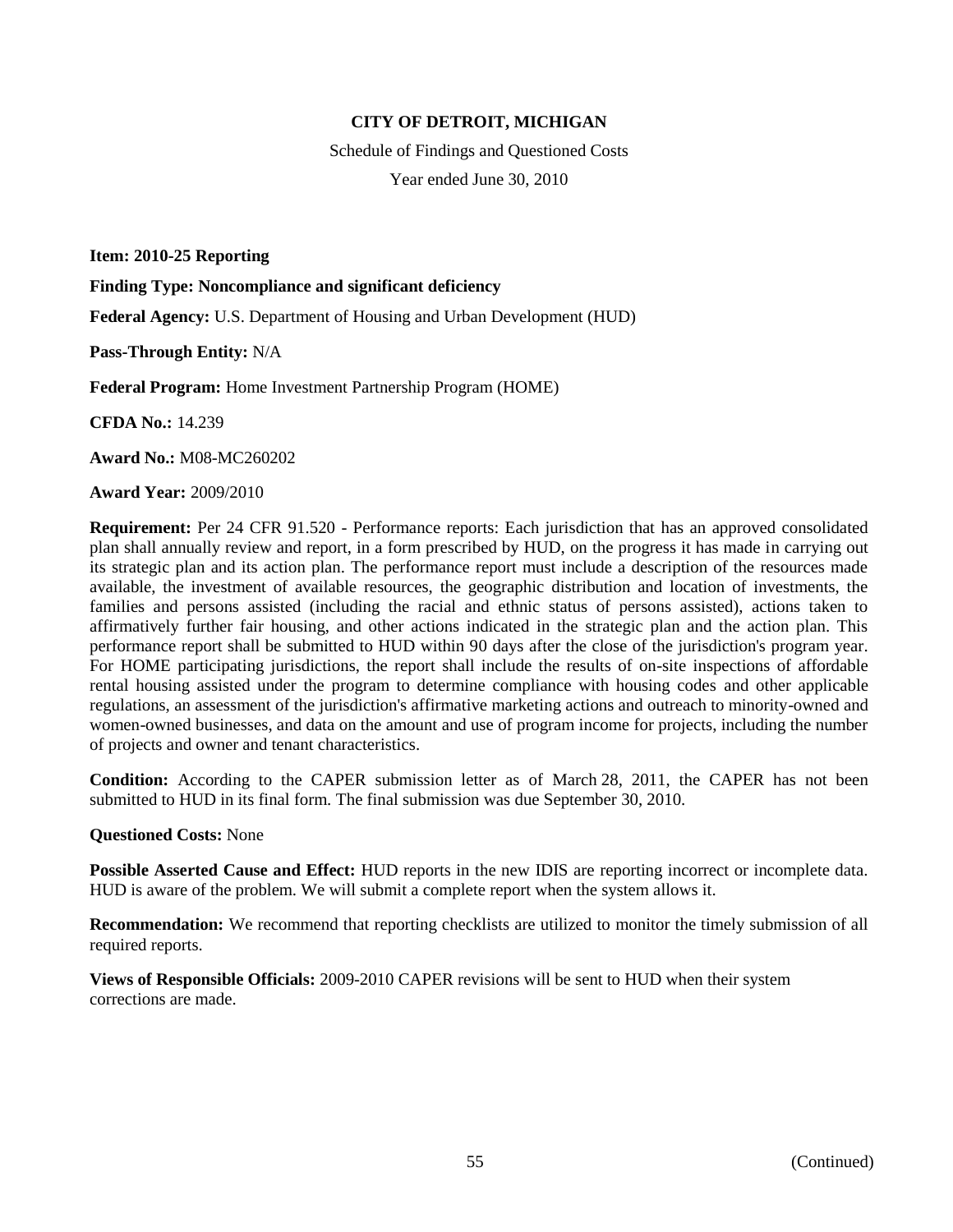Schedule of Findings and Questioned Costs

Year ended June 30, 2010

# **Item: 2010-26 Environmental Review and Required Certification and HUD Approval**

## **Finding Type: Material noncompliance and material weakness**

**Federal Agency:** U.S. Department of Housing and Urban Development (HUD)

**Pass-Through Entity:** N/A

**Federal Program:** Home Investment Partnership Program (HOME)

**CFDA No.:** 14.239

**Award No.:** M08-MC260202

**Award Year:** 2009/2010

**Requirement:** Per 24 CFR 58.2 (a) (7) and § 58.4, the City of Detroit receives funds directly from HUD as the Responsible Entity (RE), the RE shall assume the responsibility to complete the environmental review process for all projects/activities, prior to the commitment of funds, even for "non-construction" activities. Completion of the environmental review process includes:1. Completing the appropriate level of environmental review, 2. Publishing required public notices (when applicable),3. Submitting a Request for Release of Funds and Certification form (HUD 7015.15) to HUD (or the state), when applicable,4. Approval of the Request for Release of Funds (RROF) and related Certification by HUD (or the state), when applicable. This is accomplished with a HUD form 7015.16-Authority to use Grant Funds or equivalent letter.

Per 24 CFR 58.35(b) the Environmental Review Record (ERR) must contain a well organized written record of the process and determinations made under the categorical excluded projects. Moreover, per OMB A-133 Compliance Supplement, CDBG funds (and local funds to be repaid with CDBG funds) cannot be obligated or expended before receipt of HUD's approval of a Request for Release of Funds (RROF) and environmental certification, except for exempt activities under 24 CFR section 58.34 and categorically excluded activities under section 58.35 (b) (24 CAFR section 58.22).

§58.22 Limitations on activities pending clearance.

(a) Neither a recipient nor any participant in the development process, including public or private nonprofit or for-profit entities, or any of their contractors, may commit HUD assistance under a program listed in §58.1(b) on an activity or project until HUD or the State has approved the recipient's RROF and the related certification have been approved, neither a recipient nor any participant in the development process may commit non-HUD funds on or undertake an activity or project under a program listed in §58.1(b) if the activity or project would have an adverse environmental impact or limit the choice of reasonable alternatives.

(b) If a project or activity is exempt under §58.34, or is categorically excluded (except in extraordinary circumstances) under §58.35(b), no RROF is required and the recipient may undertake the activity immediately after the responsible entity has documented its determination as required in §58.34(b) and §58.35(d), but the recipient must comply with applicable requirements under §58.6.

**Condition:** 2 of 6 projects had no documentation that an environmental review was conducted prior to the commitment of funds.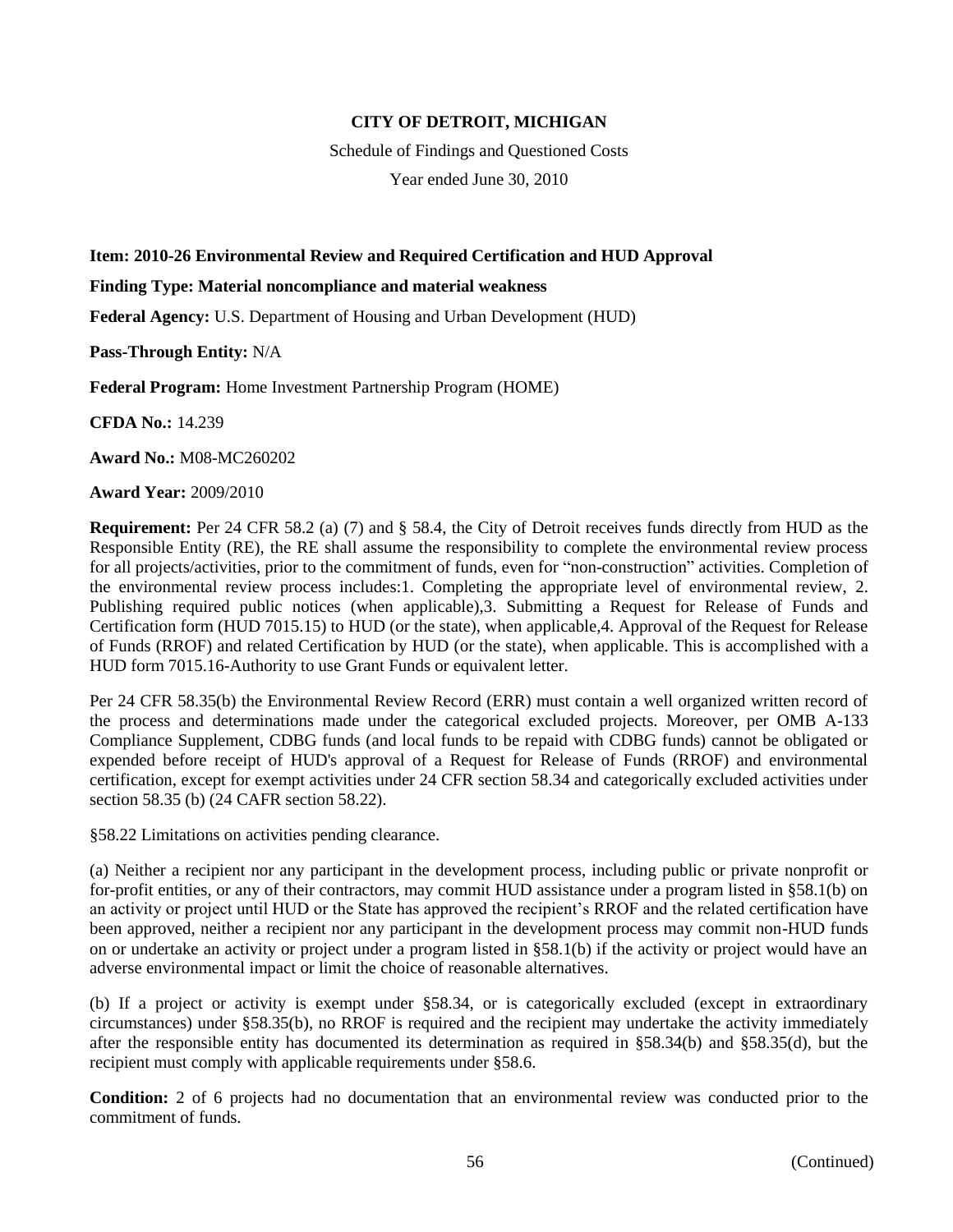Schedule of Findings and Questioned Costs

Year ended June 30, 2010

**Questioned Costs:** None

**Possible Asserted Cause and Effect:** Management believes that this critically important step, was inadvertently missed due to staff shortage and a workload of various programs staff must oversee with different program requirements.

**Recommendation:** We recommend evaluating current Environmental Review and Required Certification and HUD Approvals practices to identify areas where internal controls could be strengthened to include monitoring of compliance with environmental review standards.

**Views of Responsible Officials:** The City of Detroit Planning and Development Department is working with the Detroit Field Office of HUD CPD to address these findings. In a letter to the CPD Director of the Detroit Field Office dated March, 1, 2011, P&DD submitted the necessary documentation for the environmental review of the identified projects as part of a corrective action toward this finding. Furthermore, the P&DD took broader remedial action by instituting new policies and procedures to prevent this violation from occurring in the future. The Housing Services Division has implemented policies and procedures to strengthen the internal control process to ensure compliance with Special Test and Provision requirements for Environmental Reviews.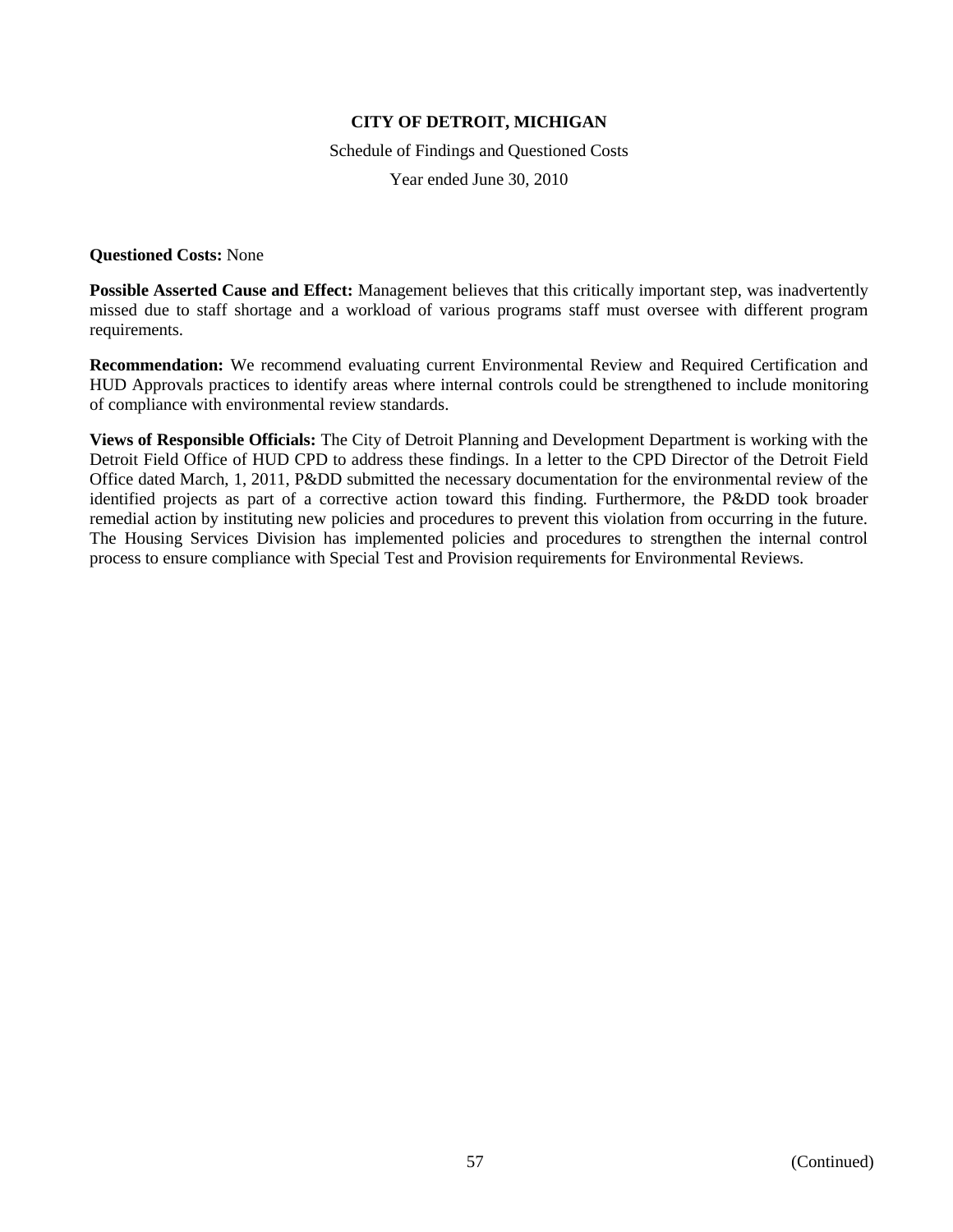Schedule of Findings and Questioned Costs Year ended June 30, 2010

**Item: 2010-27 Cash Management**

**Finding Type: Material noncompliance and material weakness**

**Federal Agency:** U.S. Department of Labor

**Pass-Through Entity:** Michigan Department of Labor and Economic Growth

**Federal Program:** Trade Adjustment Assistance

**CFDA No.:** 17.245

**Award No.:** N/A

**Award Year:** July 1, 2009 - June 30, 2010

**Requirement:** Cash Management: Per OMB Circular A-102, Grants and Cooperative Agreements with State and Local Governments Attachment (2)(a), agency methods and procedures for transferring funds shall minimize the time elapsing between transfer to recipients of grants and cooperative agreements and the recipient's need for the funds. Per the State of Michigan instructions for the Cash Request, the department is to use Actual Disbursements Year-to-Date defined as follows, "This figure is to include only the actual cash paid out of costs, including funds to subcontractors."

**Condition:** The Cash Requests are based partially on accruals. This results in excess cash being on hand throughout the year. The average daily cash balance outstanding was \$246,440.

### **Questioned Costs:** None

**Possible Asserted Cause and Effect:** The time between determined expenditures for the adminstrative costs and the recording of expenses were not minimized.

**Recommendation:** We recommend preparing the Cash Requests based on actual disbursements.

**Views of Responsible Officials:** The Department of Workforce Development (DWDD) is implementing the following procedure; Internally, staff will be closely monitored to make certain all administrative costs are recorded to the General Ledger within a two-week period.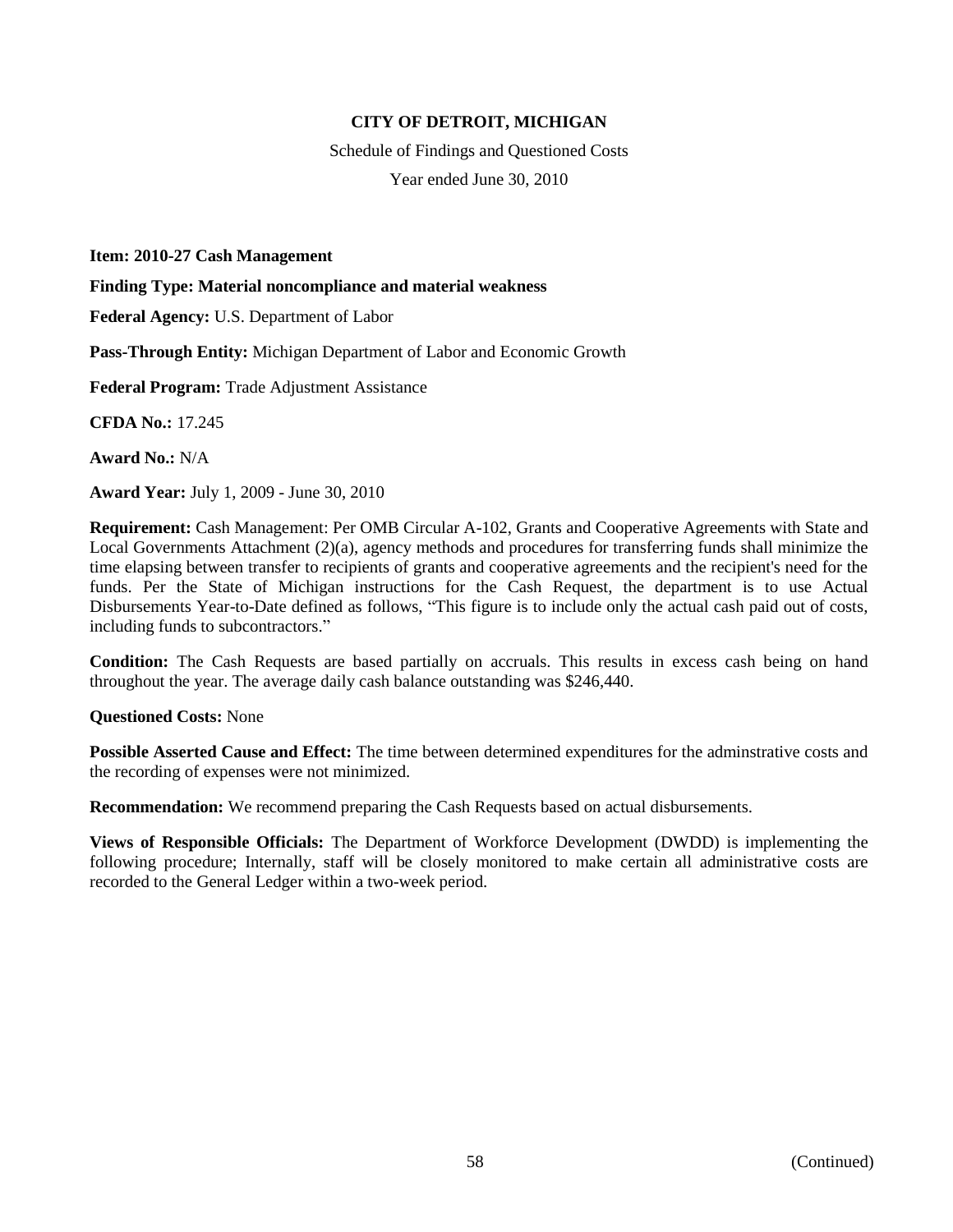Schedule of Findings and Questioned Costs Year ended June 30, 2010

**Item: 2010-28 Cycle Monitoring Reports**

**Finding Type: Material noncompliance and material weakness**

**Federal Agency:** U.S. Department of Labor

**Pass-Through Entity:** Michigan Department of Labor and Economic Growth

**Federal Program:** Trade Adjustment Assistance

**CFDA No.:** 17.245

**Award No.:** N/A

**Award Year:** July 1, 2009 - June 30, 2010

**Requirement:** OMB Circular A-133 Subpart C Section 300 Paragraph f requires auditees to follow up and take corrective action on findings.

**Condition:** DWDD receives three cycle monitoring reports a year from the Michigan Department of Energy, Labor, and Economic Growth (DELEG). Over the past three years, several comments have been repeated throughout these reports and have not been adequately resolved or addressed by DWDD.

**Questioned Costs:** None

**Possible Asserted Cause and Effect:** Some of the issues are beyond the control of the department and this has been expressed to the DELEG monitors on all occassions. DELEG is aware of the departments limited control over cutting checks, moving contracts through the City of Detroit approval hierarchy.

**Recommendation:** We recommend that the department take timely corrective action for each of the findings identified during the cycle monitoring visits.

**Views of Responsible Officials:** DELEG does perform three cycle monitoring visits and the department has addressed all issues as they arise. Some of the issues are beyond the control of the department and this has been expressed to the DELEG monitors on all occasions. DELEG is aware of the department's limited control over cutting checks, moving contracts through the City of Detroit approval hierarchy. DWDD has taken steps to streamline the contract process in hopes that the contracts will be approved in a more timely fashion.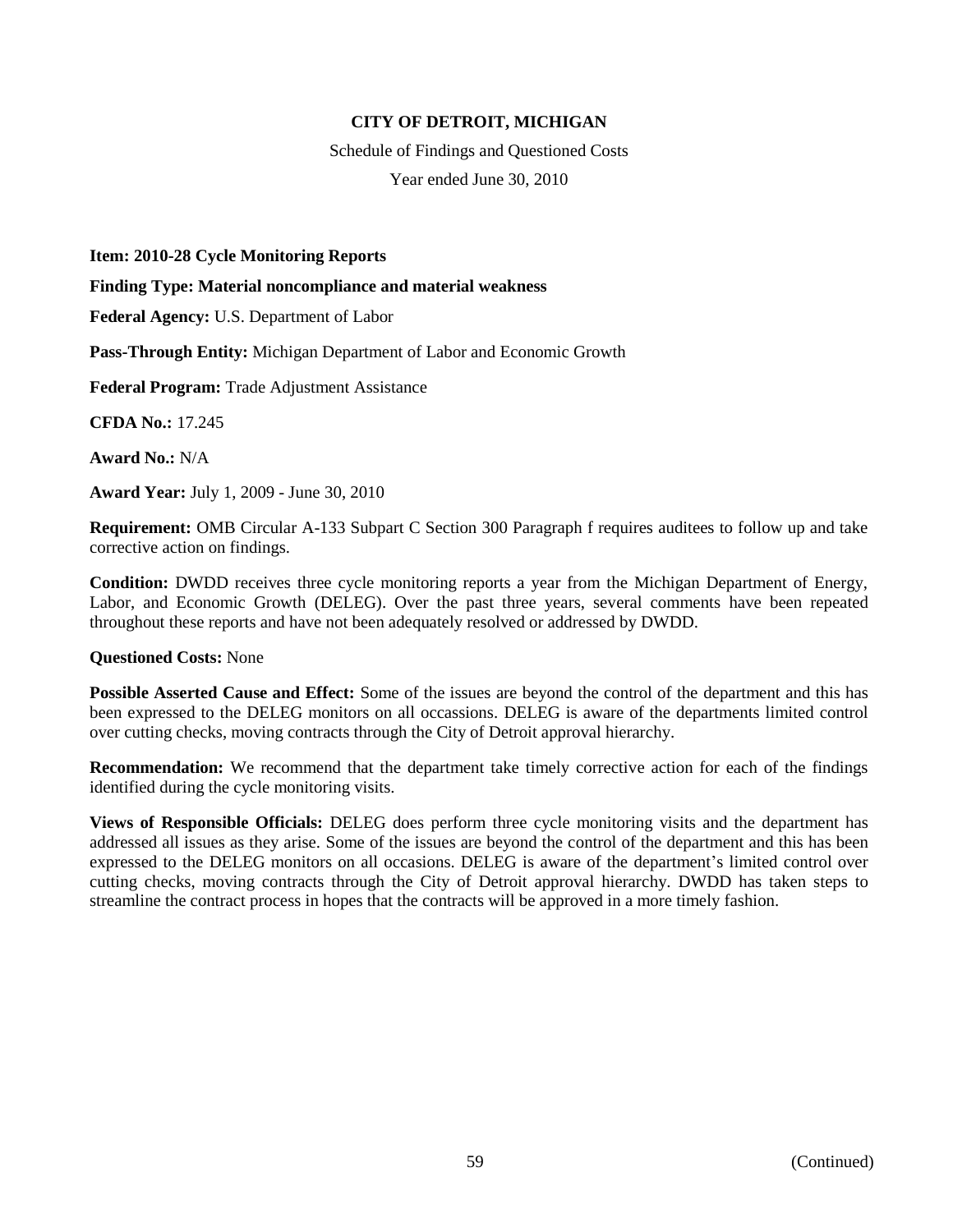Schedule of Findings and Questioned Costs

Year ended June 30, 2010

## **Item: 2010-29 Activities Allowed or Unallowed and Allowable Costs/Cost Principles**

**Finding Type: Noncompliance and significant deficiency**

**Federal Agency:** U.S. Department of Labor

**Pass-Through Entity:** Michigan Department of Labor and Economic Growth

**Federal Program:** Workforce Investment Act

**CFDA No.:** 17.258, 17.259, 17.260

**Award No.:** N/A

**Award Year:** July 1, 2009 - June 30, 2010

**Requirement:** Allowable Costs/Cost Principles: Per 2 CFR Part 225 Appendix B, Paragraph 8 (h)(1), Charges to Federal awards for salaries and wages, whether treated as direct or indirect costs, will be based on payrolls documented in accordance with generally accepted practice of the governmental unit and approved by a responsible official(s) of the governmental unit.

Per 2 CFR Part 225, Appendix A, Paragraph C.1 (j), to be allowable under Federal awards, costs must meet the following general criteria: (j) be adequately documented. Per A-102 Common Rule, Nonfederal entities receiving Federal awards must establish and maintain internal controls designed to reasonably ensure compliance with Federal laws, regulations and program compliance requirements.

**Condition:** During our testwork, we selected 20 direct payroll samples totaling \$37,418 for review and noted for 4 of the 20 items, the hours entered into the WorkBrain system did not agree to the hours entered on DWDD's time summaries.

### **Questioned Costs:** None

**Possible Asserted Cause and Effect:** Variances between the timesheets printed from the payroll system (WorkBrain) did not agree to the hours manually entered on the time summaries at the department in two instances because DWDD had not yet implemented our new procedures for reporting time paid per WorkBrain. Therefore, staff was rounding hours to the nearest quarter hour, not accounting for time unpaid for tardiness. In the other two instances, time worked over, which was charged against work credit, was not deducted on the time summary report.

**Recommendation:** We recommend that appropriate reconciliation between electronic time keeping and manual time summaries is performed on a regular basis.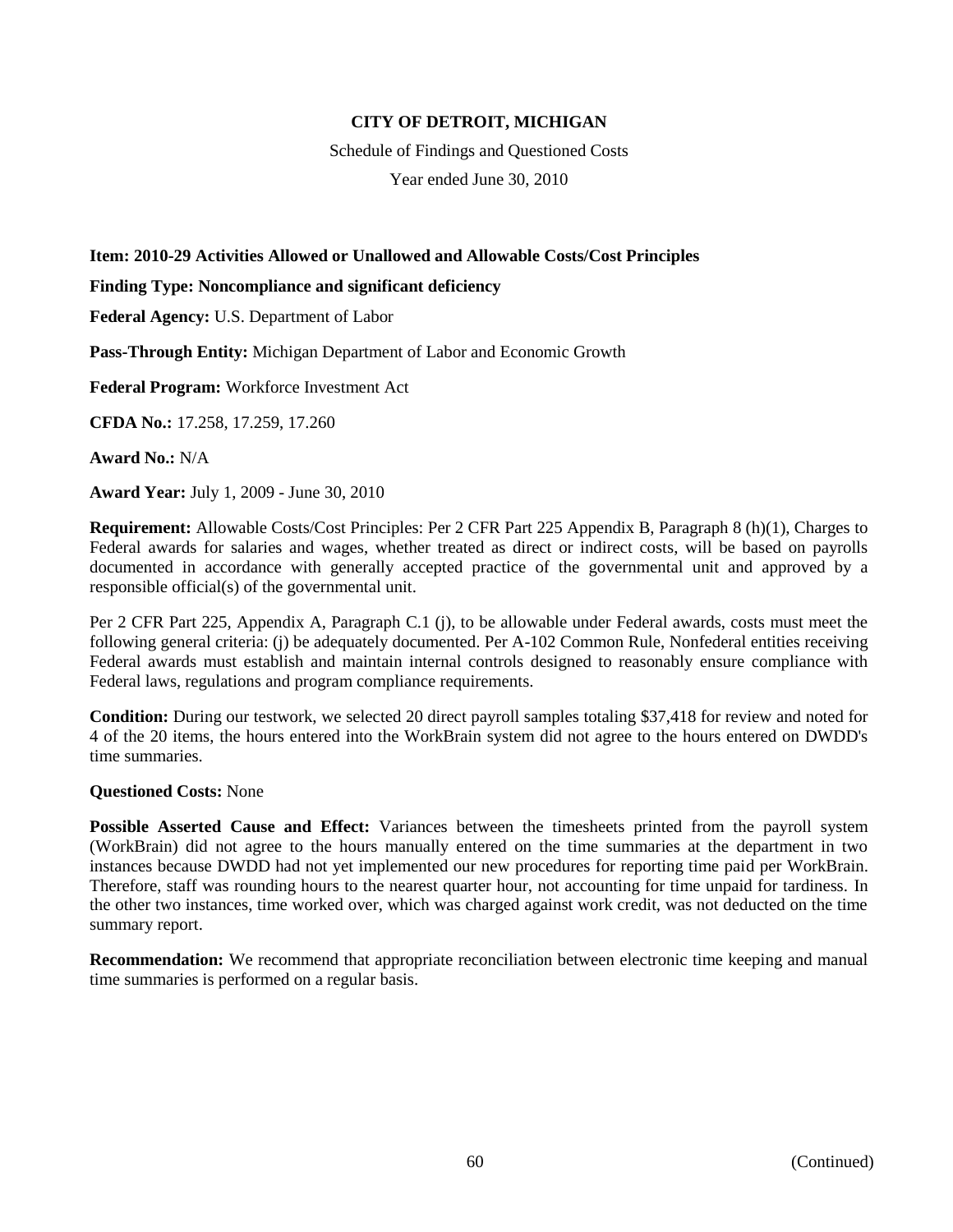Schedule of Findings and Questioned Costs

Year ended June 30, 2010

**Views of Responsible Officials:** New procedures for preparing Time Summary Reports per paid time in WorkBrain were implemented in April 2010. Prior to April 2010, DWDD was rounding all time to the nearest quarter hour. With the exception of pay date April 9, 2010, all of the affected pay periods are before that implementation. The individual selected from April 9, 2010 reported 80:00 hours on his Time Summary Report. Per the WorkBrain and Noetix payroll report, he was paid for 79 hours and 55 minutes, or 79.92 hours. The individual was three minutes late for work on Tuesday, March 23, 2010, and two minutes late for work on Thursday, March 25, 2010. He did not account for the five minutes of unpaid time on his Time Summary Report. Another individual reported 80.00 hours on his Time Summary Report for pay date February 12, 2010. Per the WorkBrain and Noetix payroll report, he was paid for 79 hours and 56 minutes, or 79.93 hours. This individual left work four minutes early on Tuesday, February 2, 2010. He did not account for the four minutes of unpaid time on his Time Summary Report. This would be due to the fact that his time was being rounded to the nearest quarter hour. Another individual reported 80.80 hours on her Time Summary Report for pay date March 12, 2010. She accounted for time that she worked late on March 1, 2010 through March 3, 2010. However, she was not approved to work overtime and was, therefore, not approved for that time in WorkBrain, and not paid for that time. If she had been approved to work late on those days, she would have received work credit in lieu of cash payment. Another individual reported 149.75 hours on her Time Summary Report for pay date December 30, 2009. This included overtime hours worked. Per the PPS report, she was paid for 136.9 hours. For the week of December 7, 2009 to December 13, 2009, She was approved to work up to three hours per day overtime. This included one hour that would be charged as work credit to make up the lunch hour. she reported 1.75 hours for which she was not approved to be paid. For the week of December 14, 2009 to December 19, 2009, She was approved to work one hour over each day of the week, which would be charged as work credit. She reported eight hours of overtime for Saturday, December 19, 2009. A half hour of this time was charged against lunch. Any other variance was due to rounding differences. DWDD did not start utilizing the WorkBrain system until January 2010. Therefore, a minute-by-minute analysis cannot be completed for that individual.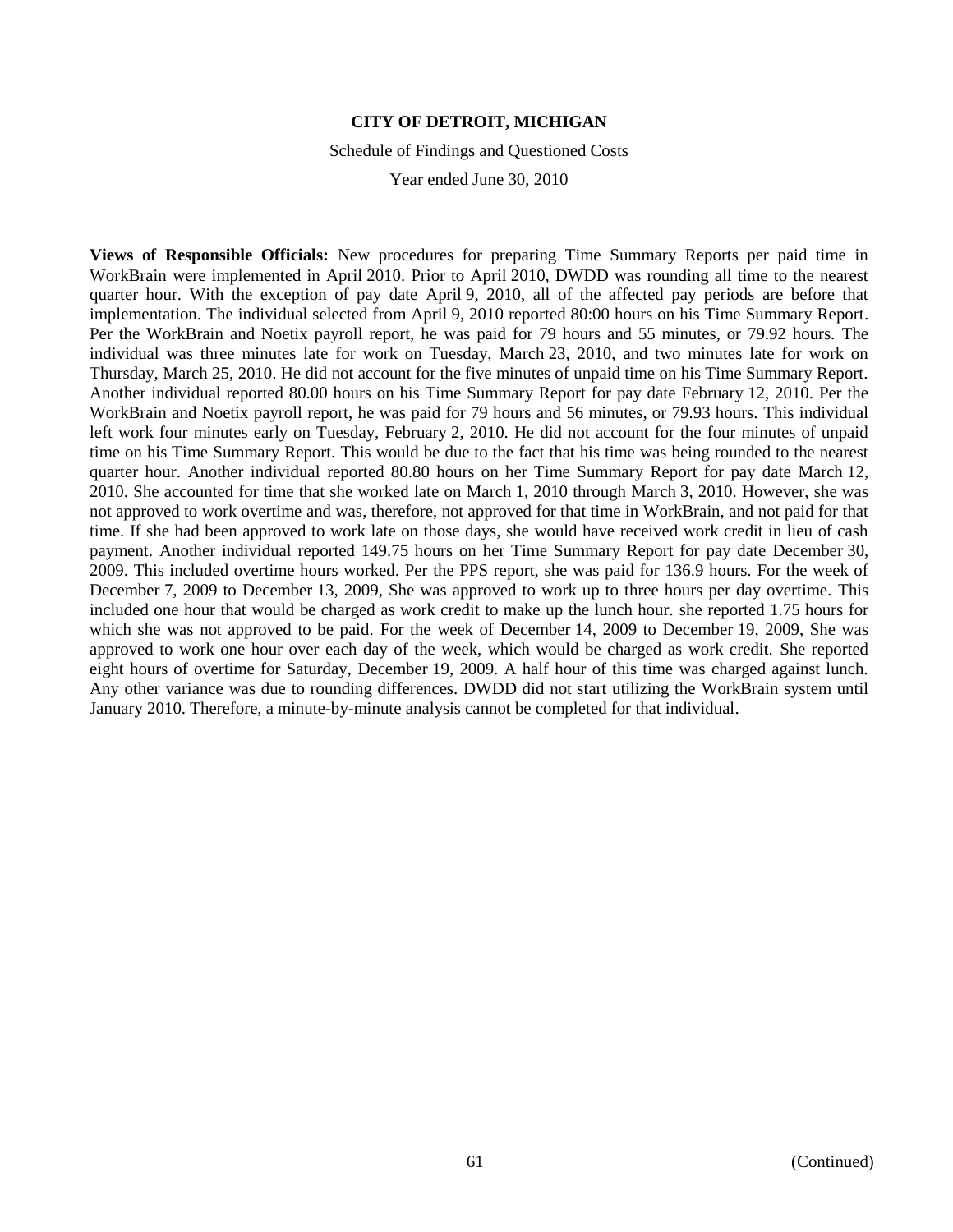Schedule of Findings and Questioned Costs

Year ended June 30, 2010

# **Item: 2010-30 Activities Allowed or Unallowed and Allowable Costs/Cost Principles**

**Finding Type: Significant deficiency**

**Federal Agency:** U.S. Department of Labor

**Pass-Through Entity:** Michigan Department of Labor and Economic Growth

**Federal Program:** Workforce Investment Act

**CFDA No.:** 17.258, 17.259, 17.260

**Award No.:** N/A

**Award Year:** July 1, 2009 - June 30, 2010

**Requirement:** Per 2 CFR Part 225, Appendix A, Paragraph C.1 (j), to be allowable under Federal awards, costs must meet the following general criteria: (j) be adequately documented.

Per A-102 Common Rule, Nonfederal entities receiving Federal awards must establish and maintain internal controls designed to reasonably ensure compliance with Federal laws, regulations and program compliance requirements.

**Condition:** During our testwork, we selected 25 Individual Training Accounts (ITA) payment samples totaling \$77,998 for review and noted for 1 of the 25 items, the ITA Funding Agreement was not signed by the ITA coordinator.

## **Questioned Costs:** None

**Possible Asserted Cause and Effect:** This appears to be based on the volume of documents being approved at the time. Going forward, DWDD will ensure all approval signatures are obtained on all documentation.

**Recommendation:** We recommend internal controls be evaluated to prevent future noncompliance.

**Views of Responsible Officials:** DWDD agrees with this finding. The actual enrollment authorization form was signed by the ITA coordinator approving the student for training and detailing the approval limit. However, the funding agreement was not signed by the ITA coordinator once it was received back from training institution.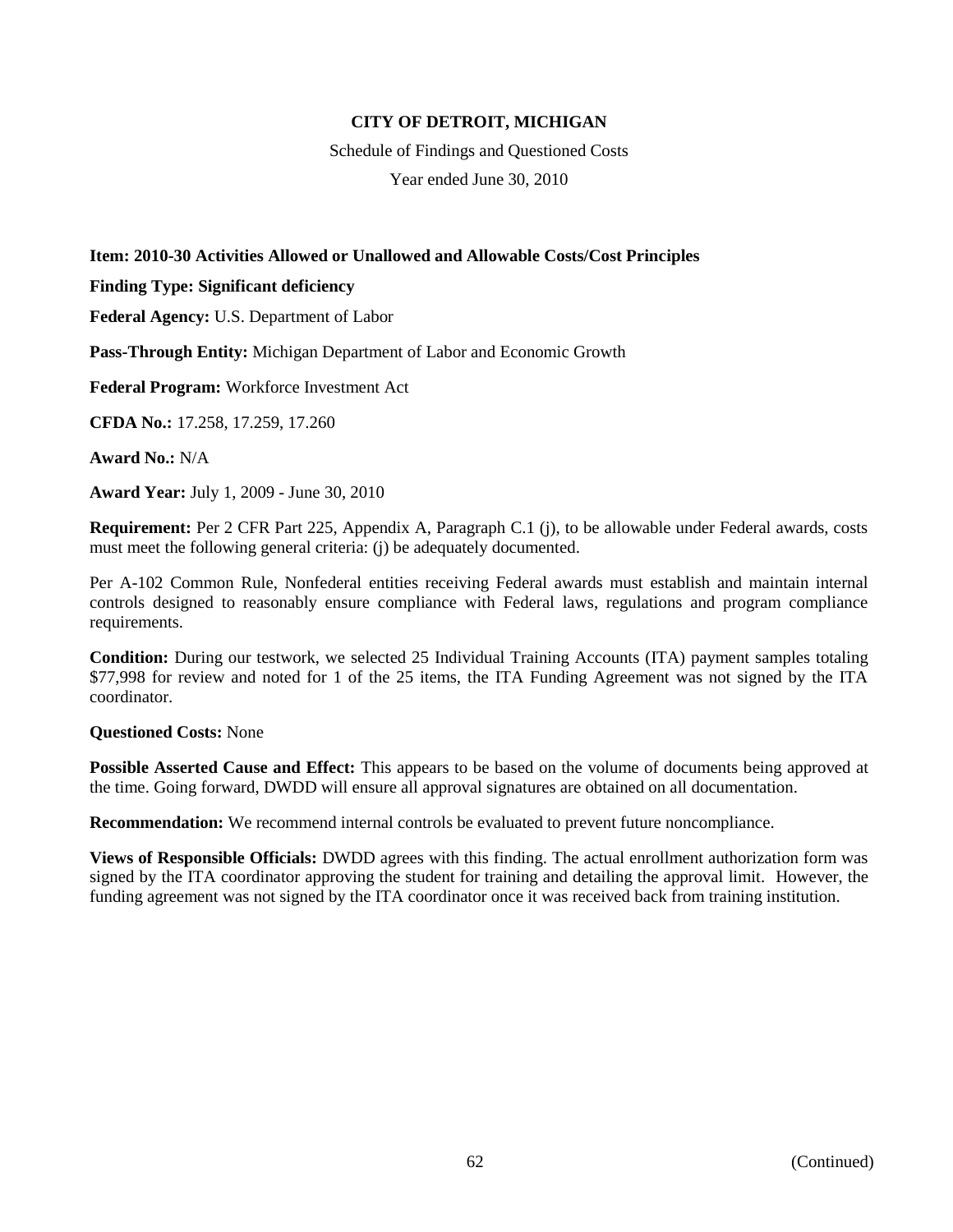Schedule of Findings and Questioned Costs Year ended June 30, 2010

**Item: 2010-31 Cash Management**

**Finding Type: Material noncompliance and material weakness**

**Federal Agency:** U.S. Department of Labor

**Pass-Through Entity:** Michigan Department of Labor and Economic Growth

**Federal Program:** Workforce Investment Act

**CFDA No.:** 17.258, 17.259, 17.260

**Award No.:** N/A

**Award Year:** July 1, 2009 - June 30, 2010

**Requirement:** Cash Management: Per OMB Circular A-102, Grants and Cooperative Agreements with State and Local Governments Attachment (2)(a), agency methods and procedures for transferring funds shall minimize the time elapsing between transfer to recipients of grants and cooperative agreements and the recipient's need for the funds. Per the State of Michigan instructions for the Cash Request, the department is to use Actual Disbursements, Year-to-Date defined as follows, "This figure is to include only the actual cash paid out of costs, including funds to subcontractors."

**Condition:** The City did not minimize the time lapse between the drawdown and the payment of funds as required. The average daily cash balance outstanding for the year was \$1,243,631.

**Questioned Costs:** None

**Possible Asserted Cause and Effect:** Probable cause is the time frame between submission of check request to Accounts Payable and the actual payment being processed in DRMS. Additionally, the time between determined expenditures for the administrative costs and the recording of the expenses were not minimized.

**Recommendation:** We recommend preparing the Cash Requests based on actual disbursements.

**Views of Responsible Officials:** DWDD is implementing the following procedure: Funds are not requested to pay sub grantees until reviewed/approved by the fiscal unit and forwarded to Central Accounts Payable. DWDD continues to work closely with accounts payable to ensure payments are made timely once a check request is submitted. Internally, staff will be closely monitored to make certain all administrative costs are recorded to the General Ledger within a two-week period.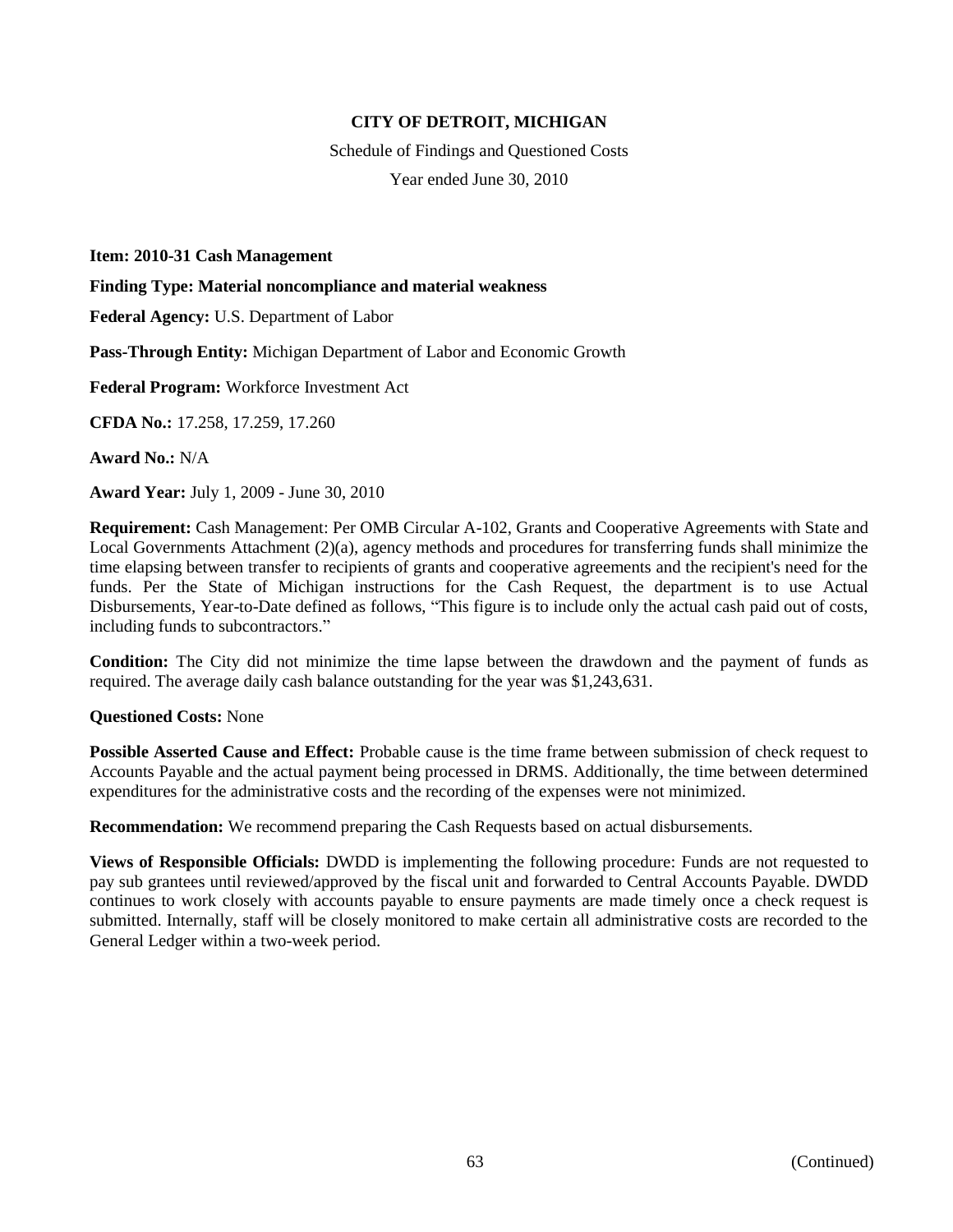Schedule of Findings and Questioned Costs

Year ended June 30, 2010

**Item: 2010-32 Equipment and Real Property Management**

**Finding Type: Noncompliance and significant deficiency**

**Federal Agency:** U.S. Department of Labor

**Pass-Through Entity:** Michigan Department of Labor and Economic Growth

**Federal Program:** Workforce Investment Act

**CFDA No.:** 17.258, 17.259, 17.260

**Award No.:** N/A

**Award Year:** July 1, 2009 - June 30, 2010

**Requirement:** Equipment and Real Property Management: Per Circular A-122 Paragraph 15b. : (1) Capital expenditures for general purpose equipment, buildings, and land are unallowable as direct charges, except where approved in advance by the awarding agency. (2) Capital expenditures for special purpose equipment are allowable as direct costs, provided that items with a unit cost of \$5000 or more have the prior approval of the awarding agency. (3) Capital expenditures for improvements to land, buildings, or equipment which materially increase their value or useful life are unallowable as a direct cost except with the prior approval of the awarding agency.

**Condition:** During our testwork, we reviewed 14 asset additions acquired during the audit period and noted that for 8 of the 14 items, which were included on one invoice, the source document for the cost of the asset did not agree to the cost of the asset on the inventory register. Assets were listed on the inventory listing at a cost of \$29,464, however a review of the invoices indicated a purchase price of \$25,271.

**Questioned Costs:** None

**Possible Asserted Cause and Effect:** Eight vehicles were purchased in 2009; The purchase price was recorded incorrectly on the inventory listing. All eight items were recorded as \$29,474; the correct price was \$25,781.

**Recommendation:** We recommend internal controls be evaluated to prevent future noncompliance.

**Views of Responsible Officials:** The items were correctly recorded in the City's General Ledger and the correct price was expensed to funding source. DWDD will ensure that the inventory listing is more thoroughly reviewed in the future.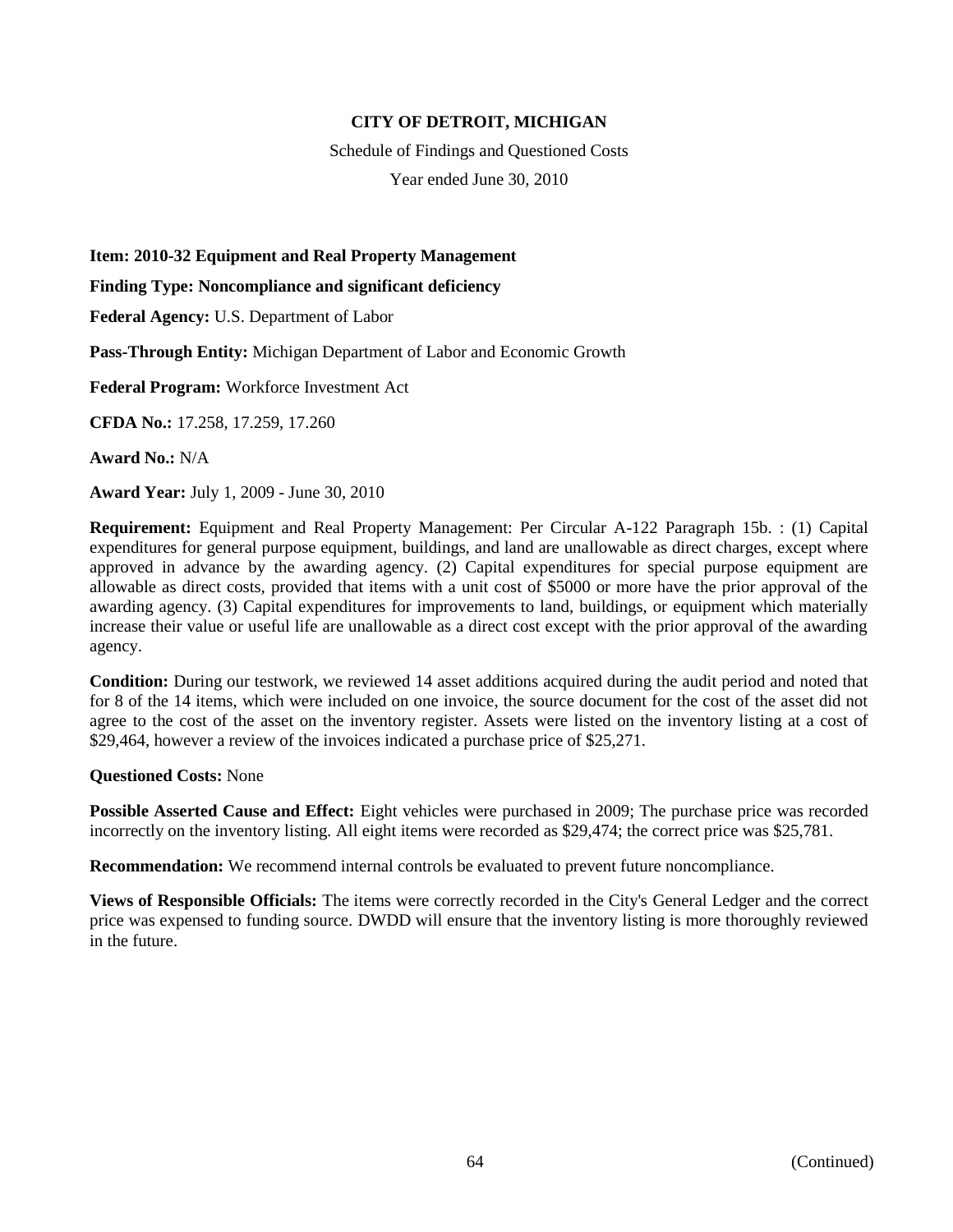Schedule of Findings and Questioned Costs Year ended June 30, 2010

**Item: 2010-33 Reporting**

**Finding Type: Noncompliance and significant deficiency**

**Federal Agency:** U.S. Department of Labor

**Pass-Through Entity:** Michigan Department of Labor and Economic Growth

**Federal Program:** Workforce Investment Act

**CFDA No.:** 17.258, 17.259, 17.260

**Award No.:** N/A

**Award Year:** July 1, 2009 - June 30, 2010

**Requirement:** Reporting: Per the State of Michigan Department of Career Development, Office of Workforce Development Policy Issuance 03-38, for the Quarters ending December 31, March 31, and June 30; Quarterly Expenditure Reports are due no later than the 20th calendar day of the month following the end of the report quarter (January 20, April 20, and July 20). For the Quarter ending September 30: The Quarterly Expenditure Report is due no later than October 10. This earlier due date for the last quarter of the FY is required in order to meet the deadlines established in the State of Michigan's year-end closing process. These fiscal reports must be traceable to journals, ledgers, and worksheets. All costs reported must have adequate documentation on file.

**Condition:** During our testwork, we reviewed all WIA applicable Quarterly Expenditure Reports submitted to the State. For 1 of the 43 Expenditure Reports reviewed, we could not trace the detail supporting the expenditures to the supporting journals, ledgers, and worksheets as of June 30, 2010. These expenditures were journalized in February 2011.

**Questioned Costs:** None

**Possible Asserted Cause and Effect:** The journal entries to record expenditures were prepared after June 30, 2010.

**Recommendation:** We recommend internal controls be evaluated to prevent future noncompliance.

**Views of Responsible Officials:** The supporting documentation do relate to the period even though the expenditures posted to the General Ledger after June 30, 2010.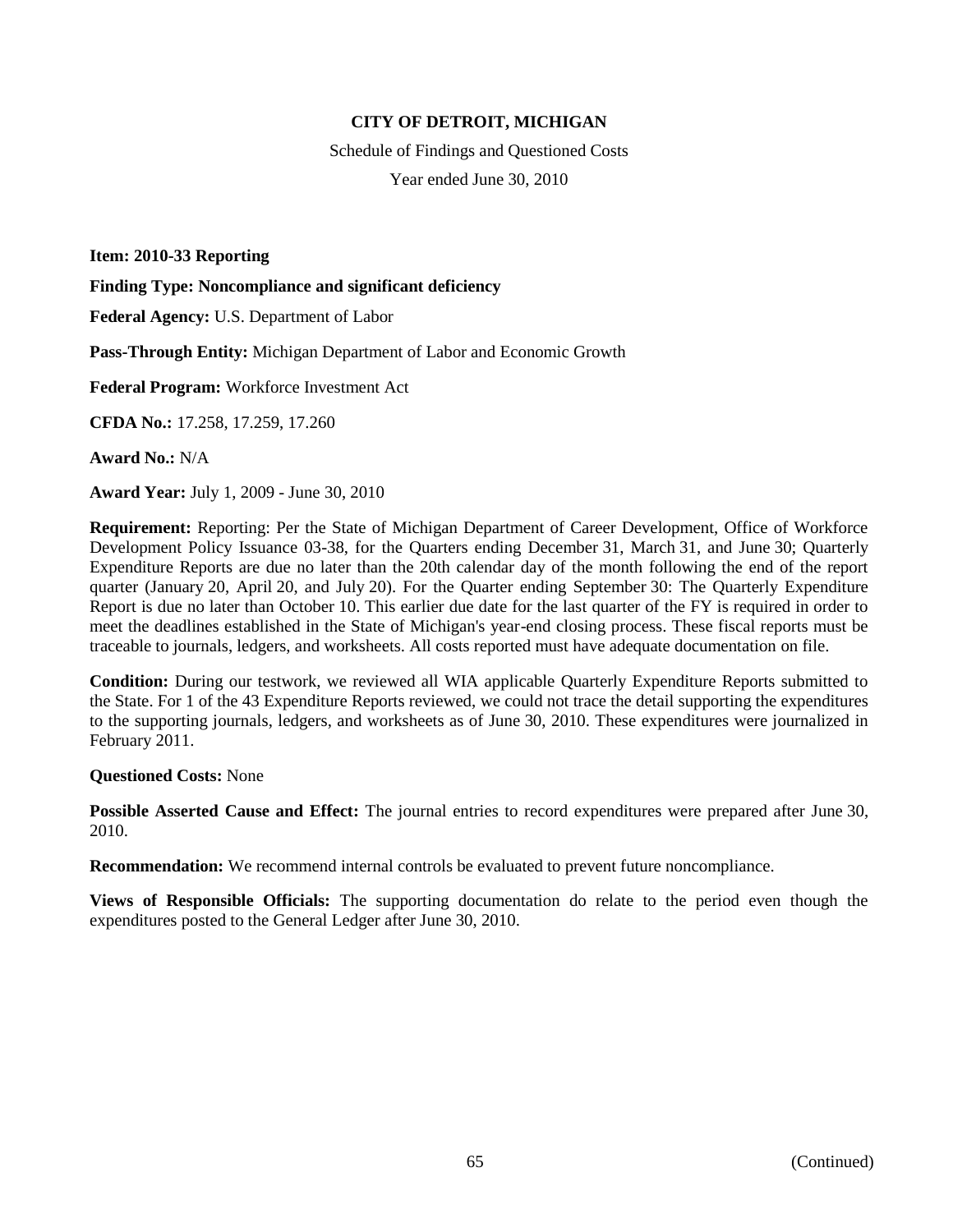Schedule of Findings and Questioned Costs Year ended June 30, 2010

**Item: 2010-34 Reporting**

**Finding Type: Noncompliance and significant deficiency**

**Federal Agency:** U.S. Department of Labor

**Pass-Through Entity:** Michigan Department of Labor and Economic Growth

**Federal Program:** Workforce Investment Act

**CFDA No.:** 17.258, 17.259, 17.260

**Award No.:** N/A

**Award Year:** July 1, 2009 - June 30, 2010

**Requirement:** Reporting: Per the State of Michigan Department of Career Development, Office of Workforce Development Policy Issuance 03-38, for the Quarters ending December 31, March 31, and June 30; Quarterly Expenditure Reports are due no later than the 20th calendar day of the month following the end of the report quarter (January 20, April 20, and July 20). For the Quarter ending September 30: The Quarterly Expenditure Report is due no later than October 10. This earlier due date for the last quarter of the FY is required in order to meet the deadlines established in the State of Michigan's year-end closing process. These fiscal reports must be traceable to journals, ledgers, and worksheets. All costs reported must have adequate documentation on file.

**Condition:** During our testwork, we reviewed all WIA applicable Approval Request Forms and Budget Information Summaries (BIS) submitted to the State. On 2 of the 8 Approval Request Forms obtained, the Chief Elected Official signed but did not date the BIS form, and as such, we noted there was no evidence that the BIS was timely approved by the Chief Elected Official within the appropriate guidelines set forth in each respective Policy Issuance. For 3 of 8 Approval Request Forms, the approvals occured after the specified date set forth in each respective Policy Issuance.

### **Questioned Costs:** None

**Possible Asserted Cause and Effect:** For the 2 of the 8 Approval Requests that could not be validated, the deficiency occurred because the form lacked a date next to one signature. For the other 3 of 8, the date of the final signature occurred after the deadline even though the previous signatures occurred earlier.

**Recommendation:** We recommend internal controls be evaluated to prevent future noncompliance.

**Views of Responsible Officials:** The department has developed new procedures that will streamline the approval request process in order to ensure timely completion of the documents.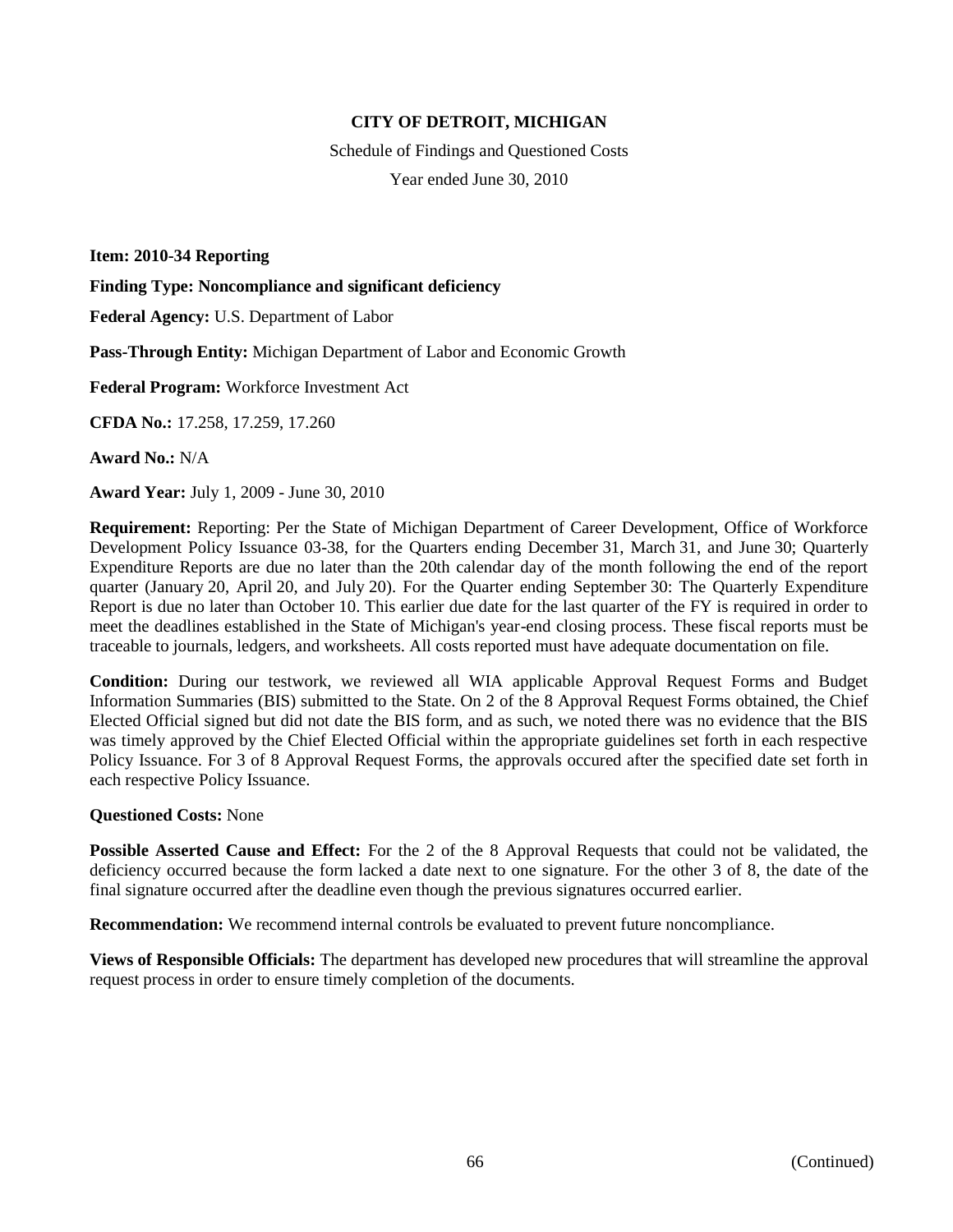Schedule of Findings and Questioned Costs Year ended June 30, 2010

**Item: 2010-35 Subrecipient Monitoring**

**Finding Type: Material noncompliance and material weakness**

**Federal Agency:** U.S. Department of Labor

**Pass-Through Entity:** Michigan Department of Labor and Economic Growth

**Federal Program:** Workforce Investment Act

**CFDA No.:** 17.258, 17.259, 17.260

**Award No.:** N/A

**Award Year:** July 1, 2009 - June 30, 2010

**Requirement:** Subrecipient Monitoring: A-102 requires nonfederal entities receiving Federal Awards establish and maintain internal control designed to reasonably ensure compliance with laws, regulations and program compliance requirements.

Per 31 USC 7502(f)(2)(B)(2), Each pass through entity shall: A) Provide each subrecipient the program names (and identifying numbers) from which each assistance is derived, and the Federal requirements that govern the use of such awards and the requirements of (this) chapter; B) Monitors the subrecipients use of Federal awards through site visits, limited scope audits, or other means; C) Review the audit of a subrecipient as necessary to determine whether prompt and appropriate corrective action has been taken with respect to audit findings, as defined by the Director, pertaining to Federal awards provided to the subrecipient by the pass–through entity.

**Condition:** During our testwork, we selected 33 contracts for testing and noted the following: 30 of 33 contracts were not approved by City Council prior to work commencing.

### **Questioned Costs:** None

**Possible Asserted Cause and Effect:** The timing of the grant period coincides with the receiving of the award letter. The City's contract approval process requires funding to be secured before final approvals can take place.

**Recommendation:** We recommend City departments work cooperatively to determine a method to obtain an approval to continue contracts under the circumstances while remaining in compliance with procurement and contract ordinances and standards.

**Views of Responsible Officials:** We agree with the facts of this finding; however, due to the timing of the grant periods and the timing of the grant information submitted by the State, it is necessary to start the programs and use our award letter as approval.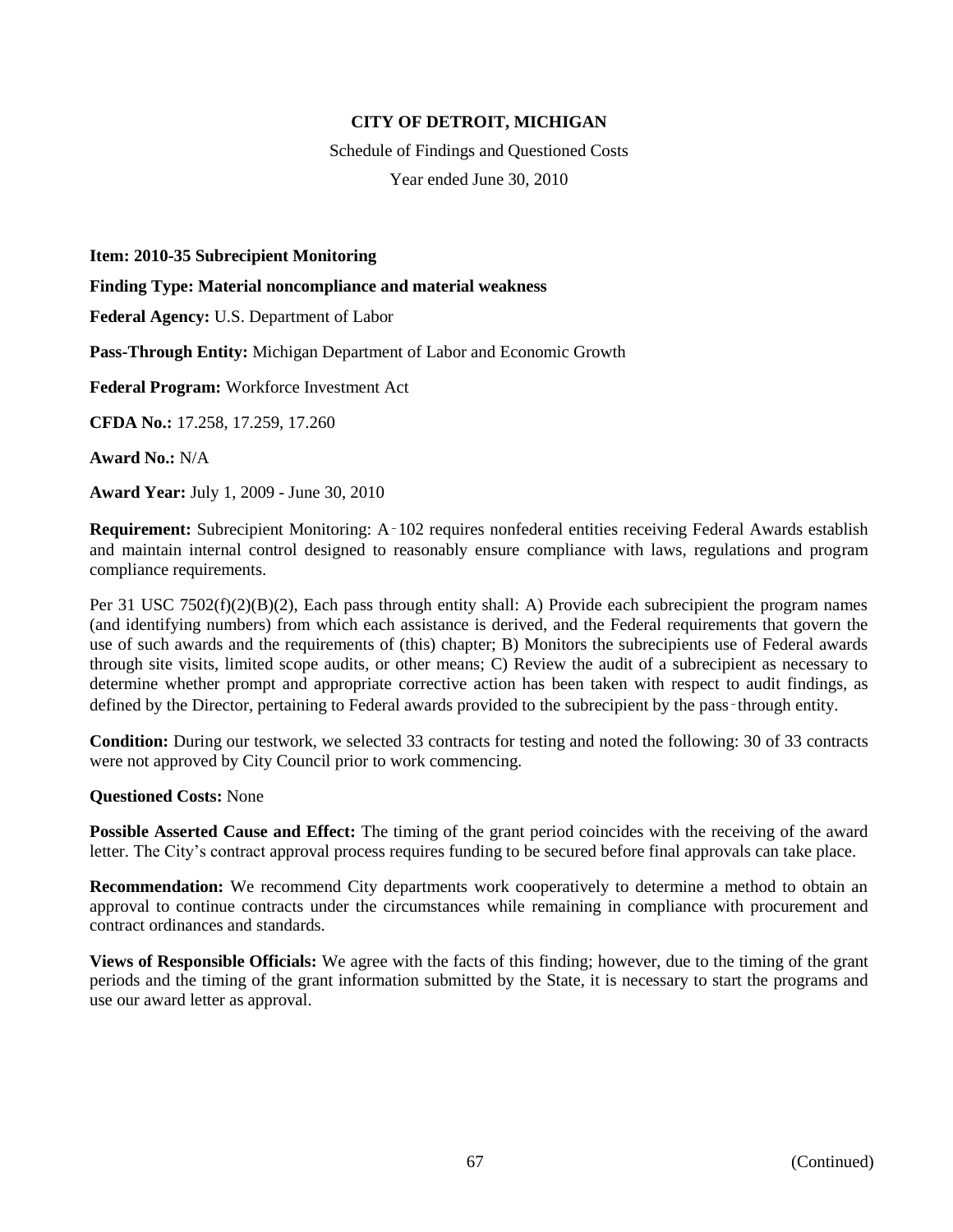Schedule of Findings and Questioned Costs Year ended June 30, 2010

**Item: 2010-36 Cycle Monitoring Reports**

### **Finding Type: Material noncompliance and material weakness**

**Federal Agency:** U.S. Department of Labor

**Pass-Through Entity:** Michigan Department of Labor and Economic Growth

**Federal Program:** Workforce Investment Act

**CFDA No.:** 17.258, 17.259, 17.260

**Award No.:** N/A

**Award Year:** July 1, 2009 - June 30, 2010

**Requirement:** OMB Circular A-133 Subpart C Section 300 Paragraph f requires auditees to follow up and take corrective action on findings.

**Condition:** DWDD receives three cycle monitoring reports a year from the Michigan Department of Energy, Labor, and Economic Growth (DELEG). Over the past three years, several comments have been repeated throughout these reports and have not been adequately resolved or addressed by DWDD.

### **Questioned Costs:** None

**Possible Asserted Cause and Effect:** Some of the issues are beyond the control of the department and this has been expressed to the DELEG monitors on all occassions. DELEG is aware of the departments limited control over cutting checks, moving contracts through the City of Detroit approval hierarchy.

**Recommendation:** We recommend that the department take timely corrective action for each of the findings identified during the cycle monitoring visits.

**Views of Responsible Officials:** DELEG does perform three cycle monitoring visits and the department has addressed all issues as they arise. Some of the issues are beyond the control of the department and this has been expressed to the DELEG monitors on all occasions. DELEG is aware of the department's limited control over cutting checks, moving contracts through the City of Detroit approval hierarchy. DWDD has taken steps to streamline the contract process in hopes that the contracts will be approved in a more timely fashion.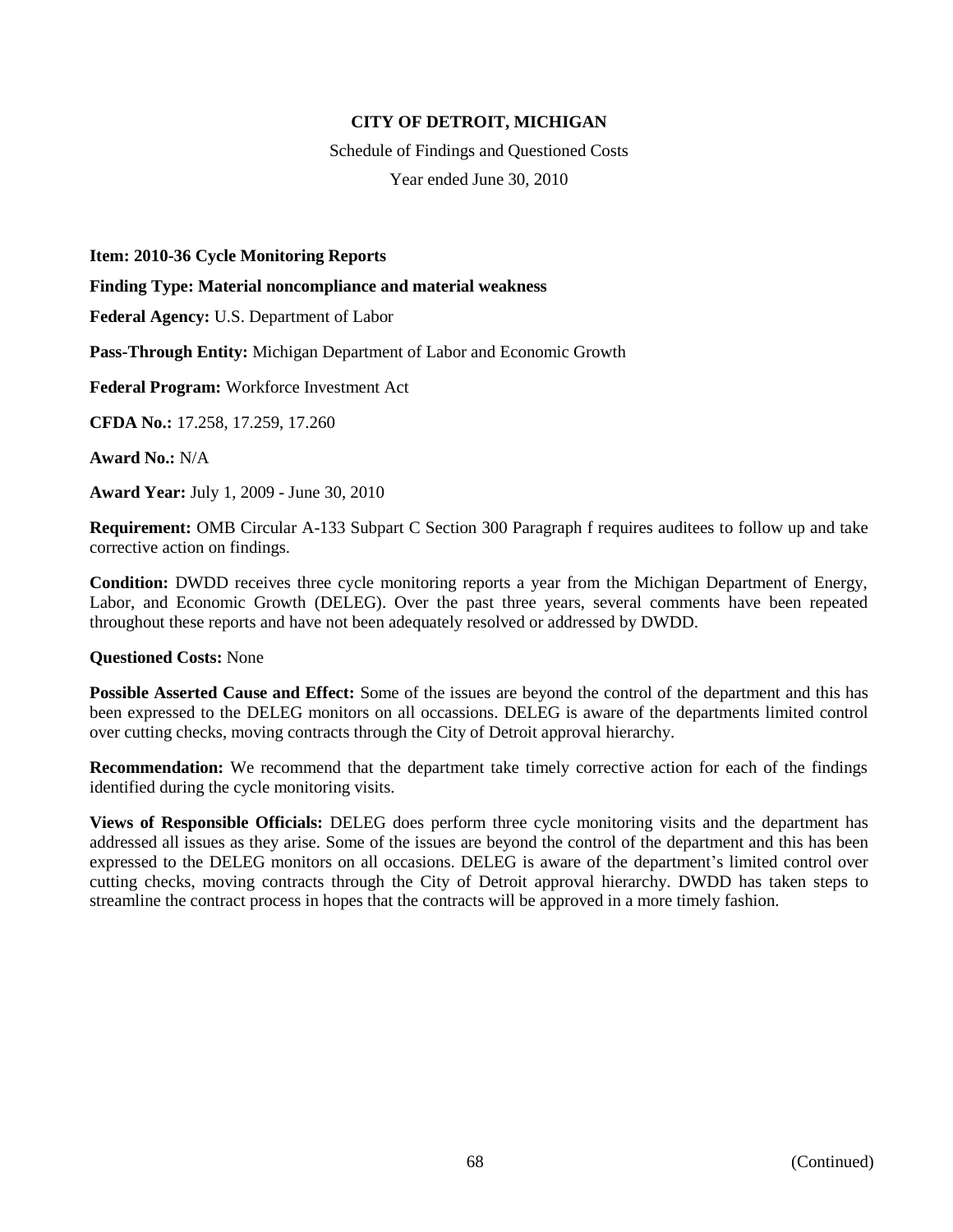Schedule of Findings and Questioned Costs Year ended June 30, 2010

**Item: 2010-37 Equipment and Real Property Management**

**Finding Type: Material noncompliance and material weakness**

**Federal Agency:** U.S. Department of Transportation

**Pass-Through Entity:** Federal Transit Administration

**Federal Program:** Federal Transit Cluster

**CFDA No.:** 20.500, 20.507

**Award No.:** Various

**Award Year:** July 1, 2009 - June 30, 2010

**Requirement:** Equipment and Real Property Management: Per the June 2010 OMB Circular A-133 Compliance Supplement, Part 3 Section F "Equipment records shall be maintained, a physical inventory of equipment shall be taken at least once every two years and reconciled to the equipment records, an appropriate control system shall be used to safeguard equipment, and equipment shall be adequately maintained."

**Condition:** During our testwork, we obtained the most recent physical inventory conducted at the Department of Transportation (DDOT) and noted there were a number of differences identified during the inventory with no evidence of reconciliation or follow up with the fixed asset ledger. In testing the sample of fixed asset additions, there were two additions from CWIP, totaling \$62,968 that were placed into service in the prior year but not included as additions until the current year. Additionally, there were two items identified, for a total of \$8,189, that were improperly expensed rather than capitalized.

### **Questioned Costs:** None

**Possible Asserted Cause and Effect:** DDOT physical asset inventory records were completed and reconciled for FY2010. However, the file forwarded had 2006 data (assets) which were disposed of during that time (FY2006). DDOT ackonowledges the exclusion. The (2) items that were improperly excluded were expensed during the period and were immaterial to the fixed assets.

**Recommendation:** We recommend that the City of Detroit policies regarding the taking of physical inventory counts is followed.

**Views of Responsible Officials:** The physical inventory records have been updated to reflect the current asset listing; therefore the issue is resolved. DDOT has implemented a quarterly reconciliation process to ensure all transactions are tracked and recorded in the correct ledgers.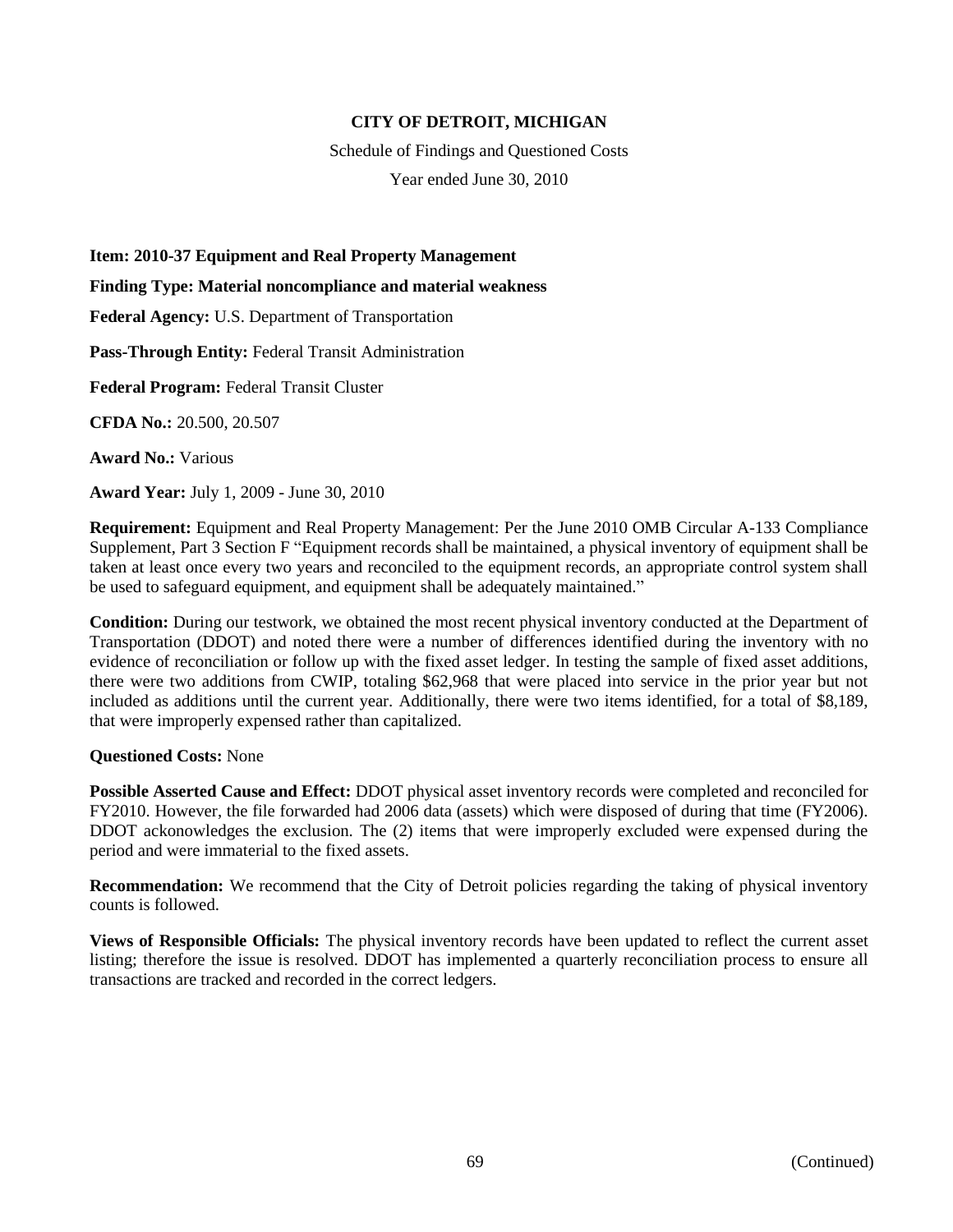Schedule of Findings and Questioned Costs Year ended June 30, 2010

**Item: 2010-38 Reporting**

**Finding Type: Noncompliance and Significant deficiency**

**Federal Agency:** U.S. Department of Transportation

**Pass-Through Entity:** Federal Transit Administration

**Federal Program:** Federal Transit Cluster

**CFDA No.:** 20.500, 20.507

**Award No.:** Various

**Award Year:** July 1, 2009 - June 30, 2010

**Requirement:** Per A-102 Common Rule, nonfederal entities receiving Federal awards must establish and maintain internal controls designed to reasonably ensure compliance with Federal laws, regulations and program compliance requirements. Per the Federal Financial Report instructions, quarterly and semi-annual interim reports shall be submitted no later than 30 days after the end of each reporting period.

**Condition:** During our testwork over a sample of Request for Reimbursements (RFRs) and Federal Financial Reports (FFRs), we noted the following: for 11 out of 28 RFRs, the amount submitted for reimbursement did not agree to supporting documentation or reconcile to DRMS.

**Questioned Costs:** None

**Possible Asserted Cause and Effect:** Expenses reported in the June 2010 FFR included invoice accruals, which were unmatched Oracle receipts and retainage payable as of June 30, 2010. DDOT paid invoices in different periods, due to the invoice receipt date, and drawdowns are submitted after vendors are paid.

**Recommendation:** We recommend that the internal controls over reporting be evaluated to prevent future noncompliance.

**Views of Responsible Officials:** DDOT will ensure all transfer entries are made in DRMS before the reimbursement request is completed to align expenses to RFRs.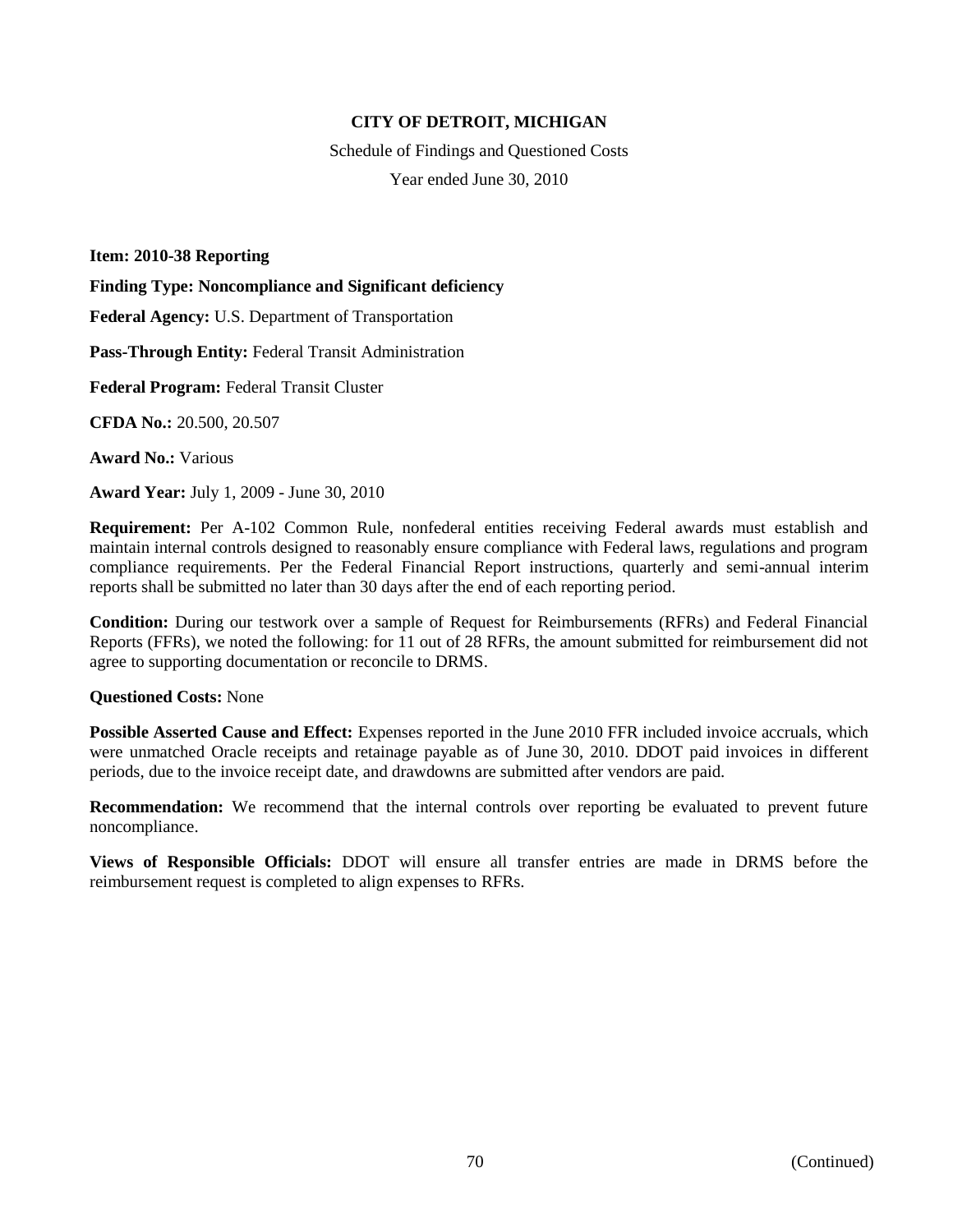Schedule of Findings and Questioned Costs Year ended June 30, 2010

**Item: 2010-39 Davis Bacon**

**Finding Type: Material noncompliance and material weakness**

**Federal Agency:** Environmental Protection Agency

**Pass-Through Entity:** State of Michigan Municipal Bond Authority

**Federal Program:** State Revolving Loan

**CFDA No.:** 66.458

**Award No.:** 5175-07

**Award Year:** July 1, 2009 - June 30, 2010

**Requirement:** Per the State of Michigan letter dated May 26, 2009 informing the City that the SRF 5175-07 was eligible for ARRA funded Principal Forgiveness, Exhibit D, (2) revised May 26, 2009: Consistent with the requirements of Section 1606 of the ARRA, all construction on the project will be undertaken pursuant to written contracts that require contractors and subcontractors maintain compliance with Davis Bacon prevailing wage statute of chapter 31 of title 40, United States Code and mandate compliance with Davis Bacon prevailing wage statute and associated Labor Standards Provisions. Per the compliance supplement for the Davis Bacon Act, Nonfederal entities shall include in their construction contracts subject to the Davis-Bacon Act a requirement that the contractor or subcontractor comply with the requirements of the Davis-Bacon Act and the DOL regulations (29 CFR part 5). Per the compliance supplement for the Davis Bacon Act, Non-federal entities shall include in their construction contracts subject to the Davis-Bacon Act a requirement that the contractor or subcontractor comply with the requirements of the Davis-Bacon Act and the DOL regulations (29 CFR part 5).

**Condition:** Program management did not collect and review signed certifications from its contractors of Davis-Bacon and related Acts for any weeks during construction for the construction contractor related to SRF 5175-07 and 5175-08, ARRA related projects. Program management also did not review payroll submissions to confirm that its contractors' employees are paid weekly, without unauthorized payroll deductions and according to the wage determinations established in the contract. Program management also did not document that wage interviews were conducted periodically to verify that contractors and subcontractors are paying the appropriate wage rates and did not verify that the contractor fringe contributions were made as planned.

#### **Questioned Costs:** None

**Possible Asserted Cause and Effect:** DWSD was not aware of the Davis-Bacon requirement at the start of SRF 5175-07 and 5175-08. This was DWSD's first experience with ARRA funded projects.

**Recommendation:** Before accepting new funding sources, all potential compliance requirements should be identified and evaluated.

**Views of Responsible Officials:** DWSD has since secured the services of Michigan Fair Contracting Center to make sure all Davis-Bacon prevailing wage requirements are being addressed. DWSD will be in compliance going forward.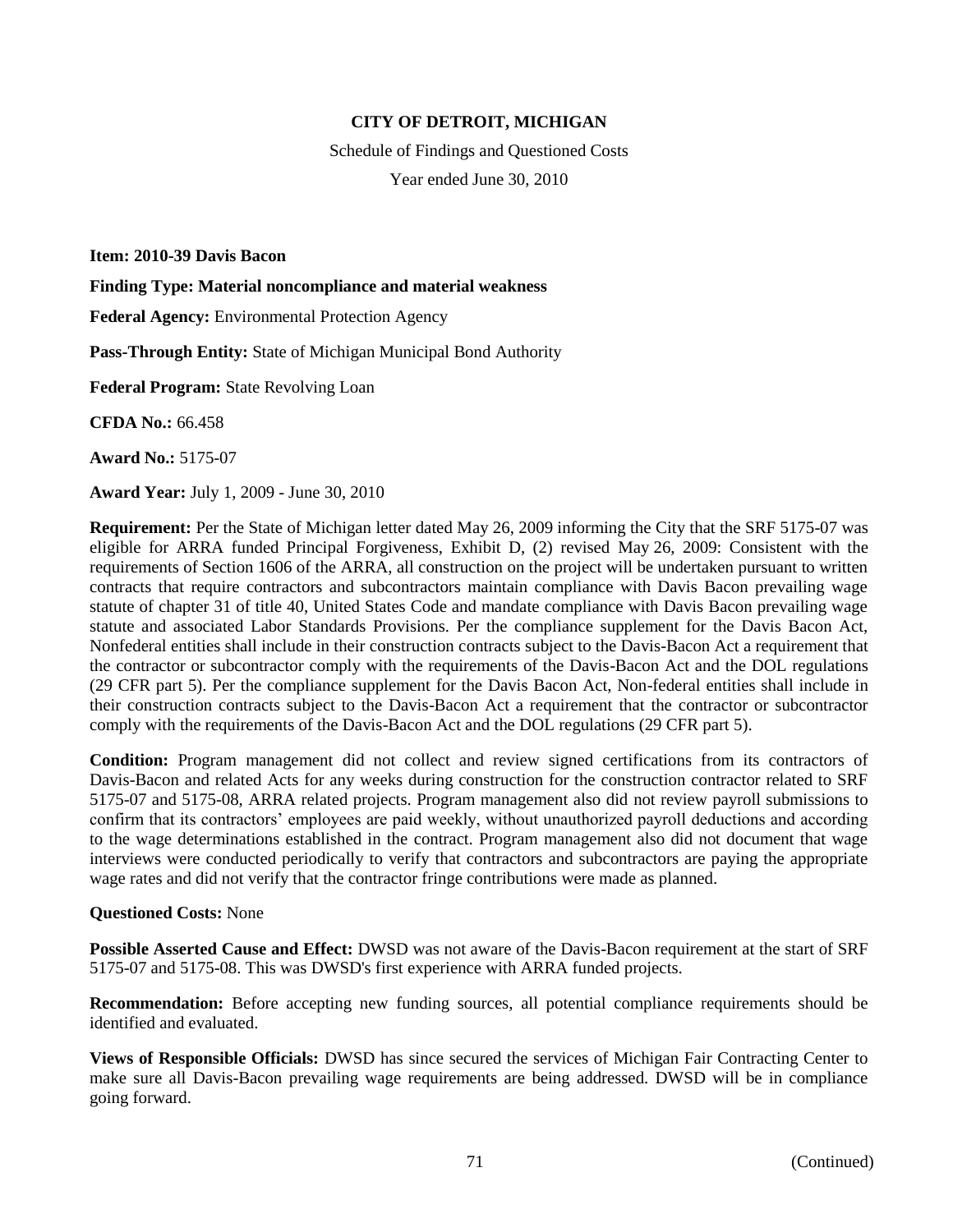Schedule of Findings and Questioned Costs

Year ended June 30, 2010

#### **Item: 2010-40 Activities Allowed or Unallowed and Allowable Costs/Cost Principles**

**Finding Type: Noncompliance and significant deficiency**

**Federal Agency:** U.S. Department of Health and Human Services

**Pass-Through Entity:** Michigan Department of Labor & Economic Growth

**Federal Program:** Temporary Assistance for Needy Families

**CFDA No.:** 93.558

**Award No.:** N/A

**Award Year:** October 1, 2009 - September 30, 2010

**Requirement:** Activities Allowed or Unallowed and Allowable Costs/Cost Principles: Per 2 CFR Part 225 Appendix B, Paragraph 8 (h)(1), Charges to Federal awards for salaries and wages, whether treated as direct or indirect costs, will be based on payrolls documented in accordance with generally accepted practice of the governmental unit and approved by a responsible official(s) of the governmental unit.

Per 2 CFR Part 225, Appendix A, Paragraph C.1 (j), to be allowable under Federal awards, costs must meet the following general criteria: (j) be adequately documented. Per A-102 Common Rule, Nonfederal entities receiving Federal awards must establish and maintain internal controls designed to reasonably ensure compliance with Federal laws, regulations and program compliance requirements.

**Condition:** During our testwork, we selected 8 direct payroll transactions totaling \$14,709 for review and noted the following: For 2 out of 8 items, the timesheets printed from the payroll system (WorkBrain) did not agree to the hours manually entered on the time summaries at the department.

#### **Questioned Costs:** None

**Possible Asserted Cause and Effect:** Variances between the timesheets printed from the payroll system (WorkBrain) did not agree to the hours manually entered on the time summaries at the department in one instance because DWDD had not yet implemented our new procedures for reporting time paid per WorkBrain. In the other instance, time requested was not properly entered by management. Staff did not request a correction to time, but reported time as requested.

**Recommendation:** We recommend that appropriate reconciliation between electronic time keeping and manual time summaries is performed on a regular basis.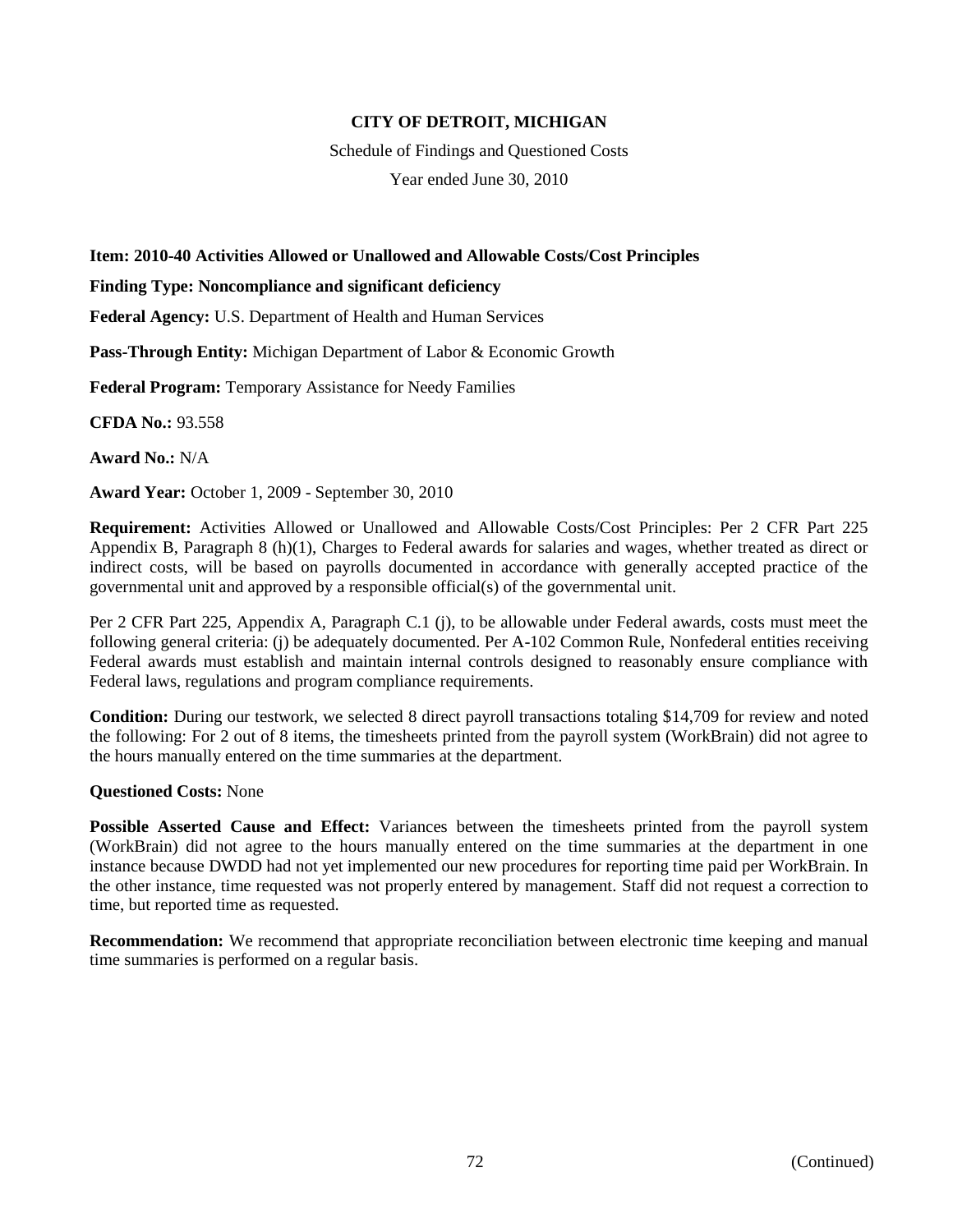Schedule of Findings and Questioned Costs

Year ended June 30, 2010

**Views of Responsible Officials:** New procedures for preparing Time Summary Reports per paid time in WorkBrain were implemented in April 2010. Both of the affected pay periods are before that implementation. One individual reported 89.25 hours on her Time Summary Report for pay date March 12, 2010. Per WorkBrain, she was paid for 85.26 hours. Civil Service Staff who work a 35-hour work week, with paid lunches, are first required to make up lunch hours (bringing them to 40 worked hours) before they are compensated for overtime hours worked. She worked overtime for one hour on Friday, February 26, 2010. She was not compensated with cash for this hour, as it was makeup time for lunch. She also worked overtime of 8.25 hours on Saturday, March 6, 2010. She did not work overtime on any days throughout the week. Therefore, three hours of the 8.25 hours worked on Saturday were charged against the three paid, lunches for Wednesday through Friday. At the time that this Time Summary was prepared, staff was rounding time to the nearest quarter hour. Thus, there is a 0.01 variance. Another individual reported 80.00 hours on his Time Summary Report for pay date January 15, 2010. He left work two hours early on Wednesday, December 30, 2009. He requested C-time for this absence. Upon entry of his c-time, the end time of 16:48 should have been entered. However, 16:28 was entered, instead. Because he requested two hours of c-time to cover this absence, he reported one hour for lunch and two hours for c-time on his Time Summary Report. Thus, there is a variance of 20 minutes, or 0.33 hours.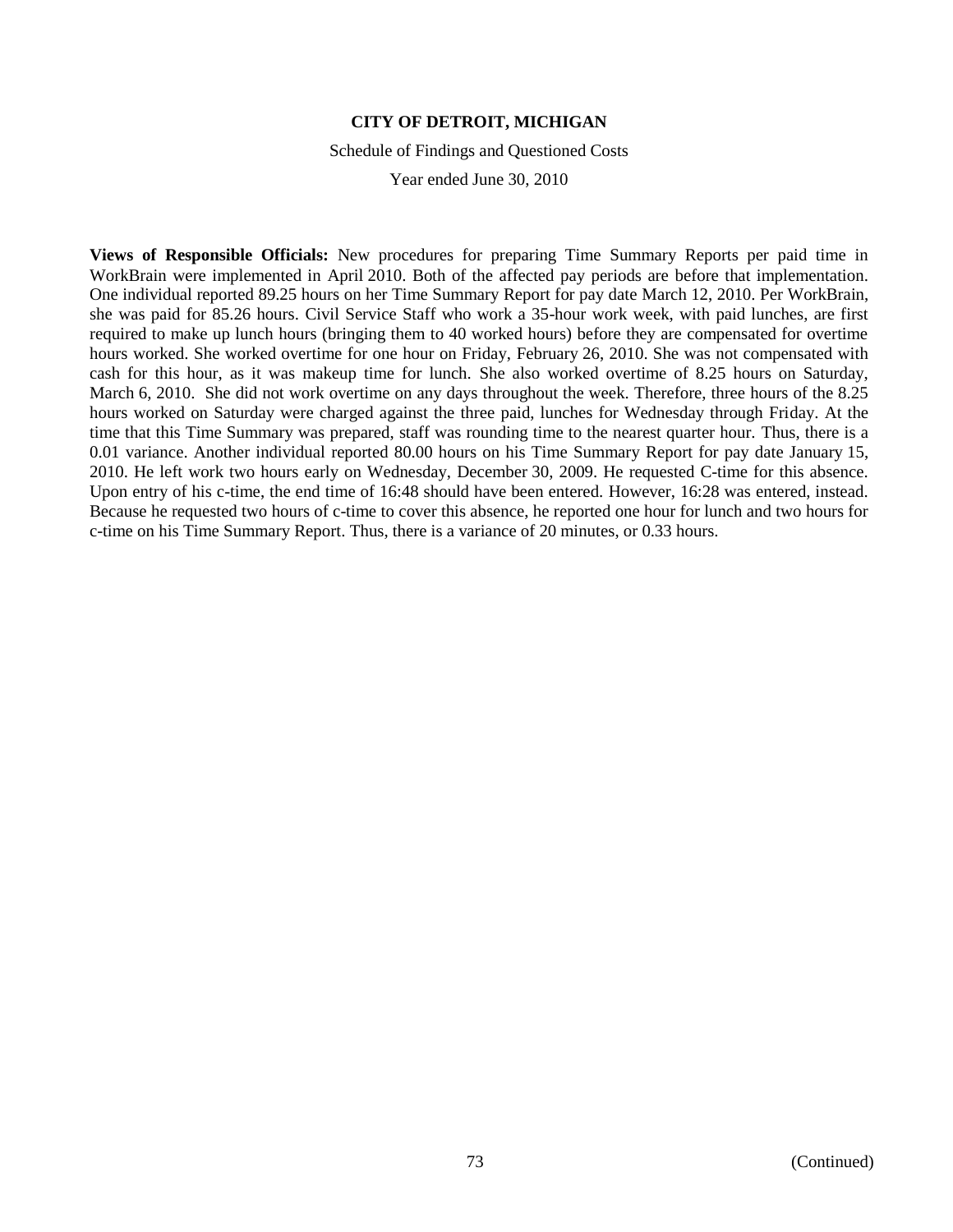Schedule of Findings and Questioned Costs Year ended June 30, 2010

## **Item: 2010-41 Activities Allowed or Unallowed and Allowable Costs/Cost Principles**

**Finding Type: Significant deficiency**

**Federal Agency:** U.S. Department of Health and Human Services

**Pass-Through Entity:** Michigan Department of Labor & Economic Growth

**Federal Program:** Temporary Assistance for Needy Families

**CFDA No.:** 93.558

**Award No.:** N/A

**Award Year:** October 1, 2009 - September 30, 2010

**Requirement:** Activities Allowed or Unallowed and Allowable Costs/Cost Principles: Per 2 CFR Part 225, Appendix A, Paragraph C.1 (j), to be allowable under Federal awards, costs must meet the following general criteria: (j) be adequately documented.

Per A-102 Common Rule, Nonfederal entities receiving Federal awards must establish and maintain internal controls designed to reasonably ensure compliance with Federal laws, regulations and program compliance requirements.

**Condition:** During our testwork, we selected 44 subrecipient payments totaling \$3,995,008 for review and noted for 1 of 44 items, totaling \$21,910, DWDD was unable to locate the Check Request Form.

#### **Questioned Costs:** None

**Possible Asserted Cause and Effect:** Internal controls were not properly designed, executed, or monitored to ensure effectiveness. As a result, management did not comply with the Allowable Costs / Cost Principles requirement.

**Recommendation:** We recommend that documents are retained in accordance with the City's document retention policies.

**Views of Responsible Officials:** Accounts Payable does not process payments without proper documentation; therefore, a check request was prepared and submitted.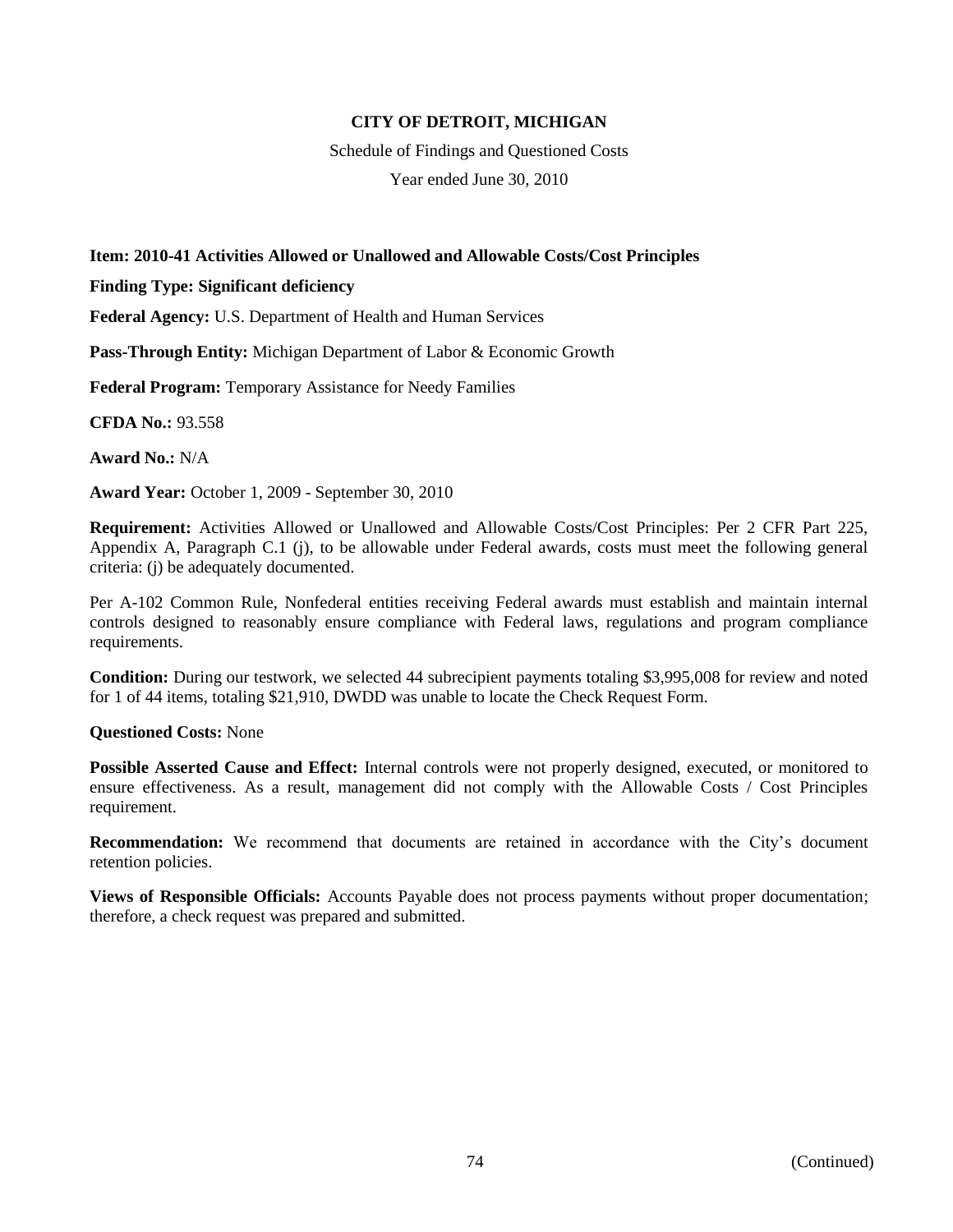Schedule of Findings and Questioned Costs Year ended June 30, 2010

**Item: 2010-42 Cash Management**

**Finding Type: Material noncompliance and material weakness**

**Federal Agency:** U.S. Department of Health and Human Services

**Pass-Through Entity:** Michigan Department of Labor & Economic Growth

**Federal Program:** Temporary Assistance for Needy Families

**CFDA No.:** 93.558

**Award No.:** N/A

**Award Year:** October 1, 2009 - September 30, 2010

**Requirement:** Cash Management: Per OMB Circular A-102, Grants and Cooperative Agreements with State and Local Governments Attachment (2)(a), agency methods and procedures for transferring funds shall minimize the time elapsing between transfer to recipients of grants and cooperative agreements and the recipient's need for the funds. Per the State of Michigan instructions for the Cash Request, the department is to use Actual Disbursements, Year-to-Date defined as follows, "This figure is to include only the actual cash paid out of costs, including funds to subcontractors."

**Condition:** The City did not minimize the time lapse between the drawdown and the payment of funds as required. The average daily balance outstanding was \$1,243,631.

#### **Questioned Costs:** None

**Possible Asserted Cause and Effect:** Probable cause is the time frame between submission of check request to Accounts Payable and the actual payment being processed in DRMS. Additionally, the time between determined expenditures for the administrative costs and the recording of the expenses were not minimized.

**Recommendation:** We recommend preparing the Cash Requests based on actual disbursements.

**Views of Responsible Officials:** DWDD is implementing the following procedures: Funds are not requested to pay subgrantees until reviewed/approved by the fiscal unit and forwarded to Central Accounts Payable. DWDD continues to work closely with accounts payable to ensure payments are made timely once a check request is submitted. Internally, staff will be closely monitored to make certain all administrative costs are recorded to the General Ledger within a two-week period.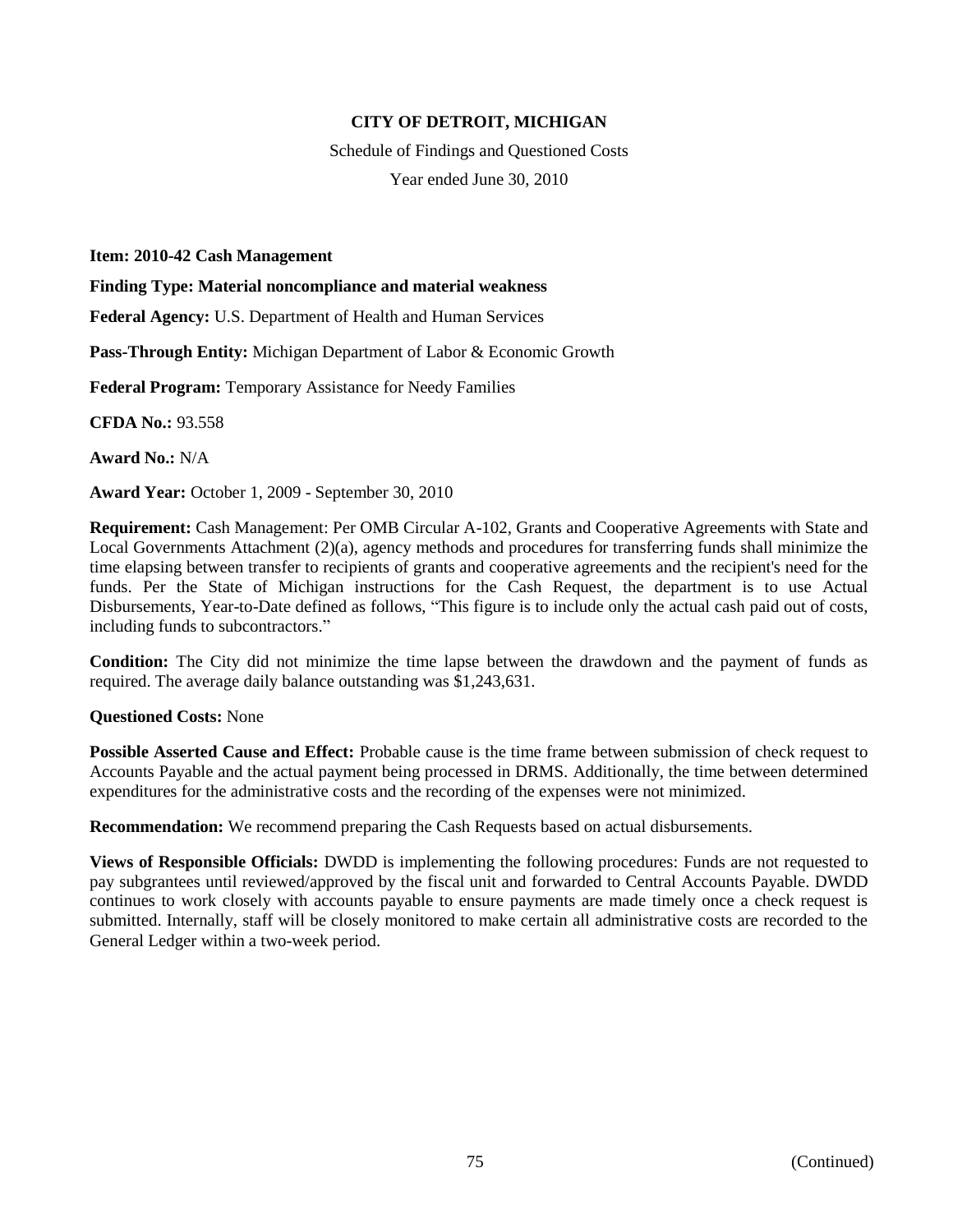Schedule of Findings and Questioned Costs

Year ended June 30, 2010

**Item: 2010-43 Equipment and Real Property Management**

**Finding Type: Noncompliance and significant deficiency**

**Federal Agency:** U.S. Department of Health and Human Services

**Pass-Through Entity:** Michigan Department of Labor & Economic Growth

**Federal Program:** Temporary Assistance for Needy Families

**CFDA No.:** 93.558

**Award No.:** N/A

**Award Year:** October 1, 2009 - September 30, 2010

**Requirement:** Equipment and Real Property Management: Per Circular A-122 Paragraph 15b. : (1) Capital expenditures for general purpose equipment, buildings, and land are unallowable as direct charges, except where approved in advance by the awarding agency. (2) Capital expenditures for special purpose equipment are allowable as direct costs, provided that items with a unit cost of \$5,000 or more have the prior approval of the awarding agency. (3) Capital expenditures for improvements to land, buildings, or equipment which materially increase their value or useful life are unallowable as a direct cost except with the prior approval of the awarding agency.

**Condition:** During our testwork, we reviewed 14 asset additions acquired during the audit period. For 8 of the 14 items, the source document for the cost of the asset did not agree to the recorded amount of the asset.

## **Questioned Costs:** None

**Possible Asserted Cause and Effect:** Eight vehicles were purchased in 2009; on one invoice, the purchase price was recorded incorrectly on the inventory listing. All eight items were recorded as \$29,474; the correct price was \$25,781.

**Recommendation:** We recommend internal controls be evaluated to prevent future noncompliance.

**Views of Responsible Officials:** The items were correctly recorded in the City's General Ledger and the correct price was expensed to funding source. DWDD will ensure that the inventory listing is more thoroughly reviewed in the future.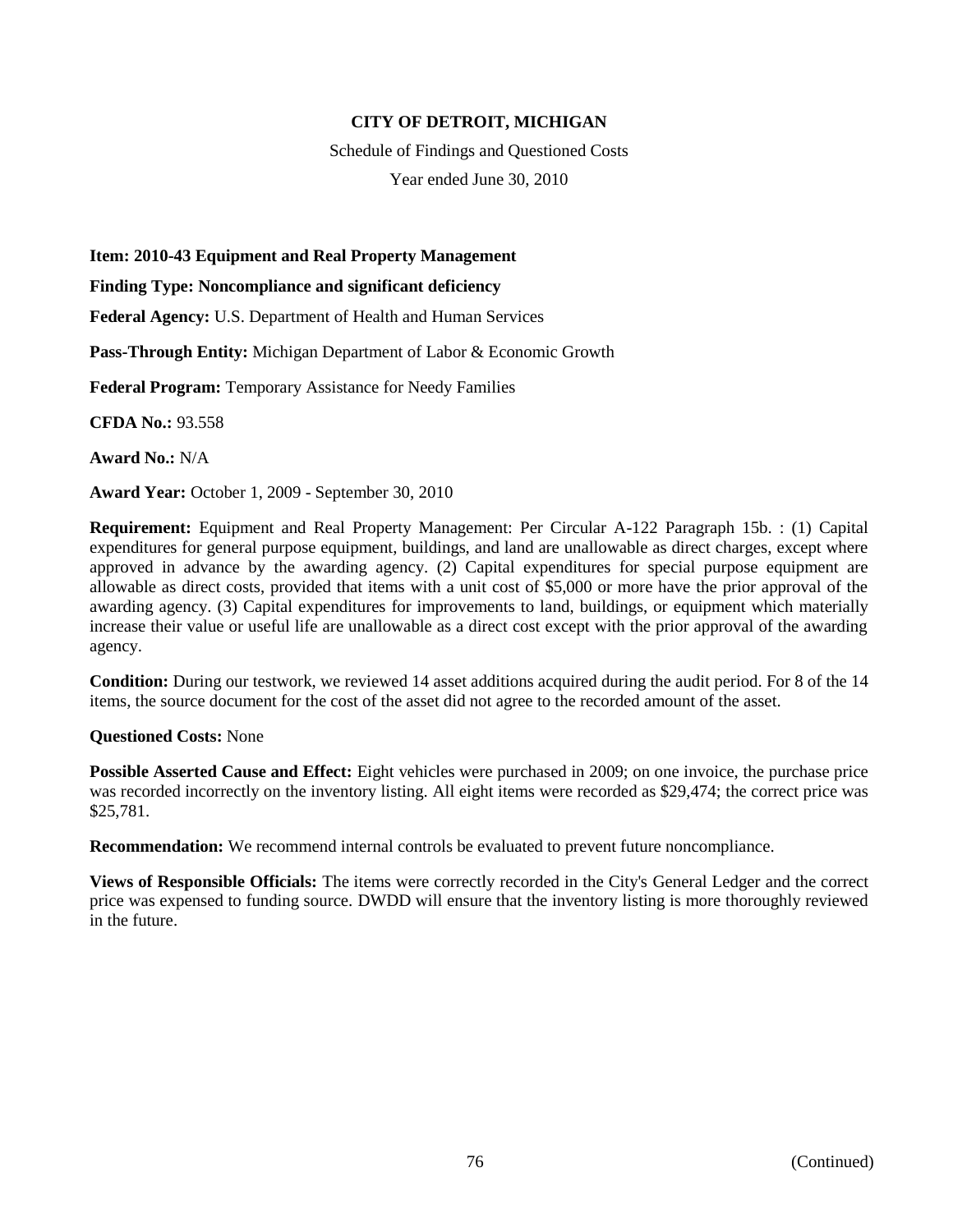Schedule of Findings and Questioned Costs Year ended June 30, 2010

**Item: 2010-44 Eligibility**

**Finding Type: Noncompliance and significant deficiency**

**Federal Agency:** U.S. Department of Health and Human Services

**Pass-Through Entity:** Michigan Department of Labor & Economic Growth

**Federal Program:** Temporary Assistance for Needy Families

**CFDA No.:** 93.558

**Award No.:** N/A

**Award Year:** October 1, 2009 - September 30, 2010

**Requirement:** Eligibility: Per 2 CFR Part 225, Appendix A, Paragraph C.1 (j), to be allowable under Federal awards, costs must meet the following general criteria: (j) be adequately documented. Per A-102 Common Rule, Nonfederal entities receiving Federal awards must establish and maintain internal controls designed to reasonably ensure compliance with Federal laws, regulations and program compliance requirements.

Policy Issuance 09-26 Change 6: The DHS establishes the minimum required hours of participation for each individual upon referral to the MWA based upon appropriately corresponding federal and state criteria. The federal minimum required weekly hours for each family size are as follows:

Single-parent family with a child under the age of six................20

Single-parent family without child under the age of six..............30

Two-parent family not using federally funded child day care….35

Two-parent family using federally funded child day care...........55

**Condition:** During our testwork, we selected 40 ITA payments totaling \$147,222 for review and noted for 1 of 40 items, the ITA Funding Agreement was not signed and approved by the ITA coordinator. Additionally, for 1 of 40 items tested, the participant files did not meet the required hours per the participants family status.

#### **Questioned Costs:** None

**Possible Asserted Cause and Effect:** DWDD believes this is an isolated incident based on the volume of approvals that were being processed at that time.

**Recommendation:** We recommend that internal controls be evaluated to prevent further noncompliance.

**Views of Responsible Officials:** DWDD agrees with this finding. The actual enrollment authorization form was signed by the ITA coordinator approving the student for training and detailing the approval limit. However, the funding agreement was not signed by the ITA coordinator once it was received back from training institution.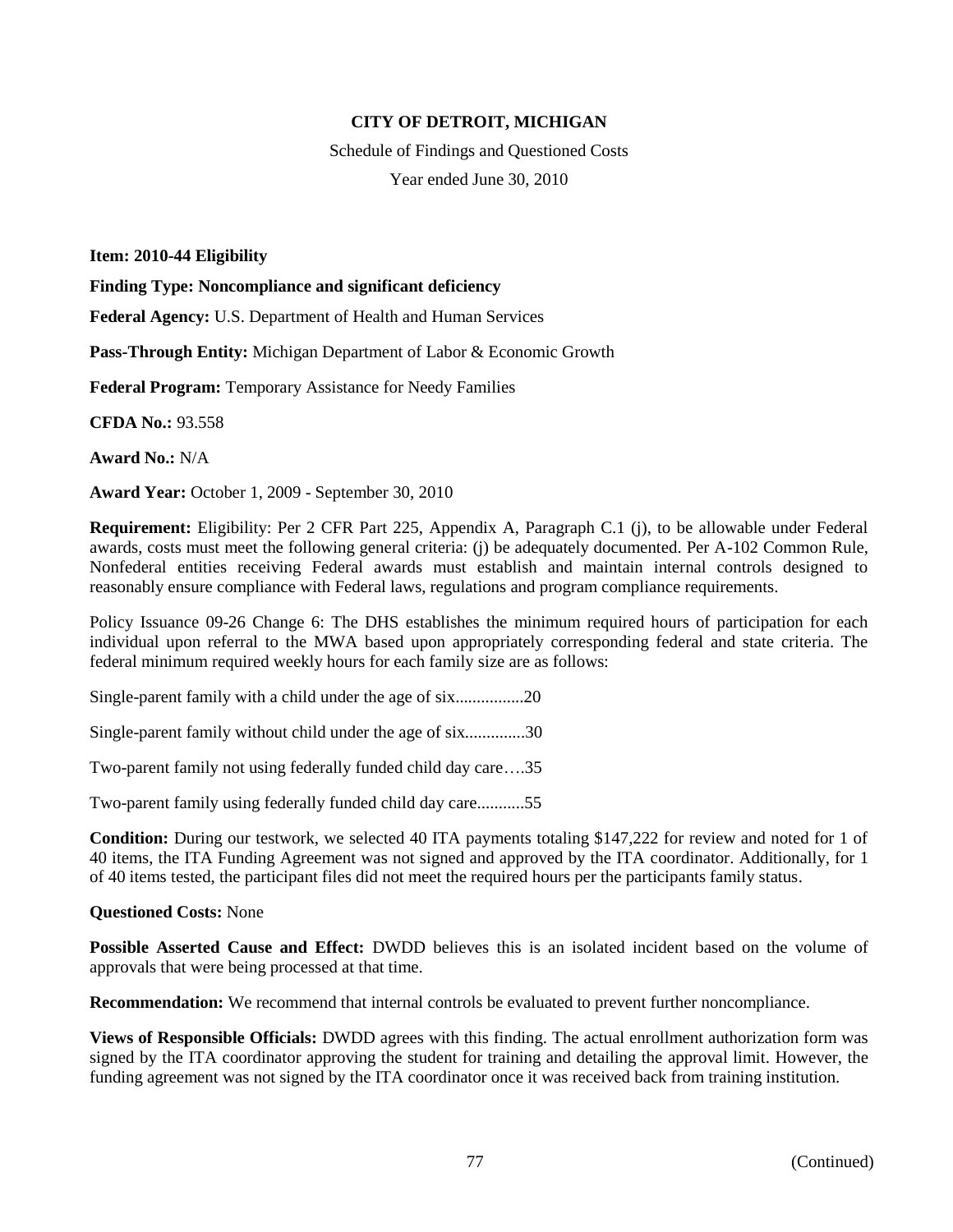Schedule of Findings and Questioned Costs Year ended June 30, 2010

**Item: 2010-45 Subrecipient Monitoring**

**Finding Type: Material noncompliance and material weakness**

**Federal Agency:** U.S. Department of Health and Human Services

**Pass-Through Entity:** Michigan Department of Labor & Economic Growth

**Federal Program:** Temporary Assistance for Needy Families

**CFDA No.:** 93.558

**Award No.:** N/A

**Award Year:** October 1, 2009 - September 30, 2010

**Requirement:** Subrecipient Monitoring: A-102 requires nonfederal entities receiving Federal Awards establish and maintain internal control designed to reasonably ensure compliance with laws, regulations and program compliance requirements.

**Condition:** During our testwork, we selected 13 contracts with subrecipients for review and noted the following: For 13 of 13 items selected, approval of contracts were signed and approved by the City Council, the President of the Subrecipient organization and the authorized department representatives after the date of which services began.

#### **Questioned Costs:** None

**Possible Asserted Cause and Effect:** The timing of the start of the grant period coincides with the receiving of the award letter. The City's contract approval process requires funding to be secured before final approvals can take place.

**Recommendation:** We recommend City departments work cooperatively to determine a method to obtain an approval to continue contracts under the circumstances while remaining in compliance with procurement and contract ordinances and standards.

**Views of Responsible Officials:** We agree with the facts of this finding, however, due to the timing of the grant periods and the timing of the grant information submitted by the State, it is necessary to start the programs and use our award letter as approval.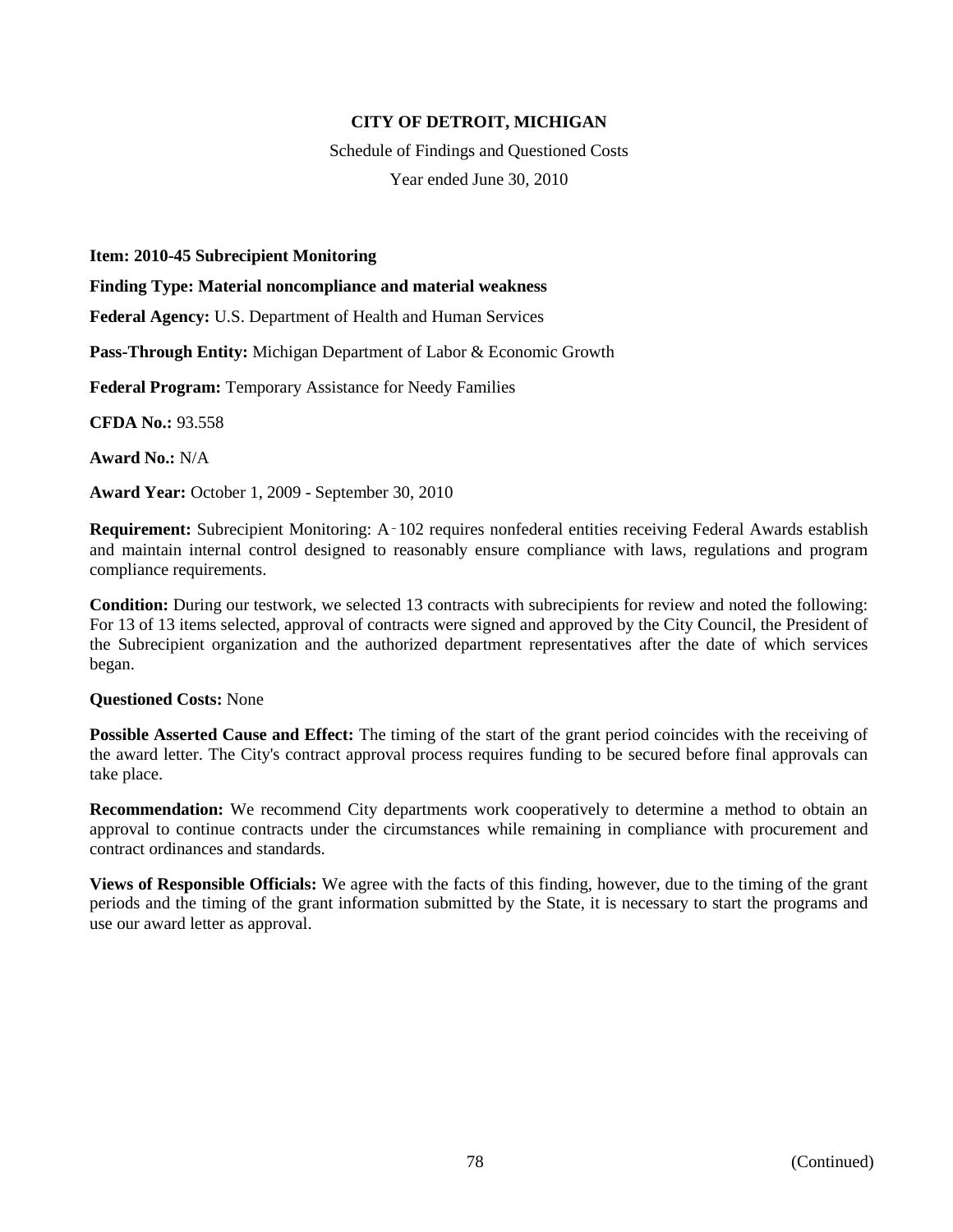Schedule of Findings and Questioned Costs Year ended June 30, 2010

#### **Item: 2010-46 Cycle Monitoring Reports**

**Finding Type: Material noncompliance and material weakness**

**Federal Agency:** U.S. Department of Health and Human Services

**Pass-Through Entity:** Michigan Department of Labor & Economic Growth

**Federal Program:** Temporary Assistance for Needy Families

**CFDA No.:** 93.558

**Award No.:** N/A

**Award Year:** October 1, 2009 - September 30, 2010

**Requirement:** OMB Circular A-133 Subpart C Section 300 Paragraph f requires auditees to follow up and take corrective action on findings.

**Condition:** DWDD receives three cycle monitoring reports a year from the Michigan Department of Energy, Labor, and Economic Growth (DELEG). Over the past three years, several comments have been repeated throughout these reports and have not been adequately resolved or addressed by DWDD.

#### **Questioned Costs:** None

**Possible Asserted Cause and Effect:** Some of the issues are beyond the control of the Department and this has been expressed to the DELEG monitors on all occassions. DELEG is aware of the departments limited control over cutting checks, moving contracts through the City of Detroit approval hierarchy.

**Recommendation:** We recommend that the department take timely corrective action for each of the findings identified during the cycle monitoring visits.

**Views of Responsible Officials:** DELEG does perform three cycle monitoring visits and the department has addressed all issues as they arise. Some of the issues are beyond the control of the Department and this has been expressed to the DELEG monitors on all occasions. DELEG is aware of the departments limited control over cutting checks, moving contracts through the City of Detroit approval hierarchy. DWDD has taken steps to streamline the contract process in hopes that the contracts will be approved in a more timely fashion.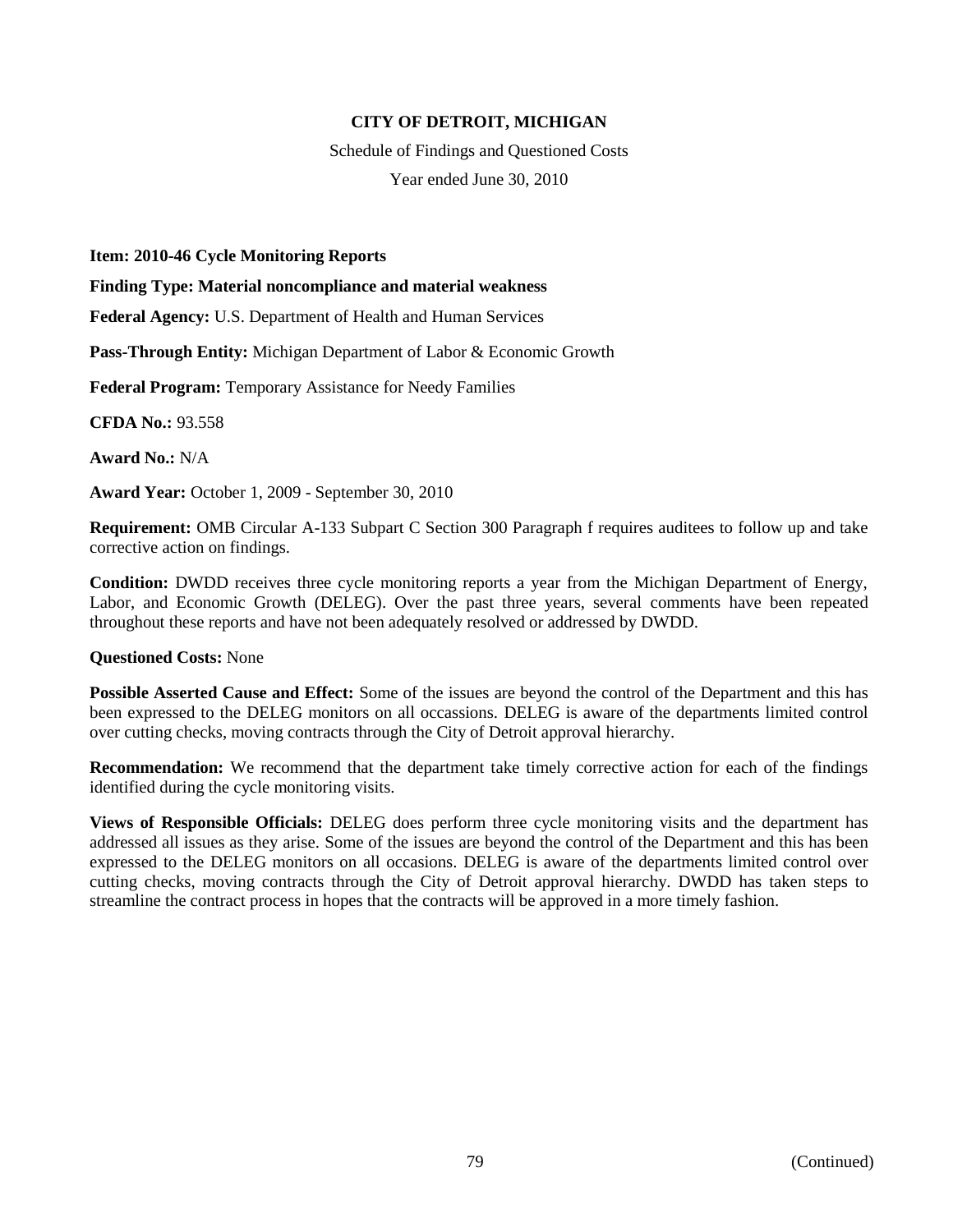Schedule of Findings and Questioned Costs Year ended June 30, 2010

**Item: 2010-47 Davis Bacon**

**Finding Type: Material noncompliance and material weakness**

**Federal Agency:** U.S. Department of Health and Human Services

**Pass-Through Entity:** Michigan Department of Health and Human Services

**Federal Program:** Weatherization for Low Income Persons

**CFDA No.:** 81.042

**Award No.:** DOE-09-82007, DOE-S-09-82007

**Award Year:** April 1, 2009 - March 31, 2012

**Requirement:** Per the compliance supplement for the Davis-Bacon Act, Nonfederal entities shall include in their construction contracts subject to the Davis-Bacon Act a requirement that the contractor or subcontractor comply with the requirements of the Davis-Bacon Act and the DOL regulations (29 CFR part 5, Labor Standards Provisions Applicable to Contacts Governing Federally Financed and Assisted Construction). This includes a requirement for the contractor or subcontractor to submit to the non-Federal entity weekly, for each week in which any contract work is performed, a copy of the payroll and a statement of compliance (certified payrolls) (29 CFR Sections 5.5 and 5.6).

**Condition:** During our testwork, we selected 8 construction related contracts to review and noted that for 1 of 8 contracts the submission of weekly certified payroll was not present for the life of the contract.

**Questioned Costs:** None

**Possible Asserted Cause and Effect:** Contractor experienced health issues subsequent to award of contract.

**Recommendation:** We recommend that management monitor that all contractors or subcontractors submit certified payrolls for each week contract work is performed.

**Views of Responsible Officials:** DHS management has re-emphasized to contractor the consequences of non-compliance. As of March 28, 2011 contractor is current with submission of all required documents.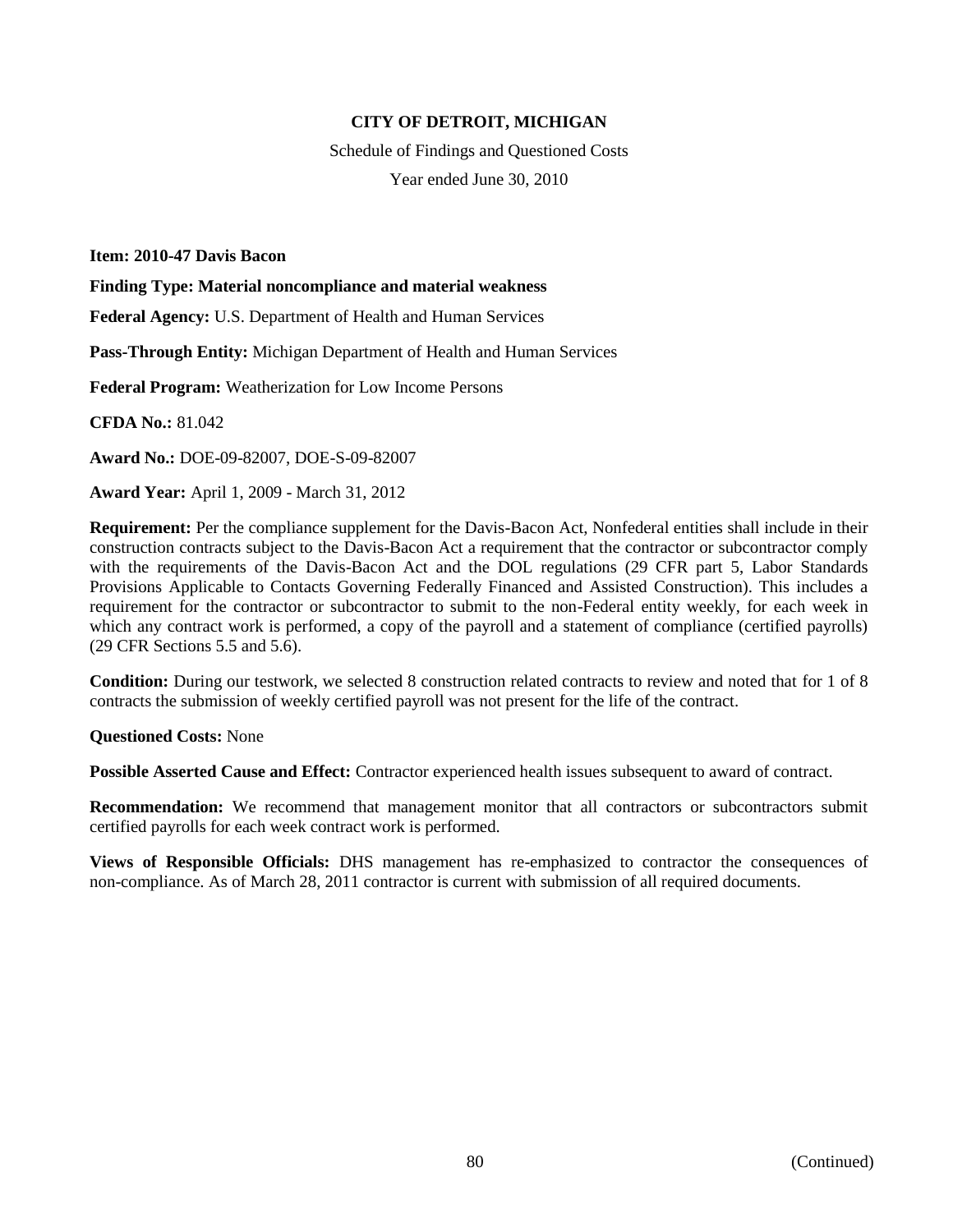Schedule of Findings and Questioned Costs Year ended June 30, 2010

**Item: 2010-48 Eligibility**

**Finding Type: Significant deficiency**

**Federal Agency:** U.S. Department of Health and Human Services

**Pass-Through Entity:** Michigan Department of Health and Human Services

**Federal Program:** Weatherization for Low Income Persons

**CFDA No.:** 81.042

**Award No.:** DOE-09-82007, DOE-S-09-82007

**Award Year:** April 1, 2009 - March 31, 2012

**Requirement:** Per A-102 Common Rule, non-Federal entities receiving Federal awards to establish and maintain internal control designed to reasonably ensure compliance with Federal laws, regulations, and program compliance requirements.

Per the June 2010 OMB Circular A-133 Compliance Supplement, the official poverty guideline as revised annually by the Health & Human Services shall be used to determine eligibility for weatherization assistance. The Weatherization Assistance Application (DHS-4283) used to determine if a household is eligible for weatherization services must be in accordance with CSPM 612.2.

**Condition:** During our testwork over the eligibility compliance requirement, we selected 65 beneficiaries who received program services during the fiscal year 2010, and noted that 1 of the 65 items selected did not include all the required documents in the participants' file.

**Questioned Costs:** None

**Possible Asserted Cause and Effect:** Management did not retain documentation in accordance with document retention policies.

**Recommendation:** We recommend that documents are maintained in accordance with document retention policies.

**Views of Responsible Officials:** Management agrees with the finding. Firmer internal controls will ensure future compliance.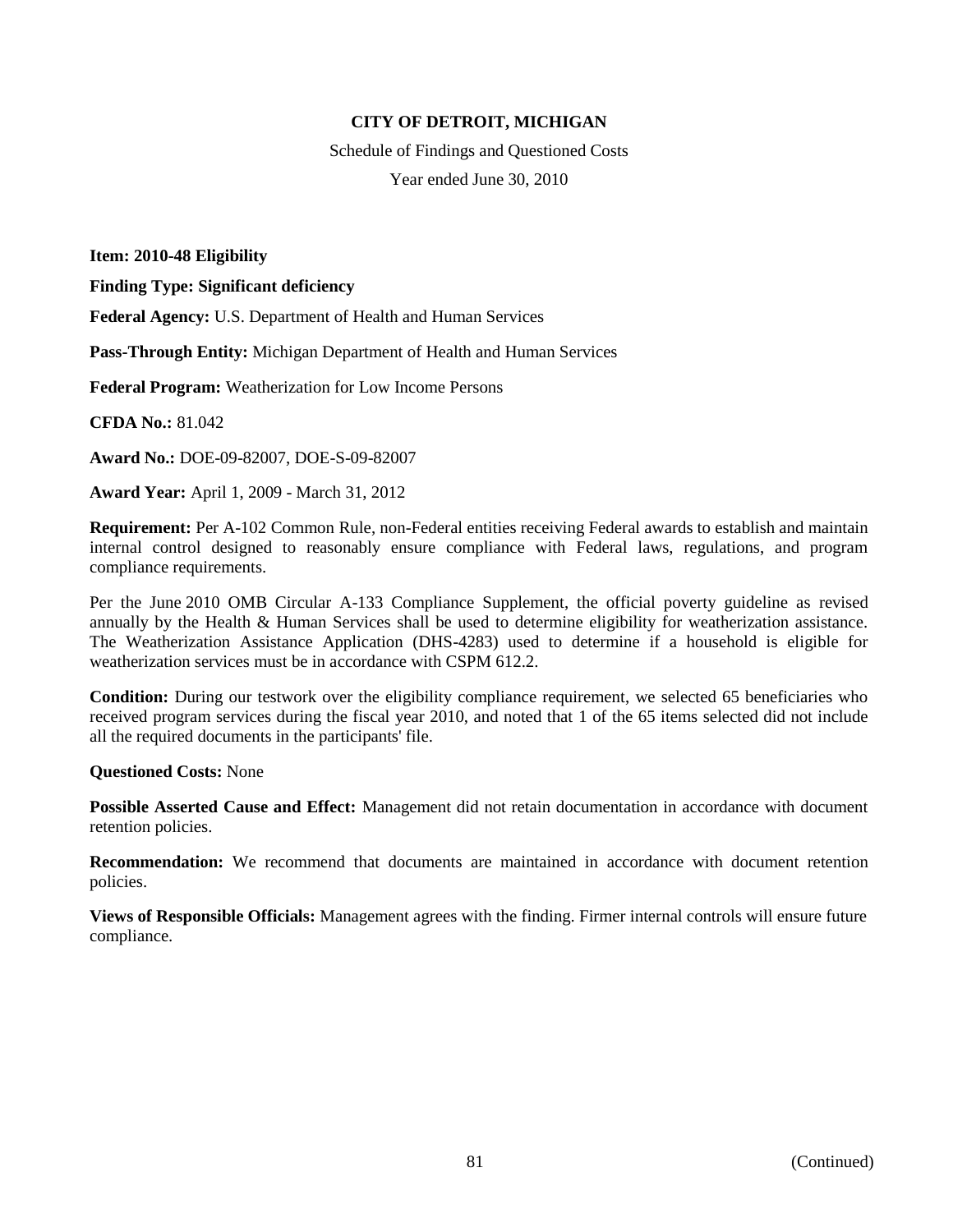Schedule of Findings and Questioned Costs Year ended June 30, 2010

**Item: 2010-49 Procurement, Suspension, and Debarment**

**Finding Type: Material noncompliance and material weakness**

**Federal Agency:** U.S. Department of Health and Human Services

**Pass-Through Entity:** Michigan Department of Health and Human Services

**Federal Program:** Weatherization for Low Income Persons

**CFDA No.:** 81.042

**Award No.:** DOE-09-82007, DOE-S-09-82007

**Award Year:** April 1, 2009 - March 31, 2012

**Requirement:** Per A-102 Common Rule, non-Federal entities receiving Federal awards establish and maintain internal control designed to reasonably ensure compliance with Federal laws, regulations, and program compliance requirements.

**Condition:** During our testwork, we selected 6 contracts for review and noted that 6 of 6 contracts were not approved by City Council prior to work commencing.

**Questioned Costs:** None

**Possible Asserted Cause and Effect:** Procurement standards were not followed.

**Recommendation:** We recommend City departments work cooperatively to determine a method to ensure contracts are approved in accordance with the City's procurement policies prior to work commencing.

**Views of Responsible Officials:** Management agrees with the finding. Citywide internal controls are needed to ensure that all city agencies are in compliance with federal guidelines regarding procurement standards.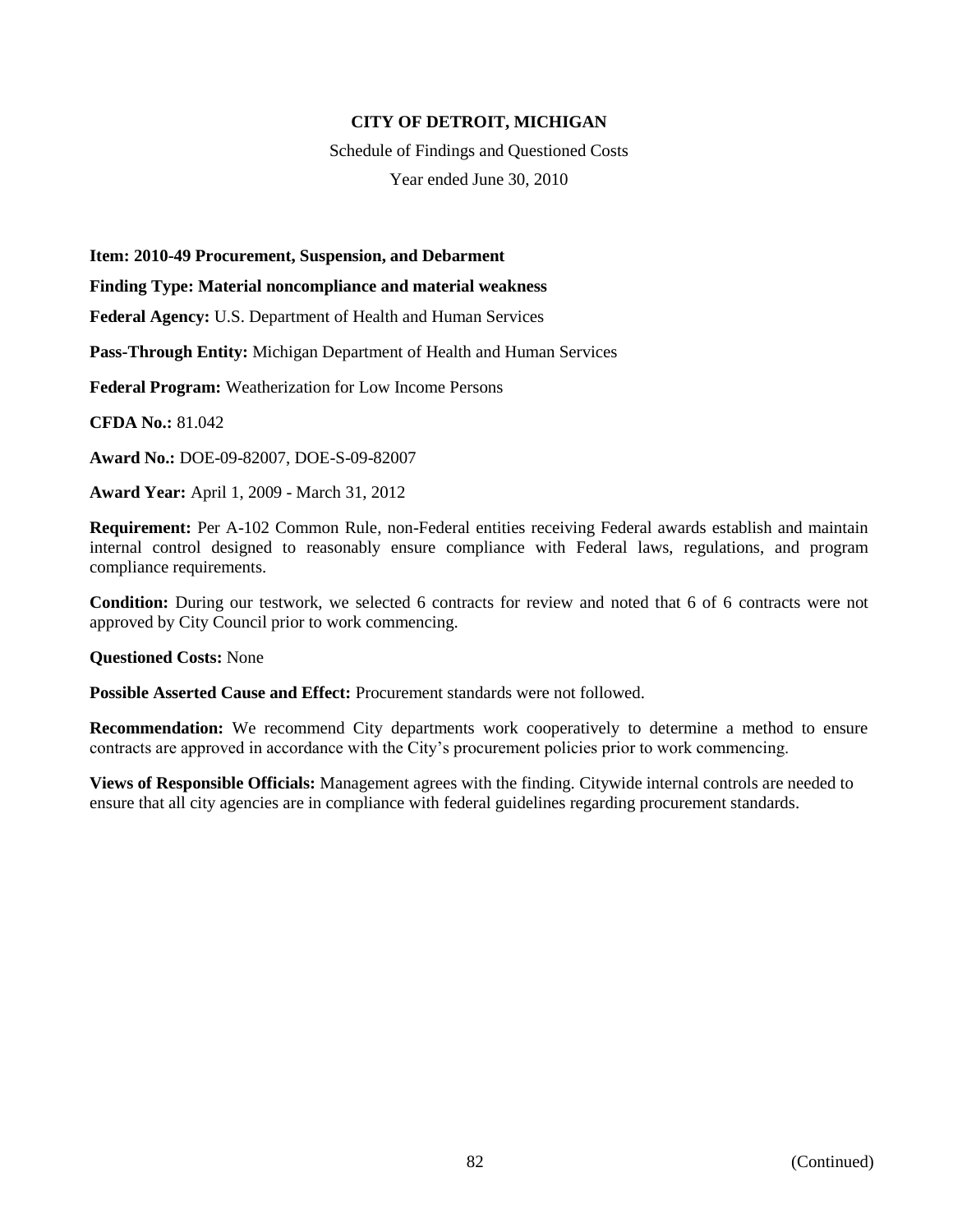Schedule of Findings and Questioned Costs Year ended June 30, 2010

**Item: 2010-50 Criminal Background Checks**

**Finding Type: Material noncompliance and material weakness**

**Federal Agency:** U.S. Department of Health and Human Services

**Pass-Through Entity:** Michigan Department of Health and Human Services

**Federal Program:** Weatherization for Low Income Persons

**CFDA No.:** 81.042

**Award No.:** DOE-09-82007, DOE-S-09-82007

**Award Year:** April 1, 2009 - March 31, 2012

**Requirement:** Per the agreement between the State of Michigan Department of Human Services (MDHS) and the City of Detroit Department of Human Services (DHS), as a condition of the agreement, the Weatherization grantee shall conduct or cause to be conducted prior to any individuals performing work under this agreement: (1) for each new employee, subcontractor, subcontractor employee or volunteer who - has unsupervised direct contact with children and/or vulnerable adult populations or access to confidential information, or is directly supervising volunteers that have direct contact with children and/or vulnerable adult populations or confidential information, or has regardless of supervision status, access to client confidential information, an Internet Criminal History Access Tool (ICHAT) check and a National and State Sex Offender Registry (SOR) check; (2) for each new employee, employee, subcontractor, subcontractor employee or volunteer who works directly with children under this agreement, a Central Registry (CR) check.

**Condition:** Per discussion with the City, criminal background checks for employees of contractors are not performed.

#### **Questioned Costs:** None

**Possible Asserted Cause and Effect:** Insufficient communication between Human Resources and DHS management.

**Recommendation:** We recommend management implement a process and related controls to ensure criminal background checks are completed for all required personnel.

#### **Views of Responsible Officials:**

DHS management has apprised Human Resources Department of the background check requirement. Effective March 2011 DHS Human Resources Liaison will communicate with Human Resources Department to ensure background checks performed for all new or transfer staff prior to start date at DHS.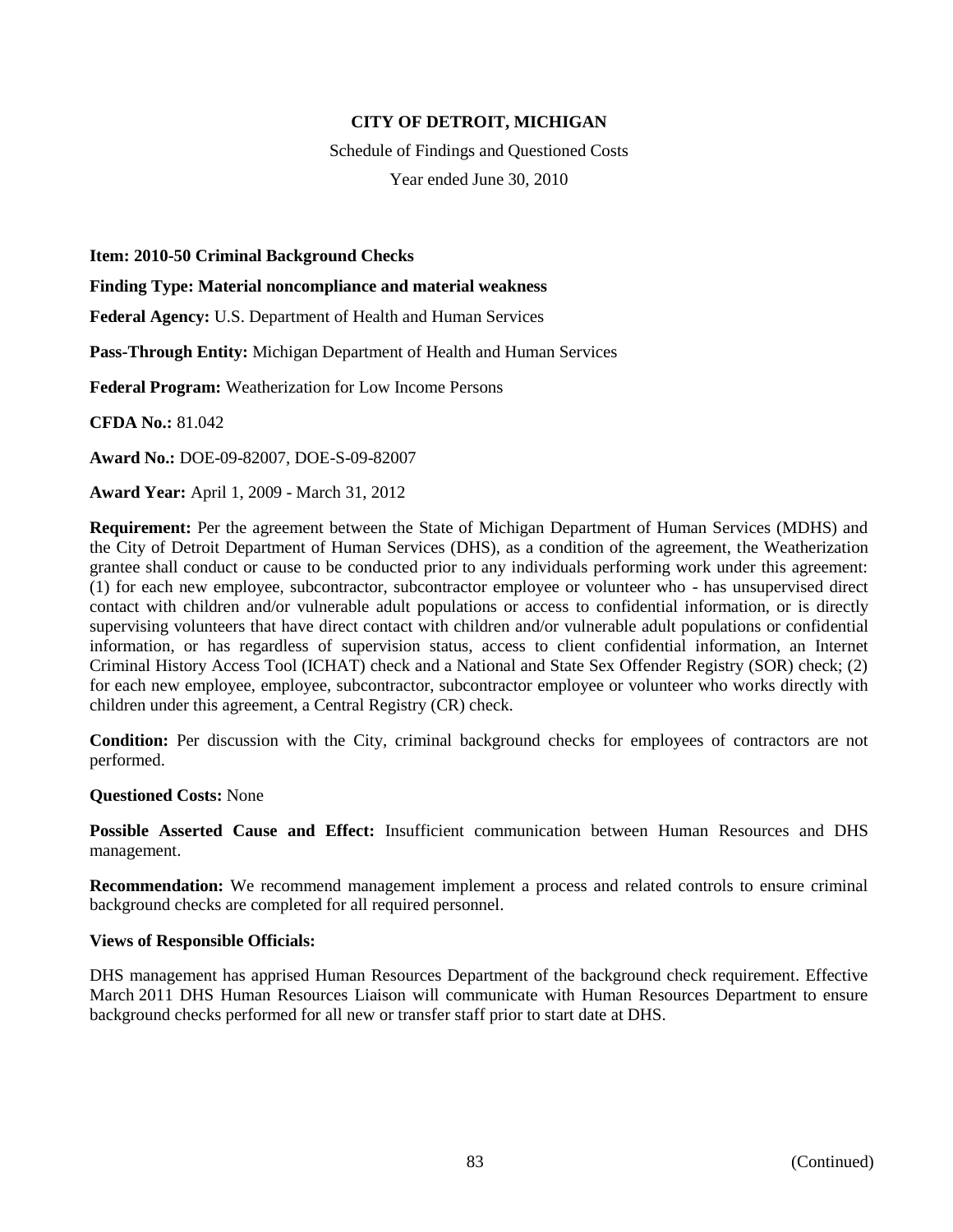Schedule of Findings and Questioned Costs Year ended June 30, 2010

**Item: 2010-51 Reporting**

**Finding Type: Material noncompliance and material weakness**

**Federal Agency:** U.S. Department of Health and Human Services

**Pass-Through Entity:** Michigan Department of Health and Human Services

**Federal Program:** Weatherization for Low Income Persons

**CFDA No.:** 81.042

**Award No.:** DOE-09-82007, DOE-S-09-82007

**Award Year:** April 1, 2009 - March 31, 2012

**Requirement:** Per A-102 Common Rule, non-Federal entities receiving Federal awards to establish and maintain internal control designed to reasonably ensure compliance with Federal laws, regulations, and program compliance requirements.

Per the Grant Agreement and the Community Service Policy Manual (CSPM 602), the monthly programmatic report (DHS-1071) is required to be submitted, via email, within 30 days from the end of the report period to the Grantee's grant manager.

Per the State of Michigan Department of Human Services Memo dated May 19, 2010, it is required that zip codes for subcontractors/vendors are the complete 9-digit zip code. The Federal Report will not accept 5-digit zip codes.

**Condition:** During our testwork over the Reporting compliance requirement, we obtained 3 Monthly Programmatic reports and noted mathematical errors for 3 of 3 reports. Also, we noted that the August 2009 and the December 2009 reports were not submitted within 30 days from the end of the the report period.

We obtained 24 of 24 monthly ARRA DOE and DOE Statement of Expenditures and noted the following: the revised versions of January 2010 and March 2010 ARRA DOE Statement of Expenditures did not have a signature of approval and 8 of 24 were not submitted within 30 days from the end of the month's billing period as required and stated within the grant agreement.

We tested 3 of 12 monthly ARRA reports submitted to the State and noted for 2 of 12 reports the department did not enter the complete 9-digit zip code for the subcontractor/vendor as required by the State and 3 of 3 were missing an authorized signature.

#### **Questioned Costs:** None

**Possible Asserted Cause and Effect:** Additional level of staff review is needed. Current DHS software does not support use of nine (9) digit zip codes.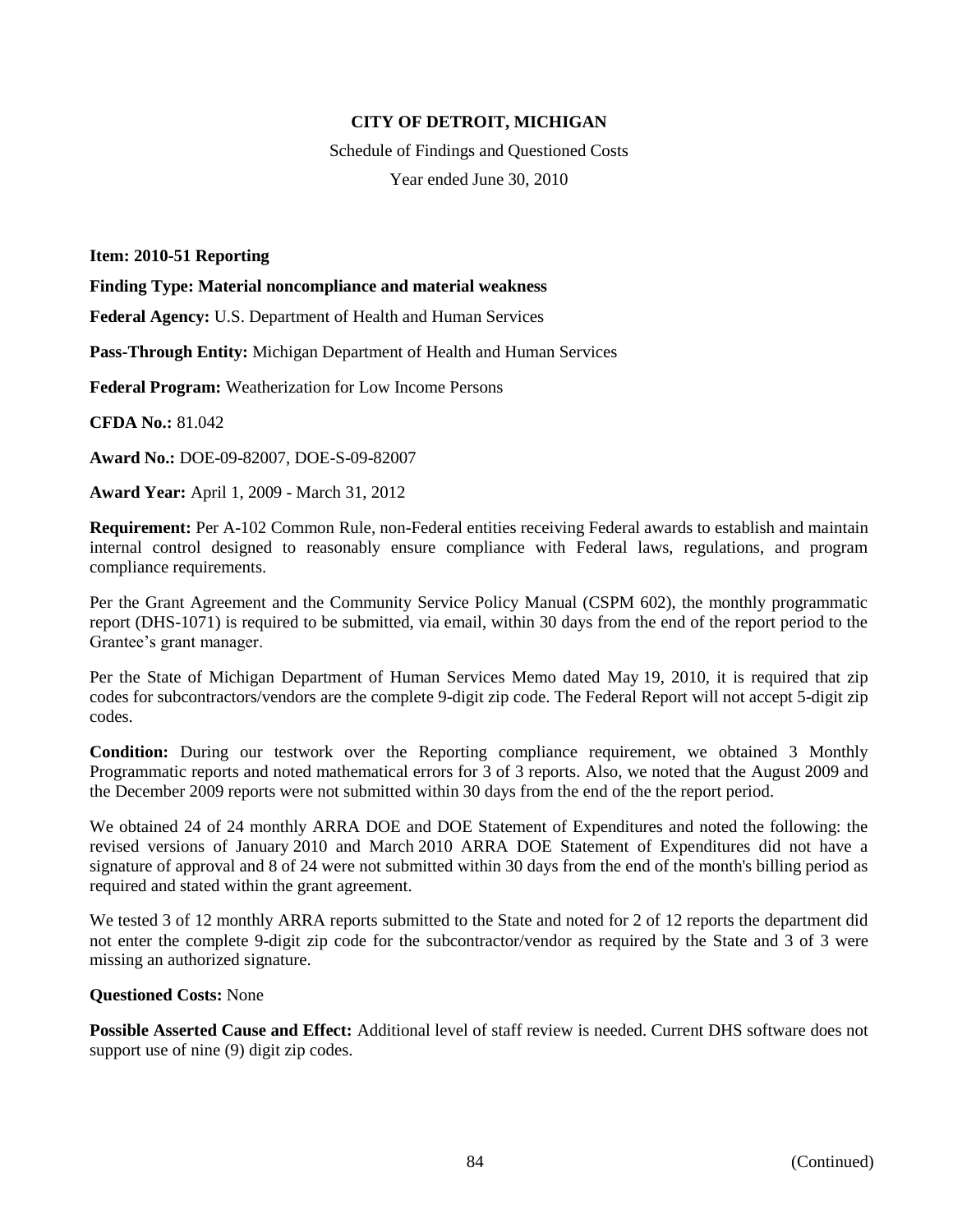Schedule of Findings and Questioned Costs

Year ended June 30, 2010

**Recommendation:** We recommend that reports are reviewed for accuracy by an individual that is knowledgeable of the program requirements but someone other than the individual who prepared the report. We also recommend that reporting checklists be used to monitor the timeliness of report preparation and submission.

**Views of Responsible Officials:** Staff supervision changed effective November 1, 2010 which will increase accuracy and review of supporting documentation. Effective April 1, 2011 staff will enter nine (9) digit zip codes. DHS will investigate new software which will support use of nine (9) digit zip codes.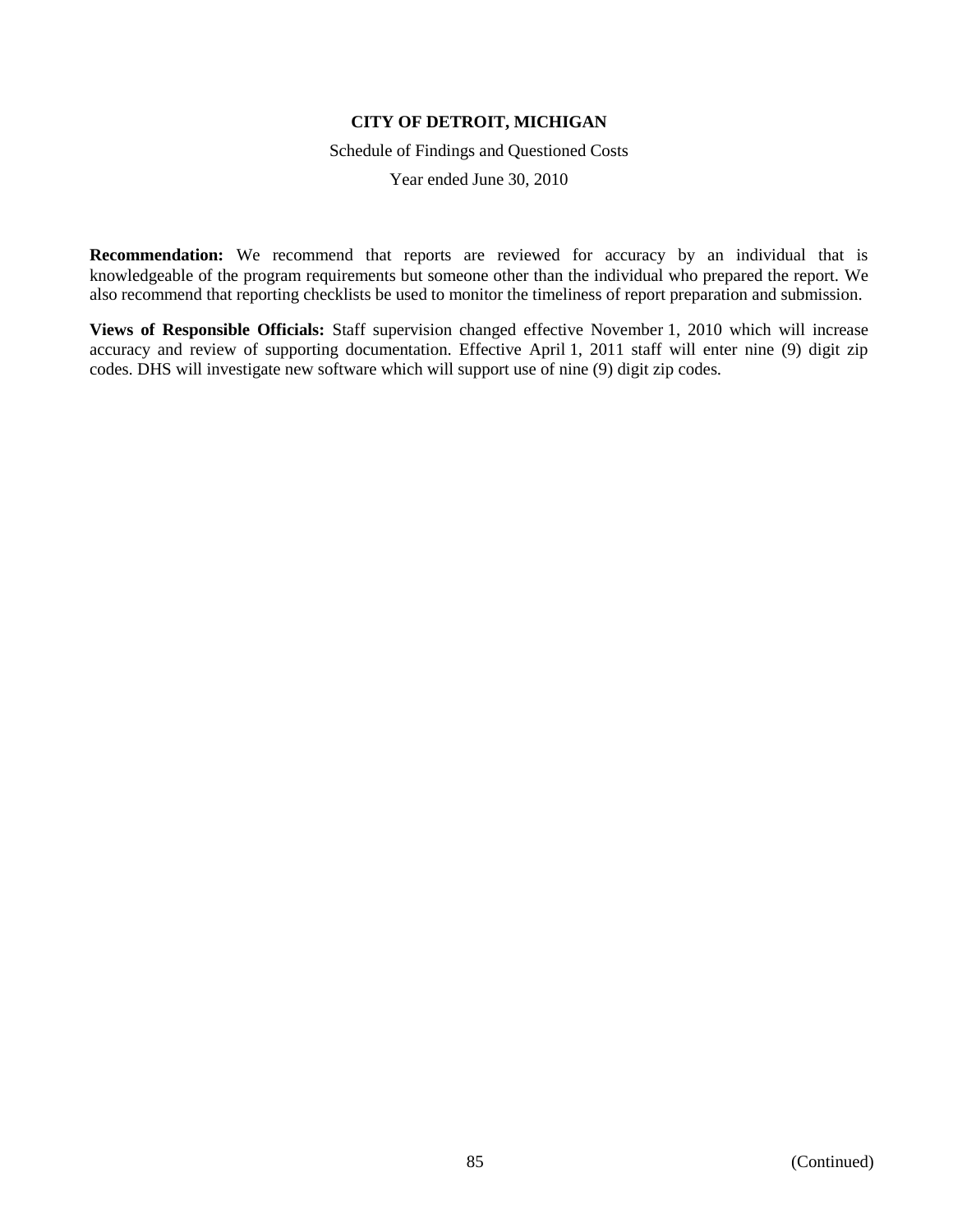Schedule of Findings and Questioned Costs

Year ended June 30, 2010

# **Item: 2010-52 Activities Allowed or Unallowed and Allowable Costs/Cost Principles**

#### **Finding Type: Material noncompliance and material weakness**

**Federal Agency:** U.S. Department of Health and Human Services

**Pass-Through Entity:** Michigan Department of Human Services

**Federal Program:** Community Services Block Grant

**CFDA No.:** 93.569, 93.710

**Award No.:** Various

**Award Year:** October 1, 2009 - September 30, 2010

**Requirement:** Per OMB Circular A-87, Attachment B, Part 23 (a), Interest: Costs incurred for interest on borrowed capital or the use of a governmental unit's own funds, however represented, are unallowed except as specifically provided in subsection b, or authorized by Federal legislation. Subsection b refers to allowable interest related to construction type activities. The UAAL does not fall into this category of interest expense, and therefore does not qualify for allowability under this section.

**Condition:** Per review of the fringe benefit calculation, certain amounts charged to the grant in the amount of \$405,676 include principal and interest payments for pension borrowings. Approximately 94.7% of the \$405,676 (or \$384,175) is related to interest and as such will be a questioned cost.

## **Questioned Costs:** \$384,175

**Possible Asserted Cause and Effect:** After the City's budget was approved in May 2009 for the 2009-2010 fiscal year, the budget and finance department determined that additional funds were due the pension system for POC - UAAL. The POC's were issued in prior years to supplement the City's pension systems for its UAAL. The corresponding amounts charged to the grant were for principal and interest, and are to be ongoing for a number of years.

**Recommendation:** We recommend that the City does not charge unallowable costs to grant programs without specific approval from the granting agencies of each grant.

**Views of Responsible Officials:** Management agrees with the finding that the interest portion of the POC UAAL should not have been charged to the grant as stated in OMB Circular A-87. We have requested that HUD review these charges to see if they could be properly charged.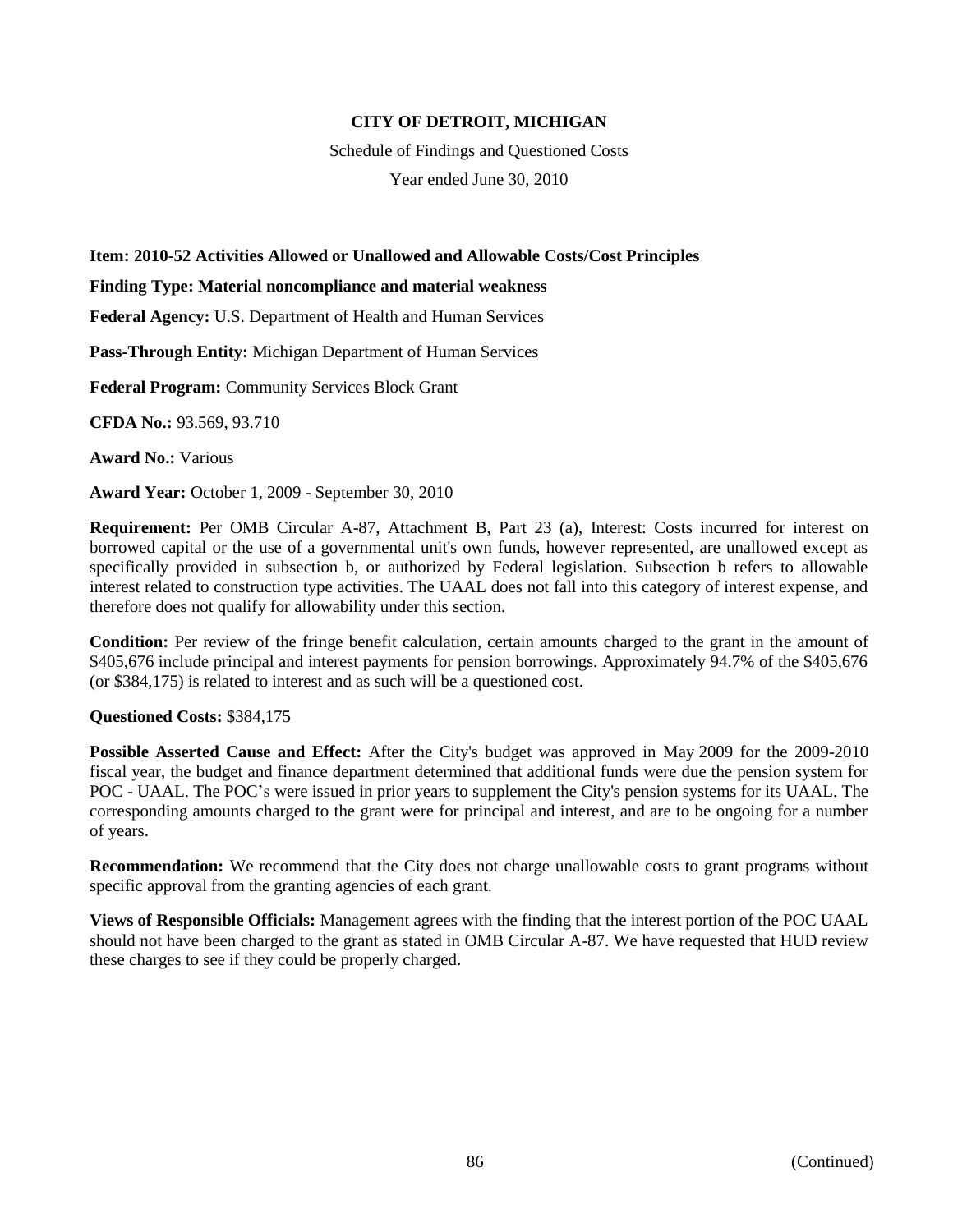Schedule of Findings and Questioned Costs Year ended June 30, 2010

#### **Item: 2010-53 Activities Allowed or Unallowed and Allowable Costs/Cost Principles**

#### **Finding Type: Noncompliance and significant deficiency**

**Federal Agency:** U.S. Department of Health and Human Services

**Pass-Through Entity:** Michigan Department of Human Services

**Federal Program:** Community Services Block Grant

**CFDA No.:** 93.569, 93.710

**Award No.:** Various

**Award Year:** October 1, 2009 - September 30, 2010

**Requirement:** Activities Allowed or Unallowed and Allowable Costs/Cost Principles: Per 2 CFR Part 225, Appendix A, Paragraph C.1 (j), to be allowable under Federal awards, costs must meet the following general criteria: (j) be adequately documented.

Per A-102 Common Rule, Nonfederal entities receiving Federal awards must establish and maintain internal controls designed to reasonably ensure compliance with Federal laws, regulations and program compliance requirements.

**Condition:** The City charged \$67,000 in administrative costs to CSBG, which should have been allocated to the TANF grant.

#### **Questioned Costs:** \$67,000

**Possible Asserted Cause and Effect:** TANF and CSBG expenditures were set up in same cost center and appropriation.

**Recommendation:** We recommend that the internal controls be evaluated to prevent future noncompliance.

**Views of Responsible Officials:** Effective April 1, 2011 all grants will be set up in separate cost centers.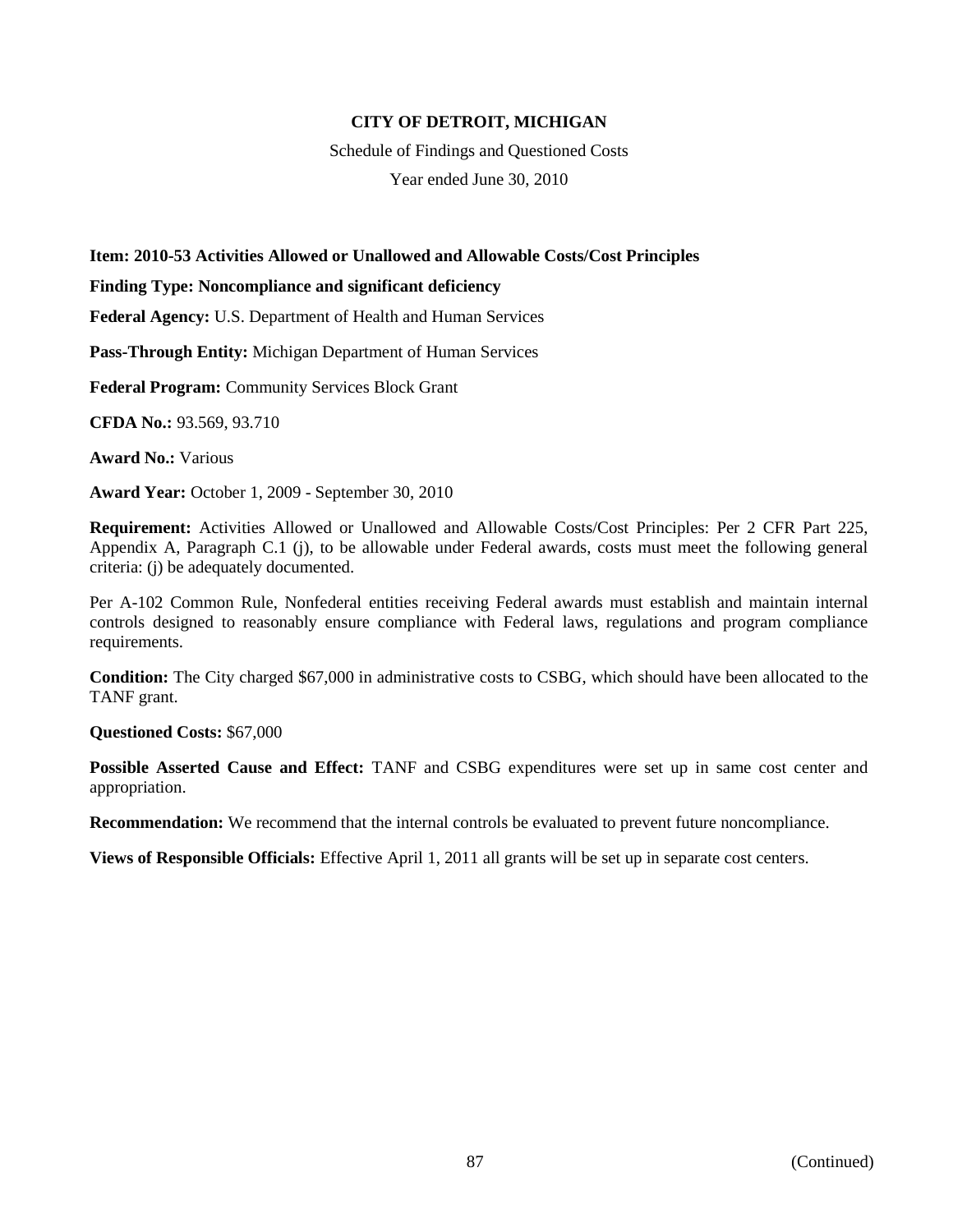Schedule of Findings and Questioned Costs Year ended June 30, 2010

#### **Item: 2010-54 Suspension and Debarment**

**Finding Type: Noncompliance and significant deficiency**

**Federal Agency:** U.S. Department of Health and Human Services

**Pass-Through Entity:** Michigan Department of Human Services

**Federal Program:** Community Services Block Grant

**CFDA No.:** 93.569, 93.710

**Award No.:** Various

**Award Year:** October 1, 2009 - September 30, 2010

**Requirement:** Per 2 CFR 180.300, when you enter into a covered transaction with another person at the next lower tier, you must verify that the person with whom you intend to do business is not excluded or disqualified.

**Condition:** During our testwork over suspension and debarment, we noted that 1 of 22 subrecipients did not have a signed suspension and debarment certification in the contract.

#### **Questioned Costs:** None

**Possible Asserted Cause and Effect:** Managements misunderstanding of the compliance requirements.

**Recommendation:** We recommend that management obtain suspension and debarment certifications from all subrecipients. Additionally, we recommend that management confirm that the entity is not suspended or debarred by reviewing the ELPS web site.

**Views of Responsible Officials:** DHS management will ensure all contracts issued after January 1, 2011 will include the Suspension and Debarment clause.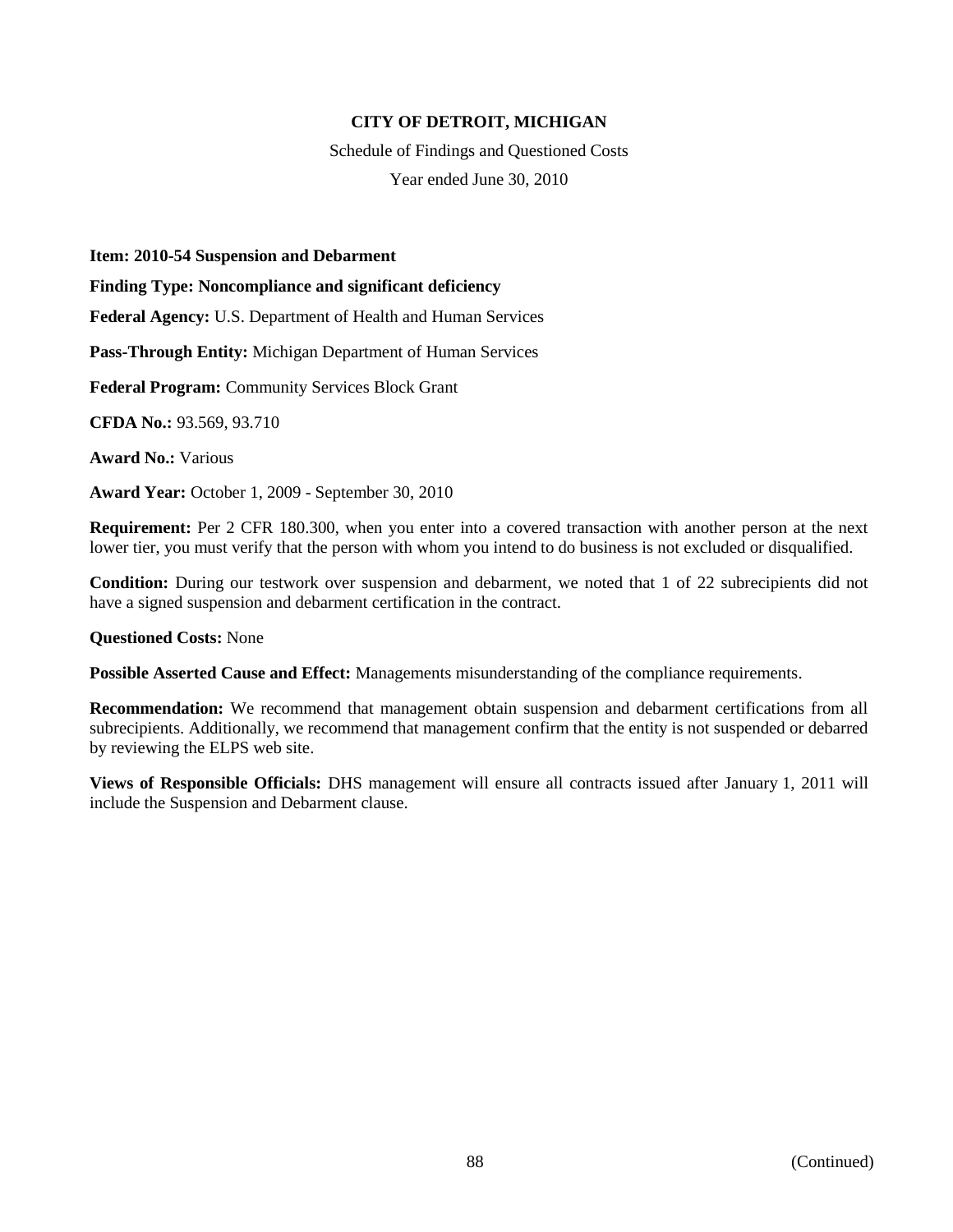Schedule of Findings and Questioned Costs Year ended June 30, 2010

**Item: 2010-55 Reporting**

**Finding Type: Material noncompliance and material weakness**

**Federal Agency:** U.S. Department of Health and Human Services

**Pass-Through Entity:** Michigan Department of Human Services

**Federal Program:** Community Services Block Grant

**CFDA No.:** 93.569, 93.710

**Award No.:** Various

**Award Year:** October 1, 2009 - September 30, 2010

**Requirement:** The agreement between the State of Michigan Department of Human Services (MDHS) and the City of Detroit Department of Human Services (DHS) requires that the grantee submit a monthly Statement of Expenditures (SOE) to MDHS. The SOE shall accurately indicate actual expenditures incurred in the performance of this agreement for the period being billed. The SOE shall be submitted to MDHS within 30 days from the end of the monthly billing period. For the month of September, billings shall be submitted as reasonably directed by the Grant Administrator to meet fiscal year and closing deadlines.

**Condition:** During our testwork over the Reporting compliance requirement, we obtained 12 Statement of Expenditure reports and noted that 4 of the 12 months were submitted beyond the deadline of 30 days from the end of the monthly billing period. The March 2010 report was submitted 114 days after the close of the month, the April 2010 report was submitted 84 days after the close of the month, the May 2010 report was submitted 53 days after the close of the month, and the June 2010 report was submitted 77 days after the close of the month. We also noted that 9 of 9 monthly ARRA-related Statement of Expenditure reports were submitted beyond the deadline; 2 of 9 reports were submitted between 43 - 73 days after the close of the month, 5 of 9 reports were submitted between 104 - 167 days after the close of the month, and 2 of 9 reports were submitted between 198 - 228 days after the close of the month.

#### **Questioned Costs:** None

**Possible Asserted Cause and Effect:** Management believes this is related to the implementation of revised Cost Allocation Procedures and training of newly assigned staff occurred simultaneously.

**Recommendation:** We recommend that reporting checklists are utilized to monitor the timely submission of all required reports.

**Views of Responsible Officials:** DHS management will purchase time management and project management software by July 1, 2011.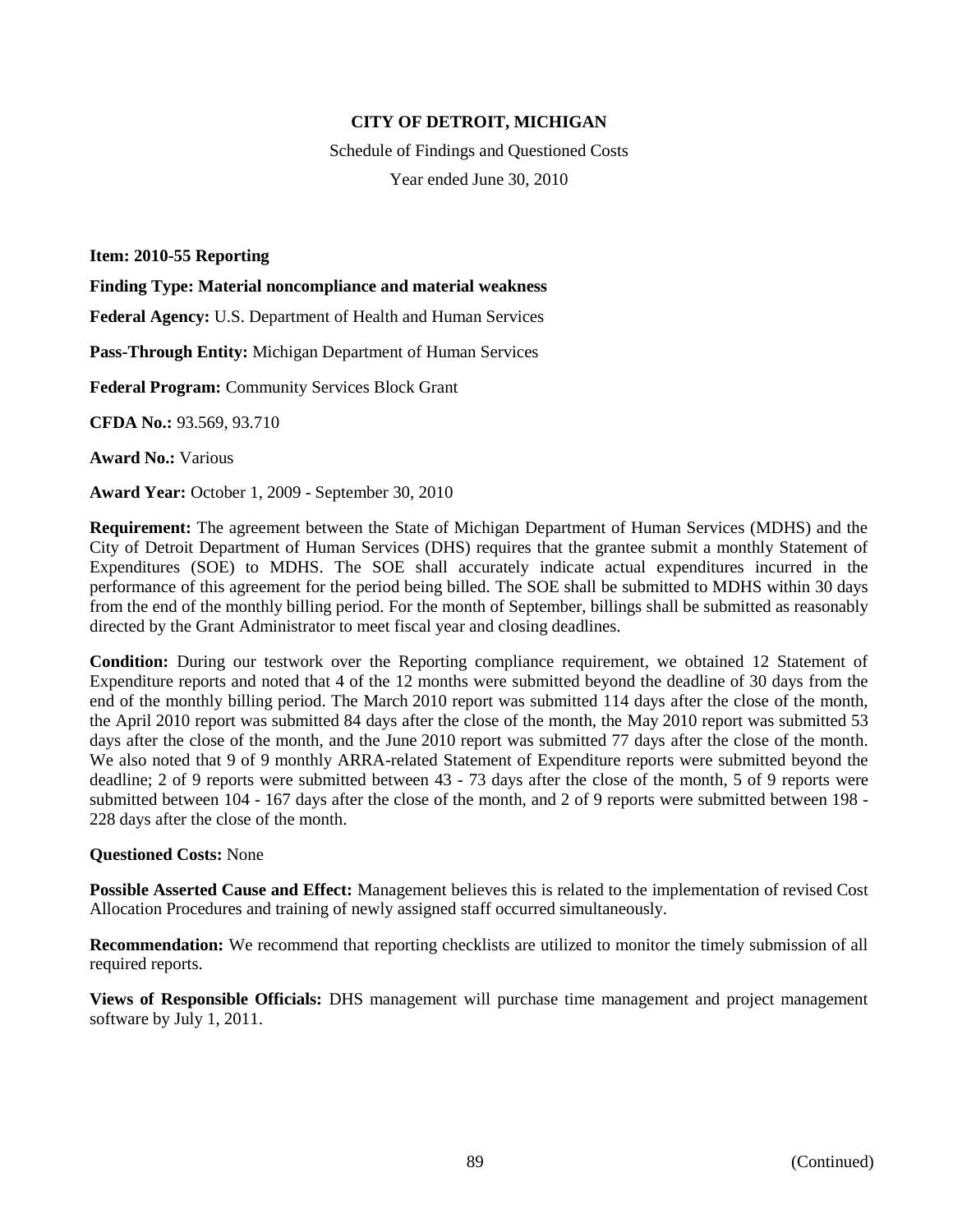Schedule of Findings and Questioned Costs Year ended June 30, 2010

#### **Item: 2010-56 Subrecipient Monitoring**

**Finding Type: Material noncompliance and material weakness**

**Federal Agency:** U.S. Department of Health and Human Services

**Pass-Through Entity:** Michigan Department of Human Services

**Federal Program:** Community Services Block Grant

**CFDA No.:** 93.569, 93.710

**Award No.:** Various

**Award Year:** October 1, 2009 - September 30, 2010

**Requirement:** Per OMB Circular A-133, Subpart D(d) (1), (3), and (4), a pass-through entity shall perform the following for federal awards it makes: (1) Identify federal awards made by informing each subrecipient of CFDA title and number, award name and number, award year, if the award is R&D, and name of federal agency; (3) Monitor the activities of subrecipients as necessary to ensure that Federal awards are used for authorized purposes in compliance with laws, regulations, and the provisions of contracts or grant agreements and that performance goals are achieved; (4) Ensure that subrecipients expending \$500,000 or more in Federal awards during the subrecipients fiscal year have met the audit requirements of this part for that fiscal year.

**Condition:** During our testwork over the Subrecipient Monitoring compliance requirement, we selected 19 subrecipients for testing and noted that 19 subrecipient agreements tested did not specify the CFDA number.

#### **Questioned Costs:** None

**Possible Asserted Cause and Effect:** Contracts for 2010 had already be awarded at the time staff was notified of non-compliance via 2009 Single Audit findings.

**Recommendation:** We recommend management modify the contract with the subrecipient to include the required elements.

**Views of Responsible Officials:** All DHS contracts issued after June 1, 2010 will have CFDA included in contracts.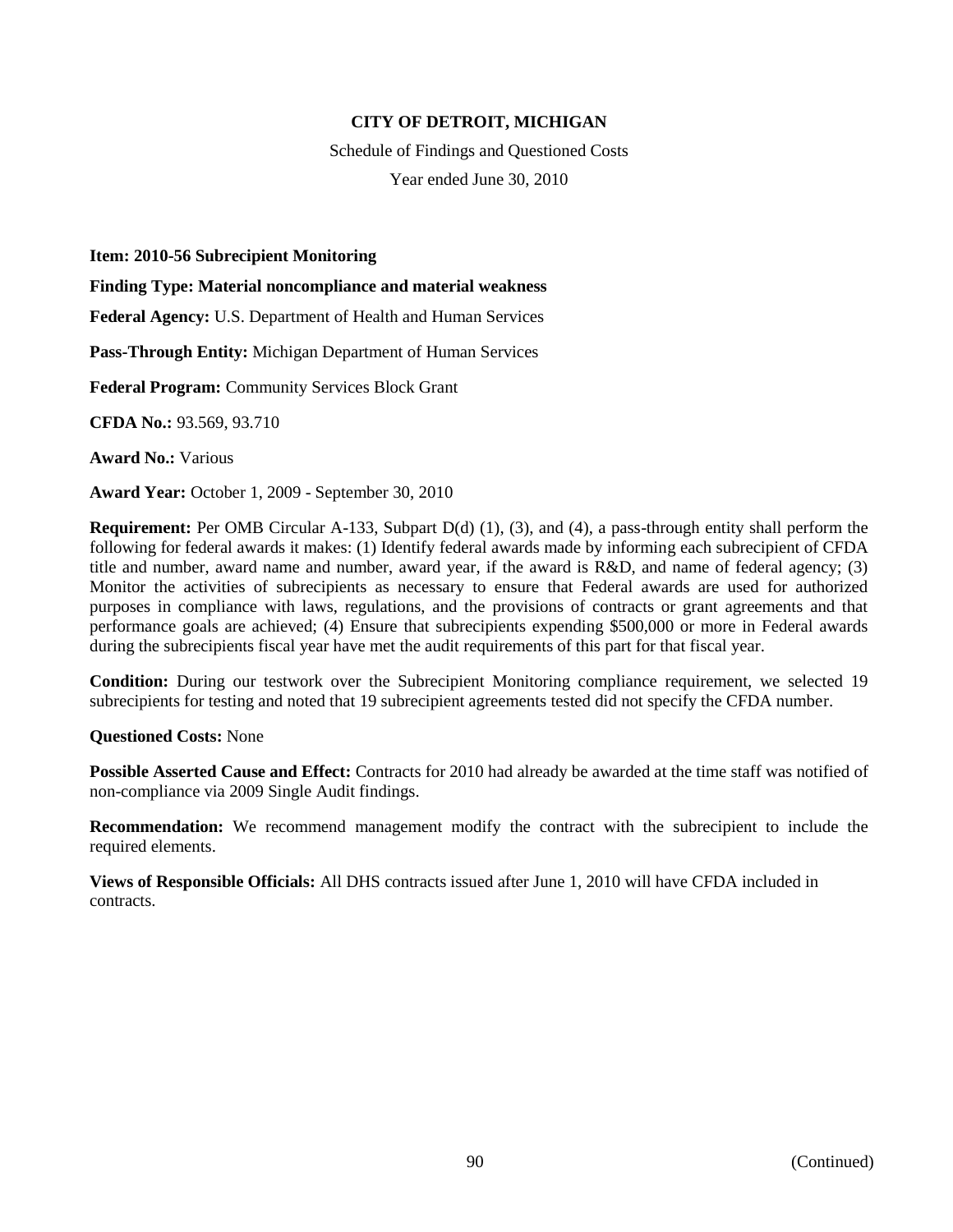Schedule of Findings and Questioned Costs Year ended June 30, 2010

**Item: 2010-57 Finding Number Not Used**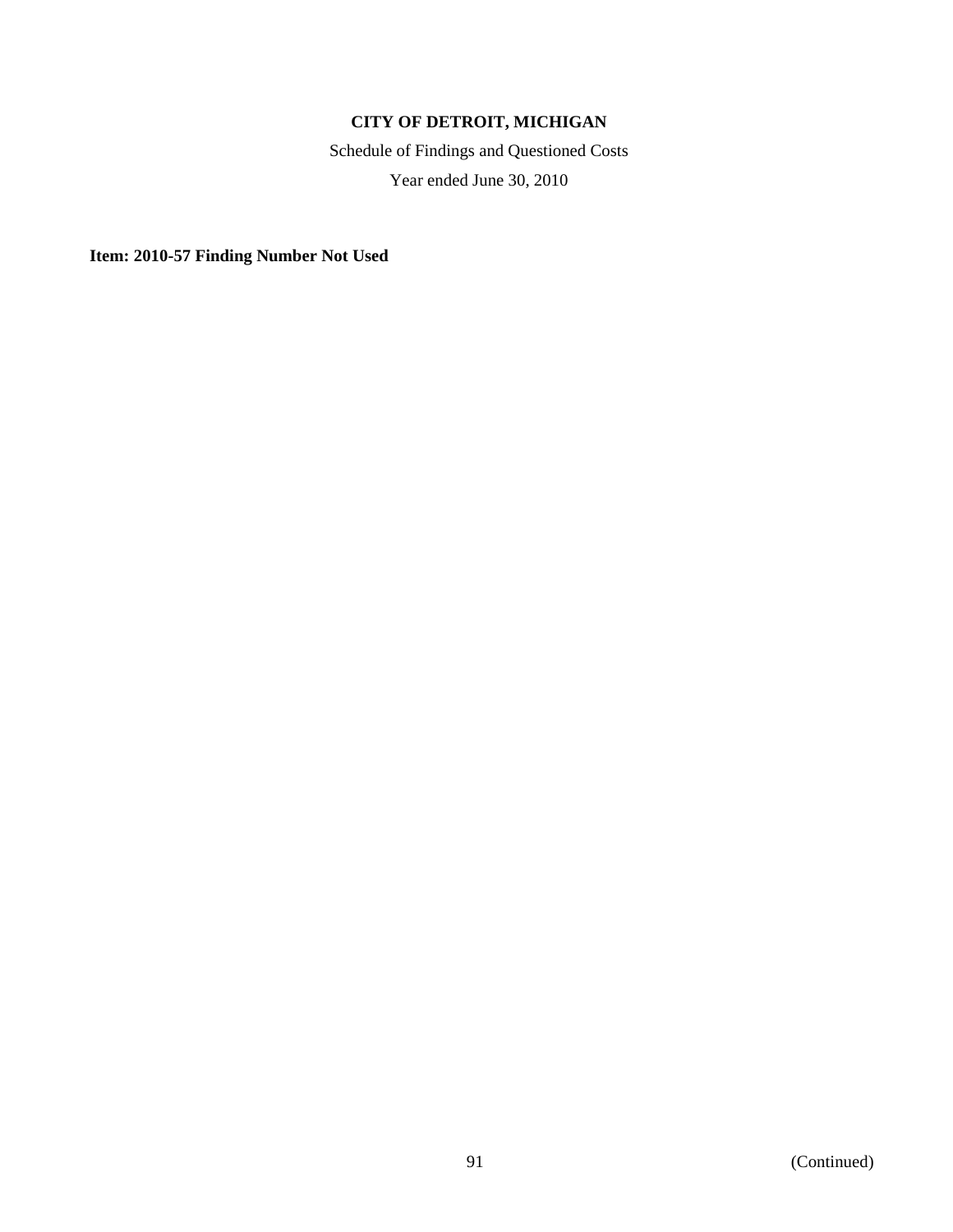Schedule of Findings and Questioned Costs Year ended June 30, 2010

**Item: 2010-58 Criminal Background Checks**

**Finding Type: Material noncompliance and material weakness**

**Federal Agency:** U.S. Department of Health and Human Services

**Pass-Through Entity:** Michigan Department of Human Services

**Federal Program:** Community Services Block Grant

**CFDA No.:** 93.569, 93.710

**Award No.:** Various

**Award Year:** October 1, 2009 - September 30, 2010

**Requirement:** Per the agreement between the State of Michigan Department of Human Services (MDHS) and the City of Detroit Department of Human Services (DHS), as a condition of the agreement, the Weatherization grantee shall conduct or cause to be conducted prior to any individuals performing work under this agreement: (1) for each new employee, subcontractor, subcontractor employee or volunteer who - has unsupervised direct contact with children and/or vulnerable adult populations or access to confidential information, or is directly supervising volunteers that have direct contact with children and/or vulnerable adult populations or confidential information, or has regardless of supervision status, access to client confidential information, an Internet Criminal History Access Tool (ICHAT) check and a National and State Sex Offender Registry (SOR) check; (2) for each new employee, employee, subcontractor, subcontractor employee or volunteer who works directly with children under this agreement, a Central Registry (CR) check.

**Condition:** During our testwork over the Criminal Background Checks compliance requirement, it was noted that there were 3 employees newly hired or transferred into the CSBG program during the fiscal year. For 3 of 3 new employees no criminal background checks were performed. We also noted that 5 of 24 subrecipient agreements did not include an exhibit or clause whereby the subrecipient was required to certify that they would comply with the background check policy required by the CSBG agreement between the City and the State of Michigan Department of Human Services.

#### **Questioned Costs:** None

**Possible Asserted Cause and Effect:** Insufficient communication between Human Resources and DHS management.

**Recommendation:** We recommend management implement a process and related controls to ensure criminal background checks are completed for all required personnel.

**Views of Responsible Officials:** DHS management has apprised Human Resources Department of the background check requirement. Effective March 2011 the DHS Human Resources Liaison will communicate with Human Resources Department to ensure background checks performed for all new or transfer staff prior to start date at DHS.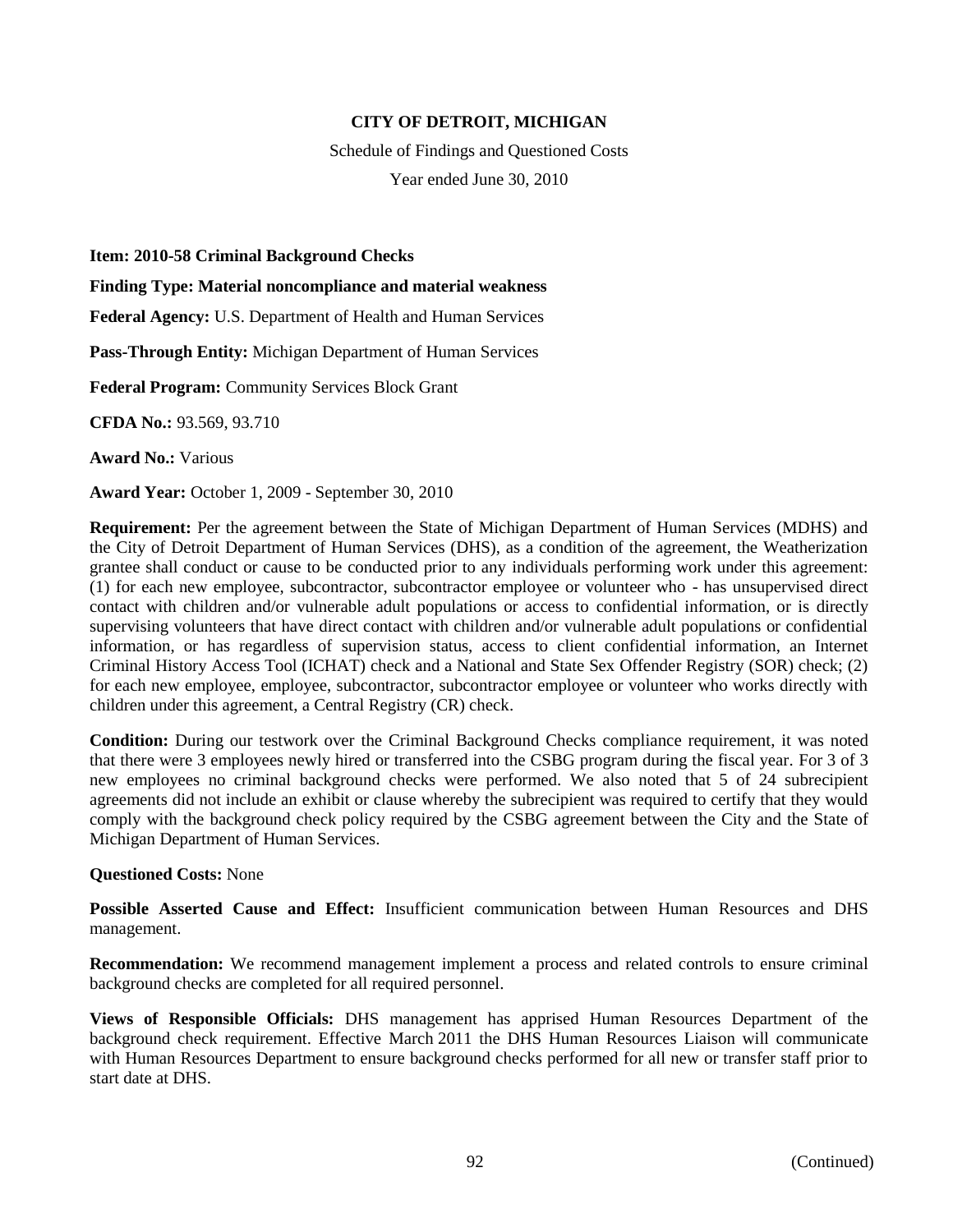Schedule of Findings and Questioned Costs Year ended June 30, 2010

**Item: 2010-59 Activities Allowed or Unallowed and Allowable Costs/Cost Principles**

# **Finding Type: Noncompliance and significant deficiency**

**Federal Agency:** U.S. Department of Health and Human Services

**Pass-Through Entity:** N/A

**Federal Program:** Head Start, Early Head Start

**CFDA No.:** 93.600, 93.708

**Award No.:** Various

**Award Year:** November 1, 2009 – October 31, 2010

**Requirement:** Per 2 CFR 225, Appendix A, Paragraph C.1 (j), to be allowable under federal awards, costs must meet the following general criteria: (j) be adequately documented.

**Condition:** During our testwork, we selected 75 subrecipient payments totaling \$20,083,099 for review and noted for 2 of 75 items the reimbursement request and receipt of funds exceeded the invoice amount by \$10,000 and \$500, respectively.

## **Questioned Costs:** \$10,500

**Possible Asserted Cause and Effect:** Management did not consistently comply with the requirements

**Recommendation:** We recommend preparing reimbursement requests based on appropriate and sufficient supporting documentation.

**Views of Responsible Officials:** Management agrees with this finding. Firmer internal controls will ensure future compliance.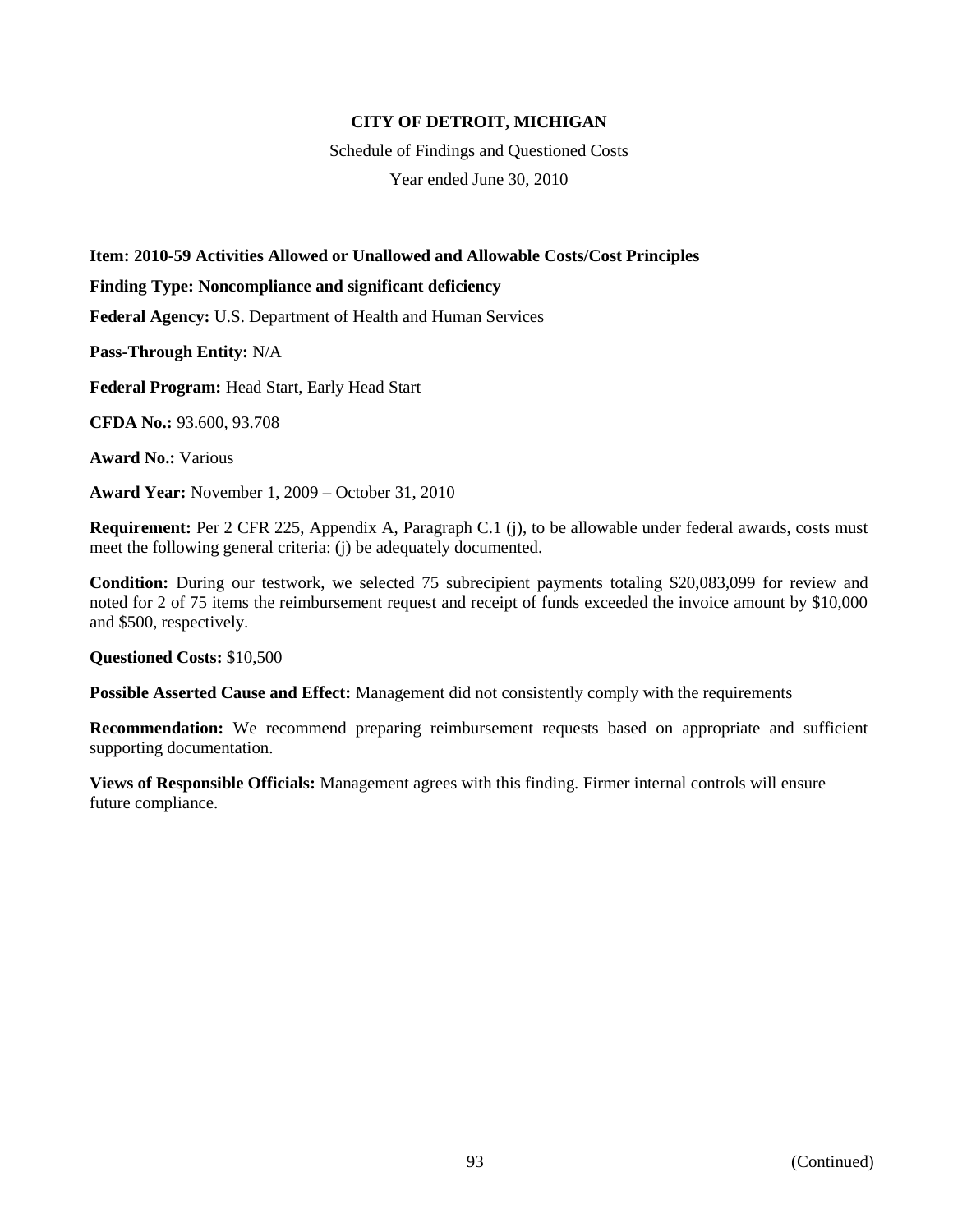Schedule of Findings and Questioned Costs

Year ended June 30, 2010

## **Item: 2010-60 Activities Allowed or Unallowed and Allowable Costs/Cost Principles**

#### **Finding Type: Material noncompliance and material weakness**

**Federal Agency:** U.S. Department of Health and Human Services

**Pass-Through Entity:** N/A

**Federal Program:** Head Start, Early Head Start

**CFDA No.:** 93.600, 93.708

**Award No.:** Various

**Award Year:** November 1, 2009 – October 31, 2010

**Requirement:** Per OMB Circular A-87, Attachment B, Part 23 (a), Interest: Costs incurred for interest on borrowed capital or the use of a governmental unit's own funds, however represented, are unallowed except as specifically provided in subsection b, or authorized by Federal legislation. Subsection b refers to allowable interest related to construction type activities. The UAAL does not fall into this category of interest expense, and therefore does not qualify for allowability under this section.

**Condition:** Per review of the fringe benefit calculation, certain amounts were charged to the grant in the amount of \$237,500 include principal and interest payments for pension borrowings. Approximately 94.7% of the \$237,500 (or \$224,913) is related to interest and as such will be a questioned cost.

#### **Questioned Costs:** \$224,913

**Possible Asserted Cause and Effect:** After the City's budget was approved in May 2009 for the 2009-2010 fiscal year, the budget and finance department determined that additional funds were due the pension system for POC - UAAL. The POC's were issued in prior years to supplement the City's pension systems for its UAAL. The corresponding amounts charged to the grant were for principal and interest, and are to be ongoing for a number of years.

**Recommendation:** We recommend that the City does not charge unallowable costs to grant programs without specific approval from the granting agencies of each grant.

**Views of Responsible Officials:** Management agrees with the finding that the interest portion of the POC UAAL should not have been charged to the grant as stated in OMB Circular A-87. We have requested that HUD review these charges to see if they could be properly charged.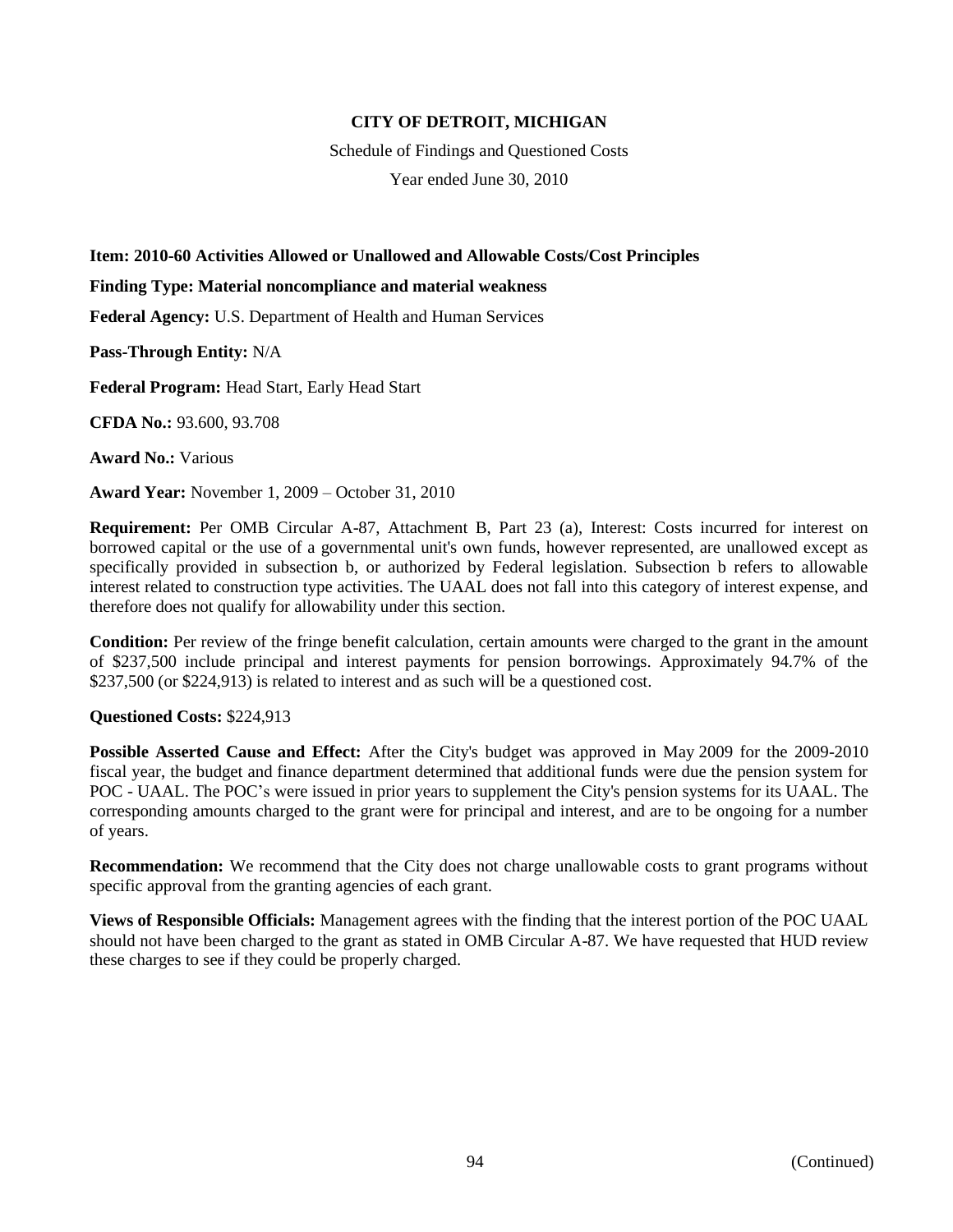Schedule of Findings and Questioned Costs Year ended June 30, 2010

**Item: 2010-61 Cash Management**

**Finding Type: Noncompliance and significant deficiency**

**Federal Agency:** U.S. Department of Health and Human Services

**Pass-Through Entity:** N/A

**Federal Program:** Head Start, Early Head Start

**CFDA No.:** 93.600, 93.708

**Award No.:** Various

**Award Year:** November 1, 2009 – October 31, 2010

**Requirement:** Per 24 CFR 85.20, procedures for minimizing the time elapsing between the transfer of funds from the U.S. Treasury and disbursement by grantees and subgrantees must be followed whenever advance payment procedures are used. Grantees must establish reasonable procedures to ensure the receipt of reports on subgrantees' cash balances and cash disbursements in sufficient time to enable them to prepare complete and accurate cash transactions reports to the awarding agency.

Per OMB Circular A-102, Grants and Cooperative Agreements with State and Local Governments Attachment (1)(a), agency methods and procedures for transferring funds shall minimize the time elapsing between transfer to recipients of grants and cooperative agreements and the recipient's need for the funds.

**Condition:** During our testwork over the Cash Management compliance requirement, we selected 75 expenditures charged to the grant, totaling \$20,083,099, and noted that for 21 out of 75 expenditures, totaling \$4,347,449, the City did not minimize the time lapse between drawdown and the payment of funds as required. Of the 21 exceptions, the time lapse between drawdown and payment was 4 days for 5 items, 5 - 10 days for 14 items, and 17 days for 2 items.

#### **Questioned Costs:** None

**Possible Asserted Cause and Effect:** Central Finance Accounts Payable procedures for payment processes require modification to accommodate grant expenditure requirements.

**Recommendation:** We recommend that the centralized finance team work with the Department of Planning and Development to develop procedures to minimize the time lapse from the drawdown of funds to the payment of funds.

**Views of Responsible Officials:** Management DHS management and Central Finance Accounts Payable to coordinate revision of payment processes to accommodate needs of grantors to be implemented by July 1, 2011.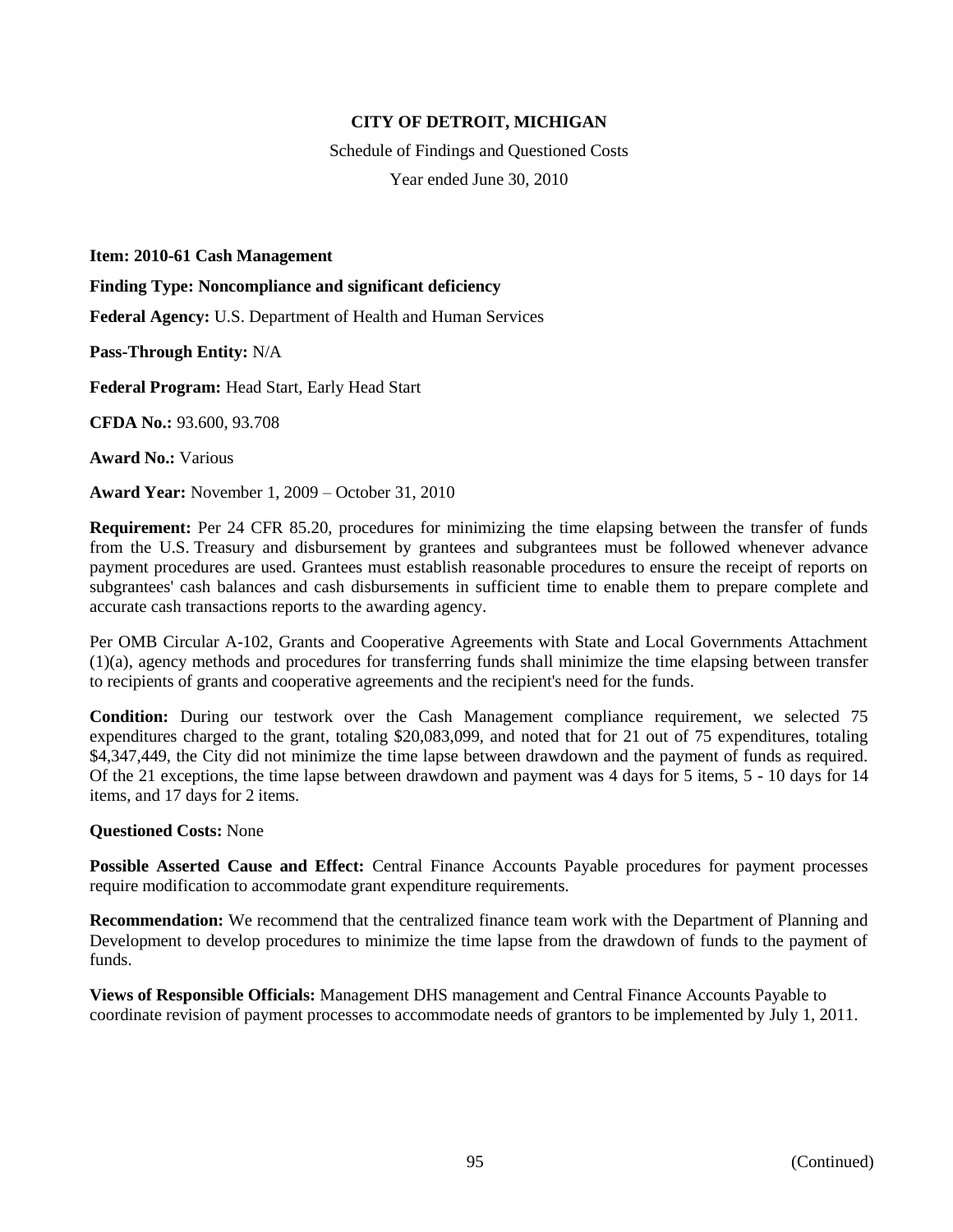Schedule of Findings and Questioned Costs Year ended June 30, 2010

**Item: 2010-62 Subrecipient Monitoring**

**Finding Type: Material noncompliance and material weakness**

**Federal Agency:** U.S. Department of Health and Human Services

**Pass-Through Entity:** N/A

**Federal Program:** Head Start, Early Head Start

**CFDA No.:** 93.600, 93.708

**Award No.:** Various

**Award Year:** November 1, 2009 – October 31, 2010

**Requirement:** Per OMB Circular A-133, Subpart D(d) (1), (3), and (4), a pass-through entity shall perform the following for federal awards it makes: (1) Identify federal awards made by informing each subrecipient of CFDA title and number, award name and number, award year, if the award is R&D, and name of federal agency; (3) Monitor the activities of subrecipients as necessary to ensure that Federal awards are used for authorized purposes in compliance with laws, regulations, and the provisions of contracts or grant agreements and that performance goals are achieved; (4) Ensure that subrecipients expending \$500,000 or more in Federal awards during the subrecipient's fiscal year have met the audit requirements of this part for that fiscal year.

**Condition:** During our testwork over the Subrecipient Monitoring compliance requirement, we selected 8 subrecipients for testing and noted that 8 subrecipient agreements tested did not specify the CFDA number.

#### **Questioned Costs:** None

**Possible Asserted Cause and Effect:** Contracts for 2010 had already be awarded at the time staff was notified of non-compliance via 2009 Single Audit findings.

**Recommendation:** We recommend management modify the contract with the subrecipient to include the required elements.

**Views of Responsible Officials:** All DHS contracts issued after June 1, 2010 will have CFDA included in the contracts.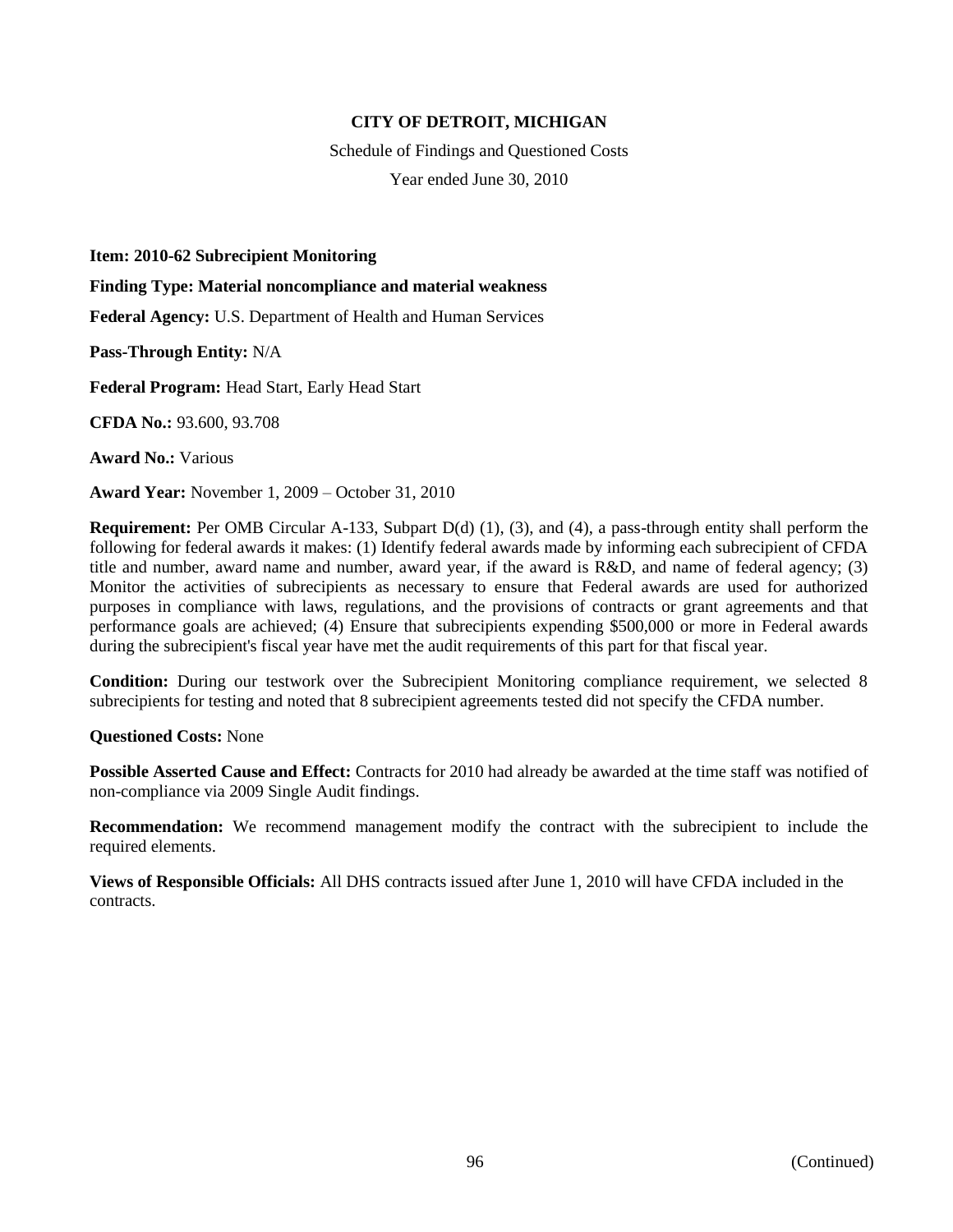Schedule of Findings and Questioned Costs Year ended June 30, 2010

**Item: 2010-63 Maintenance of Effort**

**Finding Type: Material noncompliance and material weakness**

**Federal Agency:** U.S. Department of Health and Human Services

**Pass-Through Entity:** N/A

**Federal Program:** HIV Emergency Relief

**CFDA No.:** 93.914

**Award No.:** H89HA00021, H3MHA08480

**Award Year:** March 1, 2009 – February 28, 2010

**Requirement:** Per the Ryan White HIV/Aids Program Part A Manual, Section II, Grant Administration, Part 4, Maintenance of Effort, Section A Legislative Background: Sections 2605(a) of the Ryan White legislation states:  $(1)(A)$  "that funds received under a grant awarded under this subpart will be utilized to supplement not supplant State funds made available in the year for which the grant is awarded to provide HIV-related services as described in section  $2604(b)(1)$ ; (B) "that the political subdivisions within the eligible area will maintain the level of expenditures by such political subdivisions for HIV-related services as described in section 2604(b)(1) at a level that is equal to the level of such expenditures by such political subdivisions for the preceding fiscal year; and (C) "that political subdivisions within the eligible area will not use funds received under a grant awarded under this part in maintaining the level of expenditures for HIV-related services as required in subparagraph  $(B)$ ."

A-102 requires nonfederal entities receiving Federal Awards to establish and maintain internal controls designed to reasonable ensure compliance with laws, regulations and program compliance requirements.

**Condition:** During our testwork, we obtained the supporting detail for the Maintenance of Effort (MOE) expenses submitted to HRSA; however, the City was unable to provide support of the percentages used to determine the amount related to HIV services. The City was unable to provide evidence of management review of the MOE numbers submitted to HRSA.

#### **Questioned Costs:** None

**Possible Asserted Cause and Effect:** The City utilized an estimate of medical services provided by the Detroit Health Department.

**Recommendation:** We recommend that the department utilize actual numbers to support the Maintenance of Effort requirements, including supporting the percentage allocated to the HIV Emergency Relief program.

**Views of Responsible Officials:** The percentage used was a conservative estimate of medical services provided by the Detroit Health Department for all HIV/AIDS at risk individuals. Management review and approval process will be implemented.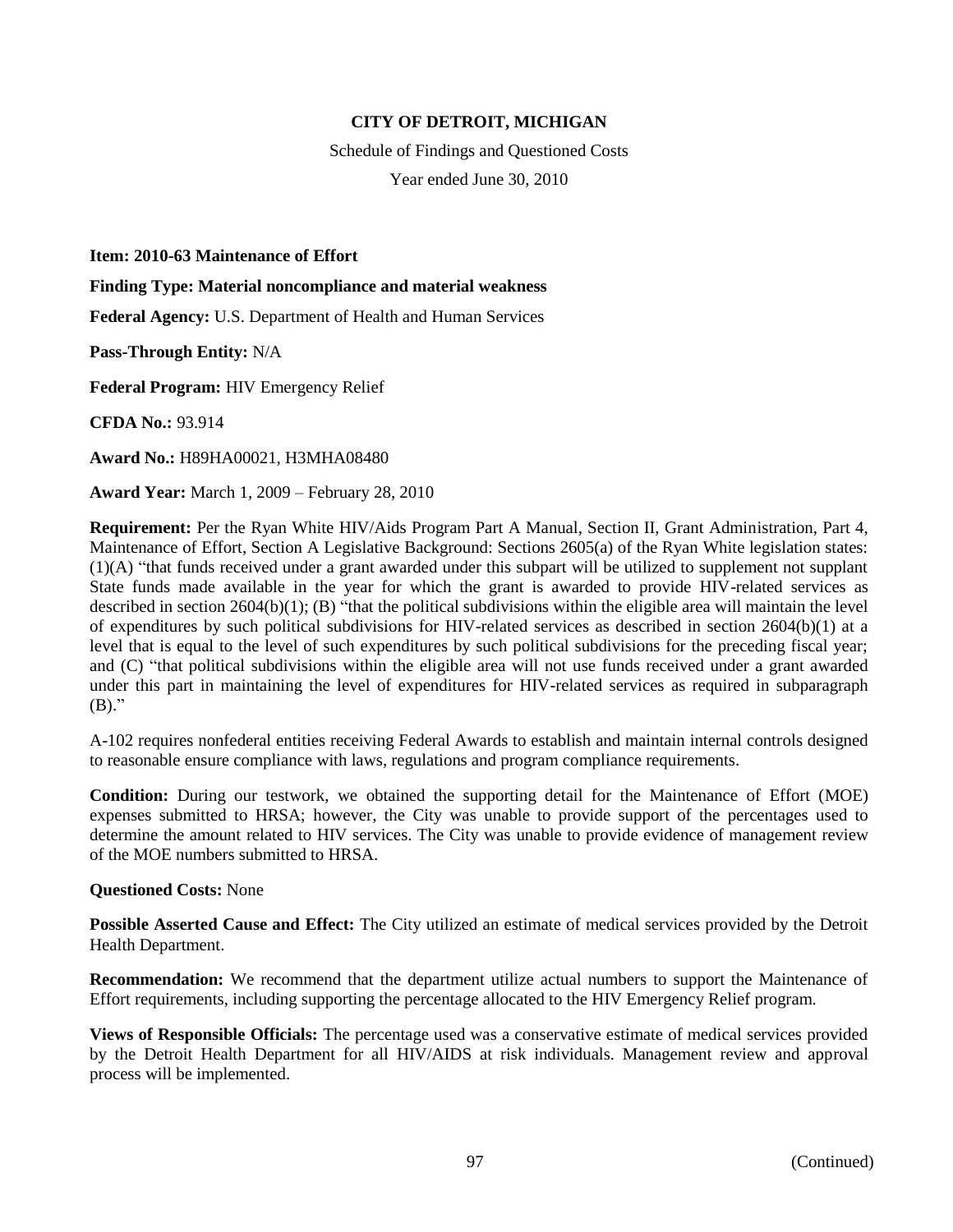Schedule of Findings and Questioned Costs Year ended June 30, 2010

**Item: 2010-64 Procurement, Suspension and Debarment**

**Finding Type: Material noncompliance and material weakness**

**Federal Agency:** U.S. Department of Health and Human Services

**Pass-Through Entity:** N/A

**Federal Program:** HIV Emergency Relief

**CFDA No.:** 93.914

**Award No.:** H89HA00021, H3MHA08480

**Award Year:** March 1, 2009 – February 28, 2010

**Requirement:** Per A-102 requires nonfederal entities receiving Federal Awards to establish and maintain internal controls designed to reasonable ensure compliance with laws, regulations and program compliance requirements.

**Condition:** During our testwork, we selected 3 contracts for review and noted the following: 2 contracts selected were approved 3 months after the effective date of the contract and one was approved 2 months after the effective date.

**Questioned Costs:** None

**Possible Asserted Cause and Effect:** City of Detroit has a lengthy contract process. Grant awards received at or just before the start date causes the contract process to begin after the grant has started.

**Recommendation:** We recommend that City departments work cooperatively to determine a method to ensure contract approvals are obtained prior to the start of work.

**Views of Responsible Officials:** We concur. The contract process is being reviewed to include verification of debarment/sanction information before the award letter and to find ways to shorten the processing time.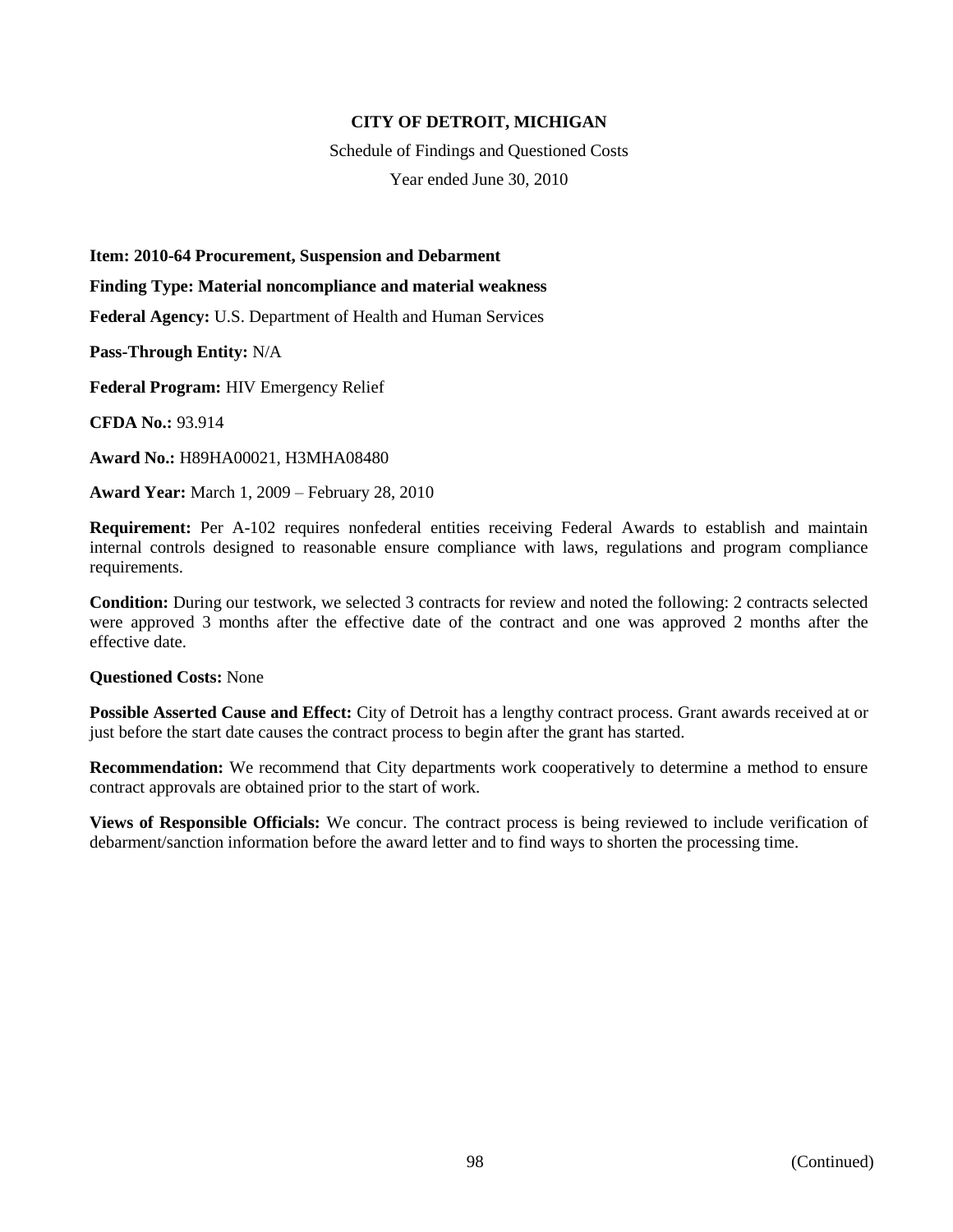Schedule of Findings and Questioned Costs Year ended June 30, 2010

**Item: 2010-65 Reporting**

**Finding Type: Noncompliance and significant deficiency**

**Federal Agency:** U.S. Department of Health and Human Services

**Pass-Through Entity:** N/A

**Federal Program:** HIV Emergency Relief

**CFDA No.:** 93.914

**Award No.:** H89HA00021, H3MHA08480

**Award Year:** March 1, 2009 – February 28, 2010

**Requirement:** Per A-102 Common Rule, Nonfederal entities receiving Federal awards must establish and maintain internal controls designed to reasonable ensure compliance with Federal laws, regulations, and program compliance requirements.

Per review of the Federal Financial Reporting instructions, quarterly reports are due 30 days after the end of the quarter and final reports are due 90 days after the grant year end.

**Condition:** During our testwork, we requested all 8 quarterly reports and 3 FFRs for the fiscal year end and noted the following: the City was unable to provide 1 of 8 quarterly reports; 5 of 8 reports were submitted beyond the deadline of 30 days for quarterly reports and 90 days after grant year end for FFRs. The HIV Emergency Assistance (HIV) quarter ended December 31, 2009 was submitted 47 days after the close of the quarter. The MAI quarter report ended December 31, 2009 was submitted 49 days after the quarter end. The MAI quarter ended March 31, 2010 was submitted 47 days after the quarter end. The MAI quarter ended June 30, 2010 was submitted 56 days after quarter end. The FFR was submitted 91 days after the program year end.

#### **Questioned Costs:** None

**Possible Asserted Cause and Effect:** The first FFR for Ryan White Part A under the new PMS system was late due to an old internet browser that didn't allow access to the updated PMS system to complete the FFR submission. After trying unsuccessfully to enter the FFR and trying to reach PMS for technical assistance, it was decided that we should reapply for access to the PMS system. Once the process was complete, the FFR submission was submitted. The MAI grant is grouped with other direct federal grants for the Health department in the PMS system. Generally, when all of the grants necessary expenditure information is available, an FFR is submitted. This grouping of the grants has caused delays since not all of the grants have the expenditure information available by the due date. The late submission of the MAI final FSR was due to questions regarding the final balance amount.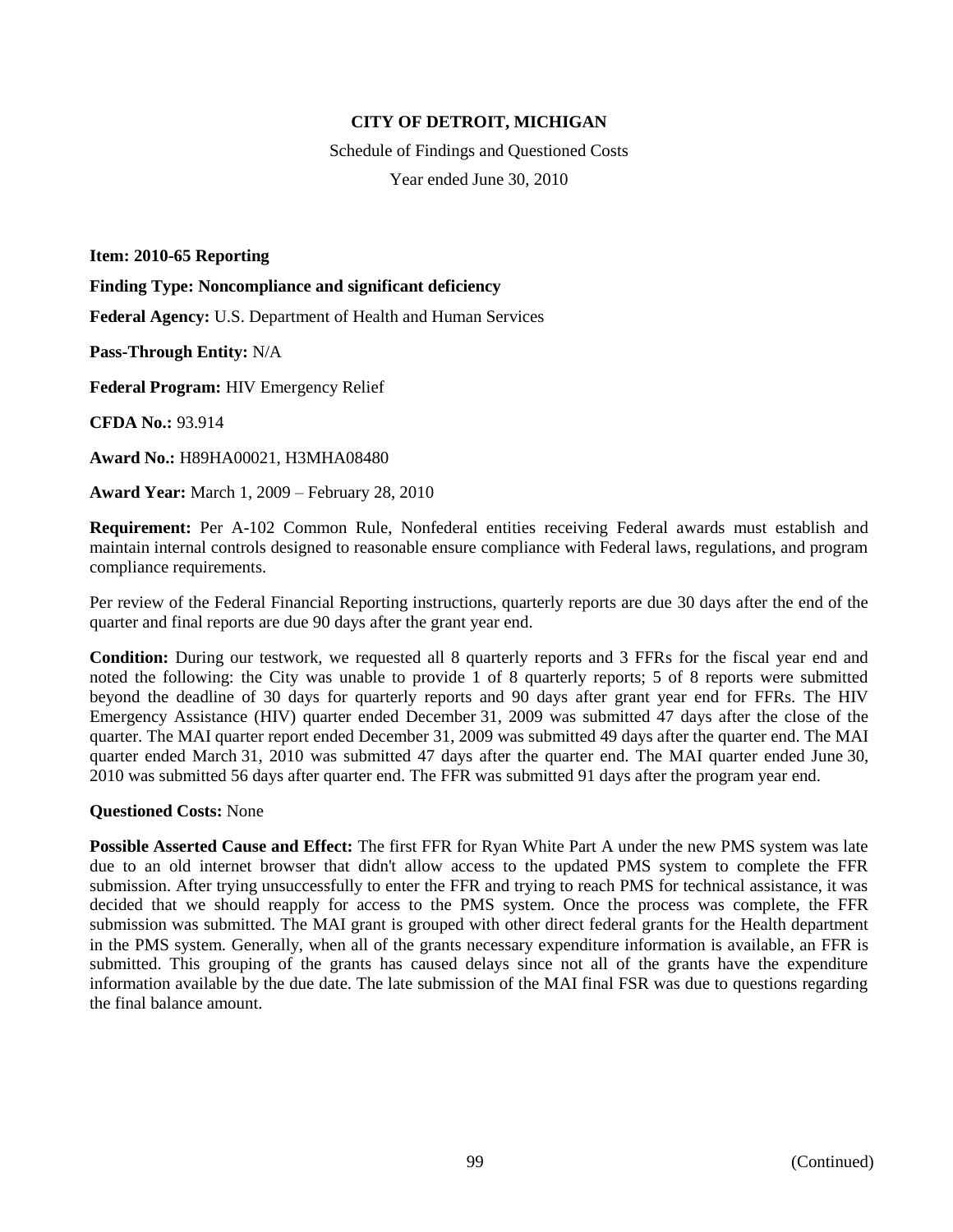Schedule of Findings and Questioned Costs

Year ended June 30, 2010

**Recommendation:** We recommend that reporting checklists are utilized to facilitate report preparation and submission.

**Views of Responsible Officials:** We concur with the finding. The FFR's have been submitted by the due date since the first late submission under the new PMS system for Ryan White PART A grant. The MAI portion of Ryan White Part A funding is no longer reported in the PMS system as a separate grant award.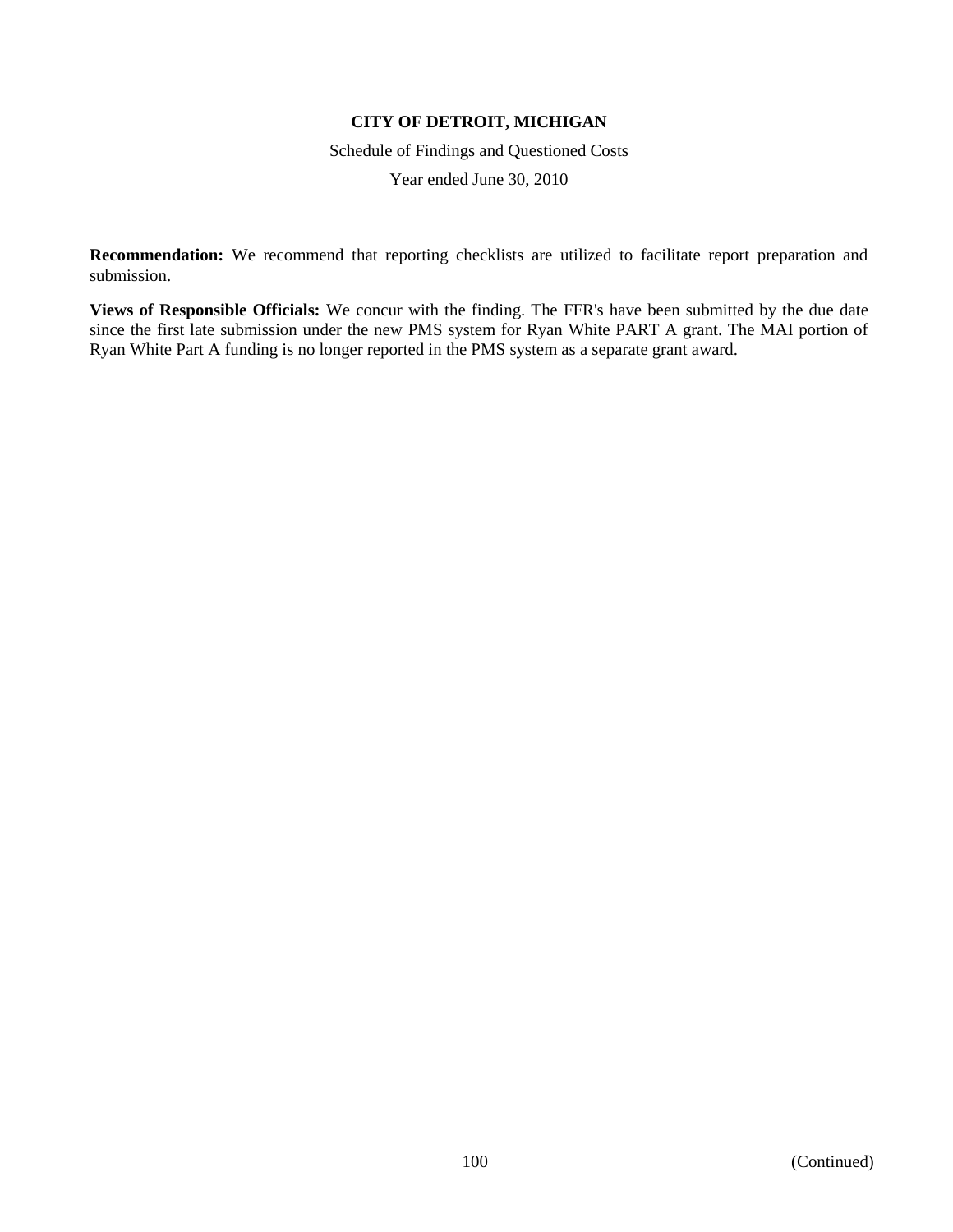Schedule of Findings and Questioned Costs Year ended June 30, 2010

**Item: 2010-66 Subrecipient Monitoring**

**Finding Type: Material noncompliance and material weakness**

**Federal Agency:** U.S. Department of Health and Human Services

**Pass-Through Entity:** N/A

**Federal Program:** HIV Emergency Relief

**CFDA No.:** 93.914

**Award No.:** H89HA00021, H3MHA08480

**Award Year:** March 1, 2009 – February 28, 2010

**Requirement:** Subrecipient Monitoring: A-102 requires nonfederal entities receiving Federal Awards establish and maintain internal control designed to reasonably ensure compliance with laws, regulations and program compliance requirements.

Per 31 USC 7502(f)(2)(B)(2), Each pass through entity shall: A) Provide each subrecipient the program names (and identifying numbers) from which each assistance is derived, and the Federal requirements that govern the use of such awards and the requirements of (this) chapter; B) Monitors the subrecipients use of Federal awards through site visits, limited scope audits, or other means; C) Review the audit of a subrecipient as necessary to determine whether prompt and appropriate corrective action has been taken with respect to audit findings, as defined by the Director, pertaining to Federal awards provided to the subrecipient by the pass–through entity.

**Condition:** During our testwork, we noted the following: The City does not have any official policies and procedures in place to effectively and efficiently monitor the subrecipient; as of February 14, 2011, the City has not obtained the corrective action plans from the sole subrecipient related to the May 2010 site visit. The onsite monitoring documentation indicates the onsite monitoring occurred in May of 2010; however, the months reviewed were February and June of 2009. These months are outside of the fiscal year of 7/1/09 - 6/30/10 and as such, no onsite monitoring was completed for current year activities. There was no evidence of management review of the onsite review checklist. The Professional Service Contract between the City of Detroit and the subrecipient, contains responsibilities listed for both parties that are ambiguous and do not clearly disclose all of the relevant terms and conditions of the grant agreement from the State of Michigan, including whether the contractor should report expenditures on a cash or accrual basis, what federal program the funding is related to, the CFDA# and pass-through information.

#### **Questioned Costs:** None

**Possible Asserted Cause and Effect:** Management agrees with this finding. DHWP has started ensuring that CFDA#s appear on all Federal grant contracts with Fiduciaries. The Corrective Action Plan from the subrecipient has been received. The onsite monitoring occurred during the fiscal year of the Federal grant. The finding refers to the fiscal year for the City. To our understanding, this is not the requirement.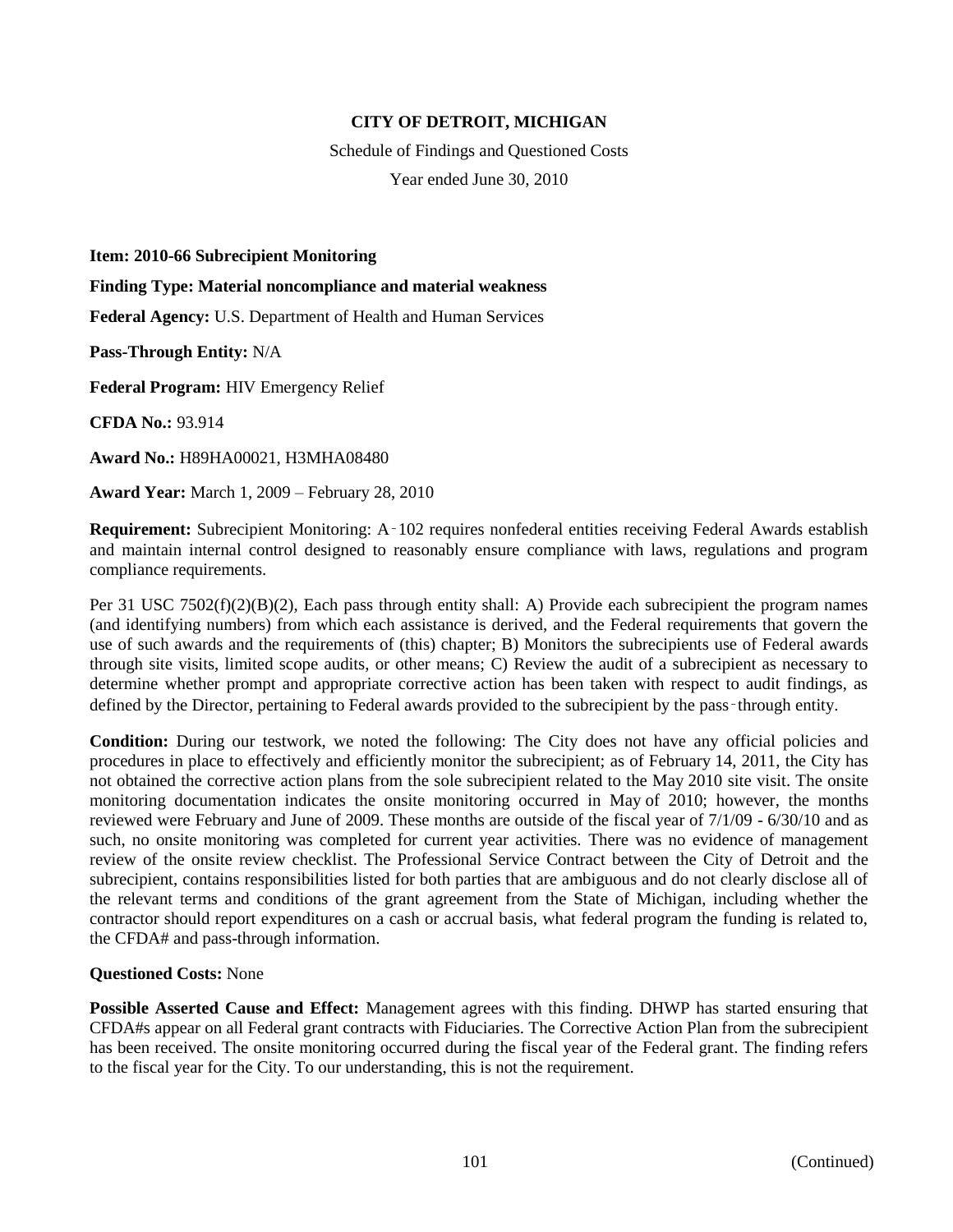Schedule of Findings and Questioned Costs

Year ended June 30, 2010

**Recommendation:** We recommend that the responsibilities of both the City and its subrecipient be clearly stated in the contract and that specific written monitoring procedures are developed and implemented.

**Views of Responsible Officials:** The Department has developed a process to monitor the subrecipient for the FY 2009/2010 fiscal year. The Department is working with the Law and Finance Departments to improve the language of the contract for delineating the responsibilities of the Department and the subrecipient. The contract language changes will be incorporated into the FY 2011/2012 contracts.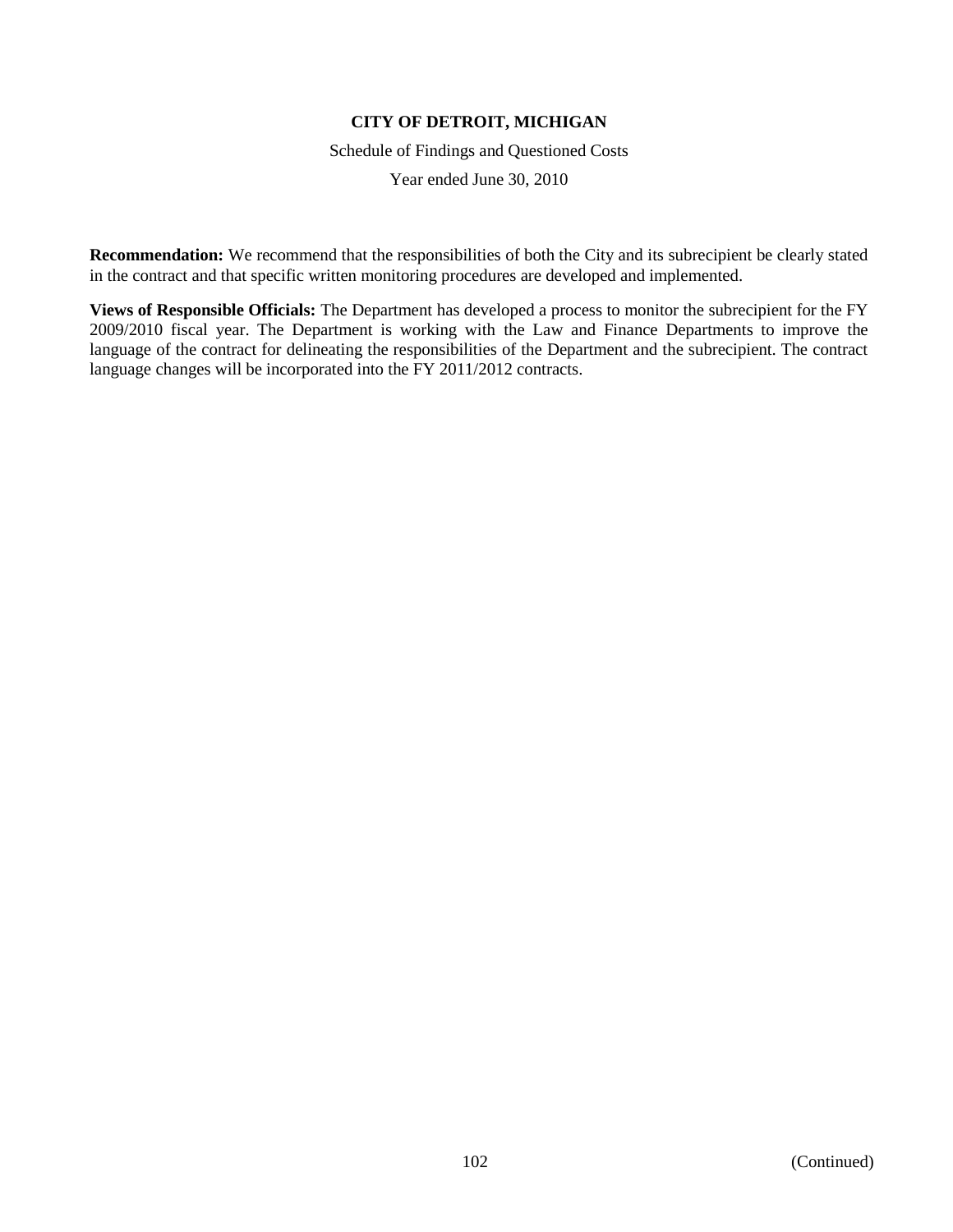Schedule of Findings and Questioned Costs Year ended June 30, 2010

**Item: 2010-67 Matching**

**Finding Type: Noncompliance and Significant deficiency**

**Federal Agency:** U.S. Department of Health and Human Services

**Pass-Through Entity:** Michigan Department of Community Health

**Federal Program:** Prevention and Treatment of Substance Abuse

**CFDA No.:** 93.959

**Award No.:** 07 B1 MI SAPT, 08 B1 MI SAPT

**Award Year:** March 1, 2009 – February 28, 2010

**Requirement:** Pursuant to Section 6213 of Public Act No. 368 of 1978, as amended, Michigan has promulgated match requirement rules. Rules 325.4151 through 325.4153 appear in the 1981 Annual Administrative Code Supplement. In brief, the rule defines allowable matching fund sources and states that the allowable match must equal at least ten percent of each comprehensive CA budget (see Attachment B to the Agreement) - less direct federal and other state funds.

A-102 requires nonfederal entities receiving Federal Awards to establish and maintain internal controls designed to reasonable ensure compliance with laws, regulations and program compliance requirements.

**Condition:** During our testwork over the Matching requirement for the Substance Abuse program, we obtained the matching calculation performed by the City related to the program. There was \$307,715 of matching expenses that the City was unable to provide sufficient support for. The City was unable to provide payroll certifications related to the payroll portion of the matching calculation. Additionally the City was unable to provide sufficient documentation over the legal cost allocated to the program. Finally, the City allocates a portion of Central Services to Substance Abuse; however, the Central Services Cost Allocation plan was not approved by the cognizant agency, and therefore, is not an allowable cost. Even if these unallowable costs were subtracted from the matching expenses, the City still had enough other expenses to meet the requirement.

#### **Questioned Costs:** None

**Possible Asserted Cause and Effect:** The City could potentially be out of compliance with the Matching requirement for the Prevention and Treatment of Substance Abuse Program.

**Recommendation:** We recommend that the City implements time certification for employees who work 100% of their time on the Substance Abuse Program. Additionally we recommend that the City develop and get approval for a central cost allocation plan as required by A-87.

**Views of Responsible Officials:** Management concurs with this finding.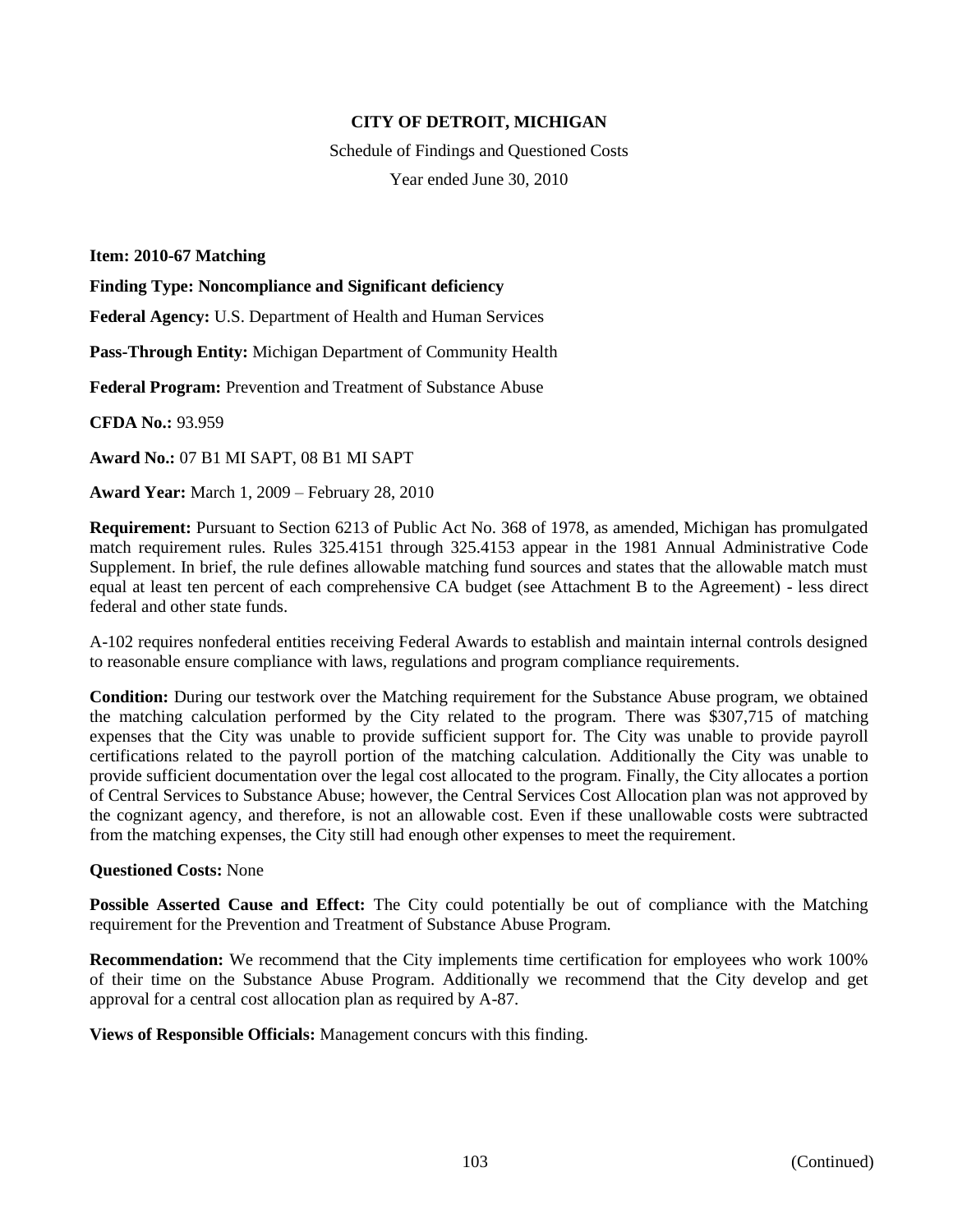Schedule of Findings and Questioned Costs Year ended June 30, 2010

**Item: 2010-68 Reporting**

**Finding Type: Noncompliance and significant deficiency**

**Federal Agency:** U.S. Department of Health and Human Services

**Pass-Through Entity:** Michigan Department of Community Health

**Federal Program:** Prevention and Treatment of Substance Abuse

**CFDA No.:** 93.959

**Award No.:** 07 B1 MI SAPT, 08 B1 MI SAPT

**Award Year:** March 1, 2009 – February 28, 2010

**Requirement:** Per A-102 Common Rule, Nonfederal entities receiving Federal awards must establish and maintain internal controls designed to reasonable ensure compliance with Federal laws, regulations, and program compliance requirements. Per the State of Michigan EGrAMS system, the FSR's are due 30 days after the end of the quarter with the fourth quarter due 60 days after the end of the quarter. According to the OMB Circular A-133 Compliance supplement, the amounts reported in the financial reports should be prepared from, and agree to, the accounting records.

**Condition:** During our review over the reporting compliance requirement, we selected 4 FSRs and noted that 3 of the 4 FSRs were submitted after the deadline. The September 30, 2009 final FSR was submitted 154 days after the end of the quarter, the December 31, 2009 FSR was submitted 153 days after the Quarter and the March 2010 FSR was submitted 64 days after the Quarter. Further, the final FSR is required to be indicated as the final FSR. The September 30, 2009 FSR was not marked as final. The City did not perform a timely reconciliation between the General Ledger, the FSRs, and the Schedule of Expenditures for Federal Awards (SEFA).

#### **Questioned Costs:** None

**Possible Asserted Cause and Effect:** The retirement of the assigned Principal Accountant for Substance Abuse with responsibility of financial transactions was a major factor contributing to the delays.

**Recommendation:** We recommend that reporting checklists are utilized to ensure timely report preparation and submission and monitoring thereof.

**Views of Responsible Officials:** Management concurs with the findings and has replaced the accountant and instituted procedures to address this issue.